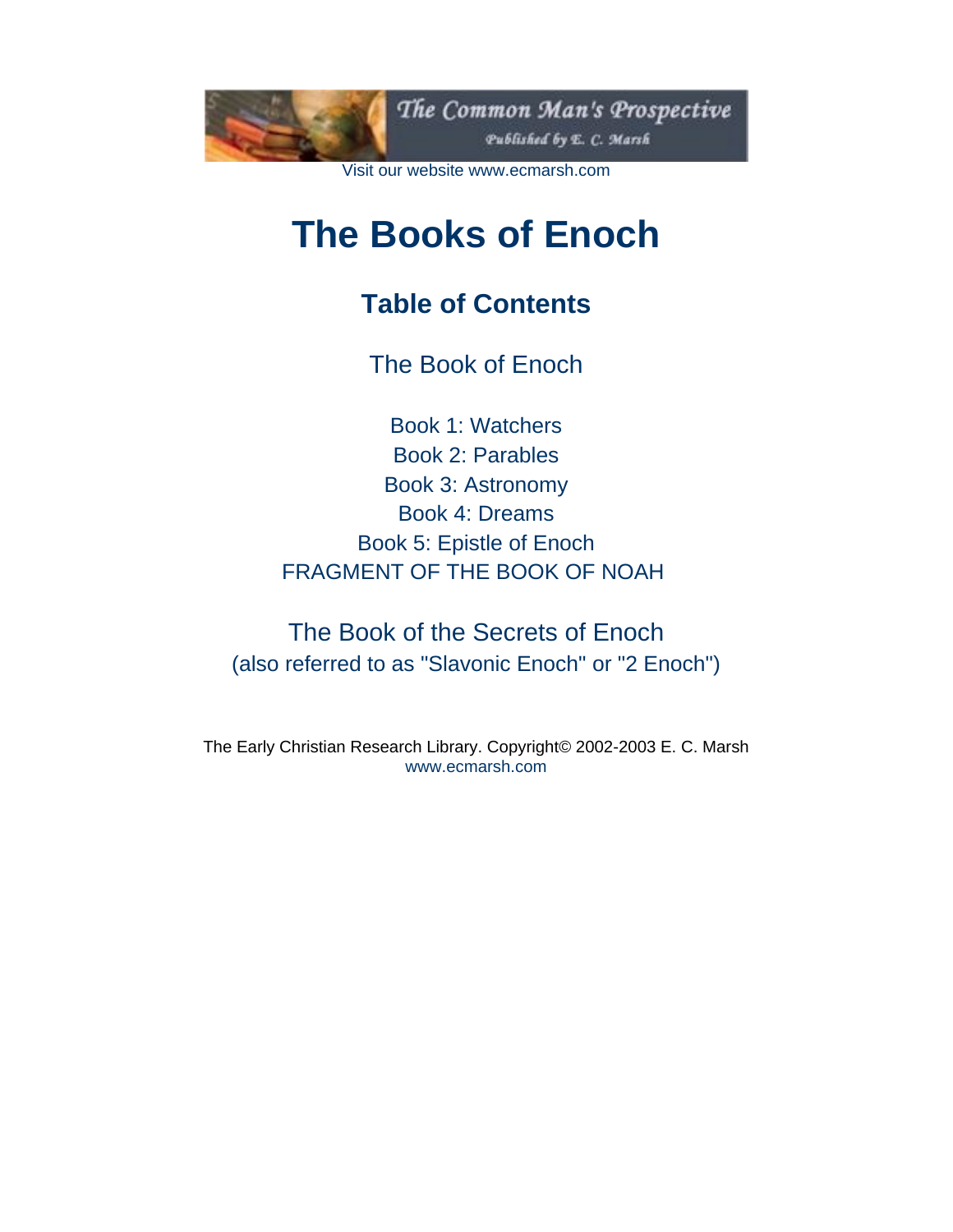# <span id="page-1-0"></span>**The Book of Enoch**

#### **Translated from the Ethiopian by R.H. Charles, 1906.**

# **Book 1: Watchers**

### **Chapter 1**

**1** The words of the blessing of Enoch, wherewith he blessed the elect and righteous, who will be

**2** living in the day of tribulation, when all the wicked and godless are to be removed. And he took up his parable and said -Enoch a righteous man, whose eyes were opened by God, saw the vision of the Holy One in the heavens, which the angels showed me, and from them I heard everything, and from them I understood as I saw, but not for this generation, but for a remote one which is for to come. **3** Concerning the elect I said, and took up my parable concerning them:

The Holy Great One will come forth from His dwelling, **4** And the eternal God will tread upon the earth, (even) on Mount Sinai, [And appear from His camp] And appear in the strength of His might from the heaven of heavens.

**5** And all shall be smitten with fear And the Watchers shall quake, And great fear and trembling shall seize them unto the ends of the earth.

**6** And the high mountains shall be shaken, And the high hills shall be made low, And shall melt like wax before the flame

**7** And the earth shall be wholly rent in sunder, And all that is upon the earth shall perish, And there shall be a judgement upon all (men).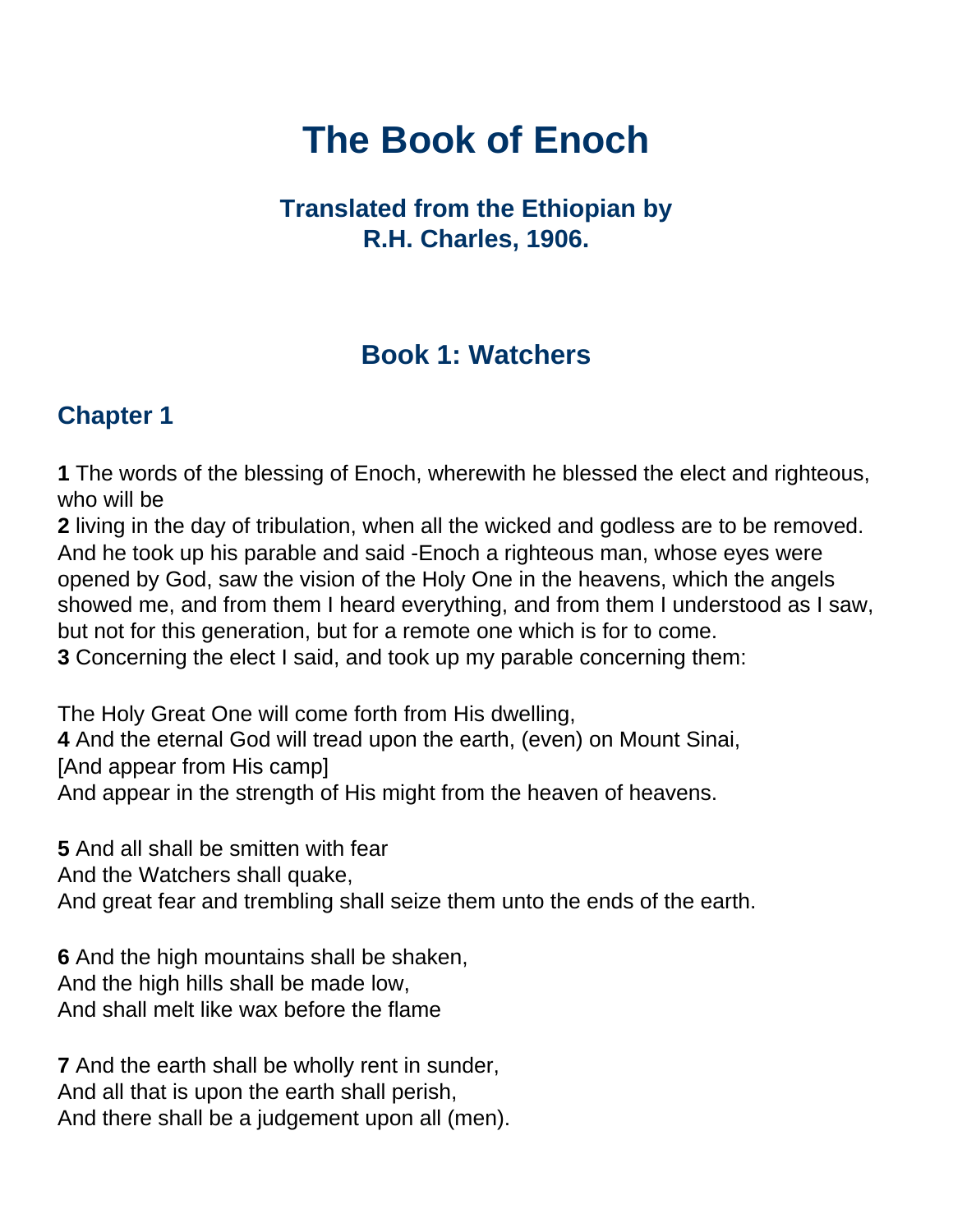**8** But with the righteous He will make peace.

And will protect the elect, And mercy shall be upon them.

And they shall all belong to God, And they shall be prospered, And they shall all be blessed.

And He will help them all, And light shall appear unto them, And He will make peace with them'.

**9** And behold! He cometh with ten thousands of His holy ones To execute judgement upon all, And to destroy all the ungodly:

And to convict all flesh

Of all the works of their ungodliness which they have ungodly committed, And of all the hard things which ungodly sinners have spoken against Him.

#### **Chapter 2**

**1** Observe ye everything that takes place in the heaven, how they do not change their orbits, and the luminaries which are in the heaven, how they all rise and set in order each in its season, and

**2** transgress not against their appointed order. Behold ye the earth, and give heed to the things which take place upon it from first to last, how steadfast they are, how none of the things upon earth

**3** change, but all the works of God appear to you. Behold the summer and the winter, how the whole earth is filled with water, and clouds and dew and rain lie upon it.

#### **Chapter 3**

**1** Observe and see how (in the winter) all the trees seem as though they had withered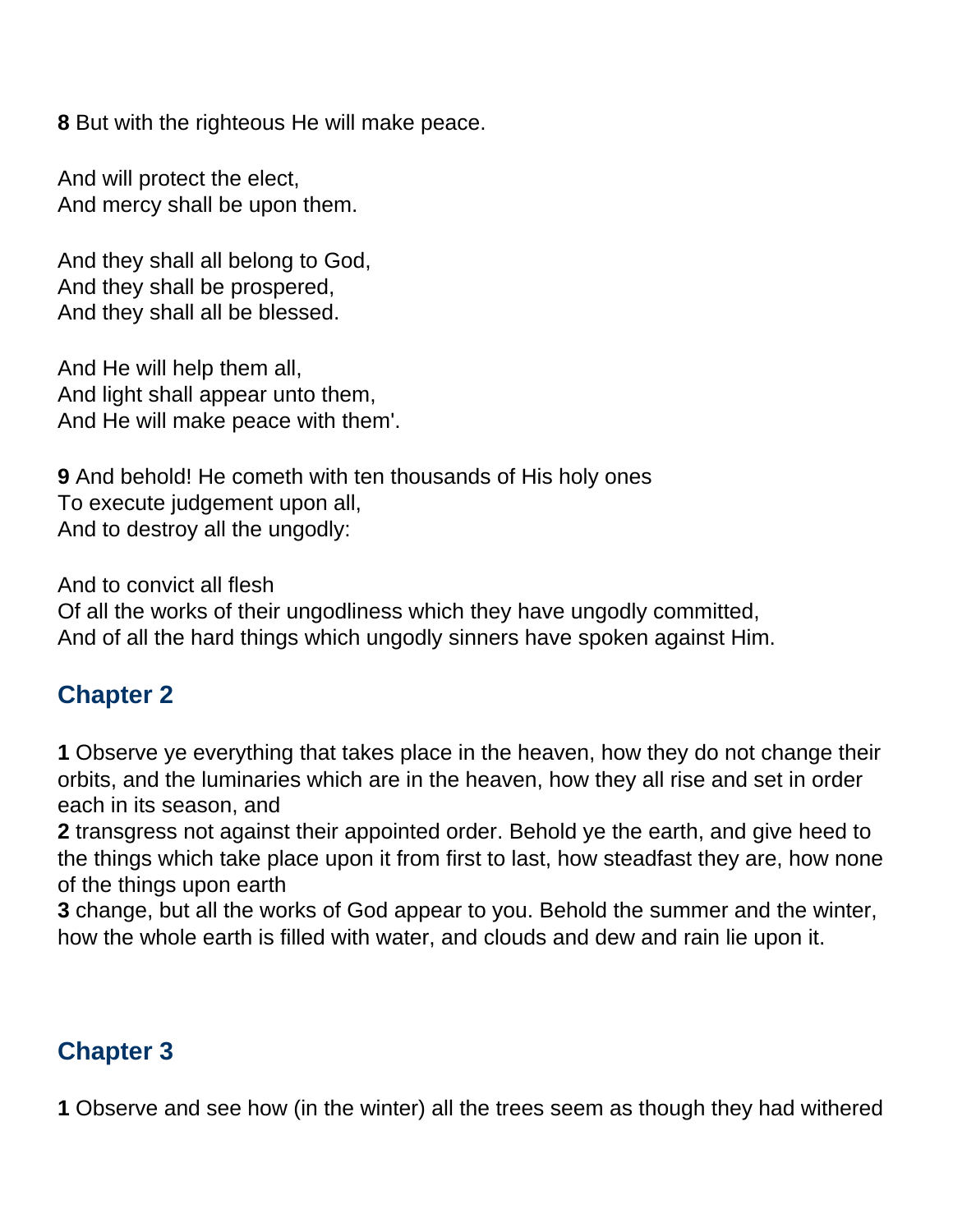and shed all their leaves, except fourteen trees, which do not lose their foliage but retain the old foliage from two to three years till the new comes.

### **Chapter 4**

**1** And again, observe ye the days of summer how the sun is above the earth over against it. And you seek shade and shelter by reason of the heat of the sun, and the earth also burns with growing heat, and so you cannot tread on the earth, or on a rock by reason of its heat.

# **Chapter 5**

**1** Observe ye how the trees cover themselves with green leaves and bear fruit: wherefore give ye heed and know with regard to all His works, and recognize how He that liveth for ever hath made them so.

**2** and all His works go on thus from year to year for ever, and all the tasks which they accomplish for Him, and their tasks change not, but according as God hath ordained so is it done.

**3** And behold how the sea and the rivers in like manner accomplish and change not their tasks from His commandments'.

**4** But ye -ye have not been steadfast, nor done the commandments of the Lord, But ye have turned away and spoken proud and hard words With your impure mouths against His greatness. Oh, ye hard-hearted, ye shall find no peace.

**5** Therefore shall ye execrate your days,

And the years of your life shall perish,

And the years of your destruction shall be multiplied in eternal execration,

And ye shall find no mercy.

**6a** In those days ye shall make your names an eternal execration unto all the righteous,

**6b** And by you shall all who curse, curse,

And all the sinners and godless shall imprecate by you,

**6c** And for you the godless there shall be a curse.

**6d** And all the . . . shall rejoice,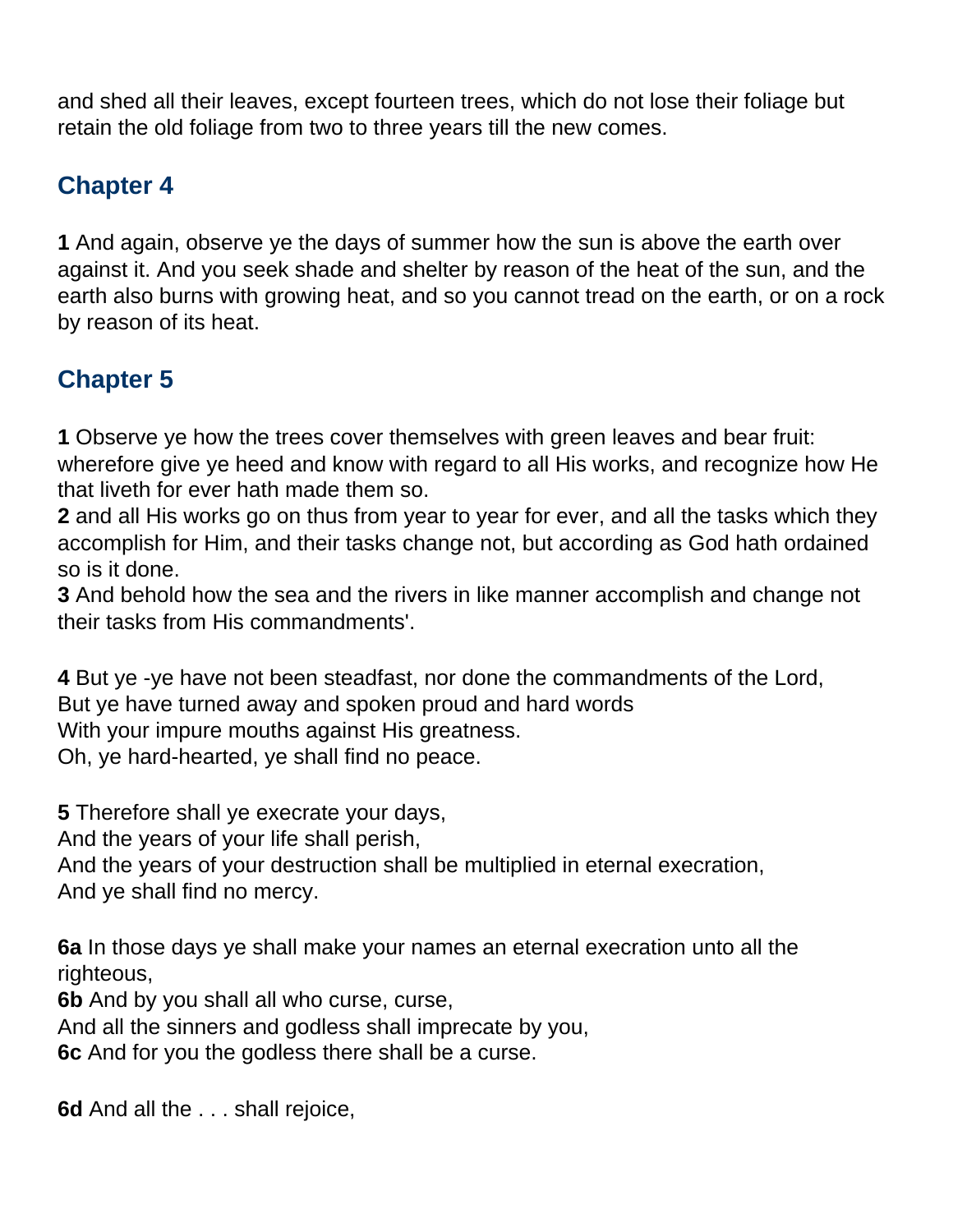**6e** And there shall be forgiveness of sins,

**6f** And every mercy and peace and forbearance:

**6g** There shall be salvation unto them, a goodly light.

**6h** And for all of you sinners there shall be no salvation,

**6i** But on you all shall abide a curse.

**7a** But for the elect there shall be light and joy and peace,

**7b** And they shall inherit the earth.

**8** And then there shall be bestowed upon the elect wisdom, And they shall all live and never again sin, Either through ungodliness or through pride: But they who are wise shall be humble.

**9** And they shall not again transgress, Nor shall they sin all the days of their life, Nor shall they die of (the divine) anger or wrath, But they shall complete the number of the days of their life.

And their lives shall be increased in peace, And the years of their joy shall be multiplied, In eternal gladness and peace, All the days of their life.

#### **Chapter 6**

**1** And it came to pass when the children of men had multiplied that in those days were born unto them beautiful and comely daughters.

**2** And the angels, the children of the heaven, saw and lusted after them, and said to one another: 'Come, let us choose us wives from among the children of men **3** and beget us children.' And Semjaza, who was their leader, said unto them: 'I fear ye will not

**4** indeed agree to do this deed, and I alone shall have to pay the penalty of a great sin.' And they all answered him and said: 'Let us all swear an oath, and all bind ourselves by mutual imprecations

**5** not to abandon this plan but to do this thing.' Then sware they all together and bound themselves

**6** by mutual imprecations upon it. And they were in all two hundred; who descended in the days of Jared on the summit of Mount Hermon, and they called it Mount Hermon,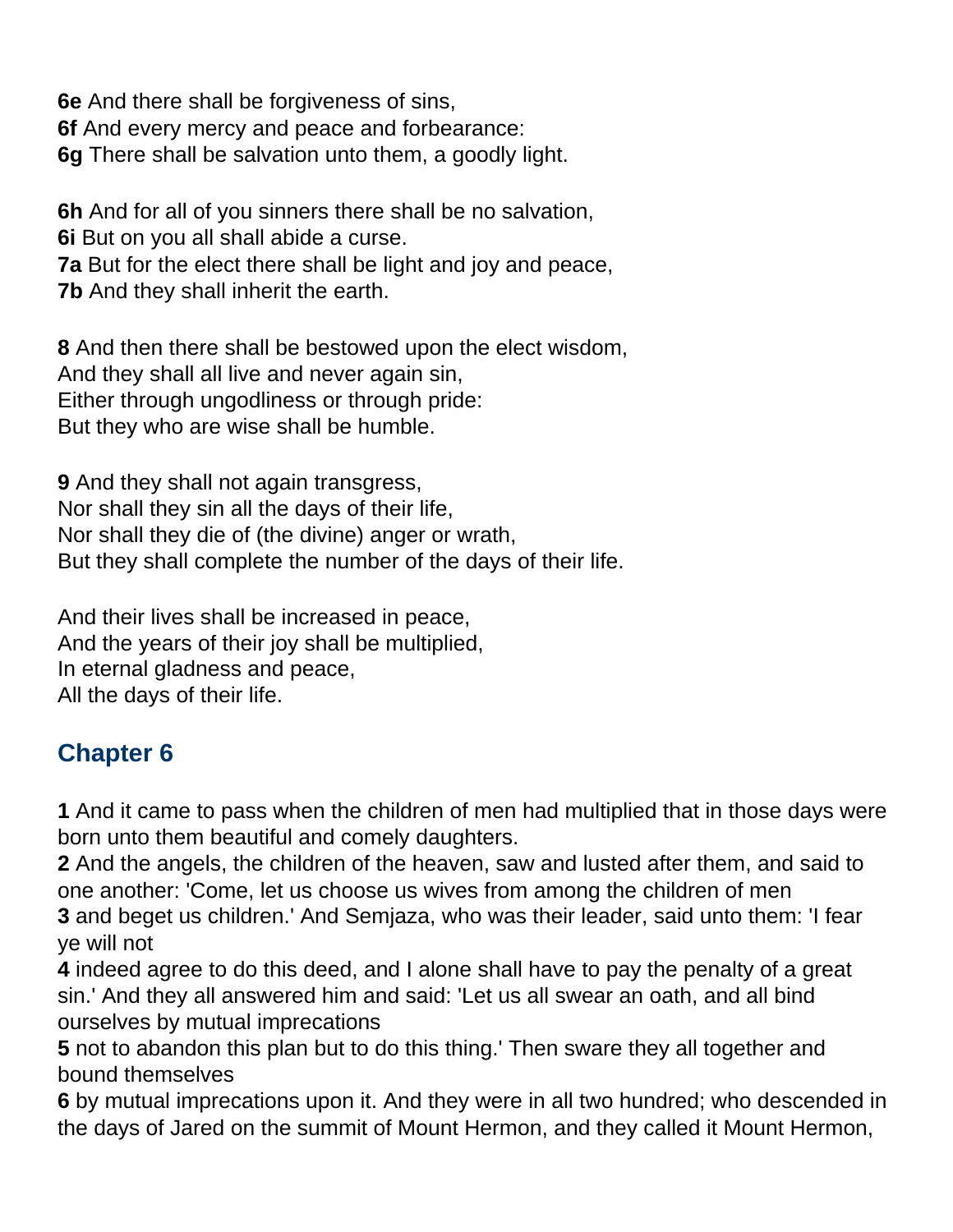because they had sworn

**7** and bound themselves by mutual imprecations upon it. And these are the names of their leaders: Samlazaz, their leader, Araklba, Rameel, Kokablel, Tamlel, Ramlel, Danel, Ezeqeel, Baraqijal,

**8** Asael, Armaros, Batarel, Ananel, Zaq1el, Samsapeel, Satarel, Turel, Jomjael, Sariel. These are their chiefs of tens.

### **Chapter 7**

**1** And all the others together with them took unto themselves wives, and each chose for himself one, and they began to go in unto them and to defile themselves with them, and they taught them charms

**2**and enchantments, and the cutting of roots, and made them acquainted with plants. And they

**3** became pregnant, and they bare great giants, whose height was three thousand ells: Who consumed

**4** all the acquisitions of men. And when men could no longer sustain them, the giants turned against

**5** them and devoured mankind. And they began to sin against birds, and beasts, and reptiles, and

**6** fish, and to devour one another's flesh, and drink the blood. Then the earth laid accusation against the lawless ones.

# **Chapter 8**

**1** And Azazel taught men to make swords, and knives, and shields, and breastplates, and made known to them the metals of the earth and the art of working them, and bracelets, and ornaments, and the use of antimony, and the beautifying of the eyelids, and all kinds of costly stones, and all

**2** colouring tinctures. And there arose much godlessness, and they committed fornication, and they

**3** were led astray, and became corrupt in all their ways. Semjaza taught enchantments, and root-cuttings, 'Armaros the resolving of enchantments, Baraqijal (taught) astrology, Kokabel the constellations, Ezeqeel the knowledge of the clouds, Araqiel the signs of the earth, Shamsiel the signs of the sun, and Sariel the course of the moon. And as men perished, they cried, and their cry went up to heaven . . .

### **Chapter 9**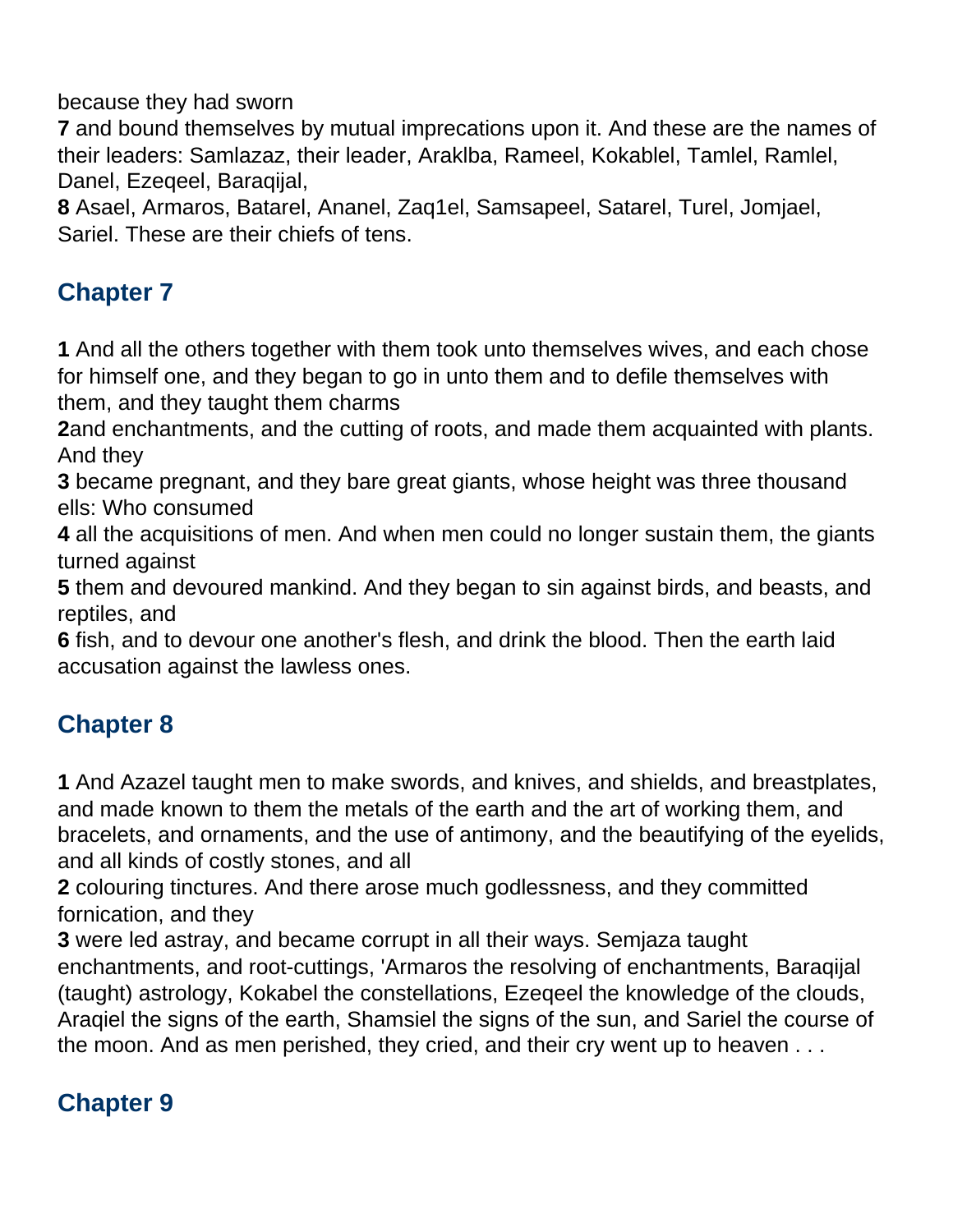**1** And then Michael, Uriel, Raphael, and Gabriel looked down from heaven and saw much blood being

**2** shed upon the earth, and all lawlessness being wrought upon the earth. And they said one to another: 'The earth made without inhabitant cries the voice of their cryingst up to the gates of heaven.

**3** And now to you, the holy ones of heaven, the souls of men make their suit, saying, "Bring our cause

**4** before the Most High."' And they said to the Lord of the ages: 'Lord of lords, God of gods, King of kings, and God of the ages, the throne of Thy glory (standeth) unto all the generations of the

**5** ages, and Thy name holy and glorious and blessed unto all the ages! Thou hast made all things, and power over all things hast Thou: and all things are naked and open in Thy sight, and Thou seest all

**6** things, and nothing can hide itself from Thee. Thou seest what Azazel hath done, who hath taught all unrighteousness on earth and revealed the eternal secrets which were (preserved) in heaven, which

**7** men were striving to learn: And Semjaza, to whom Thou hast given authority to bear rule over his associates. And they have gone to the daughters of men upon the earth, and have slept with the

**9** women, and have defiled themselves, and revealed to them all kinds of sins. And the women have

**10** borne giants, and the whole earth has thereby been filled with blood and unrighteousness. And now, behold, the souls of those who have died are crying and making their suit to the gates of heaven, and their lamentations have ascended: and cannot cease because of the lawless deeds which are

**11** wrought on the earth. And Thou knowest all things before they come to pass, and Thou seest these things and Thou dost suffer them, and Thou dost not say to us what we are to do to them in regard to these.'

# **Chapter 10**

**1** Then said the Most High, the Holy and Great One spake, and sent Uriel to the son of Lamech,

**2** and said to him: Go to Noah and tell him in my name "Hide thyself!" and reveal to him the end that is approaching: that the whole earth will be destroyed, and a deluge is about to come

**3** upon the whole earth, and will destroy all that is on it. And now instruct him that he may escape **4** and his seed may be preserved for all the generations of the world. And again the Lord said to Raphael: Bind Azazel hand and foot, and cast him into the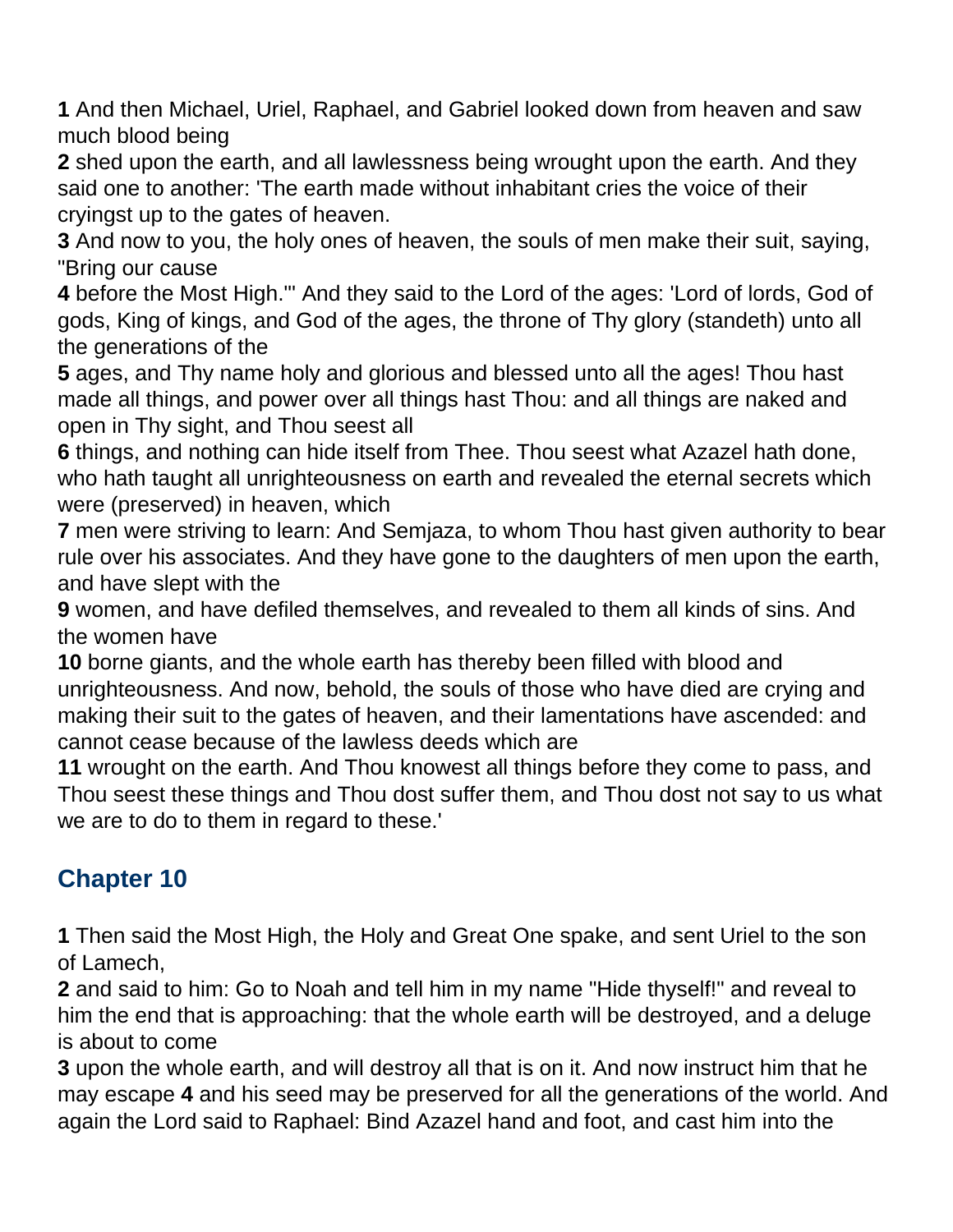darkness: and make an opening

**5** in the desert, which is in Dudael, and cast him therein. And place upon him rough and jagged rocks, and cover him with darkness, and let him abide there for ever, and cover his face that he may

**6,7** not see light. And on the day of the great judgement he shall be cast into the fire. And heal the earth which the angels have corrupted, and proclaim the healing of the earth, that they may heal the plague, and that all the children of men may not perish through all the secret things that the

**8** Watchers have disclosed and have taught their sons. And the whole earth has been corrupted

**9** through the works that were taught by Azazel: to him ascribe all sin. And to Gabriel said the Lord: Proceed against the bastards and the reprobates, and against the children of fornication: and destroy [the children of fornication and] the children of the Watchers from amongst men [and cause them to go forth]: send them one against the other that they may destroy each other in

**10** battle: for length of days shall they not have. And no request that they (i.e. their fathers) make of thee shall be granted unto their fathers on their behalf; for they hope to live an eternal life, and

**11** that each one of them will live five hundred years. And the Lord said unto Michael: Go, bind Semjaza and his associates who have united themselves with women so as to have defiled themselves

**12** with them in all their uncleanness. And when their sons have slain one another, and they have seen the destruction of their beloved ones, bind them fast for seventy generations in the valleys of the earth, till the day of their judgement and of their consummation, till the judgement that is

**13** for ever and ever is consummated. In those days they shall be led off to the abyss of fire: and

**14** to the torment and the prison in which they shall be confined for ever. And whosoever shall be condemned and destroyed will from thenceforth be bound together with them to the end of all

**15** generations. And destroy all the spirits of the reprobate and the children of the Watchers, because

**16** they have wronged mankind. Destroy all wrong from the face of the earth and let every evil work come to an end: and let the plant of righteousness and truth appear: and it shall prove a blessing; the works of righteousness and truth shall be planted in truth and joy for evermore.

**17** And then shall all the righteous escape, And shall live till they beget thousands of children, And all the days of their youth and their old age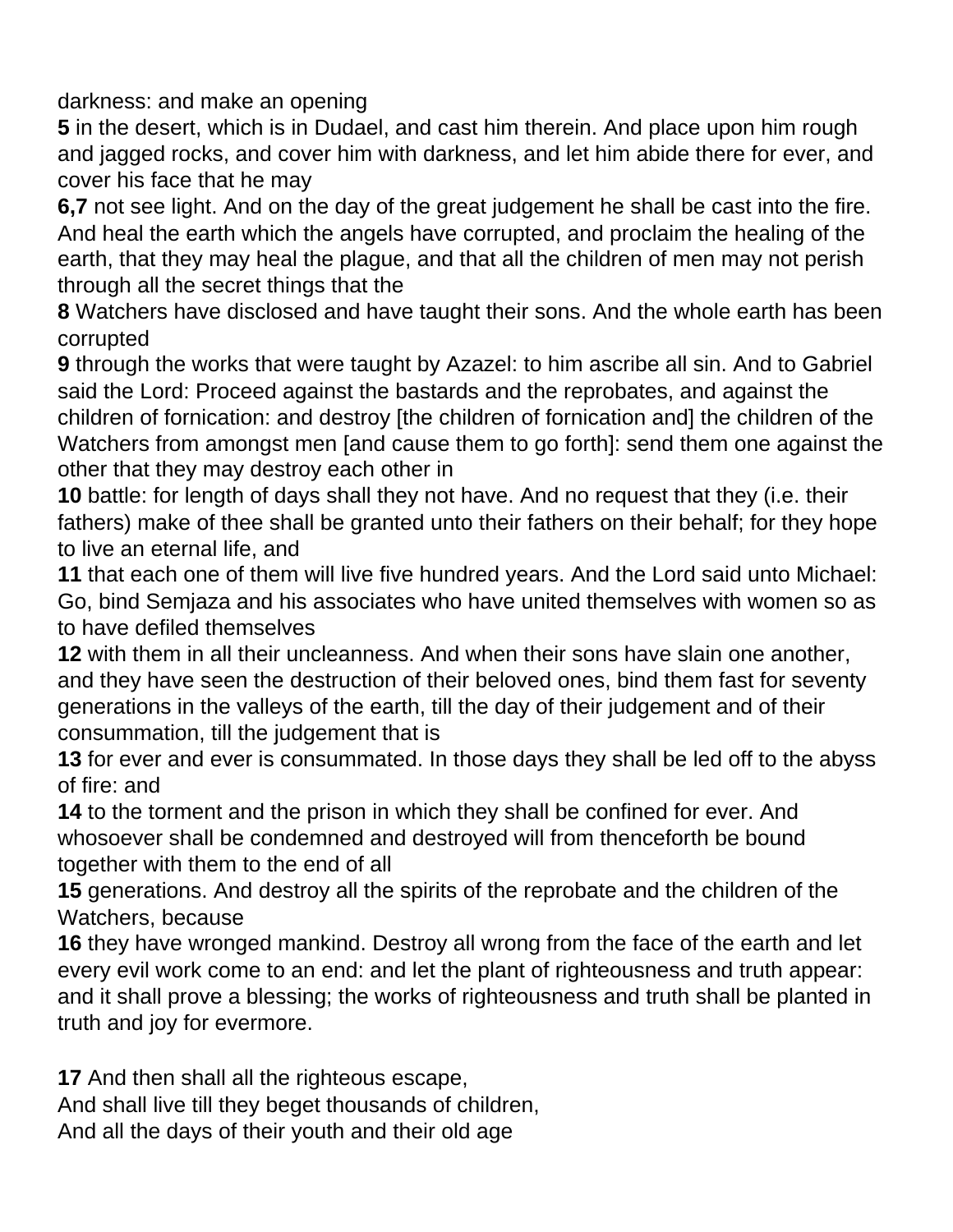Shall they complete in peace.

**18** And then shall the whole earth be tilled in righteousness, and shall all be planted with trees and

**19** be full of blessing. And all desirable trees shall be planted on it, and they shall plant vines on it: and the vine which they plant thereon shall yield wine in abundance, and as for all the seed which is sown thereon each measure (of it) shall bear a thousand, and each measure of olives shall yield

**20** ten presses of oil. And cleanse thou the earth from all oppression, and from all unrighteousness, and from all sin, and from all godlessness: and all the uncleanness that is wrought upon the earth

**21** destroy from off the earth. And all the children of men shall become righteous, and all nations

**22** shall offer adoration and shall praise Me, and all shall worship Me. And the earth shall be cleansed from all defilement, and from all sin, and from all punishment, and from all torment, and I will never again send (them) upon it from generation to generation and for ever.

# **Chapter 11**

**1** And in those days I will open the store chambers of blessing which are in the heaven, so as to send 2 them down upon the earth over the work and labour of the children of men. And truth and peace shall be associated together throughout all the days of the world and throughout all the generations of men.

### **Chapter 12**

**1** Before these things Enoch was hidden, and no one of the children of men knew where he was

**2** hidden, and where he abode, and what had become of him. And his activities had to do with the Watchers, and his days were with the holy ones.

**3** And I Enoch was blessing the Lord of majesty and the King of the ages, and lo! the **Watchers** 

**4**called me -Enoch the scribe- and said to me: 'Enoch, thou scribe of righteousness, go, declare to the Watchers of the heaven who have left the high heaven, the holy eternal place, and have defiled themselves with women, and have done as the children of earth do, and have taken unto themselves

**5**wives: "Ye have wrought great destruction on the earth: And ye shall have no peace nor forgiveness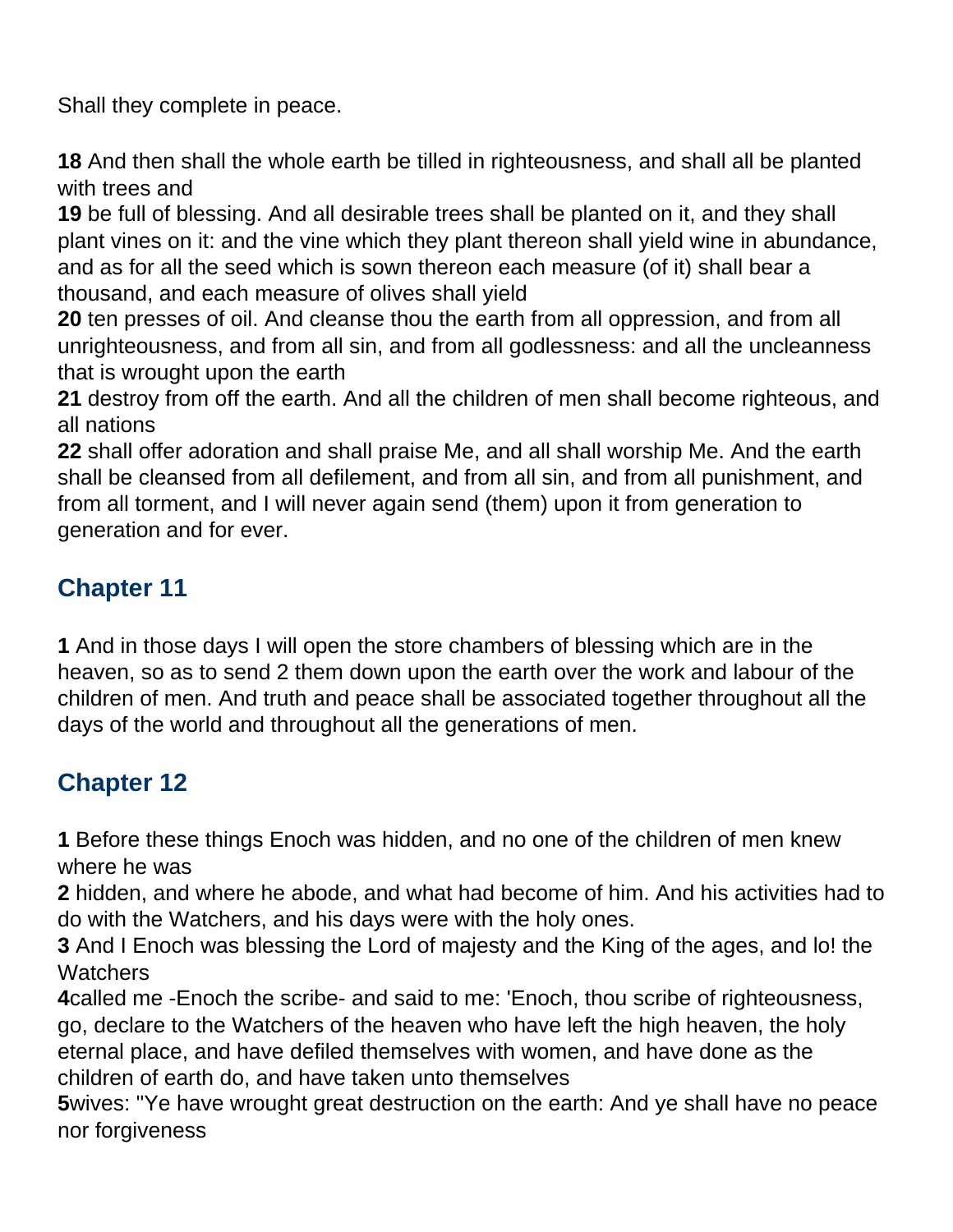**6** of sin: and inasmuch as they delight themselves in their children, The murder of their beloved ones shall they see, and over the destruction of their children shall they lament, and shall make supplication unto eternity, but mercy and peace shall ye not attain."

# **Chapter 13**

**1** And Enoch went and said: Azazel, thou shalt have no peace: a severe sentence has gone forth

**2** against thee to put thee in bonds: And thou shalt not have toleration nor request granted to thee, because of the unrighteousness which thou hast taught, and because of all the works of godlessness

**3** and unrighteousness and sin which thou hast shown to men. Then I went and spoke to them all

**4** together, and they were all afraid, and fear and trembling seized them. And they besought me to draw up a petition for them that they might find forgiveness, and to read their petition in the presence

**5** of the Lord of heaven. For from thenceforward they could not speak (with Him) nor lift up their

**6** eyes to heaven for shame of their sins for which they had been condemned. Then I wrote out their petition, and the prayer in regard to their spirits and their deeds individually and in regard to their

**7** requests that they should have forgiveness and length. And I went off and sat down at the waters of Dan, in the land of Dan, to the south of the west of Hermon: I read their petition till I fell

**8** asleep. And behold a dream came to me, and visions fell down upon me, and I saw visions of chastisement, and a voice came bidding (me) I to tell it to the sons of heaven, and reprimand them.

**9** And when I awaked, I came unto them, and they were all sitting gathered together, weeping in

**10** Abelsjail, which is between Lebanon and Seneser, with their faces covered. And I recounted before them all the visions which I had seen in sleep, and I began to speak the words of righteousness, and to reprimand the heavenly Watchers.

# **Chapter 14**

**1** The book of the words of righteousness, and of the reprimand of the eternal Watchers in accordance

**2** with the command of the Holy Great One in that vision. I saw in my sleep what I will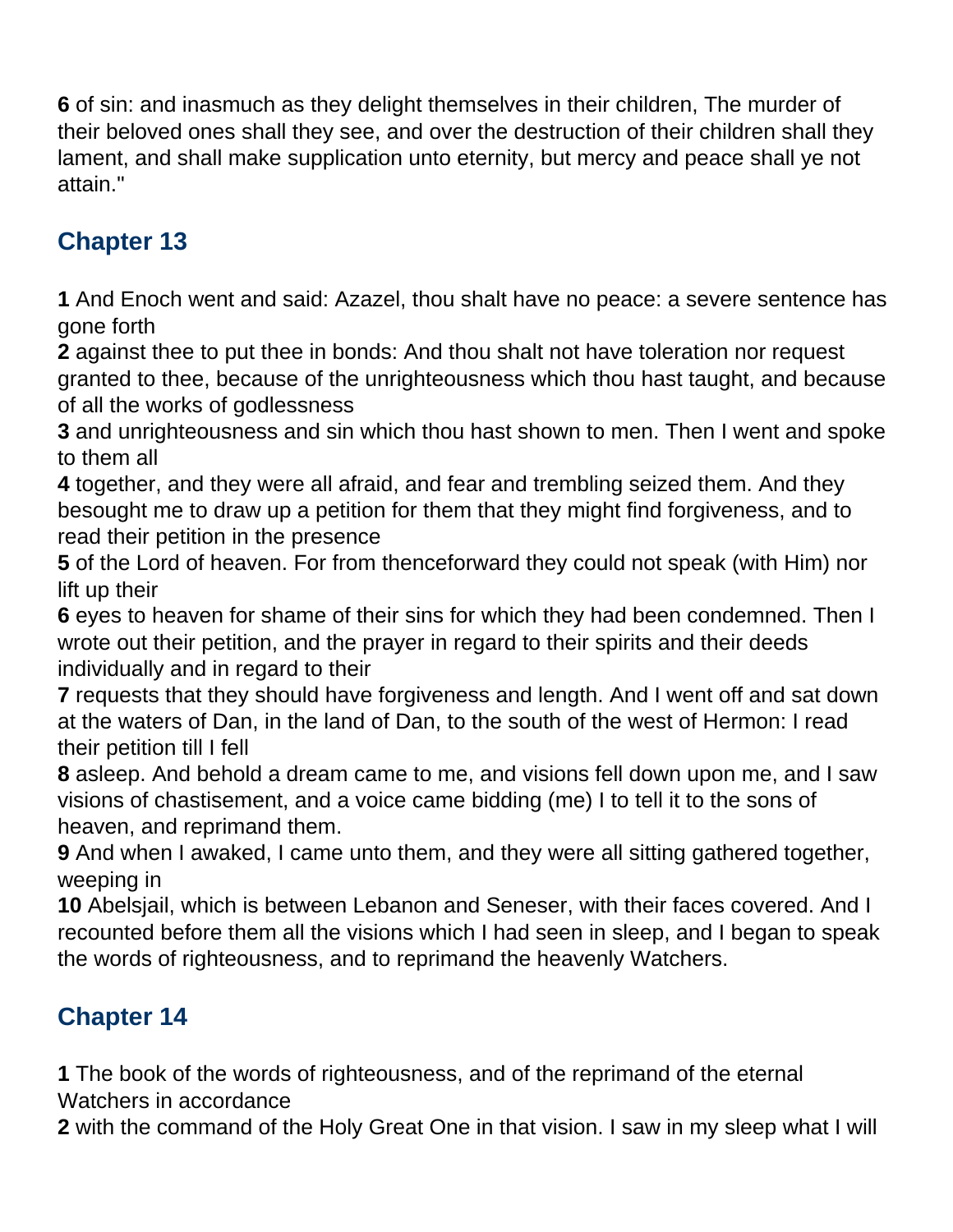now say with a tongue of flesh and with the breath of my mouth: which the Great One has given to men to

**3** converse therewith and understand with the heart. As He has created and given to man the power of understanding the word of wisdom, so hath He created me also and given me the power of reprimanding

**4** the Watchers, the children of heaven. I wrote out your petition, and in my vision it appeared thus, that your petition will not be granted unto you throughout all the days of eternity, and that judgement

**5** has been finally passed upon you: yea (your petition) will not be granted unto you. And from henceforth you shall not ascend into heaven unto all eternity, and in bonds of the earth the decree

**6** has gone forth to bind you for all the days of the world. And (that) previously you shall have seen the destruction of your beloved sons and ye shall have no pleasure in them, but they shall fall before

**7** you by the sword. And your petition on their behalf shall not be granted, nor yet on your own: even though you weep and pray and speak all the words contained in the writing which I have

**8** written. And the vision was shown to me thus: Behold, in the vision clouds invited me and a mist summoned me, and the course of the stars and the lightnings sped and hastened me, and the winds in

**9** the vision caused me to fly and lifted me upward, and bore me into heaven. And I went in till I drew nigh to a wall which is built of crystals and surrounded by tongues of fire: and it began to affright

**10** me. And I went into the tongues of fire and drew nigh to a large house which was built of crystals: and the walls of the house were like a tesselated floor (made) of crystals, and its groundwork was

**11** of crystal. Its ceiling was like the path of the stars and the lightnings, and between them were

**12** fiery cherubim, and their heaven was (clear as) water. A flaming fire surrounded the walls, and its

**13** portals blazed with fire. And I entered into that house, and it was hot as fire and cold as ice: there

**14** were no delights of life therein: fear covered me, and trembling got hold upon me. And as I quaked

**15** and trembled, I fell upon my face. And I beheld a vision, And lo! there was a second house, greater

**16** than the former, and the entire portal stood open before me, and it was built of flames of fire. And in every respect it so excelled in splendour and magnificence and extent that I cannot describe to

**17** you its splendour and its extent. And its floor was of fire, and above it were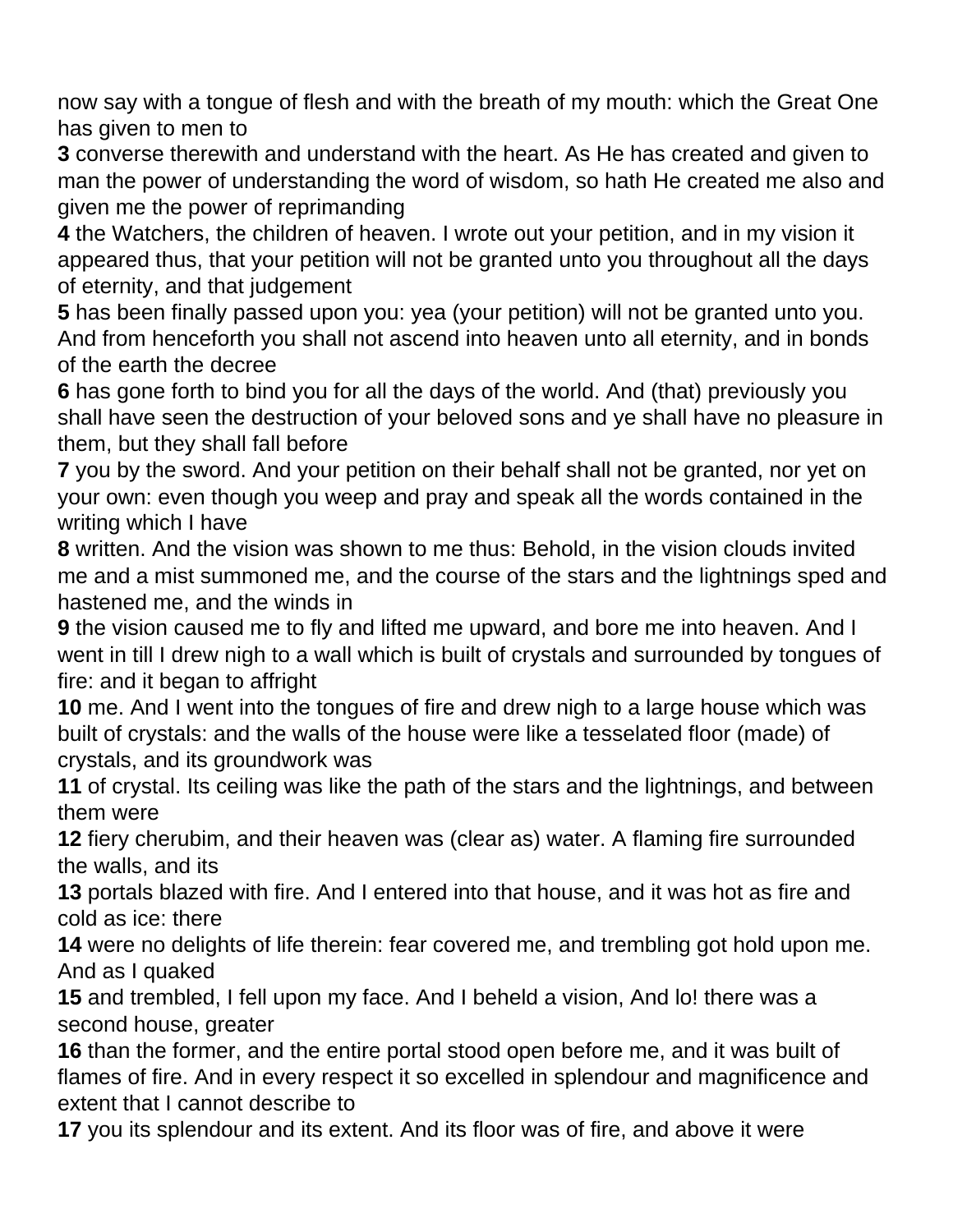lightnings and the path

**18**of the stars, and its ceiling also was flaming fire. And I looked and saw therein a lofty throne: its appearance was as crystal, and the wheels thereof as the shining sun, and there was the vision of

**19** cherubim. And from underneath the throne came streams of flaming fire so that I could not look

**20** thereon. And the Great Glory sat thereon, and His raiment shone more brightly than the sun and

**21** was whiter than any snow. None of the angels could enter and could behold His face by reason

**22** of the magnificence and glory and no flesh could behold Him. The flaming fire was round about Him, and a great fire stood before Him, and none around could draw nigh Him: ten thousand times

**23** ten thousand (stood) before Him, yet He needed no counselor. And the most holy ones who were

**24** nigh to Him did not leave by night nor depart from Him. And until then I had been prostrate on my face, trembling: and the Lord called me with His own mouth, and said to me: ' Come hither,

**25** Enoch, and hear my word.' And one of the holy ones came to me and waked me, and He made me rise up and approach the door: and I bowed my face downwards.

# **Chapter 15**

**1** And He answered and said to me, and I heard His voice: 'Fear not, Enoch, thou righteous

**2** man and scribe of righteousness: approach hither and hear my voice. And go, say to the Watchers of heaven, who have sent thee to intercede for them: "You should intercede" for men, and not men

**3** for you: Wherefore have ye left the high, holy, and eternal heaven, and lain with women, and defiled yourselves with the daughters of men and taken to yourselves wives, and done like the children

**4** of earth, and begotten giants (as your) sons? And though ye were holy, spiritual, living the eternal life, you have defiled yourselves with the blood of women, and have begotten (children) with the blood of flesh, and, as the children of men, have lusted after flesh and blood as those also do who die

**5** and perish. Therefore have I given them wives also that they might impregnate them, and beget

**6** children by them, that thus nothing might be wanting to them on earth. But you were formerly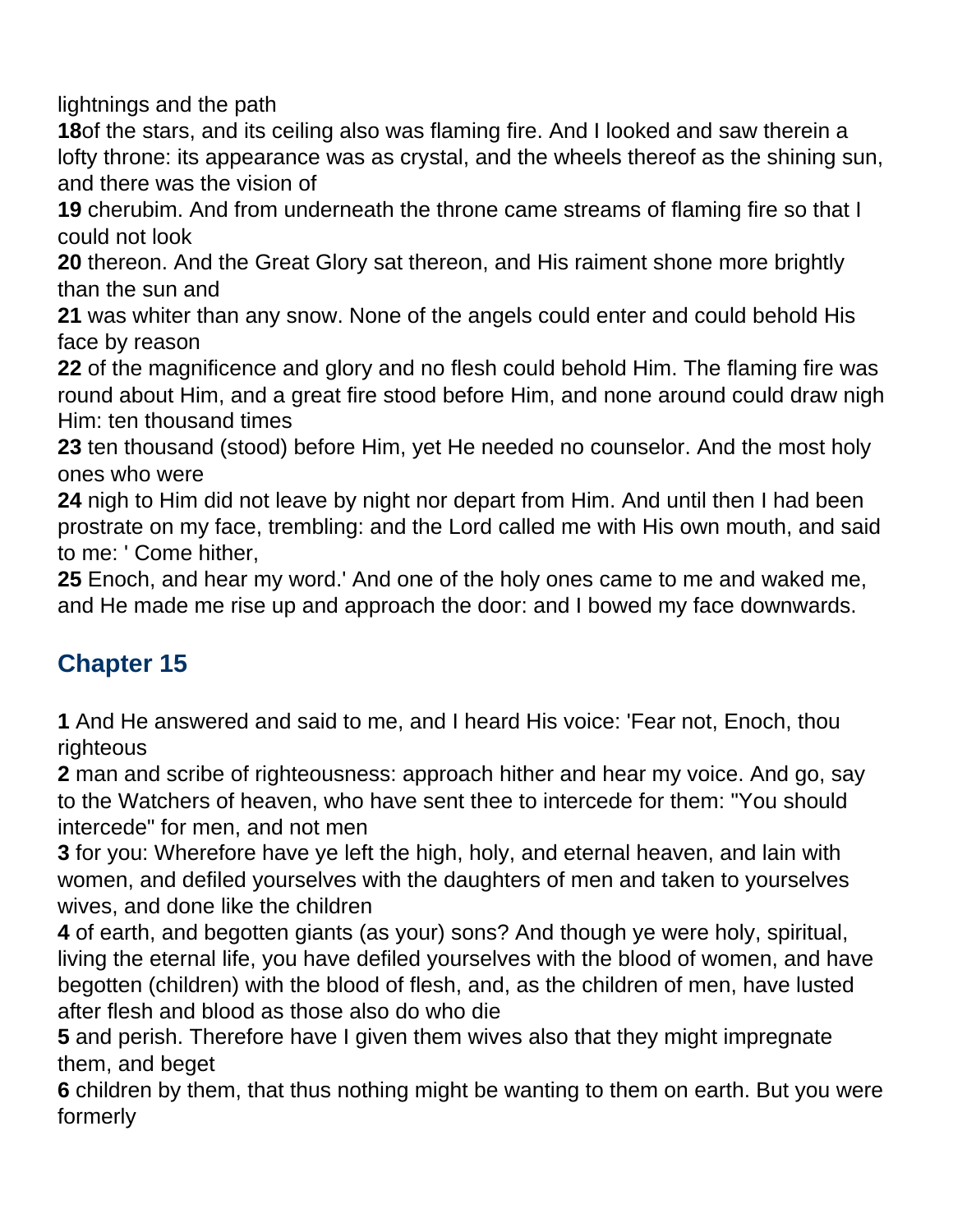**7** spiritual, living the eternal life, and immortal for all generations of the world. And therefore I have not appointed wives for you; for as for the spiritual ones of the heaven, in heaven is their dwelling.

**8** And now, the giants, who are produced from the spirits and flesh, shall be called evil spirits upon

**9** the earth, and on the earth shall be their dwelling. Evil spirits have proceeded from their bodies; because they are born from men and from the holy Watchers is their beginning and primal origin;

**10** they shall be evil spirits on earth, and evil spirits shall they be called. [As for the spirits of heaven, in heaven shall be their dwelling, but as for the spirits of the earth which were born upon the earth, on the earth shall be their dwelling.]

**11** And the spirits of the giants afflict, oppress, destroy, attack, do battle, and work destruction on the earth, and cause trouble: they take no food, but nevertheless **12** hunger and thirst, and cause offences. And these spirits shall rise up against the children of men and against the women, because they have proceeded from them.

# **Chapter 16**

**1** From the days of the slaughter and destruction and death of the giants, from the souls of whose flesh the spirits, having gone forth, shall destroy without incurring judgement -thus shall they destroy until the day of the consummation, the great judgement in which the age shall be

**2** consummated, over the Watchers and the godless, yea, shall be wholly consummated." And now as to the Watchers who have sent thee to intercede for them, who had been aforetime in heaven, say to them:

**3** "You have been in heaven, but all the mysteries had not yet been revealed to you, and you knew worthless ones, and these in the hardness of your hearts you have made known to the women, and through these mysteries women and men work much evil on earth."

**4** Say to them therefore: " You have no peace."'

# **Chapter 17**

**1** And they took and brought me to a place in which those who were there were like flaming fire,

**2** and, when they wished, they appeared as men. And they brought me to the place of darkness, and to a mountain the point of whose summit reached to heaven.

**3** And I saw the places of the luminaries and the treasuries of the stars and of the thunder and in the uttermost depths, where were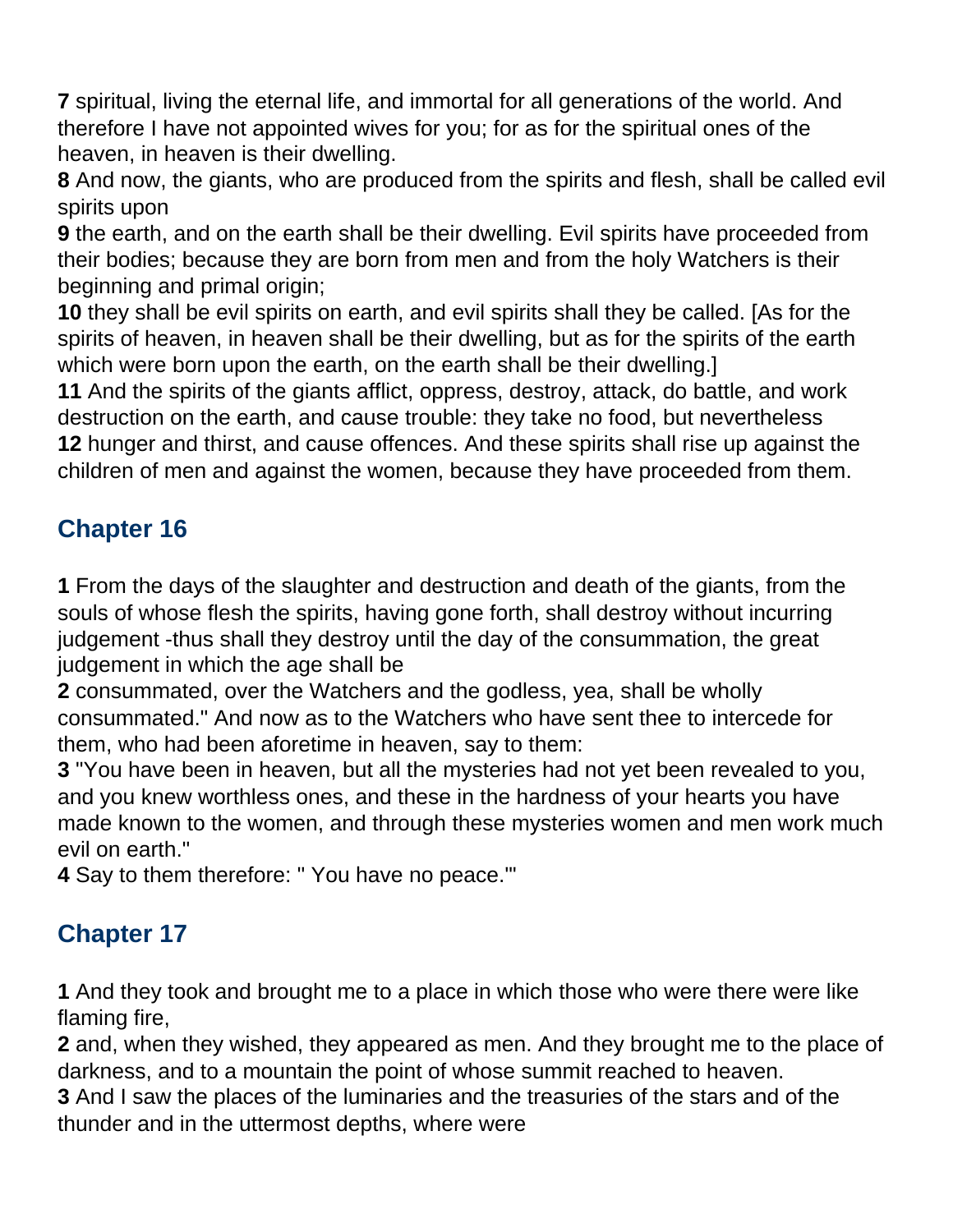**4** a fiery bow and arrows and their quiver, and a fiery sword and all the lightnings. And they took

**5** me to the living waters, and to the fire of the west, which receives every setting of the sun. And I came to a river of fire in which the fire flows like water and discharges itself into the great sea towards

**6** the west. I saw the great rivers and came to the great river and to the great darkness, and went

**7** to the place where no flesh walks. I saw the mountains of the darkness of winter and the place

**8** whence all the waters of the deep flow. I saw the mouths of all the rivers of the earth and the mouth of the deep.

# **Chapter 18**

**1** I saw the treasuries of all the winds: I saw how He had furnished with them the whole creation

**2** and the firm foundations of the earth. And I saw the corner-stone of the earth: I saw the four

**3** winds which bear [the earth and] the firmament of the heaven. And I saw how the winds stretch out the vaults of heaven, and have their station between heaven and earth: these are the pillars

**4** of the heaven. I saw the winds of heaven which turn and bring the circumference of the sun and

**5** all the stars to their setting. I saw the winds on the earth carrying the clouds: I saw the paths

**6** of the angels. I saw at the end of the earth the firmament of the heaven above. And I proceeded and saw a place which burns day and night, where there are seven mountains of magnificent stones,

**7** three towards the east, and three towards the south. And as for those towards the east, was of coloured stone, and one of pearl, and one of jacinth, and those towards the south of red stone.

**8** But the middle one reached to heaven like the throne of God, of alabaster, and the summit of the

**9,10** throne was of sapphire. And I saw a flaming fire. And beyond these mountains Is a region the end of the great earth: there the heavens were completed.

**11** And I saw a deep abyss, with columns of heavenly fire, and among them I saw columns of fire fall, which were beyond measure alike towards

**12** the height and towards the depth. And beyond that abyss I saw a place which had no firmament of the heaven above, and no firmly founded earth beneath it: there was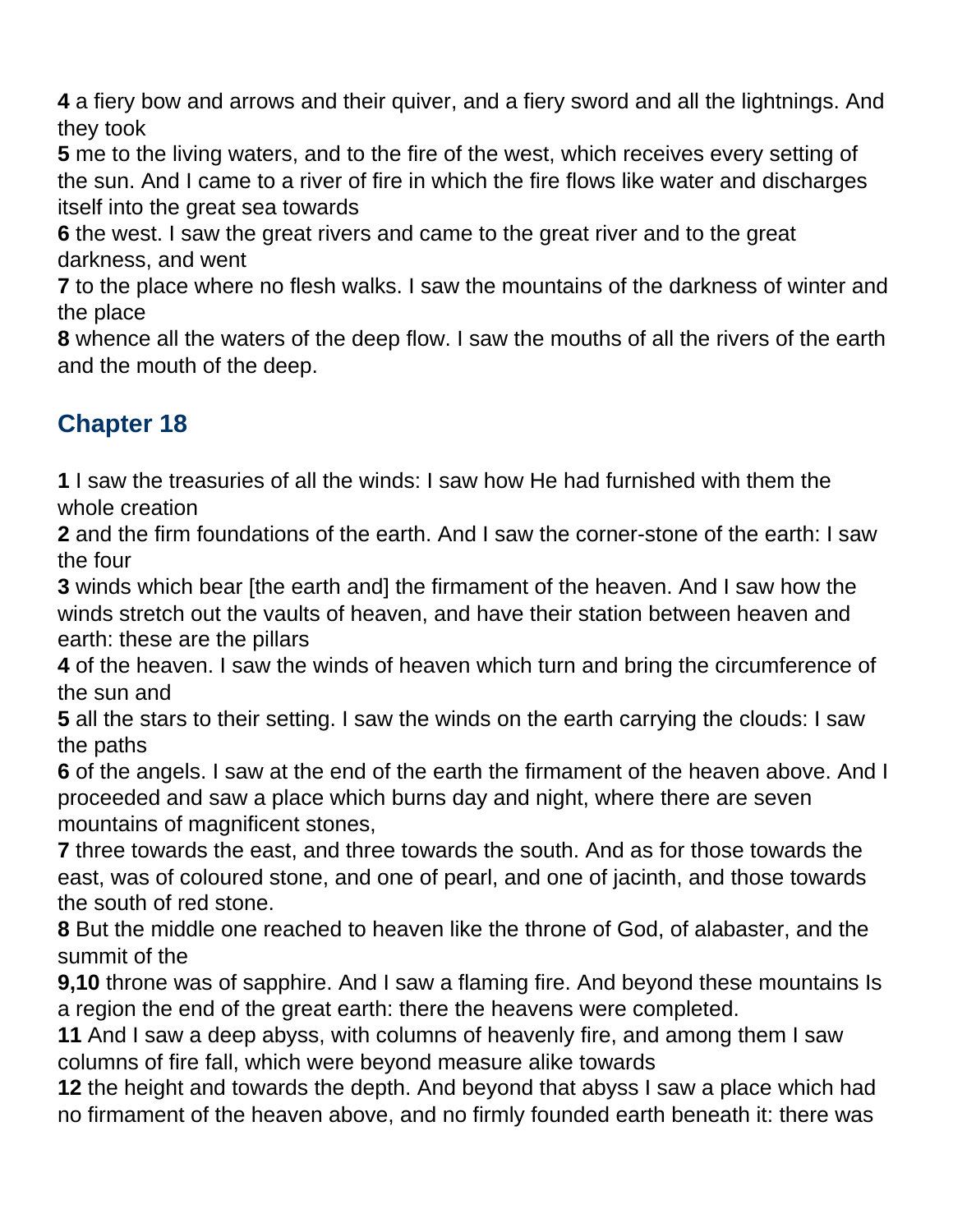no water upon it, and no

**13** birds, but it was a waste and horrible place. I saw there seven stars like great burning mountains,

**14** and to me, when I inquired regarding them, The angel said: 'This place is the end of heaven and earth: this has become a prison for the stars and the host of heaven. **15**And the stars which roll over the fire are they which have transgressed the commandment of the Lord in the beginning of

**16** their rising, because they did not come forth at their appointed times. And He was wroth with them, and bound them till the time when their guilt should be consummated (even) for ten thousand years.'

# **Chapter 19**

**1** And Uriel said to me: 'Here shall stand the angels who have connected themselves with women, and their spirits assuming many different forms are defiling mankind and shall lead them astray into sacrificing to demons as gods, (here shall they stand,) till the day of the great judgement in

**2** which they shall be judged till they are made an end of. And the women also of the angels who

**3** went astray shall become sirens.' And I, Enoch, alone saw the vision, the ends of all things: and no man shall see as I have seen.

# **Chapter 20**

**1,2** And these are the names of the holy angels who watch. Uriel, one of the holy angels, who is

**3** over the world and over Tartarus. Raphael, one of the holy angels, who is over the spirits of men.

**4,5** Raguel, one of the holy angels who takes vengeance on the world of the luminaries. Michael, one

**6** of the holy angels, to wit, he that is set over the best part of mankind and over chaos. Saraqael,

**7** one of the holy angels, who is set over the spirits, who sin in the spirit. Gabriel, one of the holy

**8** angels, who is over Paradise and the serpents and the Cherubim. Remiel, one of the holy angels, whom God set over those who rise.

# **Chapter 21**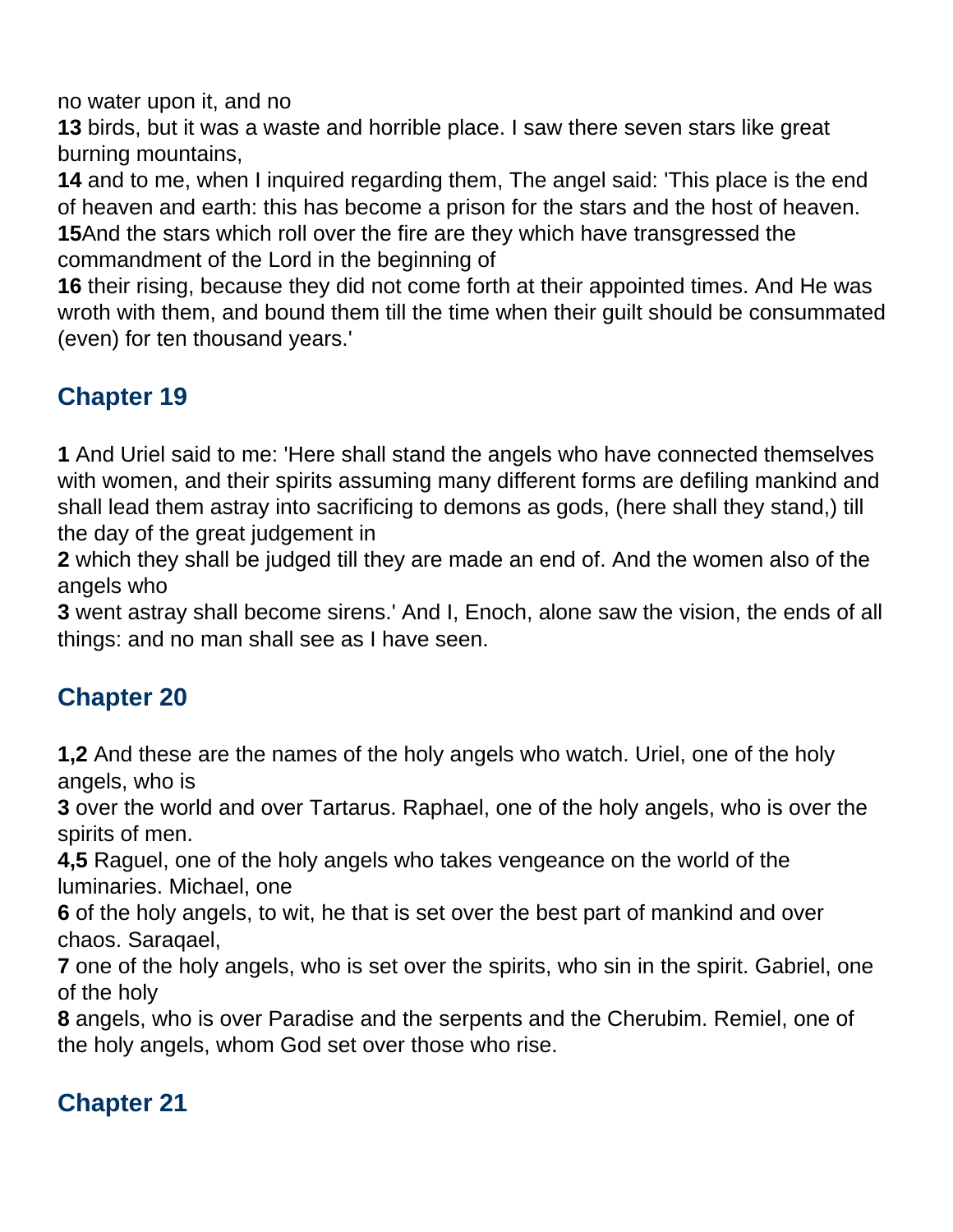**1,2** And I proceeded to where things were chaotic. And I saw there something horrible: I saw neither

**3** a heaven above nor a firmly founded earth, but a place chaotic and horrible. And there I saw

**4** seven stars of the heaven bound together in it, like great mountains and burning with fire. Then

**5** I said: 'For what sin are they bound, and on what account have they been cast in hither?' Then said Uriel, one of the holy angels, who was with me, and was chief over them, and said: 'Enoch, why

**6** dost thou ask, and why art thou eager for the truth? These are of the number of the stars of heaven, which have transgressed the commandment of the Lord, and are bound here till ten thousand years,

**7** the time entailed by their sins, are consummated.' And from thence I went to another place, which was still more horrible than the former, and I saw a horrible thing: a great fire there which burnt and blazed, and the place was cleft as far as the abyss, being full of great descending columns of

**8** fire: neither its extent or magnitude could I see, nor could I conjecture. Then I said: 'How

**9** fearful is the place and how terrible to look upon!' Then Uriel answered me, one of the holy angels who was with me, and said unto me: 'Enoch, why hast thou such fear and affright?' And

**10** I answered: 'Because of this fearful place, and because of the spectacle of the pain.' And he said unto me: 'This place is the prison of the angels, and here they will be imprisoned for ever.'

# **Chapter 22**

**1** And thence I went to another place, and he mountain [and] of hard rock.

**2** And there was in it four hollow places, deep and wide and very smooth. How smooth are the hollow places and deep and dark to look at.

**3** Then Raphael answered, one of the holy angels who was with me, and said unto me: 'These hollow places have been created for this very purpose, that the spirits of the souls of the dead should

**4** assemble therein, yea that all the souls of the children of men should assemble here. And these places have been made to receive them till the day of their judgement and till their appointed period [till the period appointed], till the great judgement (comes) upon them.' I saw (the spirit of) a dead man making suit,

**5** and his voice went forth to heaven and made suit. And I asked Raphael the angel who was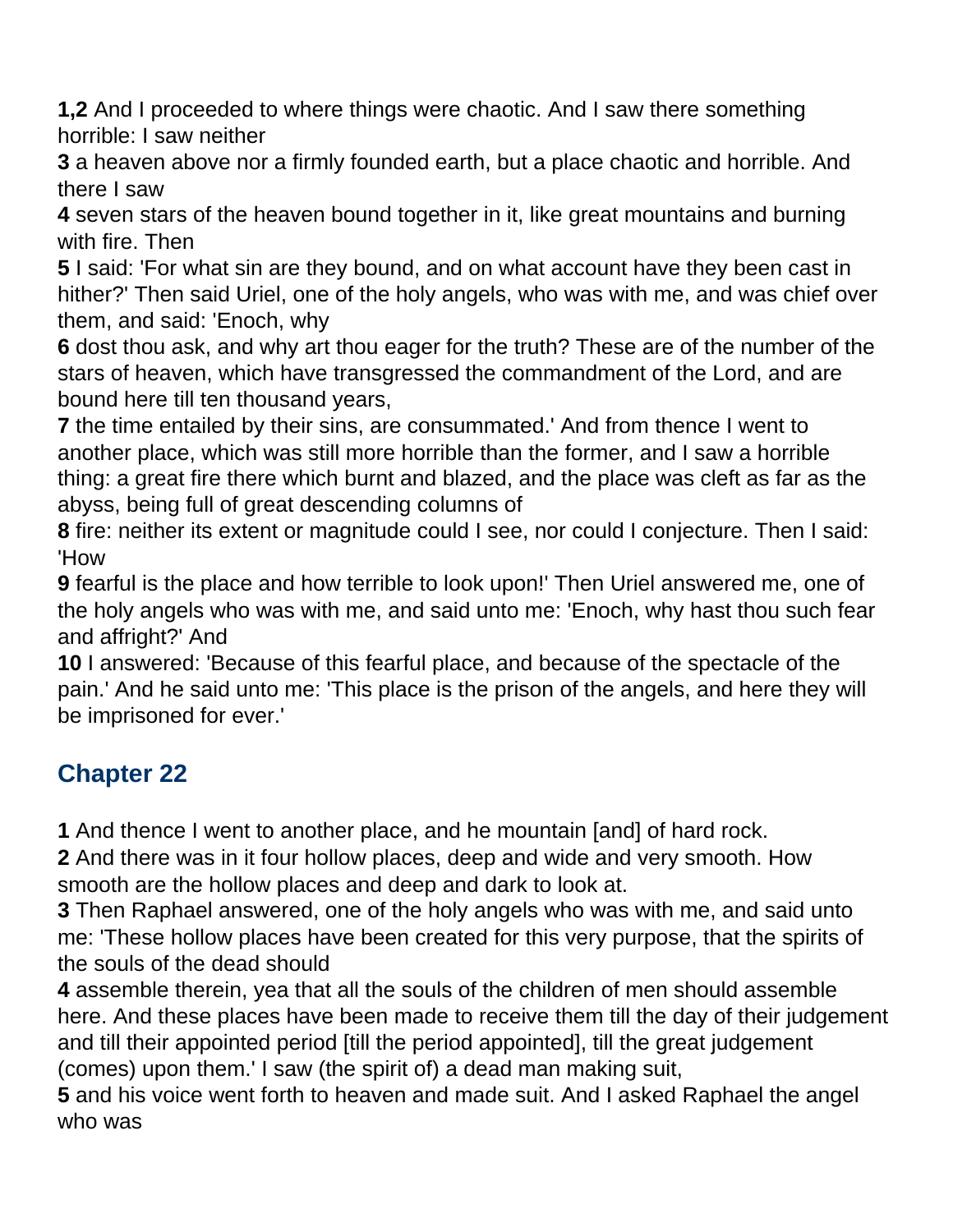**6** with me, and I said unto him: 'This spirit which maketh suit, whose is it, whose voice goeth forth and maketh suit to heaven ?'

**7** And he answered me saying: 'This is the spirit which went forth from Abel, whom his brother Cain slew, and he makes his suit against him till his seed is destroyed from the face of the earth, and his seed is annihilated from amongst the seed of men.' **8** The I asked regarding it, and regarding all the hollow places: 'Why is one separated from the other?'

**9** And he answered me and said unto me: 'These three have been made that the spirits of the dead might be separated. And such a division has been make (for) the spirits of the righteous, in which there is the bright spring of

**10** water. And such has been made for sinners when they die and are buried in the earth and judgement has not been executed on them in their

**11** lifetime. Here their spirits shall be set apart in this great pain till the great day of judgement and punishment and torment of those who curse for ever and retribution for their spirits. There

**12** He shall bind them for ever. And such a division has been made for the spirits of those who make their suit, who make disclosures concerning their destruction, when they were slain in the days

**13** of the sinners. Such has been made for the spirits of men who were not righteous but sinners, who were complete in transgression, and of the transgressors they shall be companions: but their spirits shall not be slain in the day of judgement nor shall they be raised from thence.'

**14** The I blessed the Lord of glory and said: 'Blessed be my Lord, the Lord of righteousness, who ruleth for ever.'

# **Chapter 23**

**1,2** From thence I went to another place to the west of the ends of the earth. And I saw a burning

**3** fire which ran without resting, and paused not from its course day or night but (ran) regularly. And

**4** I asked saying: 'What is this which rests not?' Then Raguel, one of the holy angels who was with me, answered me and said unto me: 'This course of fire which thou hast seen is the fire in the west which persecutes all the luminaries of heaven.'

#### **Chapter 24**

**1** And from thence I went to another place of the earth, and he showed me a mountain range of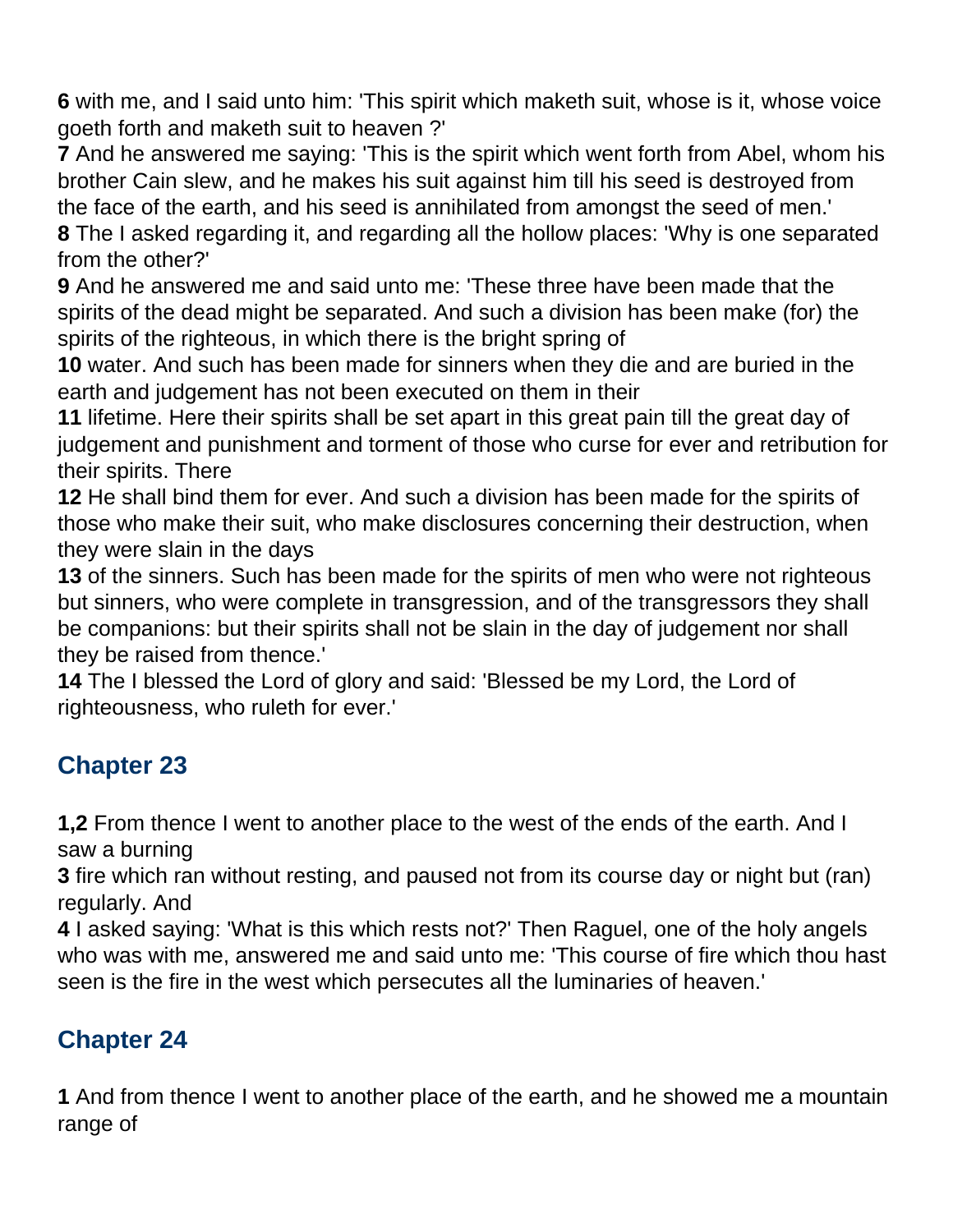**2** fire which burnt day and night. And I went beyond it and saw seven magnificent mountains all differing each from the other, and the stones (thereof) were magnificent and beautiful, magnificent as a whole, of glorious appearance and fair exterior: three towards the east, one founded on the other, and three towards the south, one upon the other, and deep rough ravines, no one of which

**3** joined with any other. And the seventh mountain was in the midst of these, and it excelled them

**4** in height, resembling the seat of a throne: and fragrant trees encircled the throne. And amongst them was a tree such as I had never yet smelt, neither was any amongst them nor were others like it: it had a fragrance beyond all fragrance, and its leaves and blooms and wood wither not for ever:

**5** and its fruit is beautiful, and its fruit n resembles the dates of a palm. Then I said: 'How beautiful is this tree, and fragrant, and its leaves are fair, and its blooms very delightful in appearance.'

**6** Then answered Michael, one of the holy and honoured angels who was with me, and was their leader.

### **Chapter 25**

**1** And he said unto me: 'Enoch, why dost thou ask me regarding the fragrance of the tree,

**2** and why dost thou wish to learn the truth?' Then I answered him saying: 'I wish to **3** know about everything, but especially about this tree.' And he answered saying: 'This high mountain which thou hast seen, whose summit is like the throne of God, is His throne, where the Holy Great One, the Lord of Glory, the Eternal King, will sit, when He shall come down to visit

**4** the earth with goodness. And as for this fragrant tree no mortal is permitted to touch it till the great judgement, when He shall take vengeance on all and bring (everything) to its consummation

**5** for ever. It shall then be given to the righteous and holy. Its fruit shall be for food to the elect: it shall be transplanted to the holy place, to the temple of the Lord, the Eternal King.

**6** Then shall they rejoice with joy and be glad,

And into the holy place shall they enter;

And its fragrance shall be in their bones,

And they shall live a long life on earth,

Such as thy fathers lived: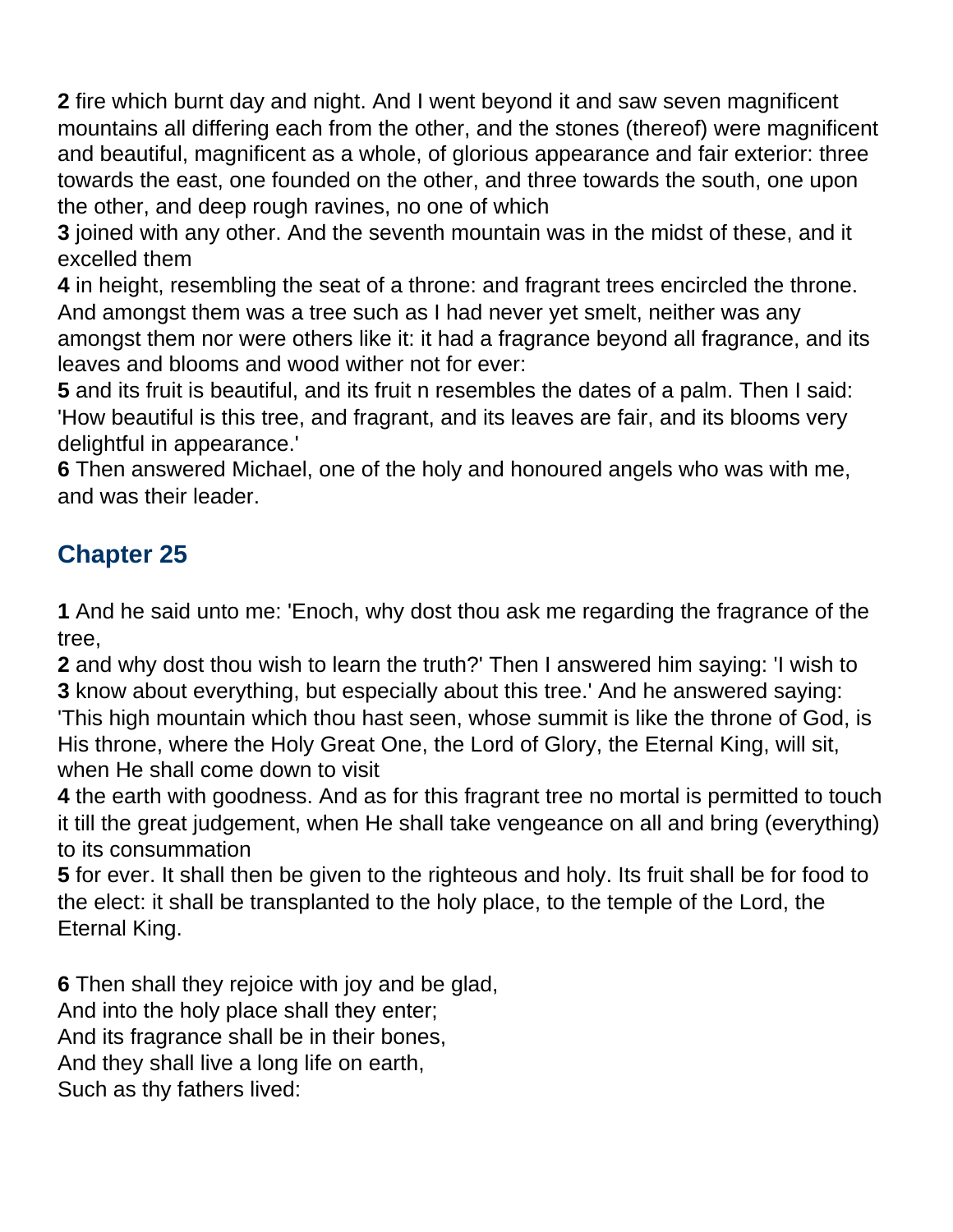And in their days shall no sorrow or plague Or torment or calamity touch them.'

**7** Then blessed I the God of Glory, the Eternal King, who hath prepared such things for the righteous, and hath created them and promised to give to them.

# **Chapter 26**

**1** And I went from thence to the middle of the earth, and I saw a blessed place in which there were

**2** trees with branches abiding and blooming [of a dismembered tree]. And there I saw a holy mountain,

**3** and underneath the mountain to the east there was a stream and it flowed towards the south. And I saw towards the east another mountain higher than this, and between them a deep and narrow

**4** ravine: in it also ran a stream underneath the mountain. And to the west thereof there was another mountain, lower than the former and of small elevation, and a ravine deep and dry between them: and another deep and dry ravine was at the extremities of the three mountains.

**5** And all the ravines were deep rand narrow, (being formed) of hard rock, and trees were not planted upon

**6** them. And I marveled at the rocks, and I marveled at the ravine, yea, I marveled very much.

# **Chapter 27**

**1** Then said I: 'For what object is this blessed land, which is entirely filled with trees, and this

**2** accursed valley between?' Then Uriel, one of the holy angels who was with me, answered and said: 'This accursed valley is for those who are accursed for ever: Here shall all the accursed be gathered together who utter with their lips against the Lord unseemly words and of His glory speak hard things. Here shall they be gathered together, and here

**3** shall be their place of judgement. In the last days there shall be upon them the spectacle of righteous judgement in the presence of the righteous for ever: here shall the merciful bless the Lord of glory, the Eternal King.

**4** In the days of judgement over the former, they shall bless Him for the mercy in accordance with

**5** which He has assigned them (their lot).' Then I blessed the Lord of Glory and set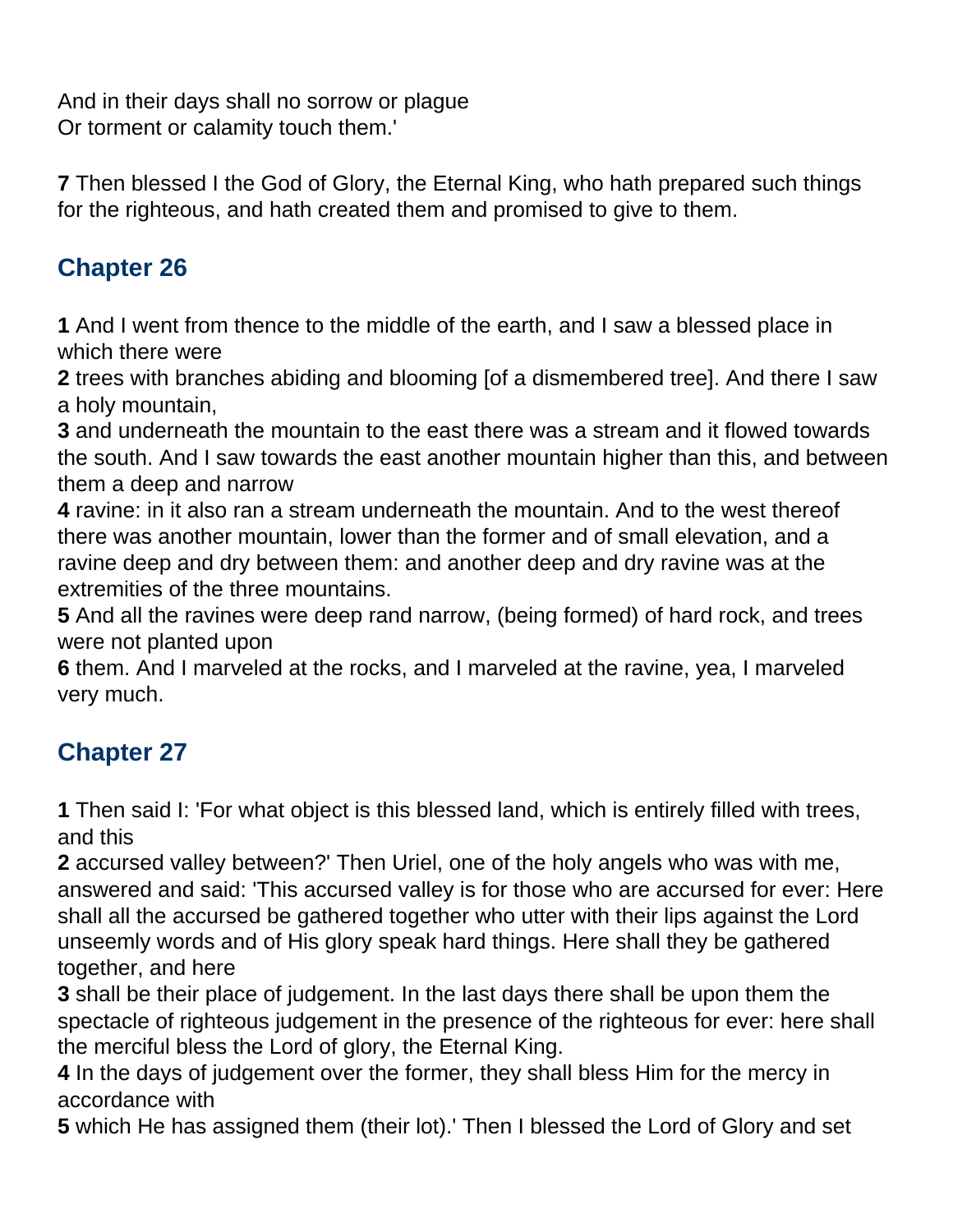forth His glory and lauded Him gloriously.

### **Chapter 28**

**1** And thence I went towards the east, into the midst of the mountain range of the desert, and

**2** I saw a wilderness and it was solitary, full of trees and plants. And water gushed forth from

**3** above. Rushing like a copious watercourse [which flowed] towards the north-west it caused clouds and dew to ascend on every side.

### **Chapter 29**

**1** And thence I went to another place in the desert, and approached to the east of this mountain range.

**2** And there I saw aromatic trees exhaling the fragrance of frankincense and myrrh, and the trees also were similar to the almond tree.

#### **Chapter 30**

**1,2** And beyond these, I went afar to the east, and I saw another place, a valley (full) of water. And

**3** therein there was a tree, the colour (?) of fragrant trees such as the mastic. And on the sides of those valleys I saw fragrant cinnamon. And beyond these I proceeded to the east.

### **Chapter 31**

**1** And I saw other mountains, and amongst them were groves of trees, and there flowed forth from

**2** them nectar, which is named sarara and galbanum. And beyond these mountains I saw another mountain to the east of the ends of the earth, whereon were aloe-trees, and all the trees were full

**3** of stacte, being like almond-trees. And when one burnt it, it smelt sweeter than any fragrant odour.

# **Chapter 32**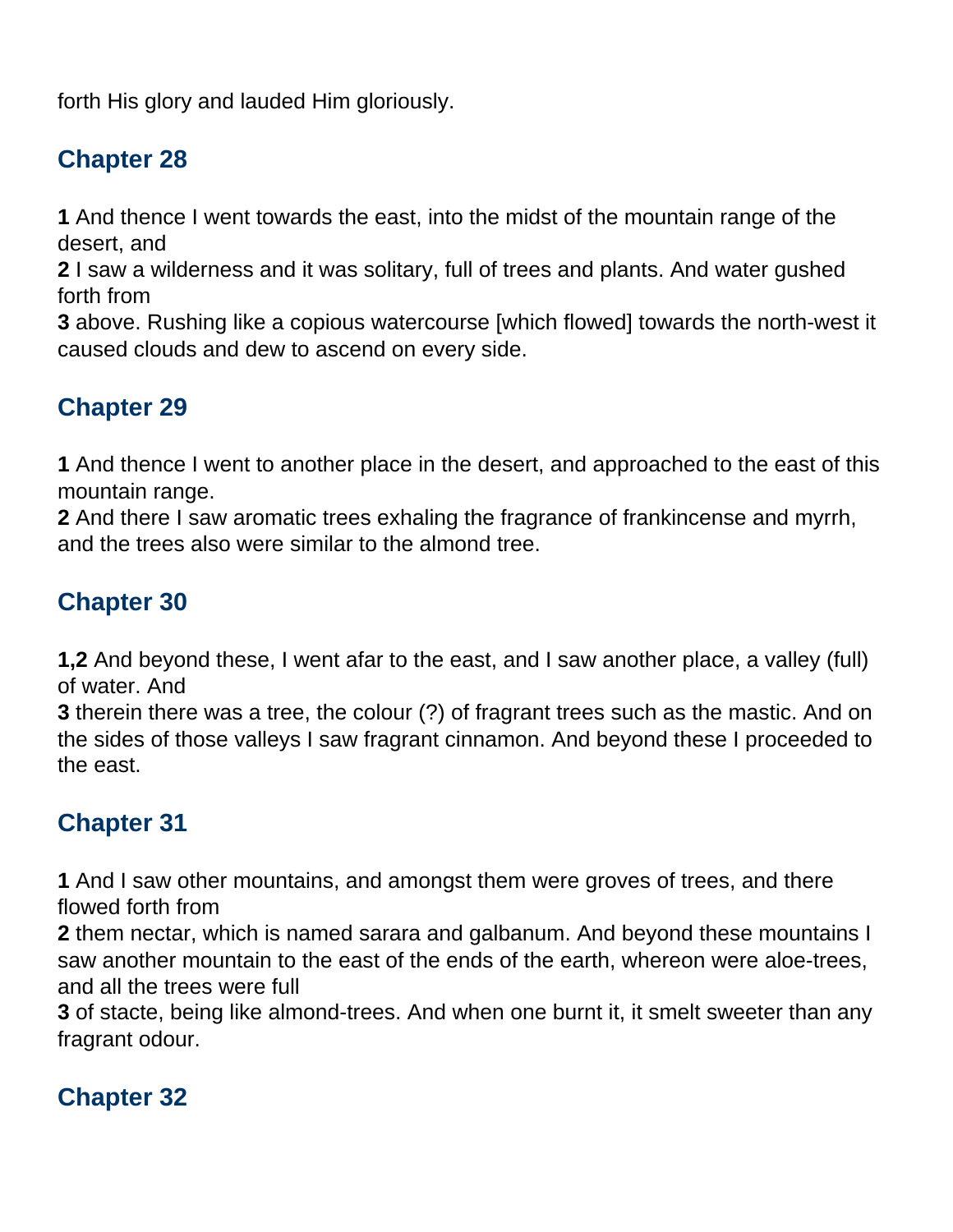**1** And after these fragrant odours, as I looked towards the north over the mountains I saw seven mountains full of choice nard and fragrant trees and cinnamon and pepper. **2** And thence I went over the summits of all these mountains, far towards the east of the earth, and passed above the Erythraean sea and went far from it, and passed over the angel Zotiel. And I came to the Garden of Righteousness,

**3** I and from afar off trees more numerous than I these trees and great-two trees there, very great, beautiful, and glorious, and magnificent, and the tree of knowledge, whose holy fruit they eat and know great wisdom.

**4** That tree is in height like the fir, and its leaves are like (those of) the Carob tree: and its fruit

**5** is like the clusters of the vine, very beautiful: and the fragrance of the tree penetrates afar. Then

**6** I said: 'How beautiful is the tree, and how attractive is its look!' Then Raphael the holy angel, who was with me, answered me and said: 'This is the tree of wisdom, of which thy father old (in years) and thy aged mother, who were before thee, have eaten, and they learnt wisdom and their eyes were opened, and they knew that they were naked and they were driven out of the garden.'

# **Chapter 33**

**1** And from thence I went to the ends of the earth and saw there great beasts, and each differed from the other; and (I saw) birds also differing in appearance and beauty and voice, the one differing from the other. And to the east of those beasts I saw the ends of the earth whereon the heaven

**2** rests, and the portals of the heaven open. And I saw how the stars of heaven come forth, and

**3** I counted the portals out of which they proceed, and wrote down all their outlets, of each individual star by itself, according to their number and their names, their courses and their positions, and their

**4** times and their months, as Uriel the holy angel who was with me showed me. He showed all things to me and wrote them down for me: also their names he wrote for me, and their laws and their companies.

### **Chapter 34**

**1** And from thence I went towards the north to the ends of the earth, and there I saw a great and

**2** glorious device at the ends of the whole earth. And here I saw three portals of heaven open in the heaven: through each of them proceed north winds: when they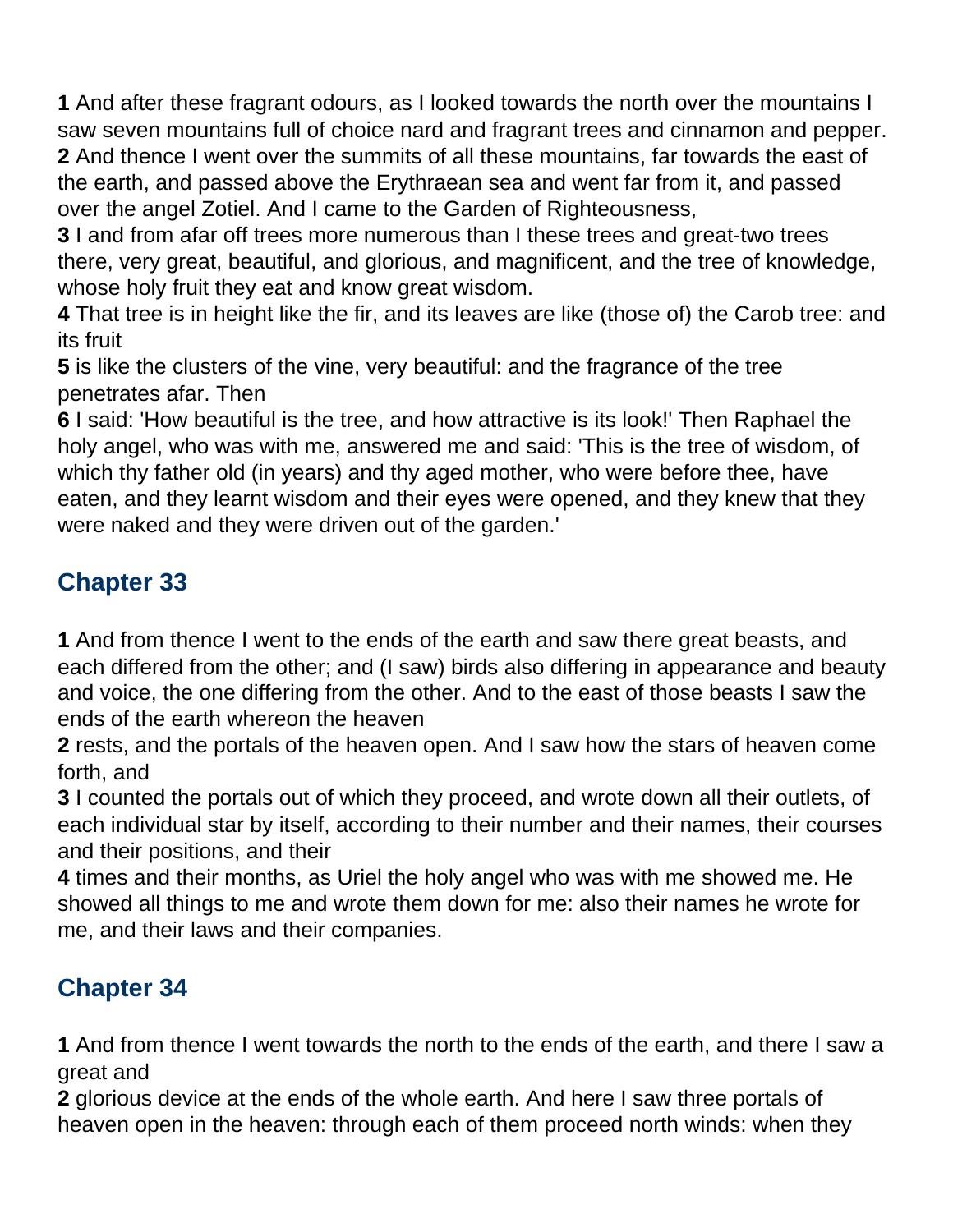blow there is cold, hail, frost,

**3** snow, dew, and rain. And out of one portal they blow for good: but when they blow through the other two portals, it is with violence and affliction on the earth, and they blow with violence.

# **Chapter 35**

**1** And from thence I went towards the west to the ends of the earth, and saw there three portals of the heaven open such as I had seen in the east, the same number of portals, and the same number of outlets.

# **Chapter 36**

**1** And from thence I went to the south to the ends of the earth, and saw there three open portals

**2** of the heaven: and thence there come dew, rain, and wind. And from thence I went to the east to the ends of the heaven, and saw here the three eastern portals of heaven open and small portals

**3** above them. Through each of these small portals pass the stars of heaven and run their course to the west on the path which is shown to them. And as often as I saw I blessed always the Lord of Glory, and I continued to bless the Lord of Glory who has wrought great and glorious wonders, to show the greatness of His work to the angels and to spirits and to men, that they might praise His work and all His creation: that they might see the work of His might and praise the great work of His hands and bless Him for ever.

# **Book 2: Parables**

# **Chapter 37**

**1** The second vision which he saw, the vision of wisdom -which Enoch the son of Jared, the son

**2** of Mahalalel, the son of Cainan, the son of Enos, the son of Seth, the son of Adam, saw. And this is the beginning of the words of wisdom which I lifted up my voice to speak and say to those which dwell on earth: Hear, ye men of old time, and see, ye that come after, the words of the Holy

**3** One which I will speak before the Lord of Spirits. It were better to declare (them only) to the men of old time, but even from those that come after we will not withhold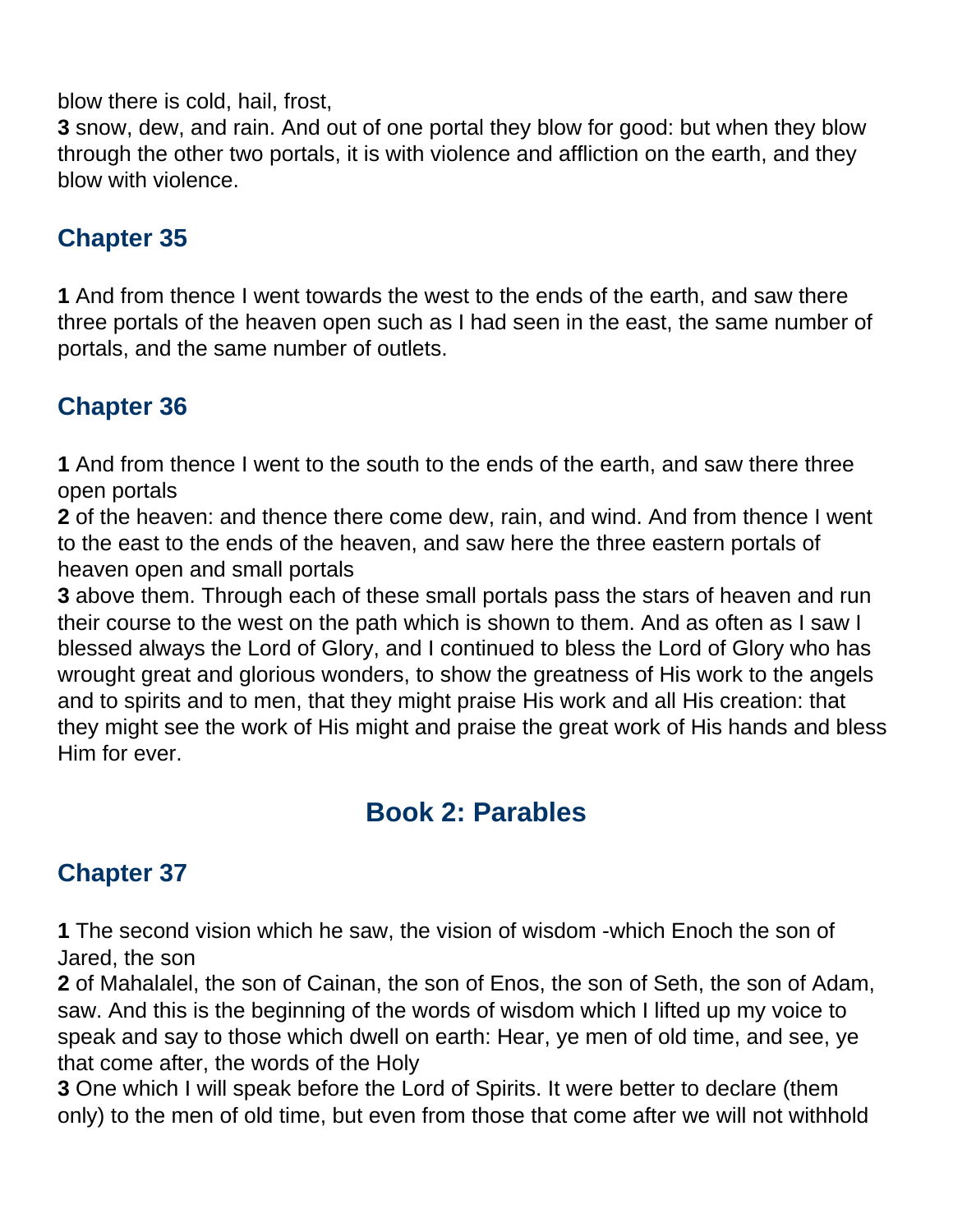the beginning of wisdom.

**4** Till the present day such wisdom has never been given by the Lord of Spirits as I have received according to my insight, according to the good pleasure of the Lord of Spirits by whom the lot of

**5** eternal life has been given to me. Now three Parables were imparted to me, and I lifted up my voice and recounted them to those that dwell on the earth.

### **Chapter 38**

**1** The first Parable.

When the congregation of the righteous shall appear, And sinners shall be judged for their sins, And shall be driven from the face of the earth:

**2** And when the Righteous One shall appear before the eyes of the righteous, Whose elect works hang upon the Lord of Spirits, And light shall appear to the righteous and the elect who dwell on the earth,

Where then will be the dwelling of the sinners,

And where the resting-place of those who have denied the Lord of Spirits? It had been good for them if they had not been born.

**3** When the secrets of the righteous shall be revealed and the sinners judged, And the godless driven from the presence of the righteous and elect, **4** From that time those that possess the earth shall no longer be powerful and exalted: And they shall not be able to behold the face of the holy, For the Lord of Spirits has caused His light to appear On the face of the holy, righteous, and elect.

**5** Then shall the kings and the mighty perish

And be given into the hands of the righteous and holy.

**6** And thenceforward none shall seek for themselves mercy from the Lord of Spirits For their life is at an end.

### **Chapter 39**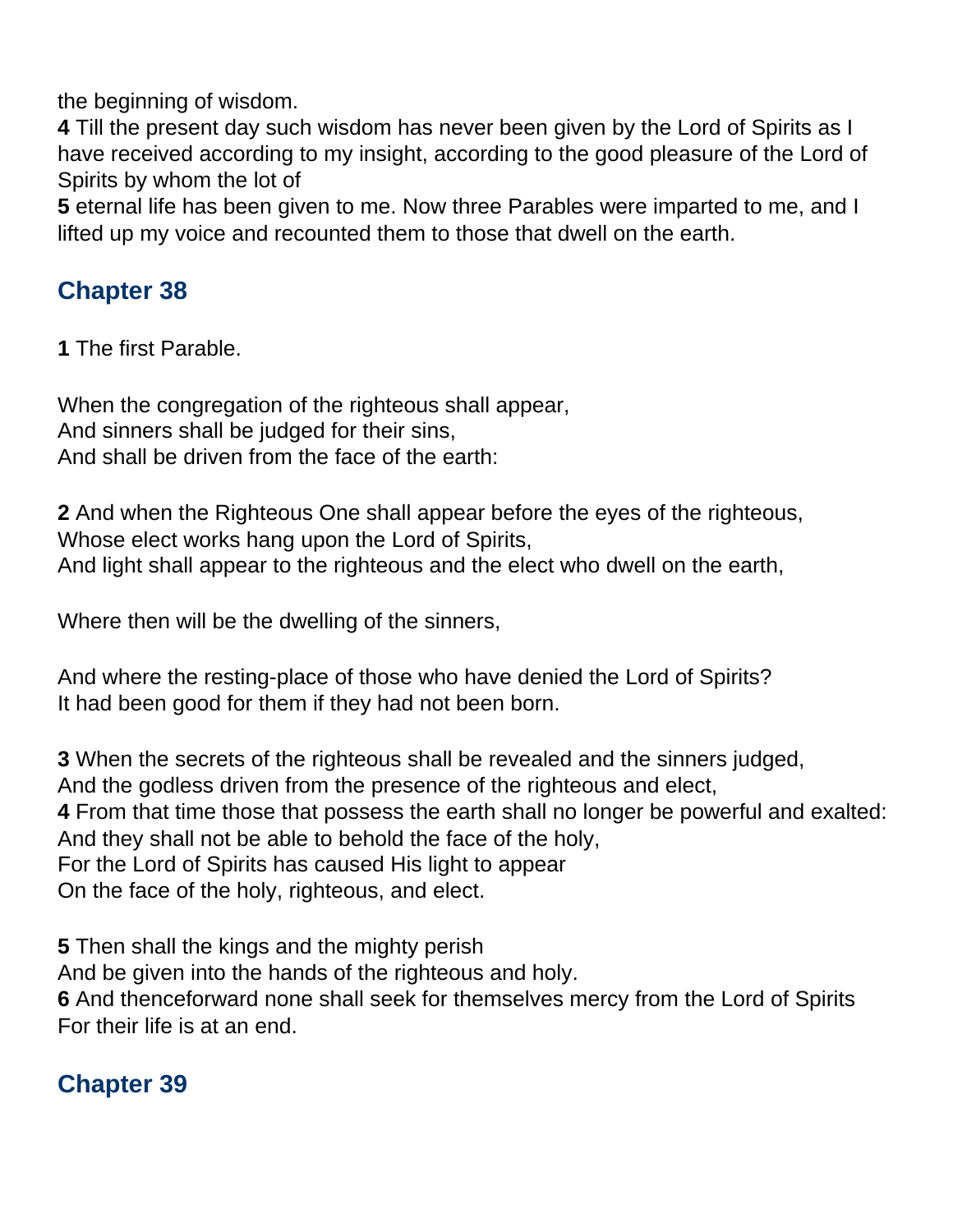**1** And it shall come to pass in those days that elect and holy children will descend from the

**2** high heaven, and their seed will become one with the children of men. And in those days Enoch received books of zeal and wrath, and books of disquiet and expulsion.

And mercy shall not be accorded to them, saith the Lord of Spirits. **3** And in those days a whirlwind carried me off from the earth, And set me down at the end of the heavens.

**4** And there I saw another vision, the dwelling-places of the holy, And the resting-places of the righteous.

**5** Here mine eyes saw their dwellings with His righteous angels, And their resting-places with the holy.

And they petitioned and interceded and prayed for the children of men, And righteousness flowed before them as water,

And mercy like dew upon the earth: Thus it is amongst them for ever and ever.

**6a** And in that place mine eyes saw the Elect One of righteousness and of faith, And I saw his dwelling-place under the wings of the Lord of Spirits. **6b** And righteousness shall prevail in his days, And the righteous and elect shall be without number before Him for ever and ever. **7** And all the righteous and elect before Him shall be strong as fiery lights, And their mouth shall be full of blessing,

And their lips extol the name of the Lord of Spirits, And righteousness before Him shall never fail, [And uprightness shall never fail before Him.] **8** There I wished to dwell, And my spirit longed for that dwelling-place:

And there heretofore hath been my portion,

For so has it been established concerning me before the Lord of Spirits.

**9** In those days I praised and extolled the name of the Lord of Spirits with blessings and praises, because He hath destined me for blessing and glory according to the good pleasure of the Lord of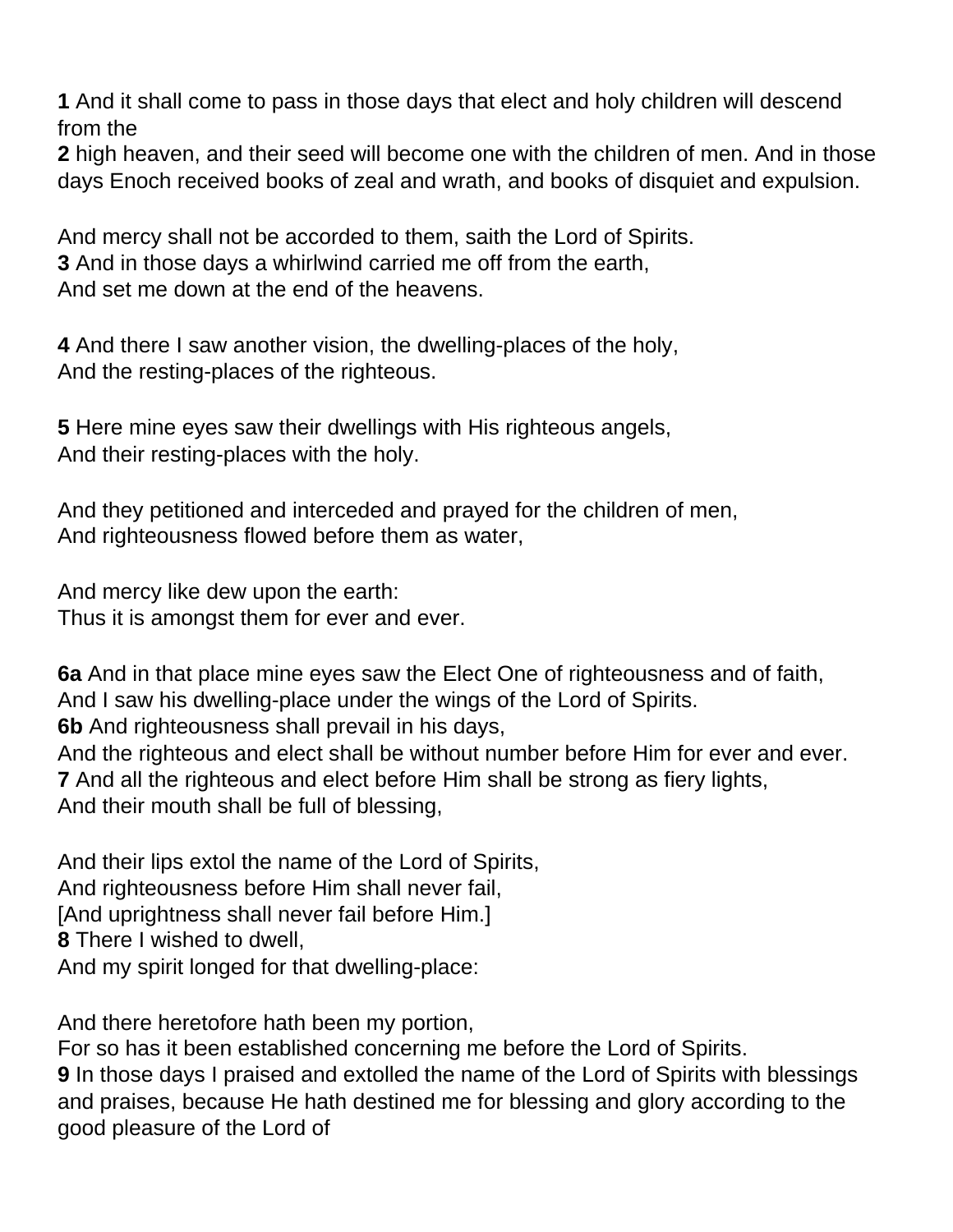**10** Spirits. For a long time my eyes regarded that place, and I blessed Him and praised Him, saying: Blessed is He, and may He be blessed from the beginning and for evermore. And before Him there is no ceasing. He knows before the world was created what is for ever and what will be from

**11** generation unto generation. Those who sleep not bless Thee: they stand before Thy glory and bless, praise, and extol, saying: "Holy, holy, holy, is the Lord of Spirits: He filleth the earth with

**12** spirits." And here my eyes saw all those who sleep not: they stand before Him and bless and say:

Blessed be Thou, and blessed be the name of the Lord for ever and ever. And my face was changed; for I could no longer behold.

# **Chapter 40**

**1** And after that I saw thousands of thousands and ten thousand times ten thousand, I saw a multitude

**2** beyond number and reckoning, who stood before the Lord of Spirits. And on the four sides of the Lord of Spirits I saw four presences, different from those that sleep not, and I learnt their names: for the angel that went with me made known to me their names, and showed me all the hidden things.

**3** And I heard the voices of those four presences as they uttered praises before the Lord of glory.

**4,5** The first voice blesses the Lord of Spirits for ever and ever. And the second voice I heard blessing

**6** the Elect One and the elect ones who hang upon the Lord of Spirits. And the third voice I heard pray and intercede for those who dwell on the earth and supplicate in the name of the Lord of Spirits.

**7** And I heard the fourth voice fending off the Satans and forbidding them to come before the Lord

**8** of Spirits to accuse them who dwell on the earth. After that I asked the angel of peace who went with me, who showed me everything that is hidden: Who are these four presences which I have

**9** seen and whose words I have heard and written down? And he said to me: This first is Michael, the merciful and long-suffering: and the second, who is set over all the diseases and all the wounds of the children of men, is Raphael: and the third, who is set over all the powers, is Gabriel: and the fourth, who is set over the repentance unto hope of those who inherit eternal life, is named Phanuel.

**10** And these are the four angels of the Lord of Spirits and the four voices I heard in those days.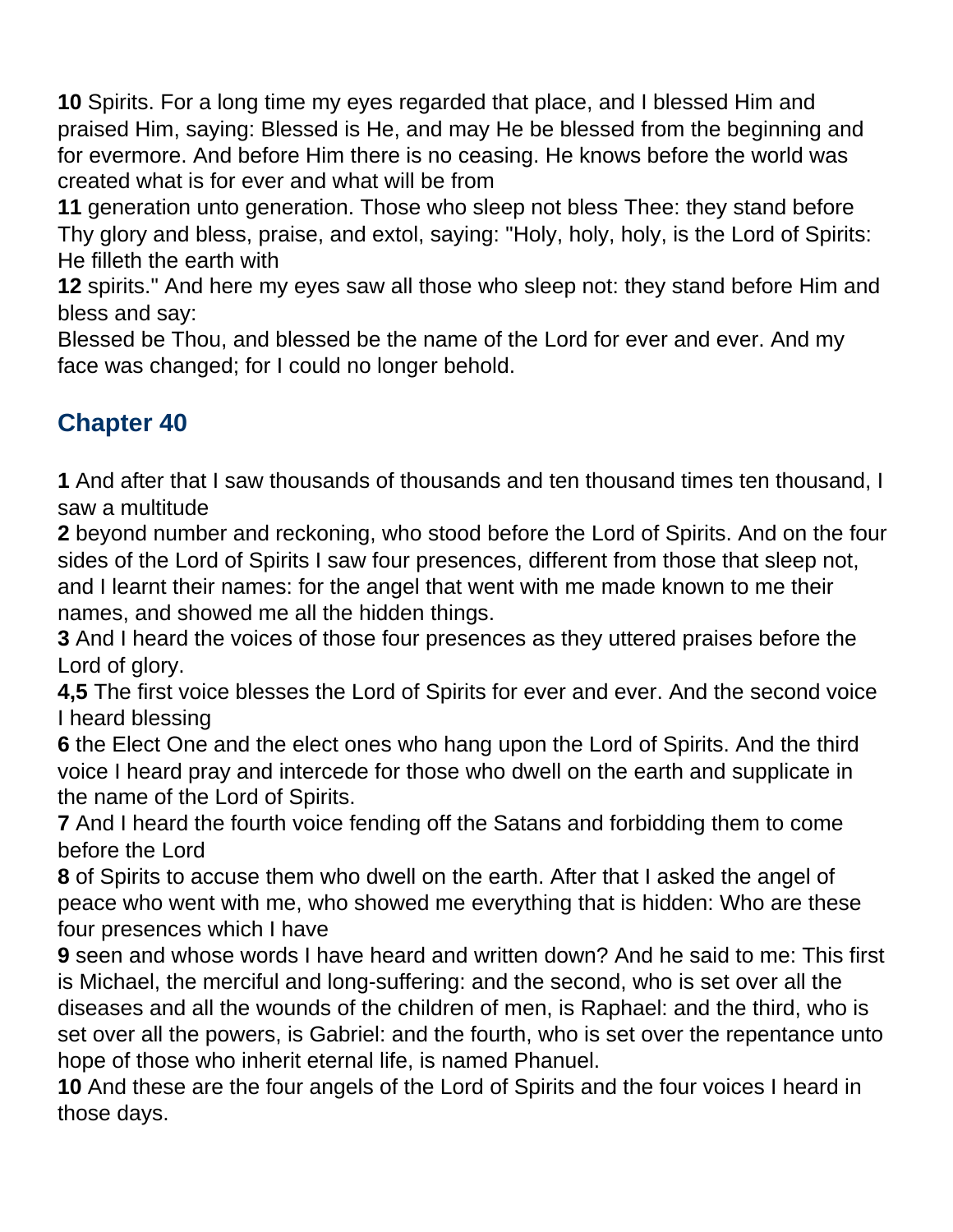# **Chapter 41**

**1** And after that I saw all the secrets of the heavens, and how the kingdom is divided, and how the

**2** actions of men are weighed in the balance. And there I saw the mansions of the elect and the mansions of the holy, and mine eyes saw there all the sinners being driven from thence which deny the name of the Lord of Spirits, and being dragged off: and they could not abide because of the punishment which proceeds from the Lord of Spirits.

**3** And there mine eyes saw the secrets of the lightning and of the thunder, and the secrets of the winds, how they are divided to blow over the earth, and the secrets of the clouds and dew, and these

**4** I saw from whence they proceed in that place and from whence they saturate the dusty earth. And there I saw closed chambers out of which the winds are divided, the chamber of the hail and winds, the chamber of the mist, and of the clouds, and the cloud thereof hovers over the earth from the

**5** beginning of the world. And I saw the chambers of the sun and moon, whence they proceed and whither they come again, and their glorious return, and how one is superior to the other, and their stately orbit, and how they do not leave their orbit, and they add nothing to their orbit and they take nothing from it, and they keep faith with each other, in accordance with the oath by which they

**6** are bound together. And first the sun goes forth and traverses his path according to the commandment

**7** of the Lord of Spirits, and mighty is His name for ever and ever. And after that I saw the hidden and the visible path of the moon, and she accomplishes the course of her path in that place by day and by night-the one holding a position opposite to the other before the Lord of Spirits.

And they give thanks and praise and rest not;

For unto them is their thanksgiving rest.

**8** For the sun changes oft for a blessing or a curse,

And the course of the path of the moon is light to the righteous

And darkness to the sinners in the name of the Lord,

Who made a separation between the light and the darkness,

And divided the spirits of men,

And strengthened the spirits of the righteous,

In the name of His righteousness.

**9** For no angel hinders and no power is able to hinder; for He appoints a judge for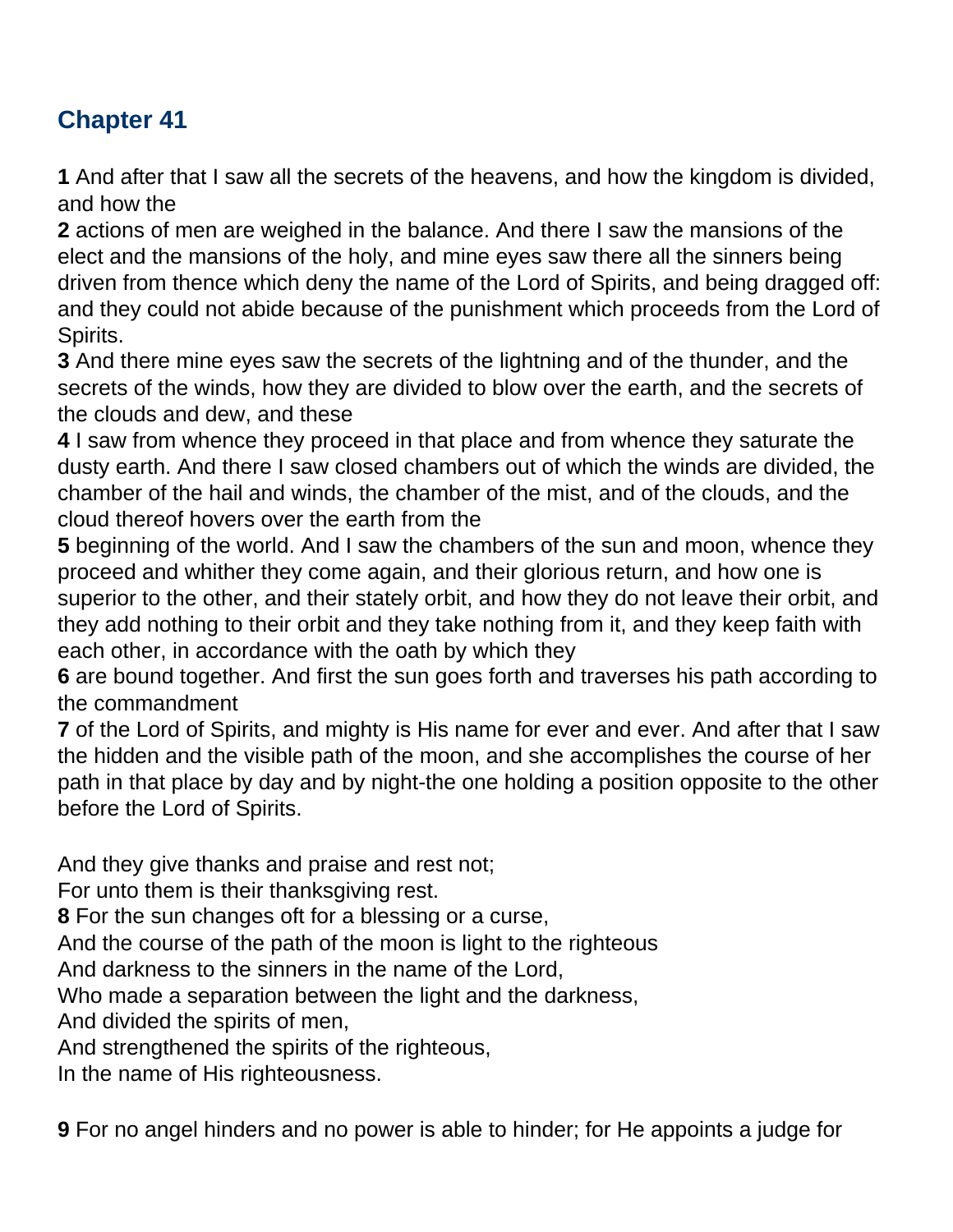them all and He judges them all before Him.

### **Chapter 42**

**1** Wisdom found no place where she might dwell; Then a dwelling-place was assigned her in the heavens.

**2** Wisdom went forth to make her dwelling among the children of men, And found no dwelling-place:

Wisdom returned to her place, And took her seat among the angels.

**3** And unrighteousness went forth from her chambers: Whom she sought not she found, And dwelt with them,

As rain in a desert And dew on a thirsty land.

# **Chapter 43**

**1** And I saw other lightnings and the stars of heaven, and I saw how He called them all by their

**2** names and they hearkened unto Him. And I saw how they are weighed in a righteous balance according to their proportions of light: (I saw) the width of their spaces and the day of their appearing, and how their revolution produces lightning: and (I saw) their revolution according to the

**3** number of the angels, and (how) they keep faith with each other. And I asked the angel who went

**4** with me who showed me what was hidden: What are these? And he said to me: The Lord of Spirits hath showed thee their parabolic meaning (lit. their parable): these are the names of the holy who dwell on the earth and believe in the name of the Lord of Spirits for ever and ever.

#### **Chapter 44**

Also another phenomenon I saw in regard to the lightnings: how some of the stars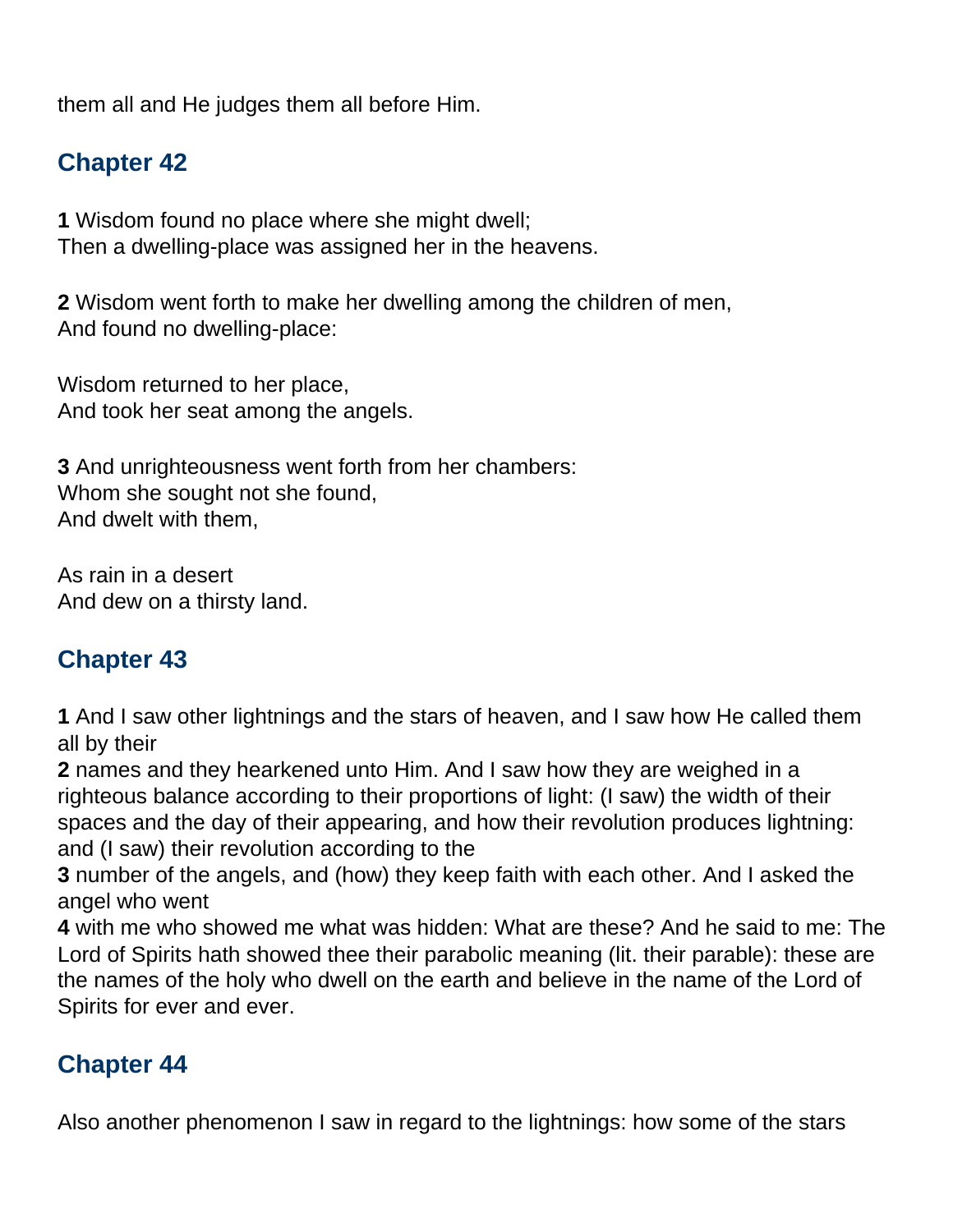arise and become lightnings and cannot part with their new form.

# **Chapter 45**

**1** And this is the second Parable concerning those who deny the name of the dwelling of the holy ones and the Lord of Spirits.

**2** And into the heaven they shall not ascend, And on the earth they shall not come: Such shall be the lot of the sinners Who have denied the name of the Lord of Spirits, Who are thus preserved for the day of suffering and tribulation.

**3** On that day Mine Elect One shall sit on the throne of glory And shall try their works, And their places of rest shall be innumerable.

And their souls shall grow strong within them when they see Mine Elect Ones, And those who have called upon My glorious name:

**4** Then will I cause Mine Elect One to dwell among them. And I will transform the heaven and make it an eternal blessing and light **5** And I will transform the earth and make it a blessing: And I will cause Mine elect ones to dwell upon it: But the sinners and evil-doers shall not set foot thereon.

**6** For I have provided and satisfied with peace My righteous ones And have caused them to dwell before Me:

But for the sinners there is judgement impending with Me, So that I shall destroy them from the face of the earth.

### **Chapter 46**

**1** And there I saw One who had a head of days,

And His head was white like wool,

And with Him was another being whose countenance had the appearance of a man, And his face was full of graciousness, like one of the holy angels.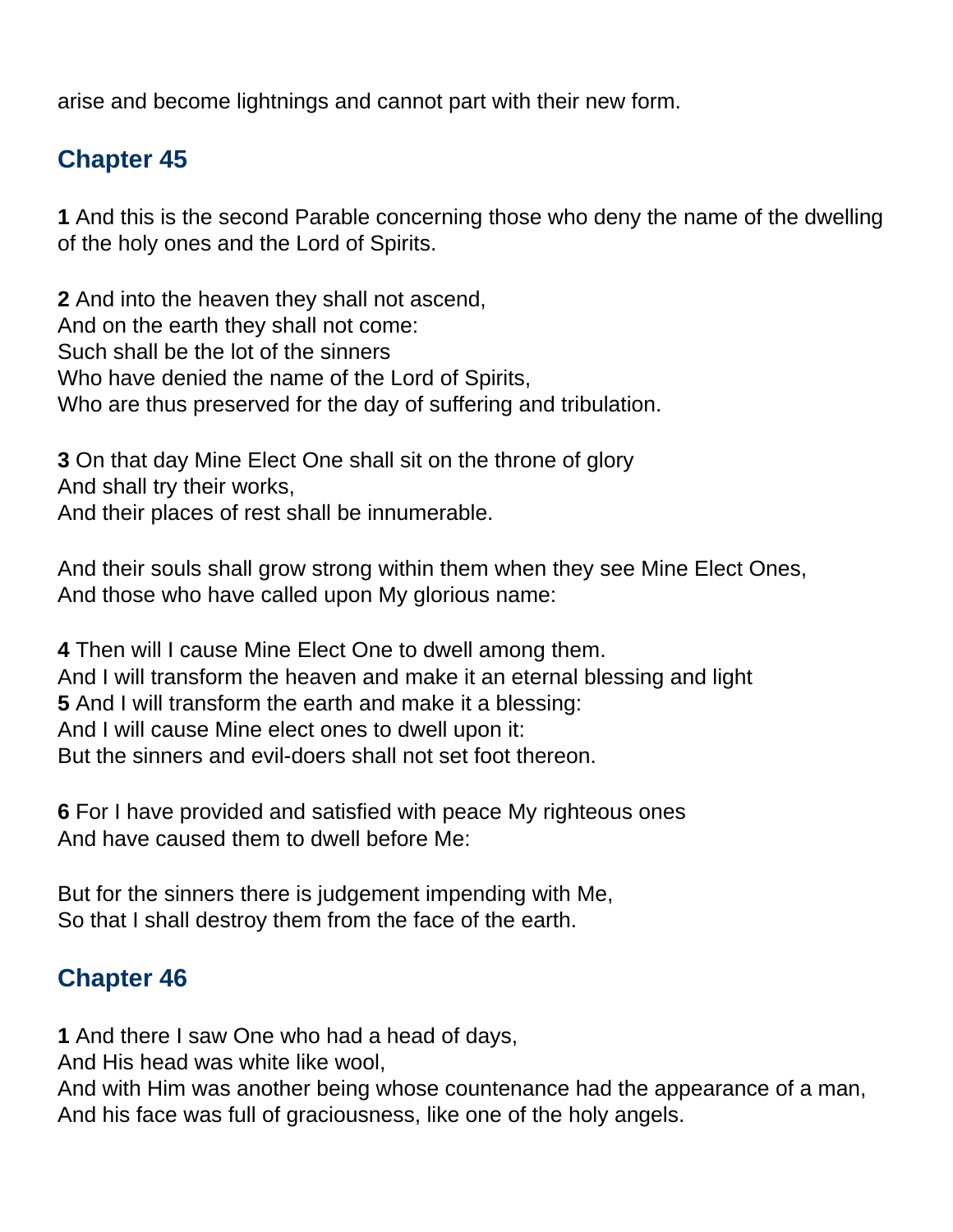**2** And I asked the angel who went with me and showed me all the hidden things, concerning that **3** Son of Man, who he was, and whence he was, (and) why he went with the Head of Days? And he answered and said unto me:

This is the son of Man who hath righteousness,

With whom dwelleth righteousness,

And who revealeth all the treasures of that which is hidden,

Because the Lord of Spirits hath chosen him,

And whose lot hath the pre-eminence before the Lord of Spirits in uprightness for ever.

**4** And this Son of Man whom thou hast seen Shall raise up the kings and the mighty from their seats, [And the strong from their thrones] And shall loosen the reins of the strong, And break the teeth of the sinners.

**5**[And he shall put down the kings from their thrones and kingdoms] Because they do not extol and praise Him, Nor humbly acknowledge whence the kingdom was bestowed upon them. **6** And he shall put down the countenance of the strong, And shall fill them with shame.

And darkness shall be their dwelling,

And worms shall be their bed,

And they shall have no hope of rising from their beds,

Because they do not extol the name of the Lord of Spirits.

**7** And these are they who judge the stars of heaven, [And raise their hands against the Most High], And tread upon the earth and dwell upon it. And all their deeds manifest unrighteousness, And their power rests upon their riches,

And their faith is in the gods which they have made with their hands,

And they deny the name of the Lord of Spirits,

**8** And they persecute the houses of His congregations, And the faithful who hang upon the name of the Lord of Spirits.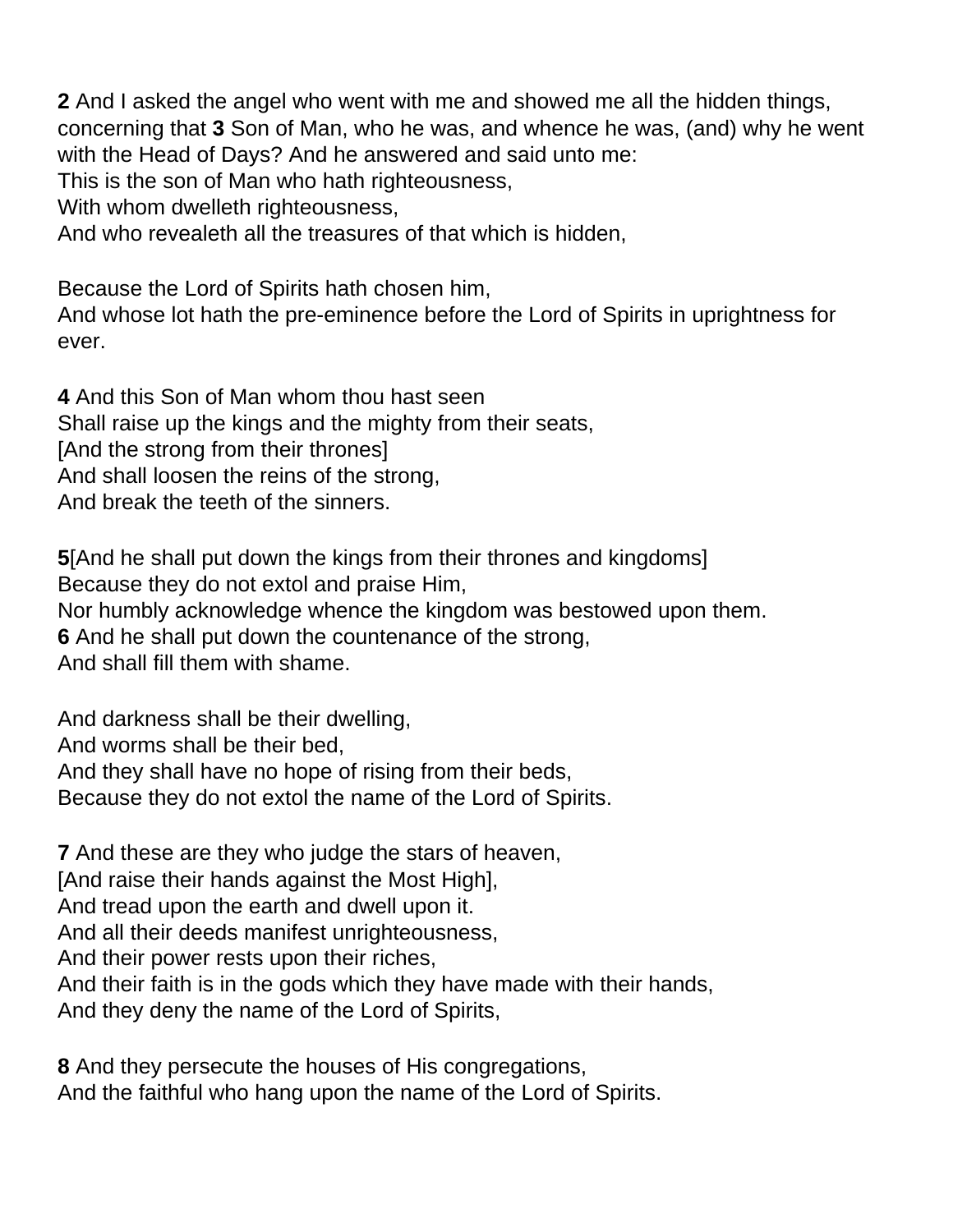### **Chapter 47**

**1** And in those days shall have ascended the prayer of the righteous, And the blood of the righteous from the earth before the Lord of Spirits.

**2** In those days the holy ones who dwell above in the heavens

Shall unite with one voice

And supplicate and pray and praise,

And give thanks and bless the name of the Lord of Spirits

On behalf of the blood of the righteous which has been shed,

And that the prayer of the righteous may not be in vain before the Lord of Spirits,

That judgement may be done unto them,

And that they may not have to suffer for ever.

**3** In those days I saw the Head of Days when He seated himself upon the throne of His glory,

And the books of the living were opened before Him:

And all His host which is in heaven above and His counselors stood before Him,

**4** And the hearts of the holy were filled with joy;

Because the number of the righteous had been offered,

And the prayer of the righteous had been heard,

And the blood of the righteous been required before the Lord of Spirits.

#### **Chapter 48**

**1** And in that place I saw the fountain of righteousness

Which was inexhaustible:

And around it were many fountains of wisdom:

And all the thirsty drank of them,

And were filled with wisdom,

And their dwellings were with the righteous and holy and elect.

**2** And at that hour that Son of Man was named In the presence of the Lord of Spirits, And his name before the Head of Days.

**3** Yea, before the sun and the signs were created,

Before the stars of the heaven were made,

His name was named before the Lord of Spirits.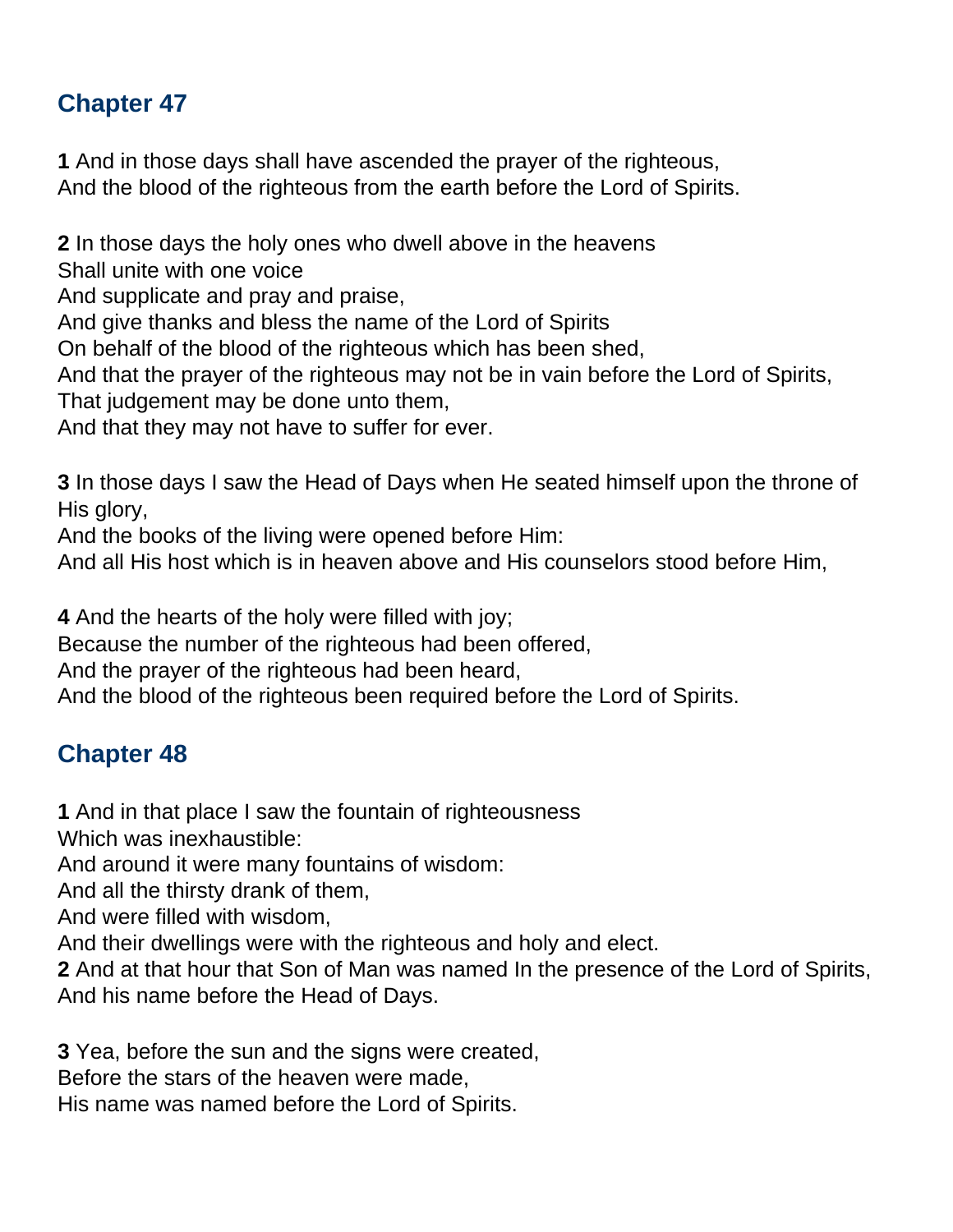**4** He shall be a staff to the righteous whereon to stay themselves and not fall, And he shall be the light of the Gentiles,

And the hope of those who are troubled of heart.

**5** All who dwell on earth shall fall down and worship before him, And will praise and bless and celebrate with song the Lord of Spirits.

**6** And for this reason hath he been chosen and hidden before Him, Before the creation of the world and for evermore.

**7** And the wisdom of the Lord of Spirits hath revealed him to the holy and righteous; For he hath preserved the lot of the righteous,

Because they have hated and despised this world of unrighteousness,

And have hated all its works and ways in the name of the Lord of Spirits: For in his name they are saved,

And according to his good pleasure hath it been in regard to their life.

**8** In these days downcast in countenance shall the kings of the earth have become, And the strong who possess the land because of the works of their hands, For on the day of their anguish and affliction they shall not (be able to) save themselves.

And I will give them over into the hands of Mine elect:

**9**As straw in the fire so shall they burn before the face of the holy:

As lead in the water shall they sink before the face of the righteous,

And no trace of them shall any more be found.

**10** And on the day of their affliction there shall be rest on the earth,

And before them they shall fall and not rise again:

And there shall be no one to take them with his hands and raise them:

For they have denied the Lord of Spirits and His Anointed.

The name of the Lord of Spirits be blessed.

### **Chapter 49**

**l** For wisdom is poured out like water,

And glory faileth not before him for evermore.

**2** For he is mighty in all the secrets of righteousness, And unrighteousness shall disappear as a shadow,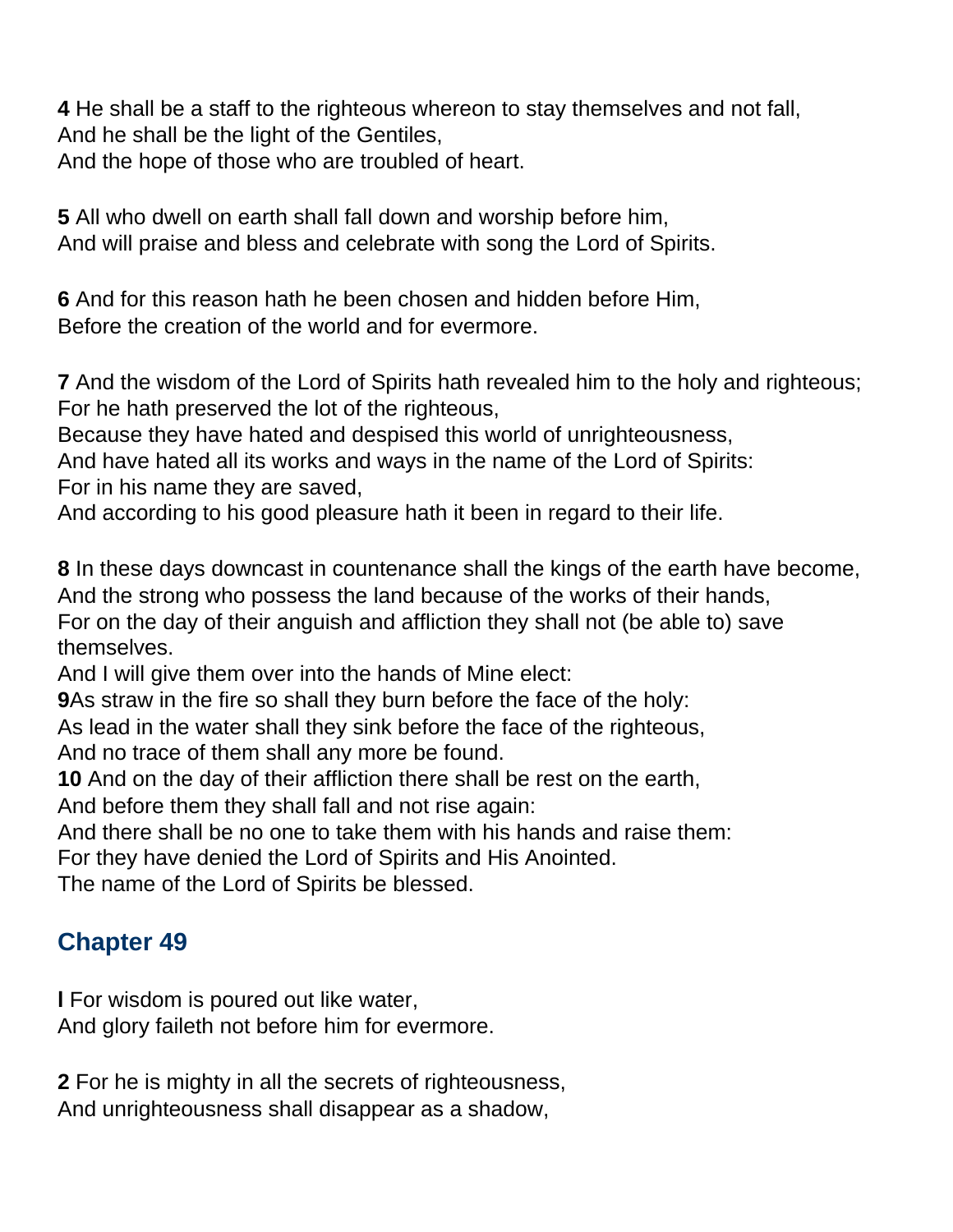And have no continuance; Because the Elect One standeth before the Lord of Spirits, And his glory is for ever and ever, And his might unto all generations.

**3** And in him dwells the spirit of wisdom, And the spirit which gives insight, And the spirit of understanding and of might, And the spirit of those who have fallen asleep in righteousness.

**4** And he shall judge the secret things,

And none shall be able to utter a lying word before him; For he is the Elect One before the Lord of Spirits according to His good pleasure.

### **Chapter 50**

**1** And in those days a change shall take place for the holy and elect,

And the light of days shall abide upon them,

And glory and honour shall turn to the holy,

**2** On the day of affliction on which evil shall have been treasured up against the sinners.

And the righteous shall be victorious in the name of the Lord of Spirits: And He will cause the others to witness (this) That they may repent And forgo the works of their hands.

**3** They shall have no honour through the name of the Lord of Spirits, Yet through His name shall they be saved, And the Lord of Spirits will have compassion on them, For His compassion is great.

**4** And He is righteous also in His judgement, And in the presence of His glory unrighteousness also shall not maintain itself: At His judgement the unrepentant shall perish before Him. **5** And from henceforth I will have no mercy on them, saith the Lord of Spirits.

# **Chapter 51**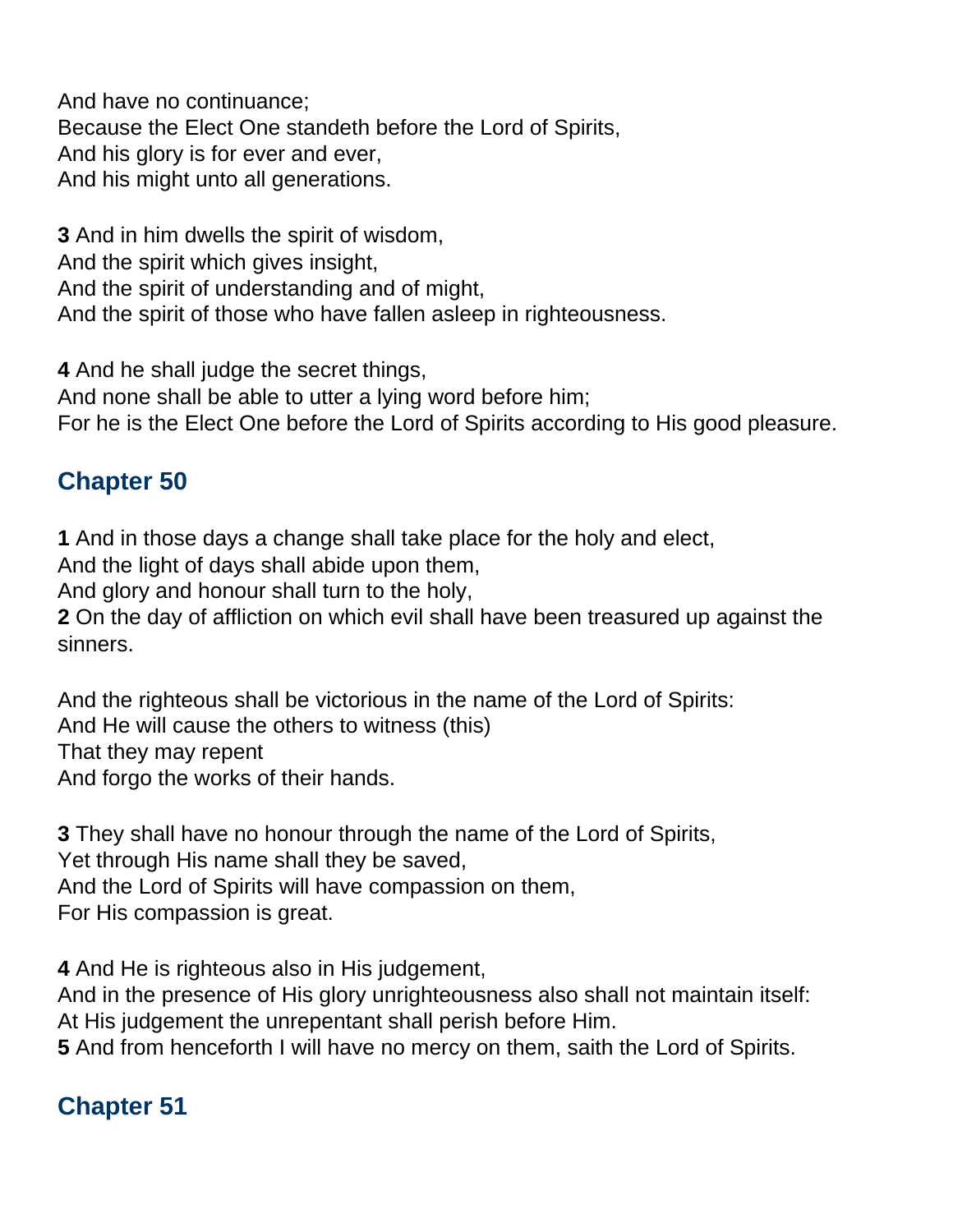**1** And in those days shall the earth also give back that which has been entrusted to it, And Sheol also shall give back that which it has received, And hell shall give back that which it owes.

For in those days the Elect One shall arise, **2** And he shall choose the righteous and holy from among them: For the day has drawn nigh that they should be saved.

**3** And the Elect One shall in those days sit on My throne, And his mouth shall pour forth all the secrets of wisdom and counsel: For the Lord of Spirits hath given (them) to him and hath glorified him.

**4** And in those days shall the mountains leap like rams, And the hills also shall skip like lambs satisfied with milk, And the faces of [all] **5a** the angels in heaven shall be lighted up with joy.

**5b** And the earth shall rejoice,

**5c** And the righteous shall dwell upon it,

**5d** And the elect shall walk thereon.

# **Chapter 52**

1 And after those days in that place where I had seen all the visions of that which is hidden, for

**2** I had been carried off in a whirlwind and they had borne me towards the west-There mine eyes saw all the secret things of heaven that shall be, a mountain of iron, and a mountain of copper, and a mountain of silver, and a mountain of gold, and a mountain of soft metal, and a mountain of lead.

**3** And I asked the angel who went with me, saying, What things are these which I have seen in

**4** secret? And he said unto me: All these things which thou hast seen shall serve the dominion of His Anointed that he may be potent and mighty on the earth.

**5** And that angel of peace answered, saying unto me: Wait a little, and there shall be revealed unto thee all the secret things which surround the Lord of Spirits.

**6** And these mountains which thine eyes have seen,

The mountain of iron, and the mountain of copper, and the mountain of silver, And the mountain of gold, and the mountain of soft metal, and the mountain of lead,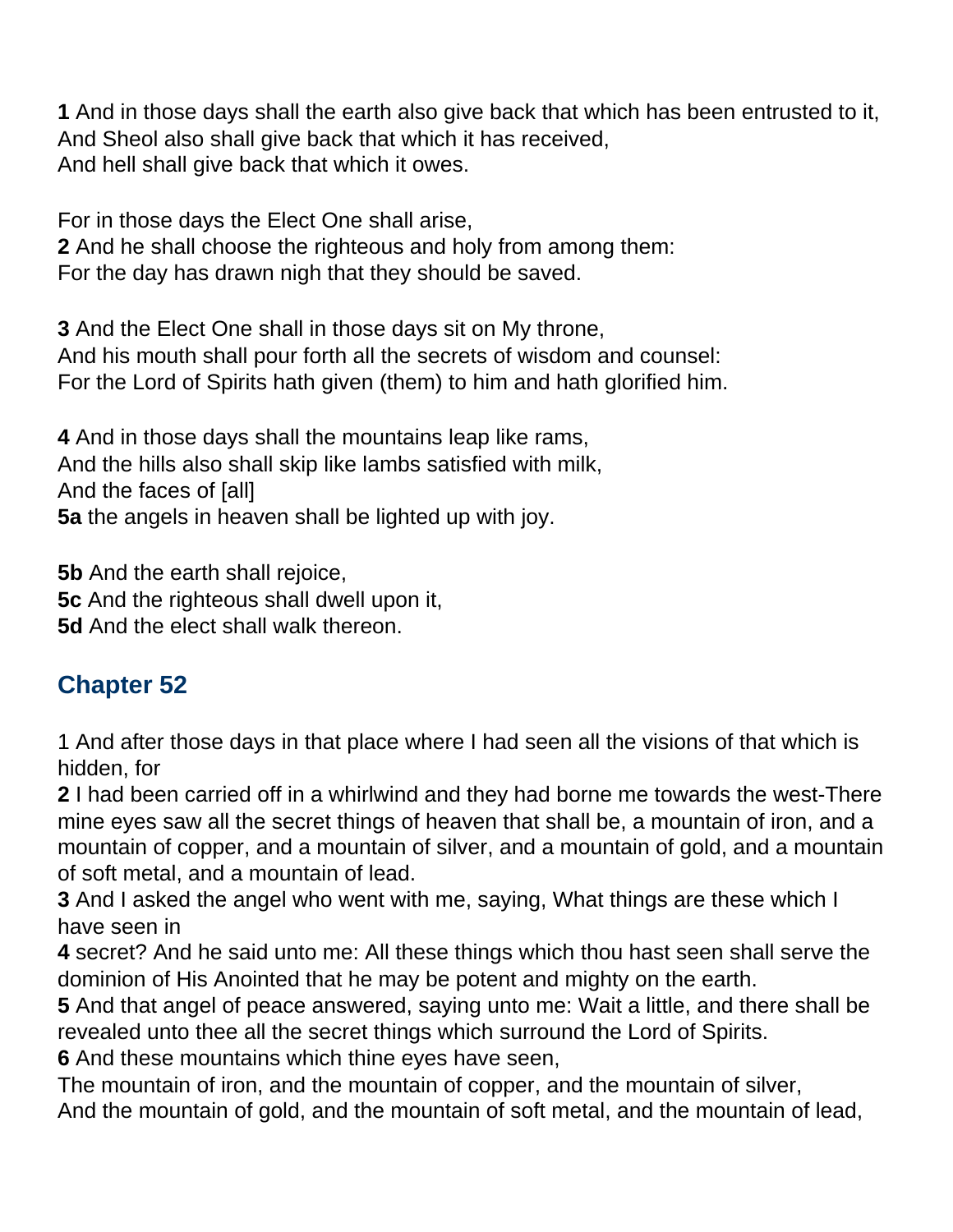All these shall be in the presence of the Elect One

As wax: before the fire,

And like the water which streams down from above [upon those mountains],

And they shall become powerless before his feet.

**7** And it shall come to pass in those days that none shall be saved,

Either by gold or by silver,

And none be able to escape.

**8** And there shall be no iron for war,

Nor shall one clothe oneself with a breastplate.

Bronze shall be of no service,

And tin [shall be of no service and] shall not be esteemed,

And lead shall not be desired.

**9** And all these things shall be [denied and] destroyed from the surface of the earth, When the Elect One shall appear before the face of the Lord of Spirits.

# **Chapter 53**

**1** There mine eyes saw a deep valley with open mouths, and all who dwell on the earth and sea and islands shall bring to him gifts and presents and tokens of homage, but that deep valley shall not become full.

**2** And their hands commit lawless deeds,

And the sinners devour all whom they lawlessly oppress:

Yet the sinners shall be destroyed before the face of the Lord of Spirits,

And they shall be banished from off the face of His earth,

And they shall perish for ever and ever.

**3** For I saw all the angels of punishment abiding (there) and preparing all the instruments of Satan.

**4** And I asked the angel of peace who went with me: For whom are they preparing these Instruments?

**5** And he said unto me: They prepare these for the kings and the mighty of this earth, that they may thereby be destroyed.

**6** And after this the Righteous and Elect One shall cause the house of his congregation to appear: henceforth they shall be no more hindered in the name of the Lord of Spirits.

**7** And these mountains shall not stand as the earth before his righteousness,

But the hills shall be as a fountain of water,

And the righteous shall have rest from the oppression of sinners.

### **Chapter 54**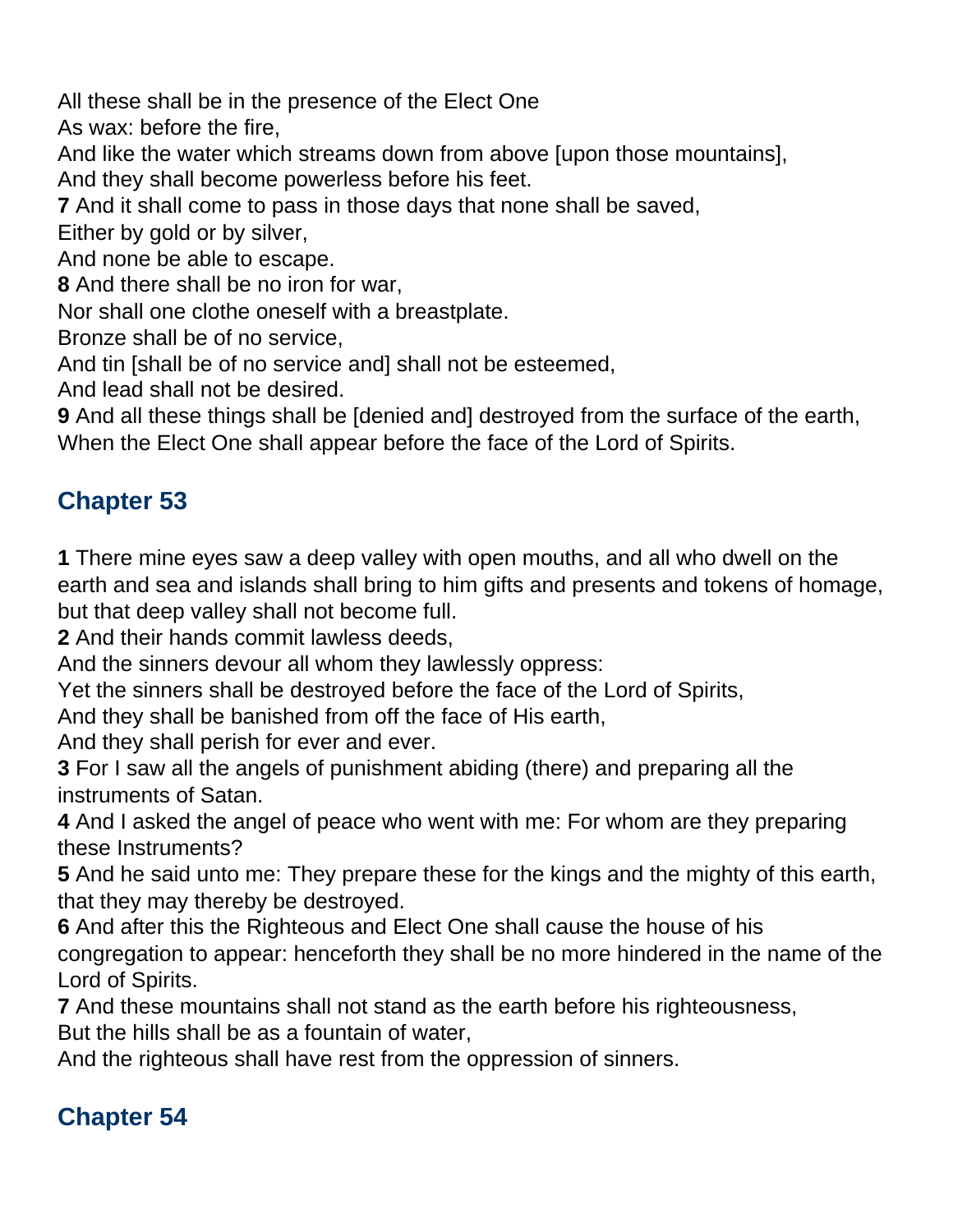**1** And I looked and turned to another part of the earth, and saw there a deep valley with burning

**2** fire. And they brought the kings and the mighty, and began to cast them into this deep valley.

**3** And there mine eyes saw how they made these their instruments, iron chains of immeasurable weight.

**4** And I asked the angel of peace who went with me, saying: For whom are these chains being prepared ? And he said unto me: These are being prepared for the hosts of Azazel, so that they may take them and cast them into the abyss of complete condemnation, and they shall cover their jaws with rough stones as the Lord of Spirits commanded.

**6** And Michael, and Gabriel, and Raphael, and Phanuel shall take hold of them on that great day, and cast them on that day into the burning furnace, that the Lord of Spirits may take vengeance on them for their unrighteousness in becoming subject to Satan and leading astray those who dwell on the earth.

**7** And in those days shall punishment come from the Lord of Spirits, and he will open all the chambers of waters which are above the heavens, and of the fountains which are beneath the earth.

**8** And all the waters shall be joined with the waters: that which is above the heavens is the masculine,

**9** and the water which is beneath the earth is the feminine. And they shall destroy all who dwell

**10** on the earth and those who dwell under the ends of the heaven. And when they have recognized their unrighteousness which they have wrought on the earth, then by these shall they perish.

# **Chapter 55**

**1** And after that the Head of Days repented and said: In vain have I destroyed all who dwell

**2** on the earth. And He sware by His great name: Henceforth I will not do so to all who dwell on the earth, and I will set a sign in the heaven: and this shall be a pledge of good faith between Me and them for ever, so long as heaven is above the earth. And this is in accordance with My command.

**3** When I have desired to take hold of them by the hand of the angels on the day of tribulation and pain because of this, I will cause My chastisement and My wrath to abide upon them, saith

**4** God, the Lord of Spirits. Ye mighty kings who dwell on the earth, ye shall have to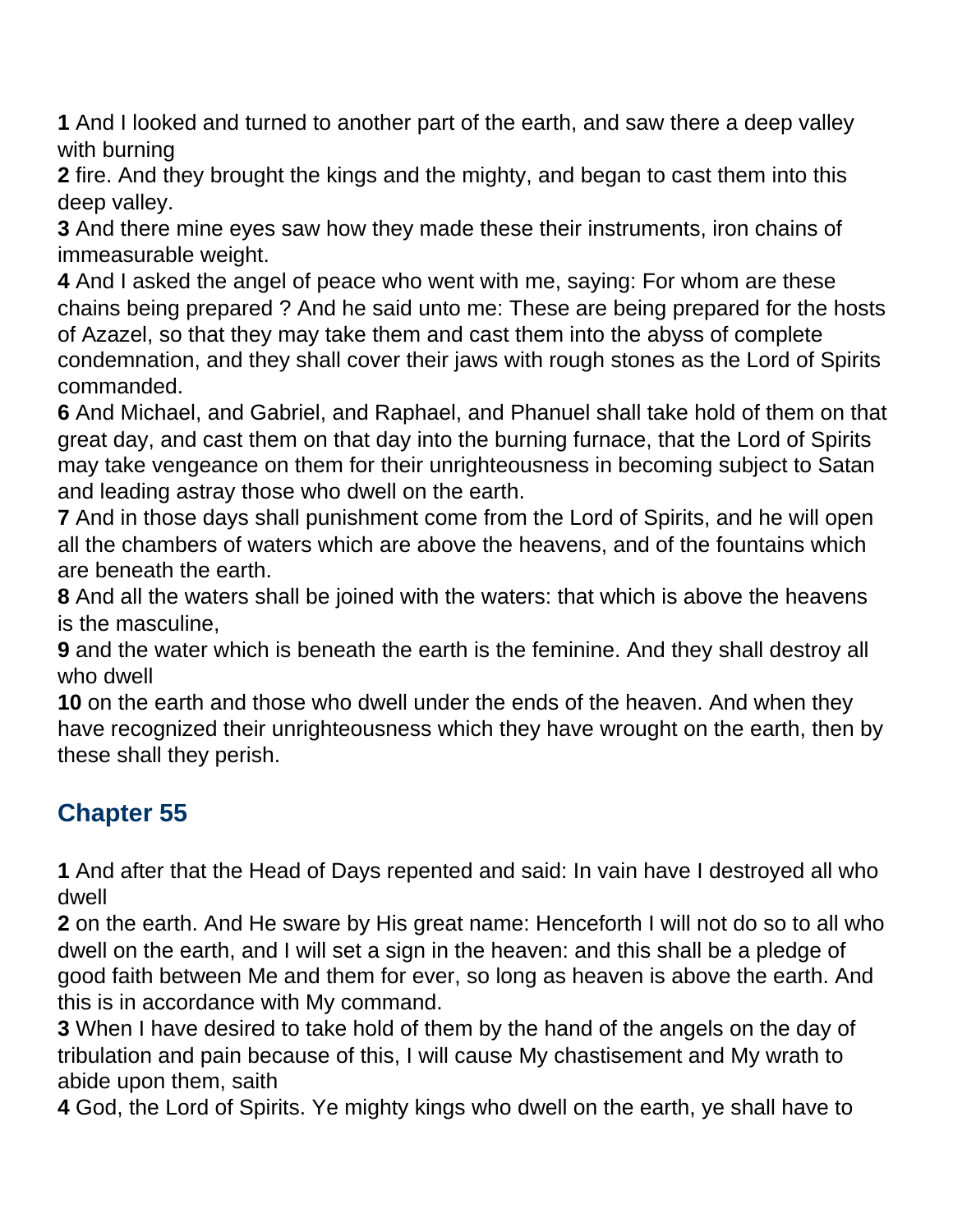behold Mine Elect One, how he sits on the throne of glory and judges Azazel, and all his associates, and all his hosts in the name of the Lord of Spirits.

# **Chapter 56**

**1** And I saw there the hosts of the angels of punishment going, and they held scourges and chains

**2** of iron and bronze. And I asked the angel of peace who went with me, saying: To whom are

**3** these who hold the scourges going ? And he said unto me: To their elect and beloved ones, that they may be cast into the chasm of the abyss of the valley.

**4** And then that valley shall be filled with their elect and beloved,

And the days of their lives shall be at an end,

And the days of their leading astray shall not thenceforward be reckoned.

**5** And in those days the angels shall return

And hurl themselves to the east upon the Parthians and Medes:

They shall stir up the kings, so that a spirit of unrest shall come upon them, And they shall rouse them from their thrones,

That they may break forth as lions from their lairs, And as hungry wolves among their flocks.

**6** And they shall go up and tread under foot the land of His elect ones [And the land of His elect ones shall be before them a threshing-floor and a highway :] **7** But the city of my righteous shall be a hindrance to their horses.

And they shall begin to fight among themselves, And their right hand shall be strong against themselves,

And a man shall not know his brother, Nor a son his father or his mother,

Till there be no number of the corpses through their slaughter, And their punishment be not in vain.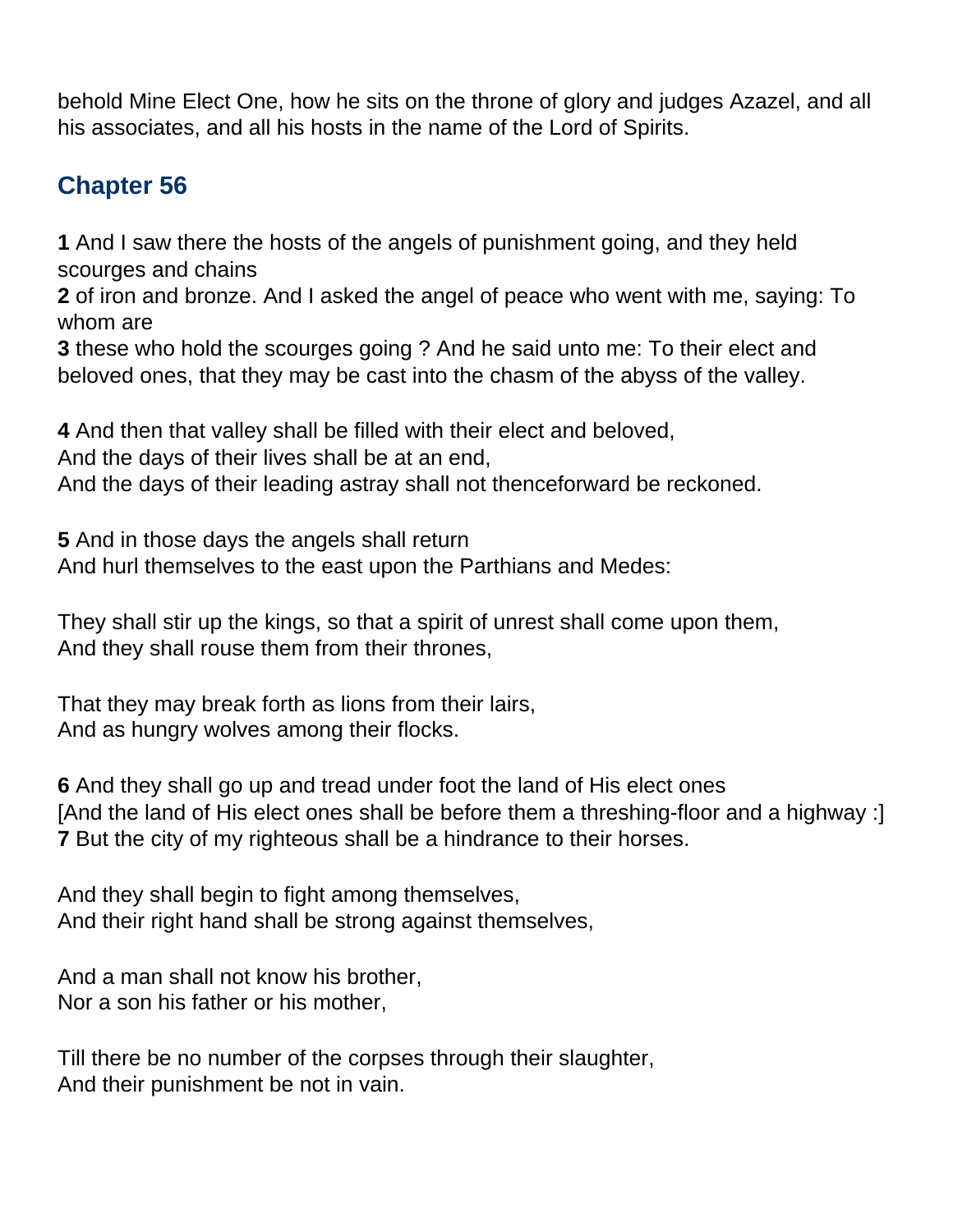**8** In those days Sheol shall open its jaws, And they shall be swallowed up therein

And their destruction shall be at an end;

Sheol shall devour the sinners in the presence of the elect.

## **Chapter 57**

**1** And it came to pass after this that I saw another host of wagons, and men riding thereon, and

**2** coming on the winds from the east, and from the west to the south. And the noise of their wagons was heard, and when this turmoil took place the holy ones from heaven remarked it, and the pillars of the earth were moved from their place, and the sound thereof was heard from the one end of heaven

**3** to the other, in one day. And they shall all fall down and worship the Lord of Spirits. And this is the end of the second Parable.

# **Chapter 58**

**1** And I began to speak the third Parable concerning the righteous and elect.

**2** Blessed are ye, ye righteous and elect, For glorious shall be your lot.

**3** And the righteous shall be in the light of the sun. And the elect in the light of eternal life: The days of their life shall be unending, And the days of the holy without number.

**4** And they shall seek the light and find righteousness with the Lord of Spirits: There shall be peace to the righteous in the name of the Eternal Lord.

**5** And after this it shall be said to the holy in heaven That they should seek out the secrets of righteousness, the heritage of faith: For it has become bright as the sun upon earth, And the darkness is past.

**6** And there shall be a light that never endeth,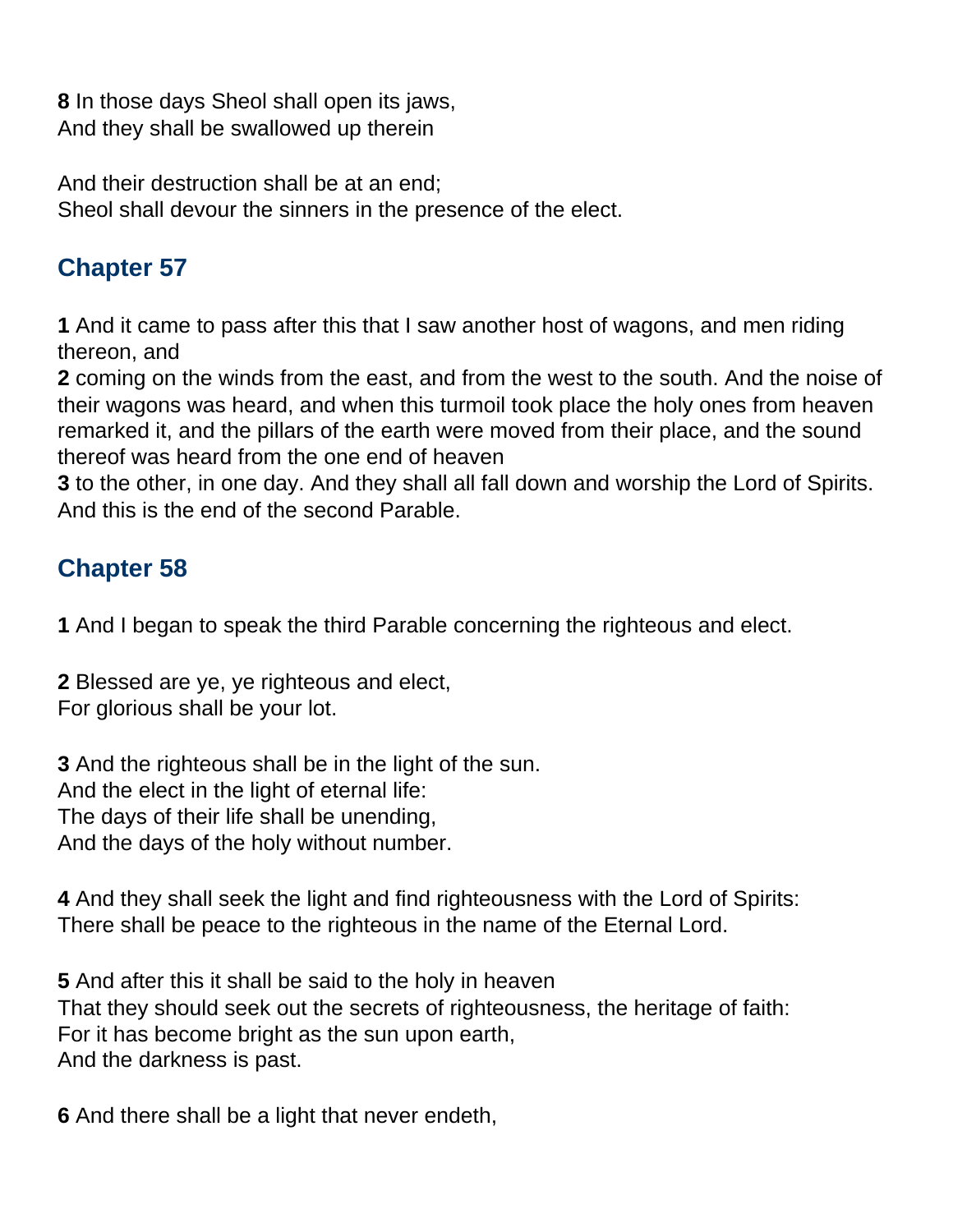And to a limit (lit. number ) of days they shall not come,

For the darkness shall first have been destroyed,

[And the light established before the Lord of Spirits]

And the light of uprightness established for ever before the Lord of Spirits.

### **Chapter 59**

**1** In those days mine eyes saw the secrets of the lightnings, and of the lights, and the judgements they execute (lit. their judgement ): and they lighten for a blessing or a curse as the Lord of

**2** Spirits willeth. And there I saw the secrets of the thunder, and how when it resounds above in the heaven, the sound thereof is heard, and he caused me to see the judgements executed on the earth, whether they be for well-being and blessing, or for a curse according to the word of the Lord of Spirits.

**3** And after that all the secrets of the lights and lightnings were shown to me, and they lighten for blessing and for satisfying.

## **Chapter 60**

A Fragment of the Book of Noah

**1** In the year 500, in the seventh month, on the fourteenth day of the month in the life of Enoch. In that Parable I saw how a mighty quaking made the heaven of heavens to quake, and the host of the Most High, and the angels, a thousand thousands and ten thousand times ten thousand, were **2** disquieted with a great disquiet. And the Head of Days sat on the throne of His glory, and the angels and the righteous stood around Him.

**3** And a great trembling seized me, And fear took hold of me, And my loins gave way, And dissolved were my reins, And I fell upon my face.

**4** And Michael sent another angel from among the holy ones and he raised me up, and when he had raised me up my spirit returned; for I had not been able to endure the look of this host, and the

**5** commotion and the quaking of the heaven. And Michael said unto me: Why art thou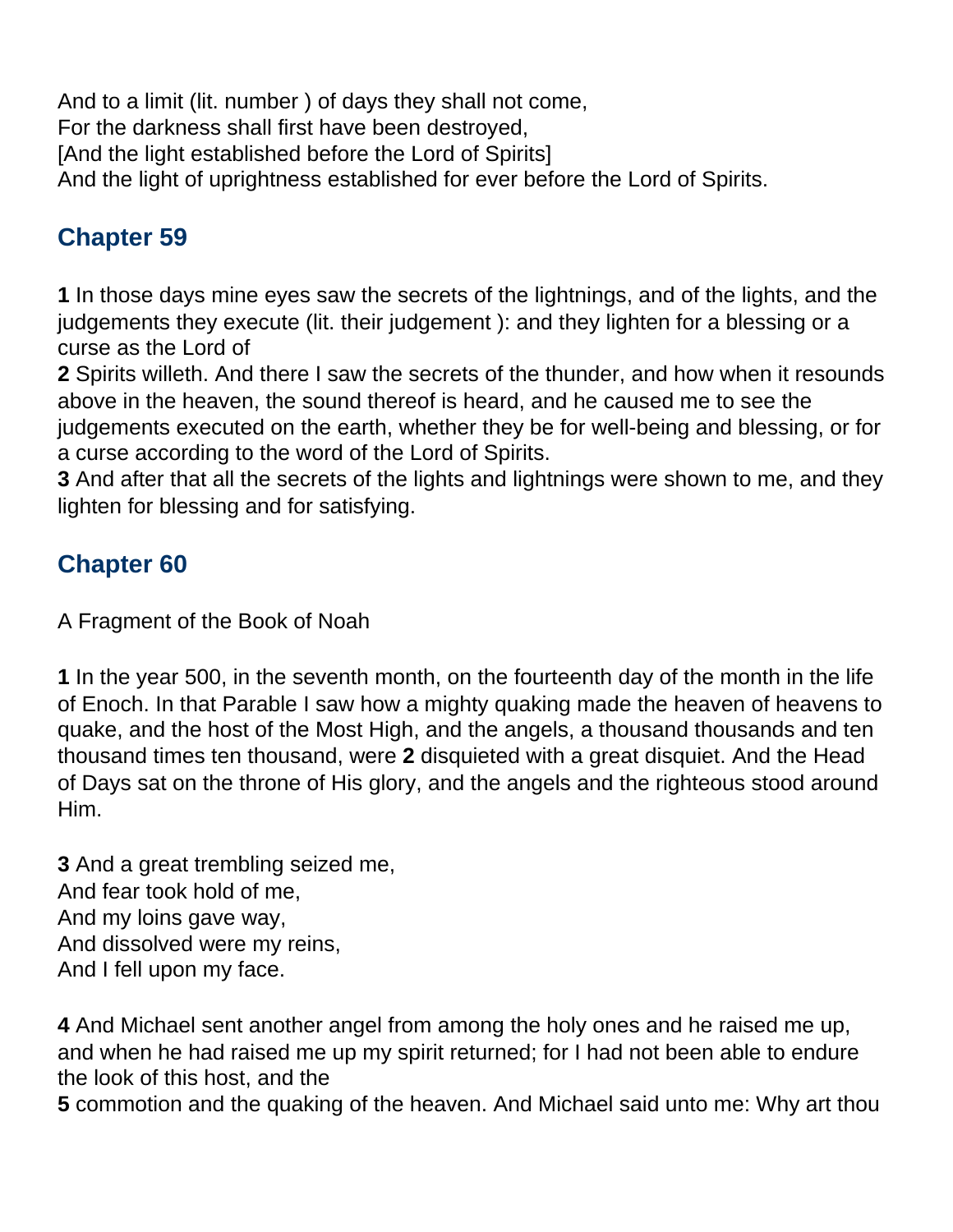disquieted with such a vision ? Until this day lasted the day of His mercy; and He hath been merciful and

**6** long-suffering towards those who dwell on the earth. And when the day, and the power, and the punishment, and the judgement come, which the Lord of Spirits hath prepared for those who worship not the righteous law, and for those who deny the righteous judgement, and for those who take His name in vain-that day is prepared, for the elect a covenant, but for sinners an inquisition.

**7** When the punishment of the Lord of Spirits shall rest upon them, it shall rest in order that the punishment of the Lord of Spirits may not come, in vain, and it shall slay the children with their mothers and the children with their fathers. Afterwards the judgement shall take place according to His mercy and His patience. **7** And on that day were two monsters parted, a female monster named Leviathan, to dwell in the **8** abysses of the ocean over the fountains of the waters. But the male is named Behemoth, who occupied with his breast a waste wilderness named Duidain, on the east of the garden where the elect and righteous dwell, where my grandfather was taken up, the seventh from Adam, the first

**9** man whom the Lord of Spirits created. And I besought the other angel that he should show me the might of those monsters, how they were parted on one day and cast, the one into the abysses

**10** of the sea, and the other unto the dry land of the wilderness. And he said to me: Thou son of man, herein thou dost seek to know what is hidden.

**11** And the other angel who went with me and showed me what was hidden told me what is first and last in the heaven in the height, and beneath the earth in the depth, and at the ends of the

**12** heaven, and on the foundation of the heaven. And the chambers of the winds, and how the winds are divided, and how they are weighed, and (how) the portals of the winds are reckoned, each according to the power of the wind, and the power of the lights of the moon, and according to the power that is fitting: and the divisions of the stars according to their names, and how all the divisions

**13** are divided. And the thunders according to the places where they fall, and all the divisions that are made among the lightnings that it may lighten, and their host that they may at once obey.

**14** For the thunder has places of rest (which) are assigned (to it) while it is waiting for its peal; and the thunder and lightning are inseparable, and although not one and undivided, they both go together

**15** through the spirit and separate not. For when the lightning lightens, the thunder utters its voice, and the spirit enforces a pause during the peal, and divides equally between them; for the treasury of their peals is like the sand, and each one of them as it peals is held in with a bridle, and turned back by the power of the spirit, and pushed forward according to the many quarters of the earth.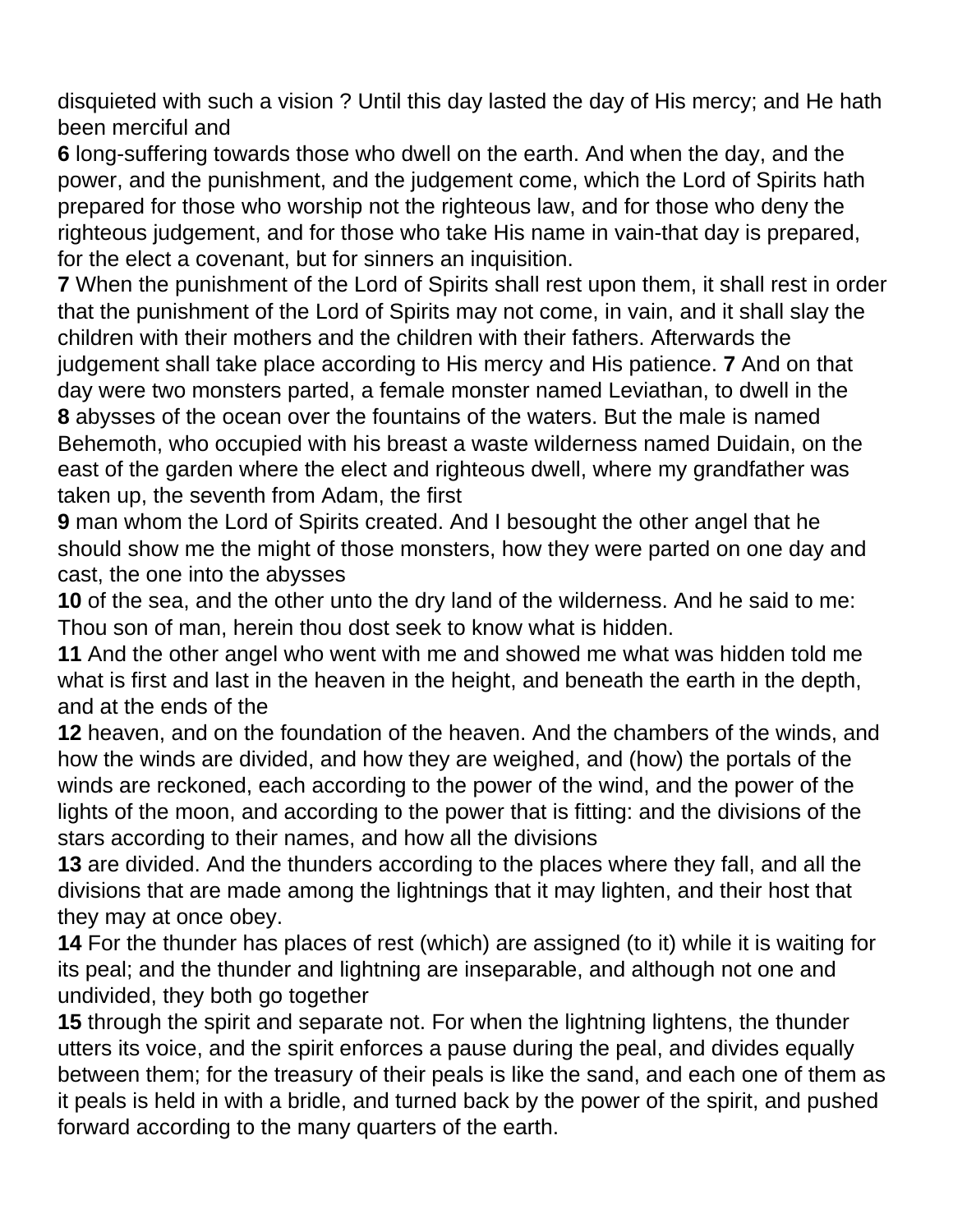**16** And the spirit of the sea is masculine and strong, and according to the might of his strength he draws it back with a rein, and in like manner it is driven forward and disperses amid all the mountains

**17** of the earth. And the spirit of the hoar-frost is his own angel, and the spirit of the hail is a good

**18** angel. And the spirit of the snow has forsaken his chambers on account of his strength -There is a special spirit therein, and that which ascends from it is like smoke, and its name is frost.

**19**And the spirit of the mist is not united with them in their chambers, but it has a special chamber; for its course is glorious both in light and in darkness, and in winter and in summer, and in its chamber is an angel.

**20** And the spirit of the dew has its dwelling at the ends of the heaven, and is connected with the chambers of the rain, and its course is in winter and summer: and its clouds and the clouds of the

**21** mist are connected, and the one gives to the other. And when the spirit of the rain goes forth from its chamber, the angels come and open the chamber and lead it out, and when it is diffused over the whole earth it unites with the water on the earth. And whensoever it unites with the water on

**22** the earth . . . For the waters are for those who dwell on the earth; for they are nourishment for the earthfrom the Most High who is in heaven: therefore there is a measure for the rain, andthe angels take it in charge. And these things I saw towards the Garden of the Righteous.

**23** And the angel of peace who was with me said to me: These two monsters, prepared conformably to the greatness of God, shall feed . . .

## **Chapter 61**

**1** And I saw in those days how long cords were given to those angels, and they took to themselves wings and flew, and they went towards the north.

**2** And I asked the angel, saying unto him: Why have those (angels) taken these cords and gone off ? And he said unto me: They have gone to measure.

**3** And the angel who went with me said unto me:

These shall bring the measures of the righteous,

And the ropes of the righteous to the righteous,

That they may stay themselves on the name of the Lord of Spirits for ever and ever.

**4** The elect shall begin to dwell with the elect,

And those are the measures which shall be given to faith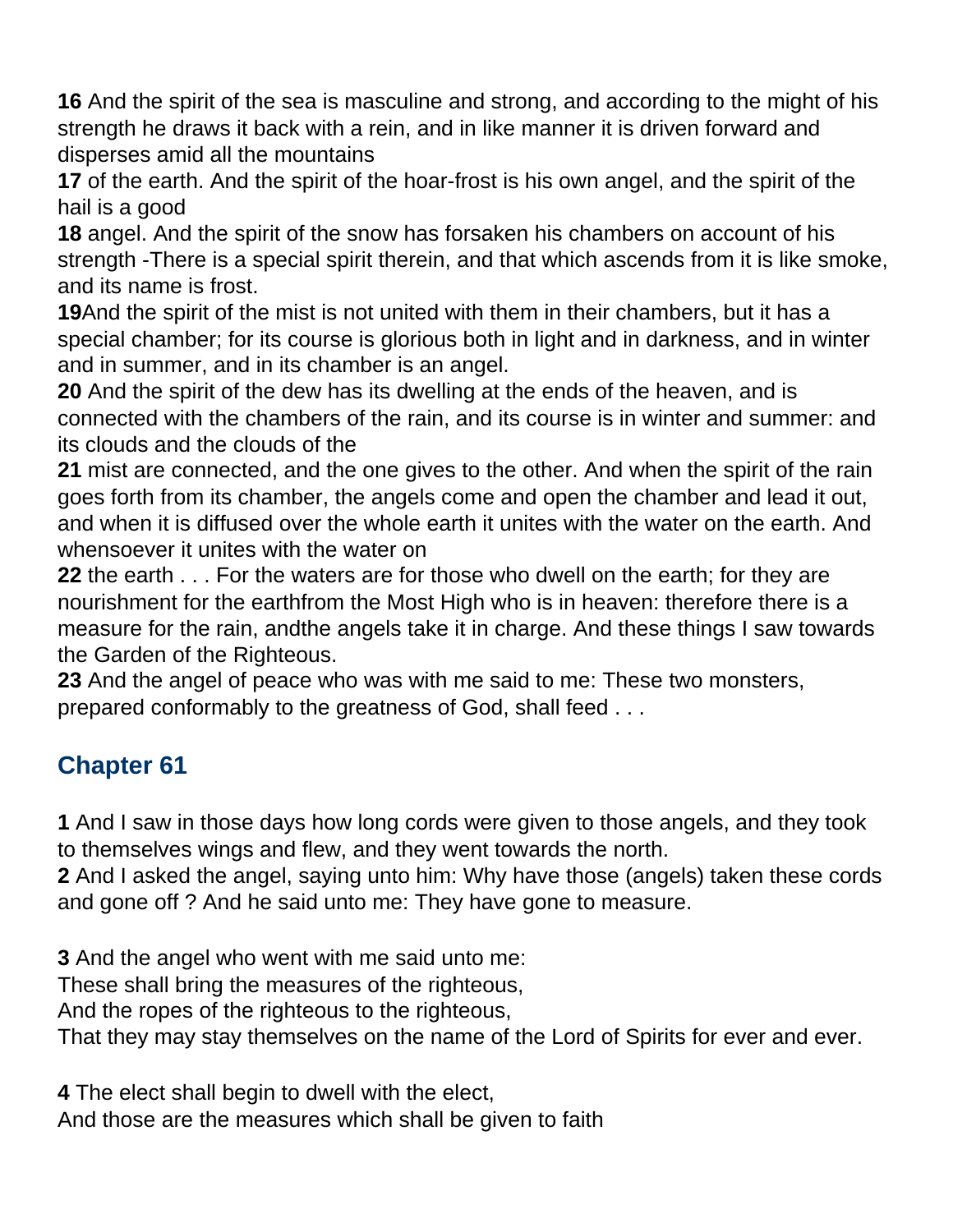And which shall strengthen righteousness.

**5** And these measures shall reveal all the secrets of the depths of the earth, And those who have been destroyed by the desert, And those who have been devoured by the beasts, And those who have been devoured by the fish of the sea, That they may return and stay themselves On the day of the Elect One; For none shall be destroyed before the Lord of Spirits, And none can be destroyed.

**6** And all who dwell above in the heaven received a command and power and one voice and one light like unto fire.

**7** And that One (with) their first words they blessed, And extolled and lauded with wisdom, And they were wise in utterance and in the spirit of life.

**8** And the Lord of Spirits placed the Elect one on the throne of glory. And he shall judge all the works of the holy above in the heaven, And in the balance shall their deeds be weighed

## **Chapter 62**

**1** And thus the Lord commanded the kings and the mighty and the exalted, and those who dwell on the earth, and said:

Open your eyes and lift up your horns if ye are able to recognize the Elect One. **2** And the Lord of Spirits seated him on the throne of His glory, And the spirit of righteousness was poured out upon him, And the word of his mouth slays all the sinners, And all the unrighteous are destroyed from before his face. **3** And there shall stand up in that day all the kings and the mighty, And the exalted and those who hold the earth, And they shall see and recognize How he sits on the throne of his glory, And righteousness is judged before him, And no lying word is spoken before him.

**4** Then shall pain come upon them as on a woman in travail,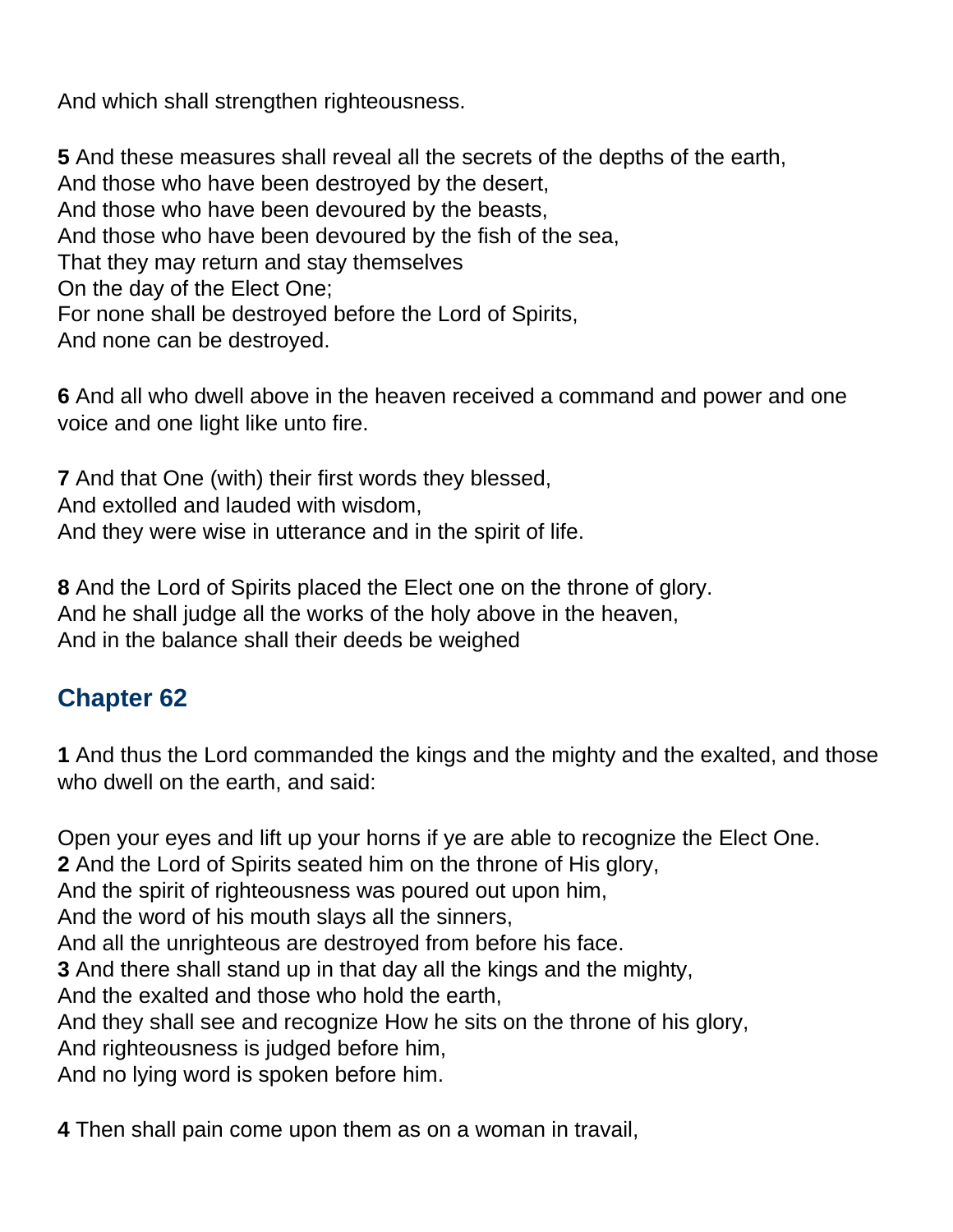[And she has pain in bringing forth] When her child enters the mouth of the womb, And she has pain in bringing forth.

**5**And one portion of them shall look on the other, And they shall be terrified, And they shall be downcast of countenance, And pain shall seize them, When they see that Son of Man Sitting on the throne of his glory.

**6** And the kings and the mighty and all who possess the earth shall bless and glorify and extol him who rules over all, who was hidden.

**7** For from the beginning the Son of Man was hidden, And the Most High preserved him in the presence of His might, And revealed him to the elect.

**8** And the congregation of the elect and holy shall be sown, And all the elect shall stand before him on that day.

**9** And all the kings and the mighty and the exalted and those who rule the earth Shall fall down before him on their faces,

And worship and set their hope upon that Son of Man,

And petition him and supplicate for mercy at his hands.

**10** Nevertheless that Lord of Spirits will so press them

That they shall hastily go forth from His presence,

And their faces shall be filled with shame,

And the darkness grow deeper on their faces.

**11** And He will deliver them to the angels for punishment,

To execute vengeance on them because they have oppressed His children and His elect

**12** And they shall be a spectacle for the righteous and for His elect:

They shall rejoice over them,

Because the wrath of the Lord of Spirits resteth upon them,

And His sword is drunk with their blood.

**13** And the righteous and elect shall be saved on that day,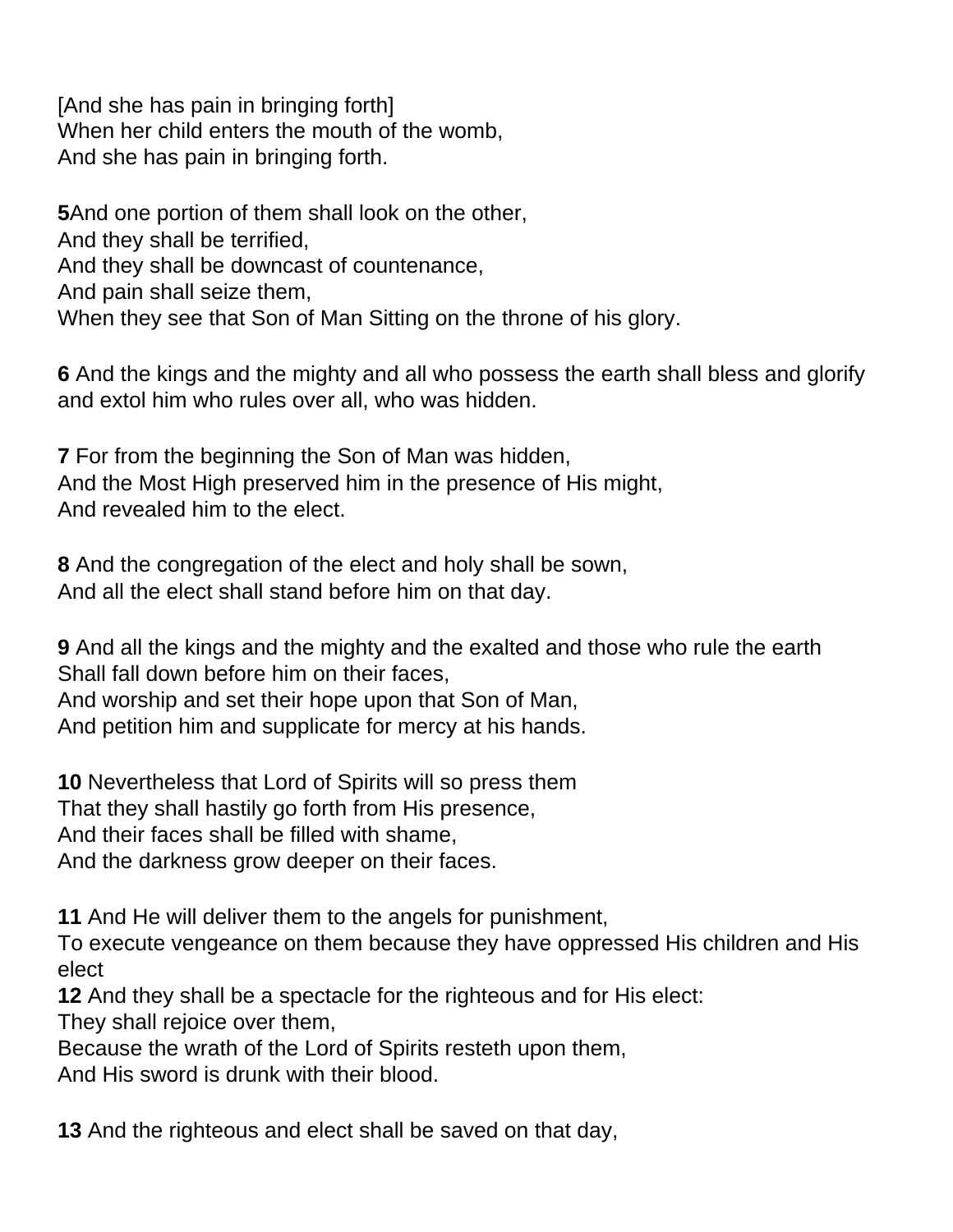And they shall never thenceforward see the face of the sinners and unrighteous.

**14** And the Lord of Spirits will abide over them, And with that Son of Man shall they eat And lie down and rise up for ever and ever.

**15** And the righteous and elect shall have risen from the earth, And ceased to be of downcast countenance. And they shall have been clothed with garments of glory,

**16** And these shall be the garments of life from the Lord of Spirits:

And your garments shall not grow old, Nor your glory pass away before the Lord of Spirits.

## **Chapter 63**

**1** In those days shall the mighty and the kings who possess the earth implore (Him) to grant them a little respite from His angels of punishment to whom they were delivered, that they might fall

**2** down and worship before the Lord of Spirits, and confess their sins before Him. And they shall bless and glorify the Lord of Spirits, and say:

Blessed is the Lord of Spirits and the Lord of kings, And the Lord of the mighty and the Lord of the rich, And the Lord of glory and the Lord of wisdom,

**3** And splendid in every secret thing is Thy power from generation to generation, And Thy glory for ever and ever:

Deep are all Thy secrets and innumerable, And Thy righteousness is beyond reckoning.

**4** We have now learnt that we should glorify And bless the Lord of kings and Him who is king over all kings. **5** And they shall say: Would that we had rest to glorify and give thanks And confess our faith before His glory !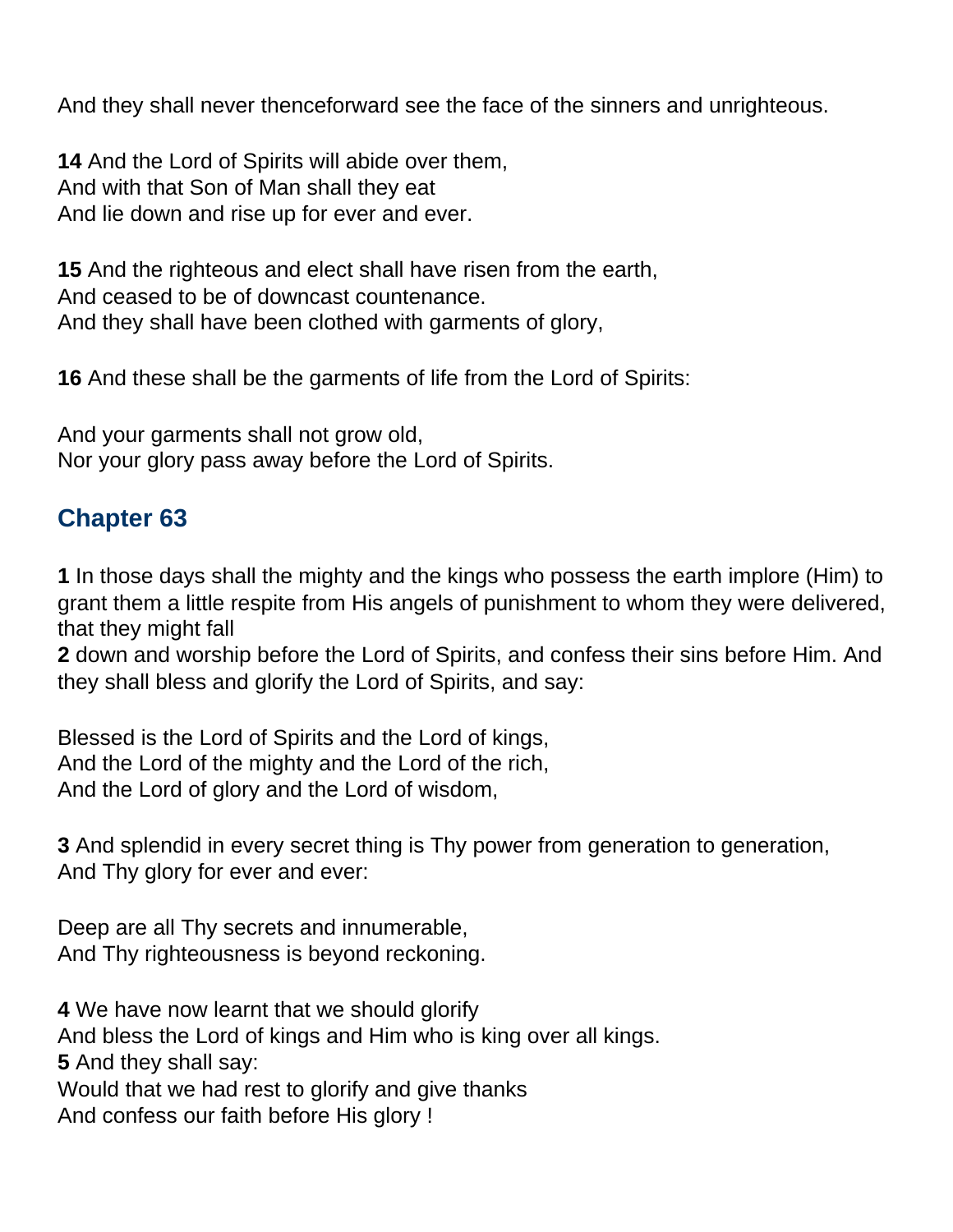**6** And now we long for a little rest but find it not: We follow hard upon and obtain (it) not:

And light has vanished from before us, And darkness is our dwelling-place for ever and ever:

**7** For we have not believed before Him Nor glorified the name of the Lord of Spirits, [nor glorified our Lord]

But our hope was in the sceptre of our kingdom, And in our glory.

**8** And in the day of our suffering and tribulation He saves us not, And we find no respite for confession

That our Lord is true in all His works, and in His judgements and His justice, And His judgements have no respect of persons.

And we pass away from before His face on account of our works, And all our sins are reckoned up in righteousness.

**10** Now they shall say unto themselves: Our souls are full of unrighteous gain, but it does not prevent us from descending from the midst thereof into the burden of Sheol.

**11** And after that their faces shall be filled with darkness And shame before that Son of Man, And they shall be driven from his presence, And the sword shall abide before his face in their midst.

**12** Thus spake the Lord of Spirits: This is the ordinance and judgement with respect to the mighty and the kings and the exalted and those who possess the earth before the Lord of Spirits.

### **Chapter 64**

**1**,**2** And other forms I saw hidden in that place. I heard the voice of the angel saying: These are the angels who descended to the earth, and revealed what was hidden to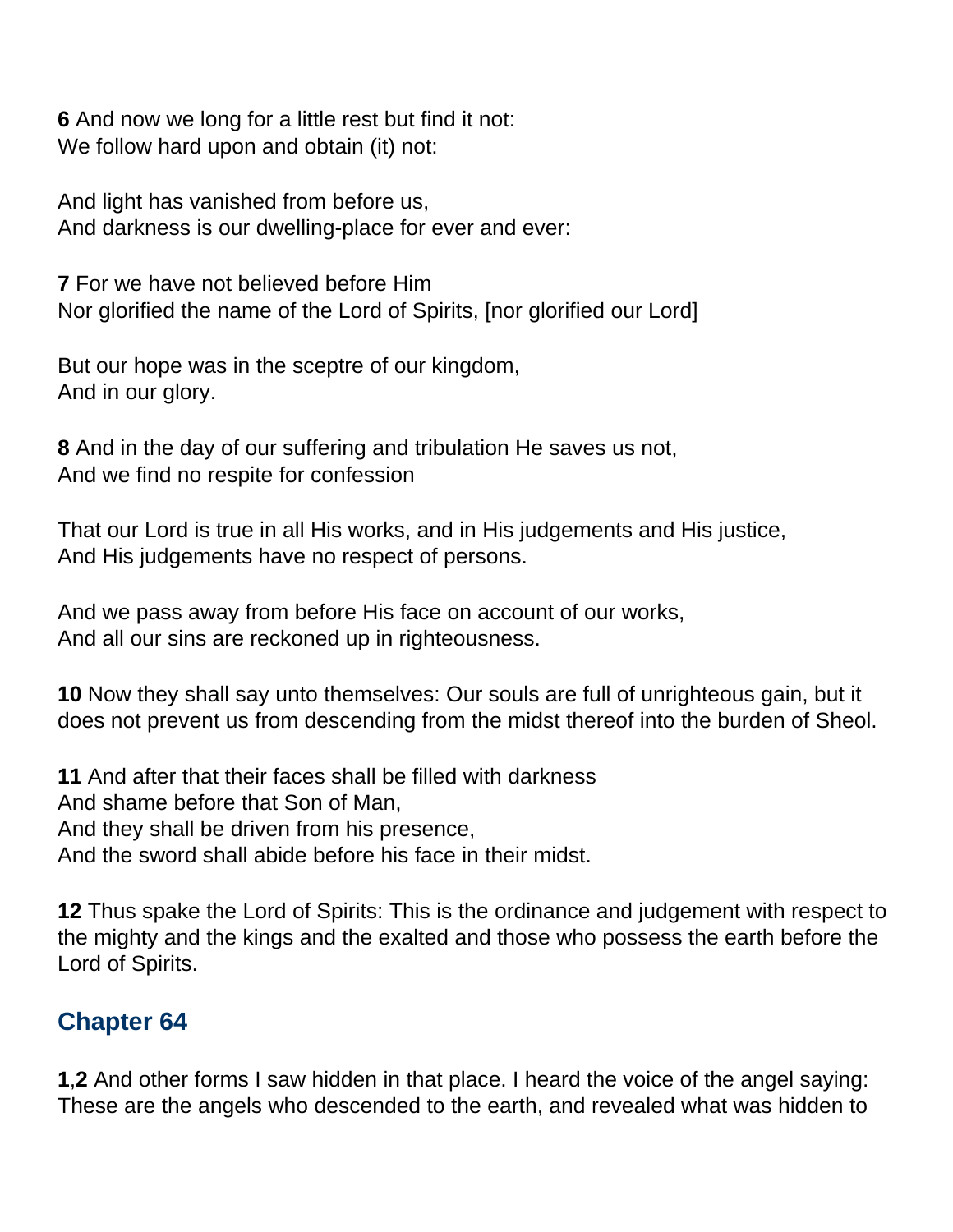the children of men and seduced the children of men into committing sin.

# **Chapter 65**

**1, 2** And in those days Noah saw the earth that it had sunk down and its destruction was nigh. And he arose from thence and went to the ends of the earth, and cried aloud to his grandfather Enoch:

**3** and Noah said three times with an embittered voice: Hear me, hear me, hear me. And I said unto him: Tell me what it is that is falling out on the earth that the earth is in such evil plight

**4** and shaken, lest perchance I shall perish with it ? And thereupon there was a great commotion , on the earth, and a voice was heard from heaven, and I fell on my face. **5** And Enoch my grandfather came and stood by me, and said unto me: Why hast thou cried unto me with a bitter cry and weeping

**6** And a command has gone forth from the presence of the Lord concerning those who dwell on the earth that their ruin is accomplished because they have learnt all the secrets of the angels, and all the violence of the Satans, and all their powers -the most secret ones- and all the power of those who practice sorcery, and the power of witchcraft, and the power of those who make molten images

**7** for the whole earth: And how silver is produced from the dust of the earth, and how soft metal

**8** originates in the earth. For lead and tin are not produced from the earth like the first: it is a fountain

**9** that produces them, and an angel stands therein, and that angel is pre-eminent. And after that my grandfather Enoch took hold of me by my hand and raised me up, and said unto me: Go, for I have

**10** asked the Lord of Spirits as touching this commotion on the earth. And He said unto me: " Because of their unrighteousness their judgement has been determined upon and shall not be withheld by Me for ever. Because of the sorceries which they have searched out and learnt, the earth and those

**11** who dwell upon it shall be destroyed." And these-they have no place of repentance for ever, because they have shown them what was hidden, and they are the damned: but as for thee, my son, the Lord of Spirits knows that thou art pure, and guiltless of this reproach concerning the secrets.

**12** And He has destined thy name to be among the holy,

And will preserve thee amongst those who dwell on the earth,

And has destined thy righteous seed both for kingship and for great honours,

And from thy seed shall proceed a fountain of the righteous and holy without number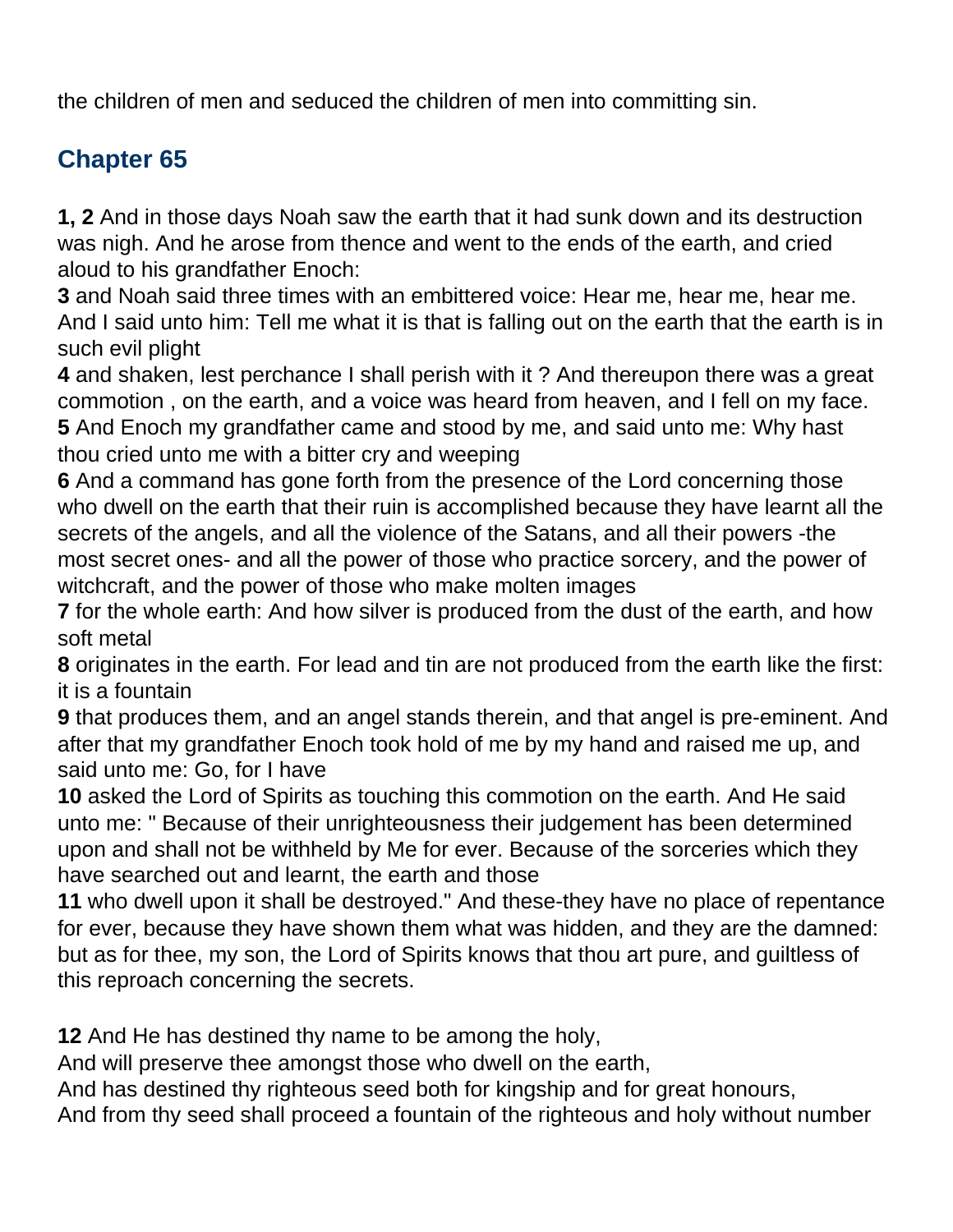for ever.

# **Chapter 66**

**1** And after that he showed me the angels of punishment who are prepared to come and let loose all the powers of the waters which are beneath in the earth in order to bring judgement and destruction

**2** on all who [abide and] dwell on the earth. And the Lord of Spirits gave commandment to the angels who were going forth, that they should not cause the waters to rise but should hold them

**3** in check; for those angels were over the powers of the waters. And I went away from the presence of Enoch.

# **Chapter 67**

**1** And in those days the word of God came unto me, and He said unto me: Noah, thy lot has come

**2** Up before Me, a lot without blame, a lot of love and uprightness. And now the angels are making a wooden (building), and when they have completed that task I will place My hand upon it and preserve it, and there shall come forth from it the seed of life, and a change shall set in so that the

**3** earth will not remain without inhabitant. And I will make fast thy seed before me for ever and ever, and I will spread abroad those who dwell with thee: it shall not be unfruitful on the face of the earth, but it shall be blessed and multiply on the earth in the name of the Lord.

**4** And He will imprison those angels, who have shown unrighteousness, in that burning valley which my grandfather Enoch had formerly shown to me in the west among the mountains of gold

**5** and silver and iron and soft metal and tin. And I saw that valley in which there was a great

**6** convulsion and a convulsion of the waters. And when all this took place, from that fiery molten metal and from the convulsion thereof in that place, there was produced a smell of sulphur, and it was connected with those waters, and that valley of the angels who had led astray (mankind) burned

**7** beneath that land. And through its valleys proceed streams of fire, where these angels are punished who had led astray those who dwell upon the earth.

**8** But those waters shall in those days serve for the kings and the mighty and the exalted, and those who dwell on the earth, for the healing of the body, but for the punishment of the spirit; now their spirit is full of lust, that they may be punished in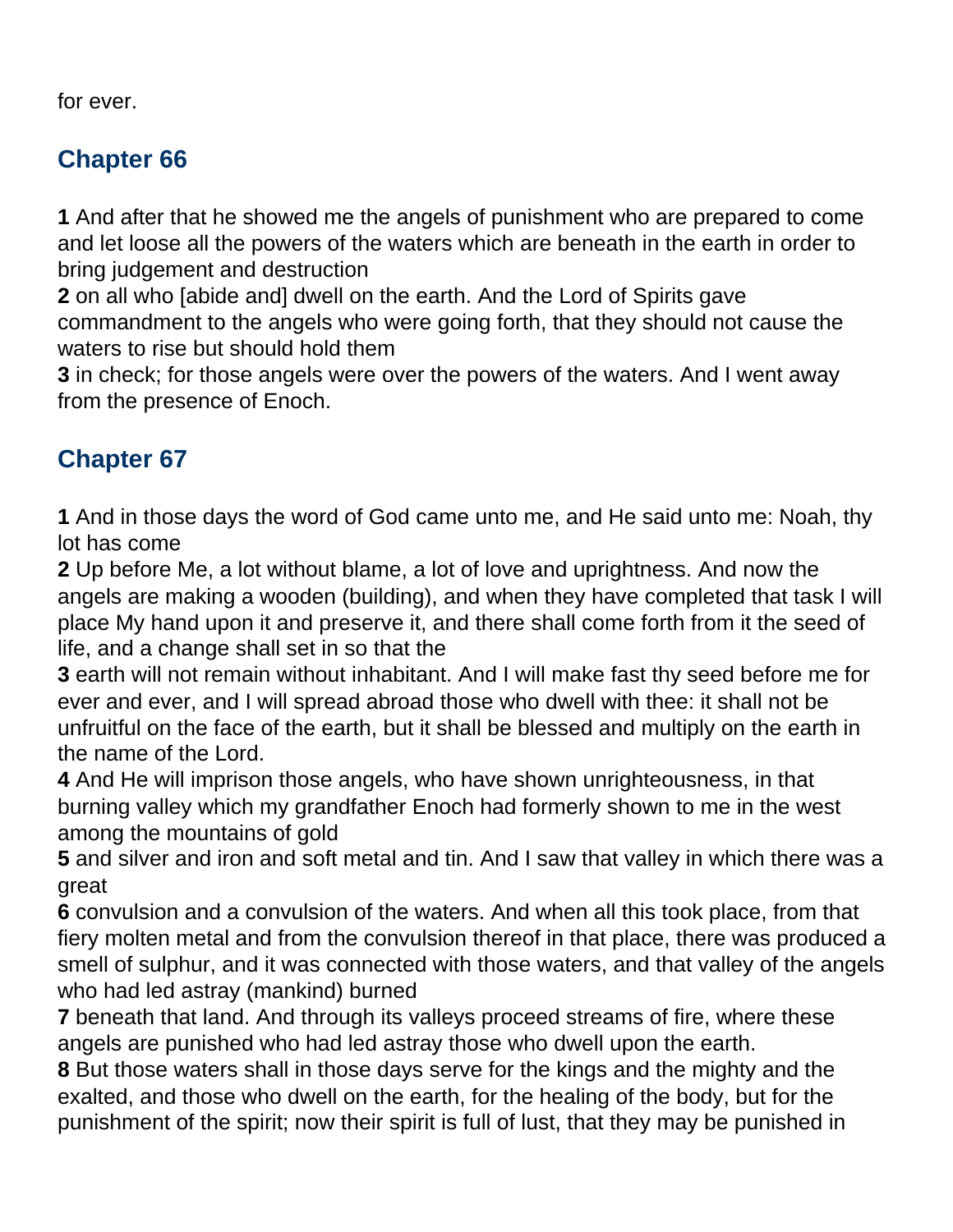their body, for they have denied the Lord of Spirits

**9** and see their punishment daily, and yet believe not in His name. And in proportion as the burning of their bodies becomes severe, a corresponding change shall take place in their spirit for ever and ever;

**10** for before the Lord of Spirits none shall utter an idle word. For the judgement shall come upon them,

**11** because they believe in the lust of their body and deny the Spirit of the Lord. And those same waters will undergo a change in those days; for when those angels are punished in these waters, these water-springs shall change their temperature, and when the angels ascend, this water of the

**12** springs shall change and become cold. And I heard Michael answering and saying: This judgement wherewith the angels are judged is a testimony for the kings and the mighty who possess the

**13** earth. Because these waters of judgement minister to the healing of the body of the kings and the lust of their body; therefore they will not see and will not believe that those waters will change and become a fire which burns for ever.

### **Chapter 68**

**1** And after that my grandfather Enoch gave me the teaching of all the secrets in the book in the Parables which had been given to him, and he put them together for me in the words of the book

**2** of the Parables. And on that day Michael answered Raphael and said: The power of the spirit transports and makes me to tremble because of the severity of the judgement of the secrets, the judgement of the angels: who can endure the severe judgement which has been executed, and before

**3** which they melt away ? And Michael answered again, and said to Raphael: Who is he whose heart is not softened concerning it, and whose reins are not troubled by this word of judgement

**4** (that) has gone forth upon them because of those who have thus led them out ? And it came to pass when he stood before the Lord of Spirits, Michael said thus to Raphael: I will not take their part under the eye of the Lord; for the Lord of Spirits has been angry with them because they do

**5** as if they were the Lord. Therefore all that is hidden shall come upon them for ever and ever; for neither angel nor man shall have his portion (in it), but alone they have received their judgement for ever and ever.

## **Chapter 69**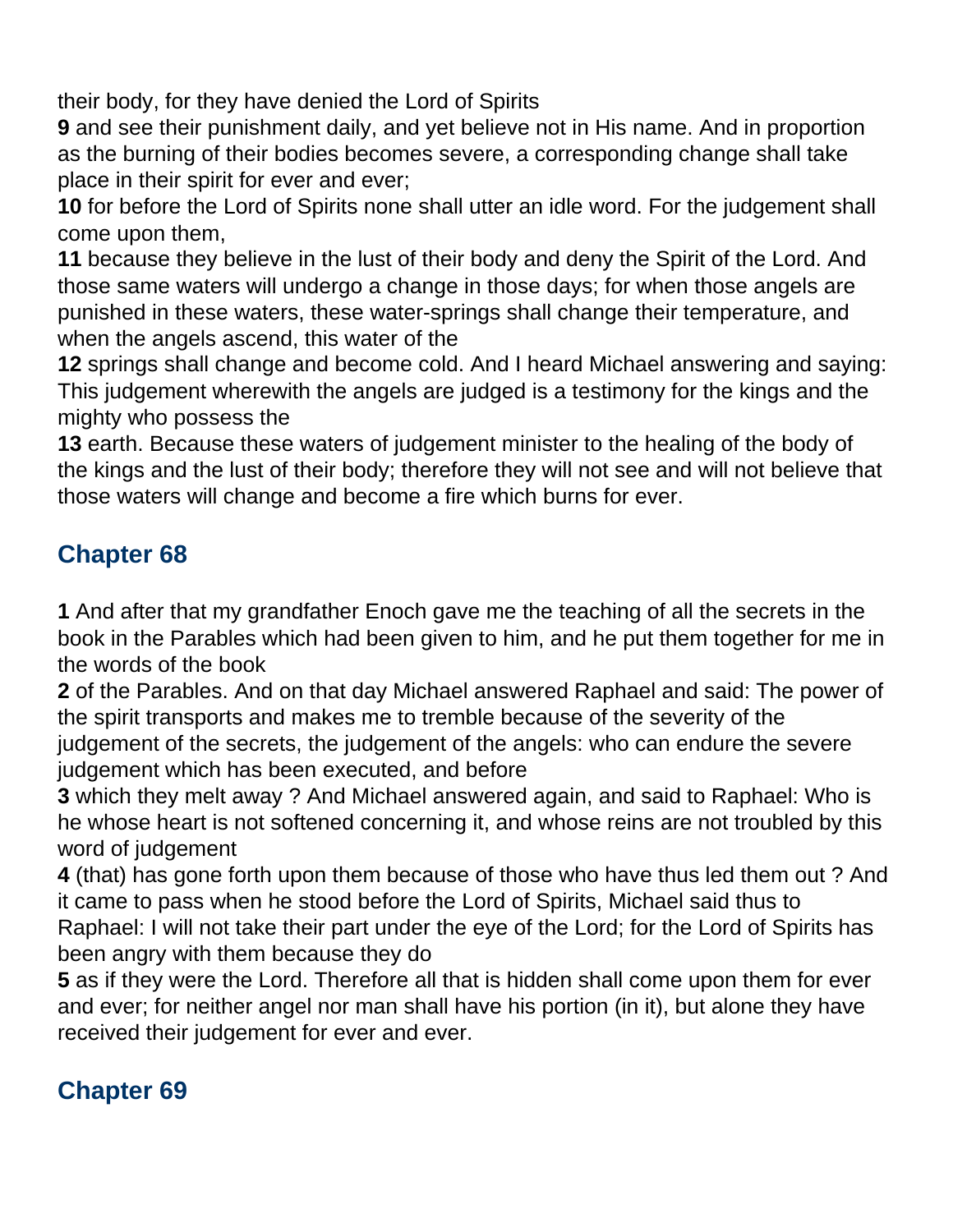**1** And after this judgement they shall terrify and make them to tremble because they have shown this to those who dwell on the earth.

**2** And behold the names of those angels [and these are their names: the first of them is Samjaza, the second Artaqifa, and the third Armen, the fourth Kokabel, the fifth Turael, the sixth Rumjal, the seventh Danjal, the eighth Neqael, the ninth Baraqel, the tenth Azazel, the eleventh Armaros, the twelfth Batarjal, the thirteenth Busasejal, the fourteenth Hananel, the fifteenth Turel, and the sixteenth Simapesiel, the seventeenth Jetrel, the eighteenth Tumael, the nineteenth Turel,

**3** the twentieth Rumael, the twenty-first Azazel. And these are the chiefs of their angels and their names, and their chief ones over hundreds and over fifties and over tens.

**4** The name of the first Jeqon: that is, the one who led astray [all] the sons of God, and brought them

**5** down to the earth, and led them astray through the daughters of men. And the second was named Asbeel: he imparted to the holy sons of God evil counsel, and led them astray so that they defiled

**6** their bodies with the daughters of men. And the third was named Gadreel: he it is who showed the children of men all the blows of death, and he led astray Eve, and showed [the weapons of death to the sons of men] the shield and the coat of mail, and the sword for battle, and all the weapons

**7** of death to the children of men. And from his hand they have proceeded against those who dwell

**8** on the earth from that day and for evermore. And the fourth was named Penemue: he taught the

**9** children of men the bitter and the sweet, and he taught them all the secrets of their wisdom. And he instructed mankind in writing with ink and paper, and thereby many sinned from eternity to

**10** eternity and until this day. For men were not created for such a purpose, to give confirmation

**11** to their good faith with pen and ink. For men were created exactly like the angels, to the intent that they should continue pure and righteous, and death, which destroys everything, could not have taken hold of them, but through this their knowledge they are perishing, and through this power

**12** it is consuming me. And the fifth was named Kasdeja: this is he who showed the children of men all the wicked smitings of spirits and demons, and the smitings of the embryo in the womb, that it may pass away, and [the smitings of the soul] the bites of the serpent, and the smitings

**13** which befall through the noontide heat, the son of the serpent named Tabaet. And this is the task of Kasbeel, the chief of the oath which he showed to the holy ones when he dwelt high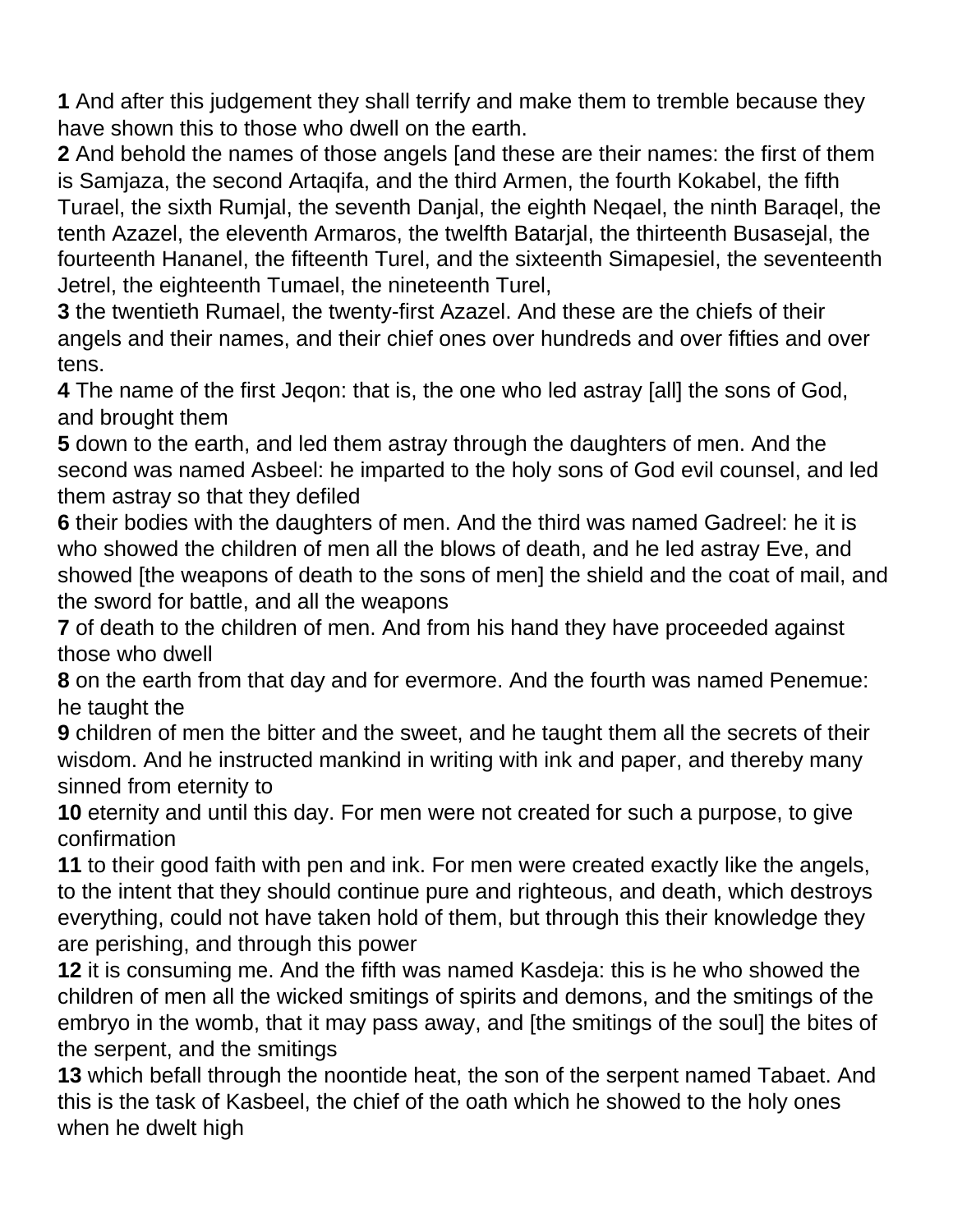**14** above in glory, and its name is Biqa. This (angel) requested Michael to show him the hidden name, that he might enunciate it in the oath, so that those might quake before that name and oath who revealed all that was in secret to the children of men. And this is the power of this oath, for it is powerful and strong, and he placed this oath Akae in the hand of Michael.

**16** And these are the secrets of this oath . . . And they are strong through his oath: And the heaven was suspended before the world was created, And for ever.

**17** And through it the earth was founded upon the water, And from the secret recesses of the mountains come beautiful waters, From the creation of the world and unto eternity.

**18** And through that oath the sea was created,

And as its foundation He set for it the sand against the time of (its) anger, And it dare not pass beyond it from the creation of the world unto eternity.

**19** And through that oath are the depths made fast, And abide and stir not from their place from eternity to eternity.

**20** And through that oath the sun and moon complete their course, And deviate not from their ordinance from eternity to eternity.

**21** And through that oath the stars complete their course,

And He calls them by their names,

And they answer Him from eternity to eternity.

**22** [And in like manner the spirits of the water, and of the winds, and of all zephyrs, and(their) paths

**23** from all the quarters of the winds. And there are preserved the voices of the thunder and the light of the lightnings: and there are preserved the chambers of the hail and the chambers of the

**24** hoarfrost, and the chambers of the mist, and the chambers of the rain and the dew. And all these believe and give thanks before the Lord of Spirits, and glorify (Him) with all their power, and their food is in every act of thanksgiving: they thank and glorify and extol the name of the Lord of Spirits for ever and ever.]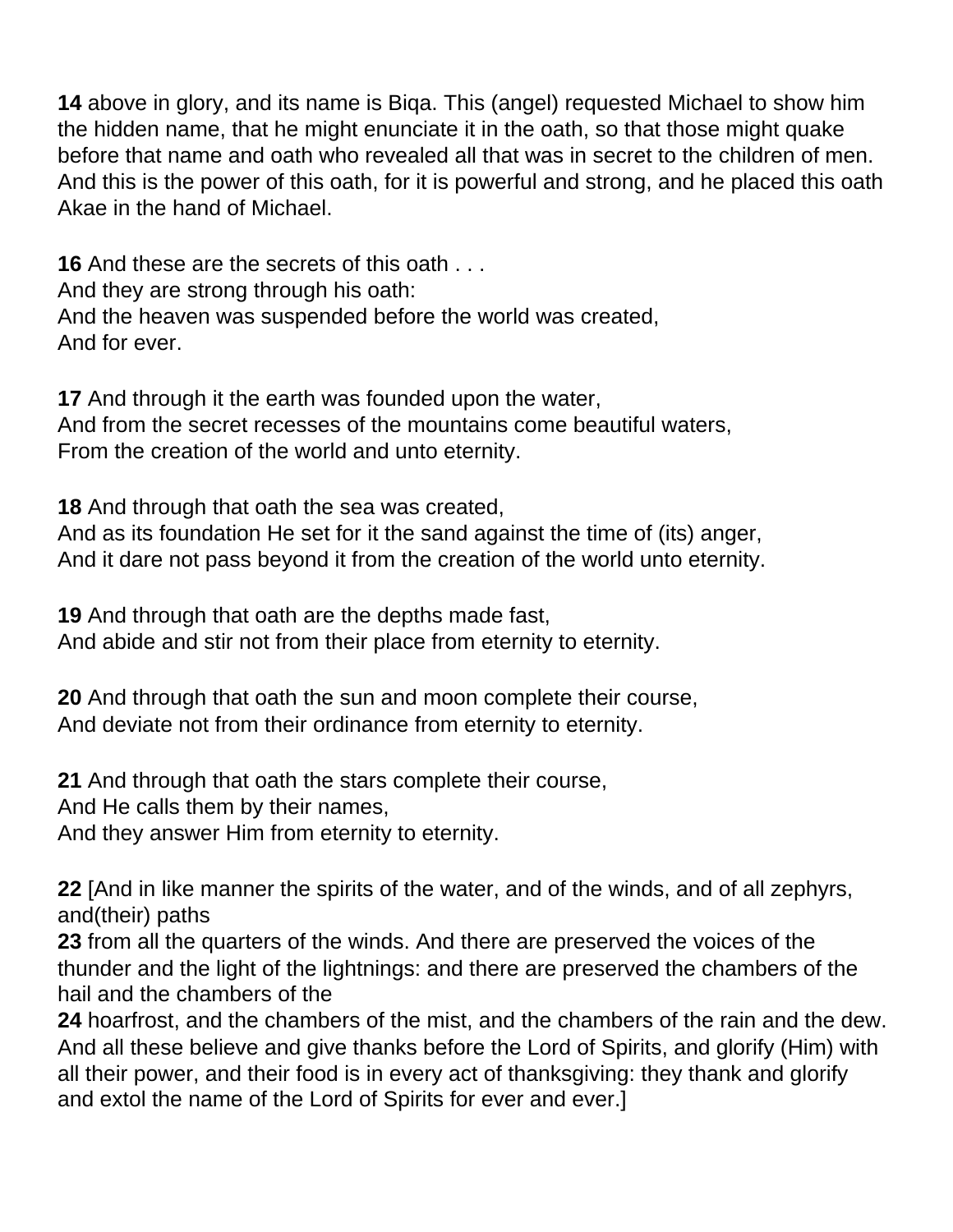**25** And this oath is mighty over them

And through it [they are preserved and] their paths are preserved, And their course is not destroyed.

**26** And there was great joy amongst them, And they blessed and glorified and extolled Because the name of that Son of Man had been revealed unto them.

**27** And he sat on the throne of his glory,

And the sum of judgement was given unto the Son of Man,

And he caused the sinners to pass away and be destroyed from off the face of the earth,

And those who have led the world astray.

**28** With chains shall they be bound,

And in their assemblage-place of destruction shall they be imprisoned, And all their works vanish from the face of the earth.

**29** And from henceforth there shall be nothing corruptible; For that Son of Man has appeared, And has seated himself on the throne of his glory, And all evil shall pass away before his face, And the word of that Son of Man shall go forth

And be strong before the Lord of Spirits.

## **Chapter 70**

**1** And it came to pass after this that his name during his lifetime was raised aloft to that Son of

**2** Man and to the Lord of Spirits from amongst those who dwell on the earth. And he was raised aloft

**3** on the chariots of the spirit and his name vanished among them. And from that day I was no longer numbered amongst them: and he set me between the two winds, between the North and the

**4** West, where the angels took the cords to measure for me the place for the elect and righteous. And there I saw the first fathers and the righteous who from the beginning dwell in that place.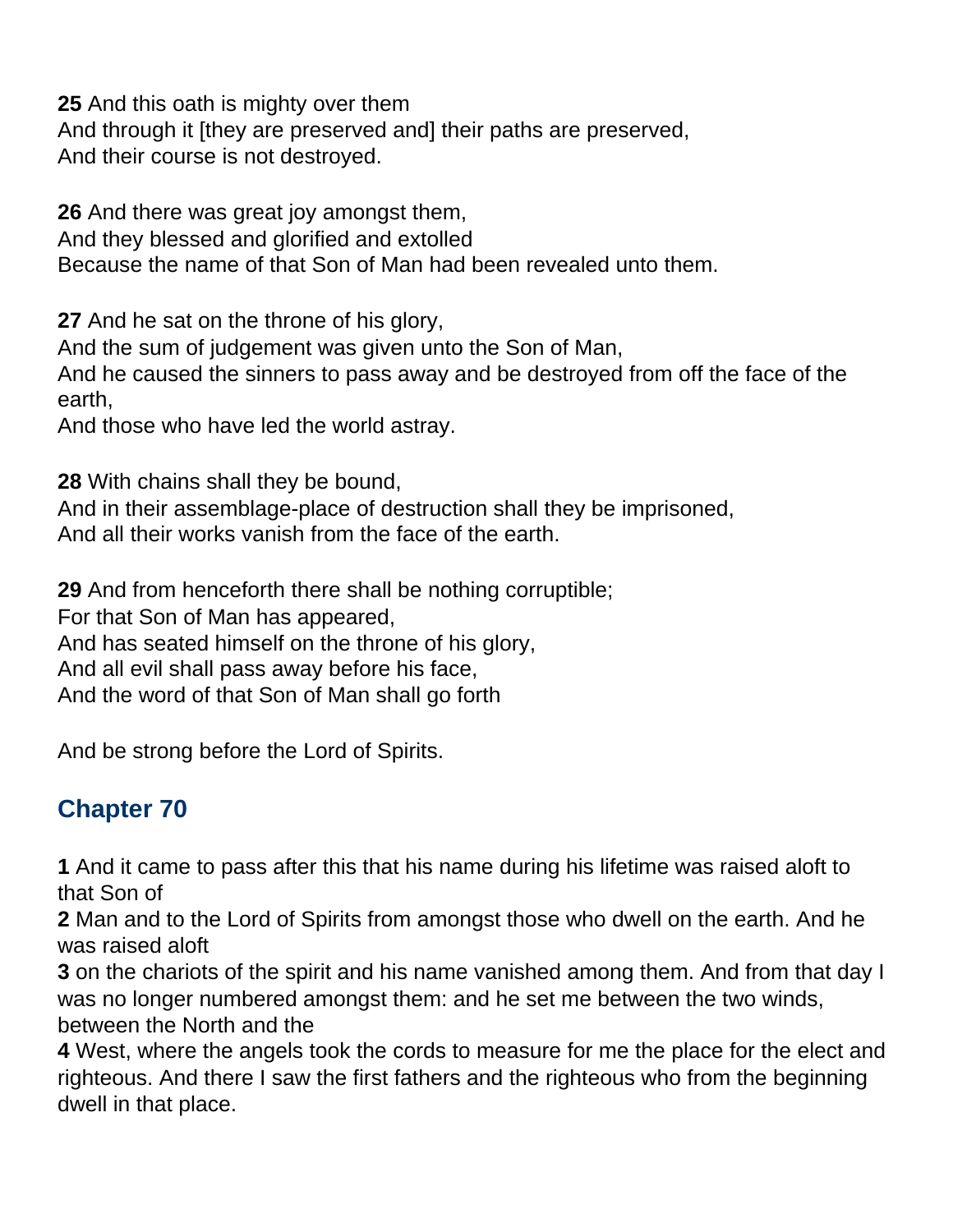#### **Chapter 71**

**1** And it came to pass after this that my spirit was translated And it ascended into the heavens: And I saw the holy sons of God. They were stepping on flames of fire: Their garments were white [and their raiment] , And their faces shone like snow.

**2** And I saw two streams of fire, And the light of that fire shone like hyacinth, And I fell on my face before the Lord of Spirits.

**3** And the angel Michael[one of the archangels] seized me by my right hand, And lifted me up and led me forth into all the secrets, And he showed me all the secrets of righteousness.

**4** And he showed me all the secrets of the ends of the heaven, And all the chambers of all the stars, and all the luminaries, Whence they proceed before the face of the holy ones.

**5** And he translated my spirit into the heaven of heavens, And I saw there as it were a structure built of crystals, And between those crystals tongues of living fire.

**6** And my spirit saw the girdle which girt that house of fire, And on its four sides were streams full of living fire, And they girt that house.

**7** And round about were Seraphin, Cherubic, and Ophannin: And these are they who sleep not And guard the throne of His glory.

**8** And I saw angels who could not be counted, A thousand thousands, and ten thousand times ten thousand, Encircling that house.

And Michael, and Raphael, and Gabriel, and Phanuel,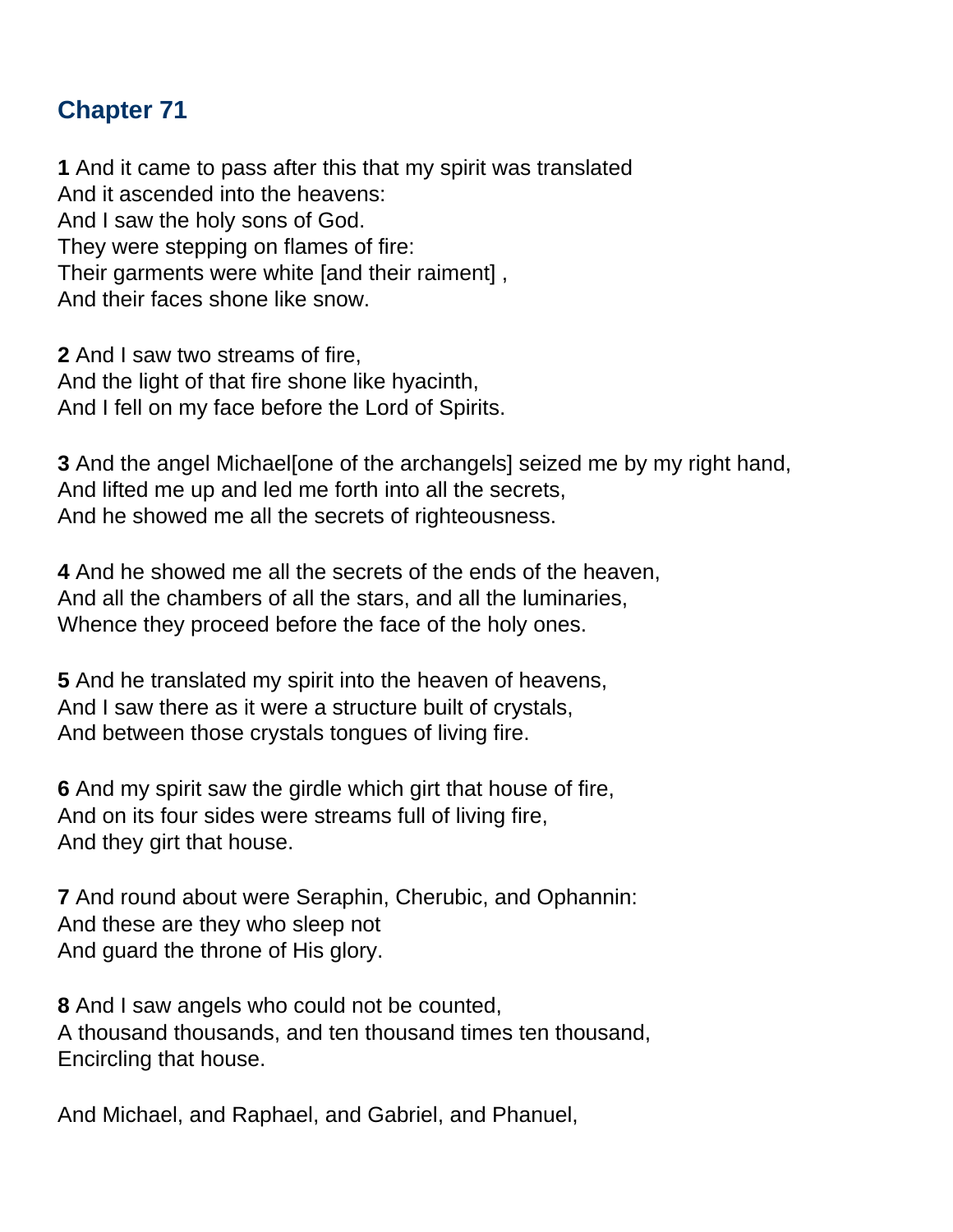And the holy angels who are above the heavens, Go in and out of that house.

**9** And they came forth from that house, And Michael and Gabriel, Raphael and Phanuel, And many holy angels without number.

**10** And with them the Head of Days, His head white and pure as wool, And His raiment indescribable.

**11** And I fell on my face, And my whole body became relaxed, And my spirit was transfigured;

And I cried with a loud voice, . . . with the spirit of power, And blessed and glorified and extolled.

**12** And these blessings which went forth out of my mouth were well pleasing before that Head of Days. And that Head of Days came with Michael and Gabriel, Raphael and Phanuel, thousands and ten thousands of angels without number.

[Lost passage wherein the Son of Man was described as accompanying the Head of Days, and Enoch asked one of the angels (as in xlvi. 3) concerning the Son of Man as to who he was.]

**14** And he (i.e. the angel) came to me and greeted me with His voice, and said unto me

This is the Son of Man who is born unto righteousness,

And righteousness abides over him,

And the righteousness of the Head of Days forsakes him not.

**15** And he said unto me:

He proclaims unto thee peace in the name of the world to come;

For from hence has proceeded peace since the creation of the world,

And so shall it be unto thee for ever and for ever and ever.

**16** And all shall walk in his ways since righteousness never forsaketh him: With him will be their dwelling-places, and with him their heritage,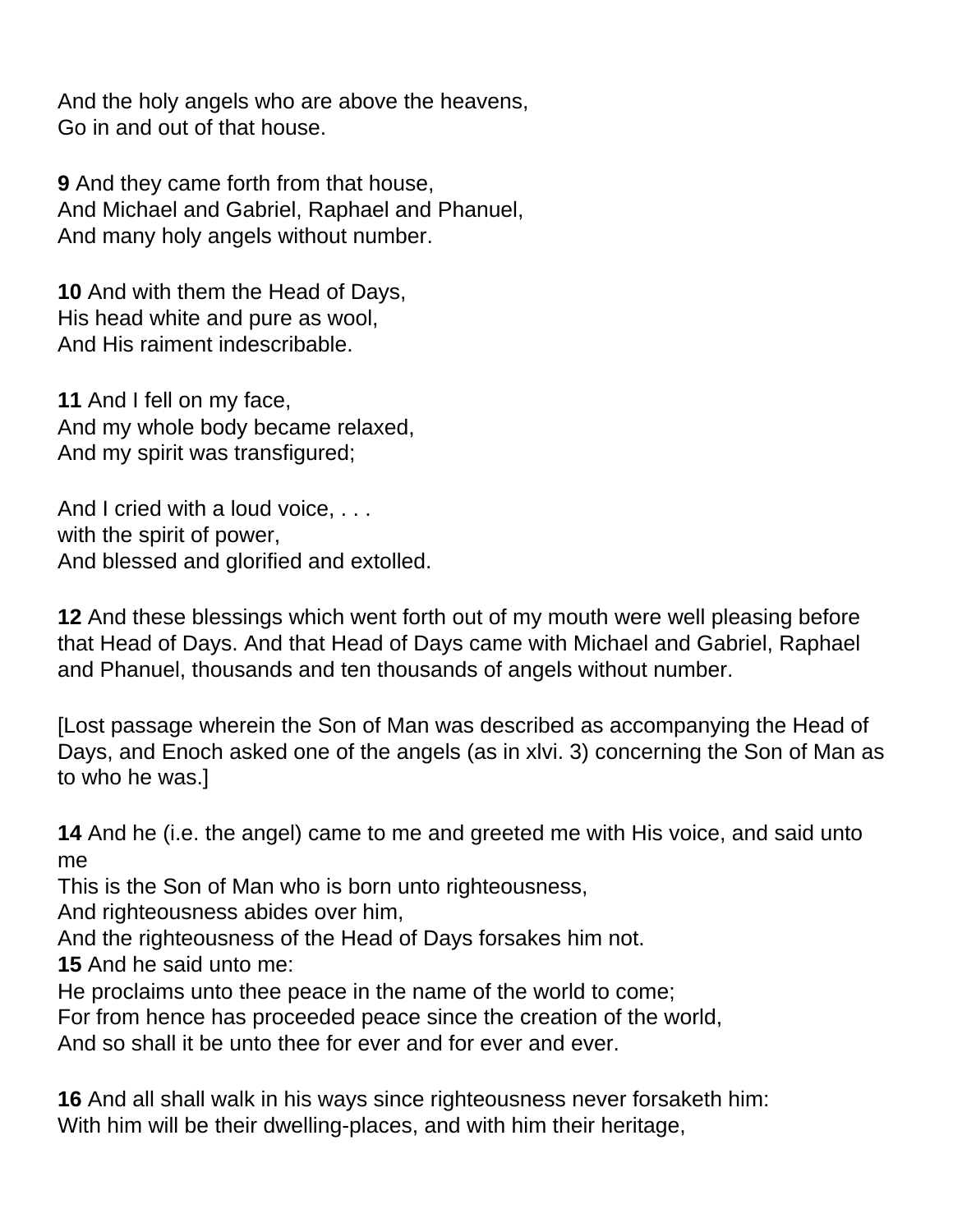And they shall not be separated from him for ever and ever and ever.

And so there shall be length of days with that Son of Man, And the righteous shall have peace and an upright way In the name of the Lord of Spirits for ever and ever.

## **Book 3: Astronomy**

### **Chapter 72**

**1** The book of the courses of the luminaries of the heaven, the relations of each, according to their classes, their dominion and their seasons, according to their names and places of origin, and according to their months, which Uriel, the holy angel, who was with me, who is their guide, showed me; and he showed me all their laws exactly as they are, and how it is with regard to all the years of the world

**2** and unto eternity, till the new creation is accomplished which dureth till eternity. And this is the first law of the luminaries: the luminary the Sun has its rising in the eastern portals of the heaven,

**3** and its setting in the western portals of the heaven. And I saw six portals in which the sun rises, and six portals in which the sun sets and the moon rises and sets in these portals, and the leaders of the stars and those whom they lead: six in the east and six in the west, and all following each other

**4** in accurately corresponding order: also many windows to the right and left of these portals. And first there goes forth the great luminary, named the Sun, and his circumference is like the

**5** circumference of the heaven, and he is quite filled with illuminating and heating fire. The chariot on which he ascends, the wind drives, and the sun goes down from the heaven and returns through the north in order to reach the east, and is so guided that he comes to the appropriate (lit. that ) portal and

**6** shines in the face of the heaven. In this way he rises in the first month in the great portal, which

**7** is the fourth [those six portals in the cast]. And in that fourth portal from which the sun rises in the first month are twelve window-openings, from which proceed a flame when they are opened in

**8** their season. When the sun rises in the heaven, he comes forth through that fourth portal thirty,

**9** mornings in succession, and sets accurately in the fourth portal in the west of the heaven. And during this period the day becomes daily longer and the night nightly shorter to the thirtieth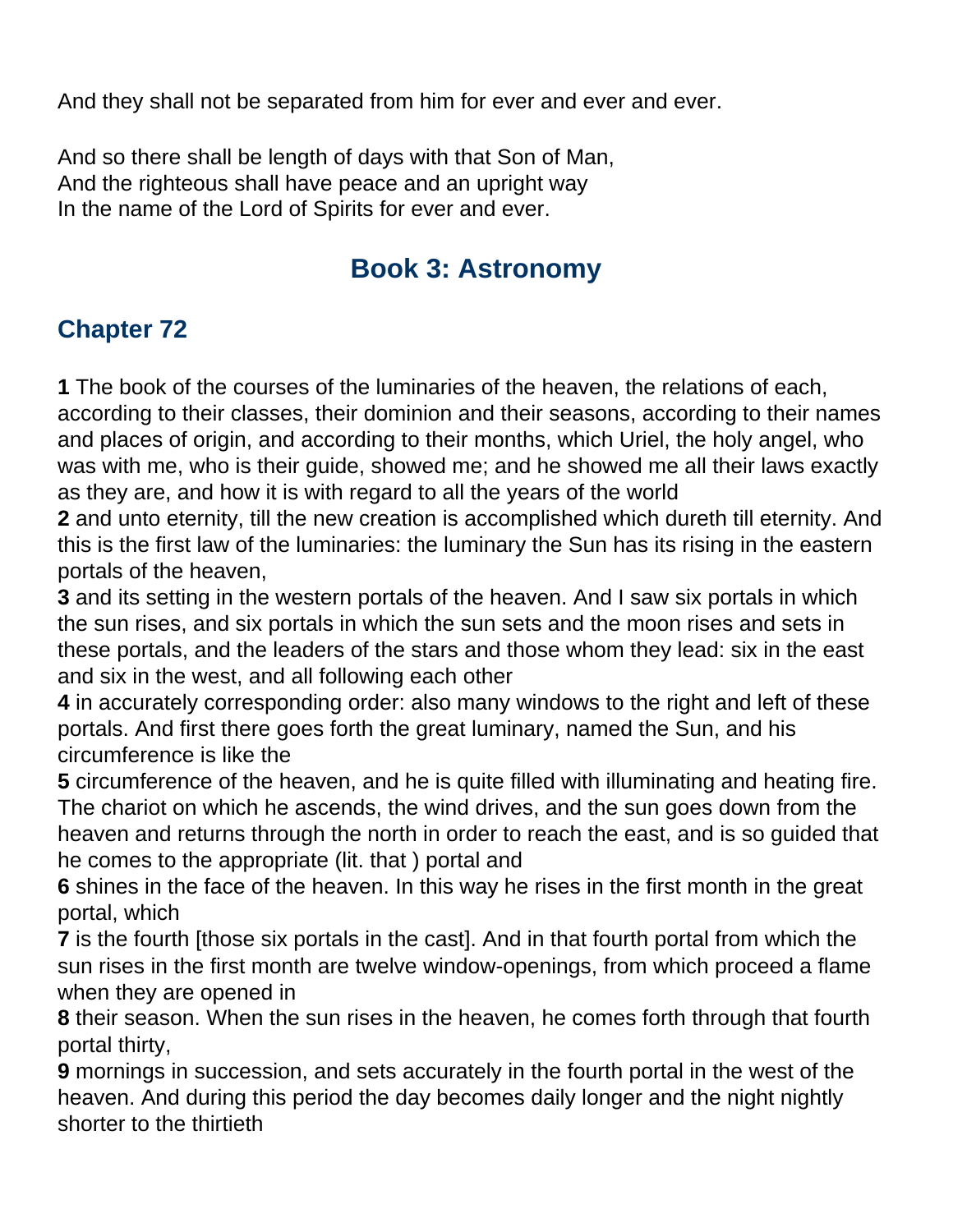**10** morning. On that day the day is longer than the night by a ninth part, and the day amounts exactly to ten parts and the night to eight parts. And the sun rises from that fourth portal, and sets in the fourth and returns to the fifth portal of the east thirty mornings, and rises from it and sets in the fifth

**12** portal. And then the day becomes longer by two parts and amounts to eleven parts, and the night

**13** becomes shorter and amounts to seven parts. And it returns to the east and enters into the sixth

**14** portal, and rises and sets in the sixth portal one-and-thirty mornings on account of its sign. On that day the day becomes longer than the night, and the day becomes double the night, and the day

**15** becomes twelve parts, and the night is shortened and becomes six parts. And the sun mounts up to make the day shorter and the night longer, and the sun returns to the east and enters into the

**16** sixth portal, and rises from it and sets thirty mornings. And when thirty mornings are accomplished,

**17** the day decreases by exactly one part, and becomes eleven parts, and the night seven. And the sun goes forth from that sixth portal in the west, and goes to the east and rises in the fifth portal for

**18** thirty mornings, and sets in the west again in the fifth western portal. On that day the day decreases by two parts, and amounts to ten parts and the night to eight parts. **19** And the sun goes forth from that fifth portal and sets in the fifth portal of the west, and rises in the fourth portal for one-

**20** and-thirty mornings on account of its sign, and sets in the west. On that day the day is equalized with the night, [and becomes of equal length], and the night amounts to nine parts and the day to

**21** nine parts. And the sun rises from that portal and sets in the west, and returns to the east and rises

**22** thirty mornings in the third portal and sets in the west in the third portal. And on that day the night becomes longer than the day, and night becomes longer than night, and day shorter than day till thhe thirtieth morning, and the night amounts exactly to ten parts and the day to eight

**23** parts. And the sun rises from that third portal and sets in the third portal in the west and returns to the east, and for thirty mornings rises

**24** in the second portal in the east, and in like manner sets in the second portal in the west of the heaven. And on that day the night amounts to eleven

**25** parts and the day to seven parts. And the sun rises on that day from that second portal and sets in the west in the second portal, and returns to the east into the first portal for one-and-thirty

**26** mornings, and sets in the first portal in the west of the heaven. And on that day the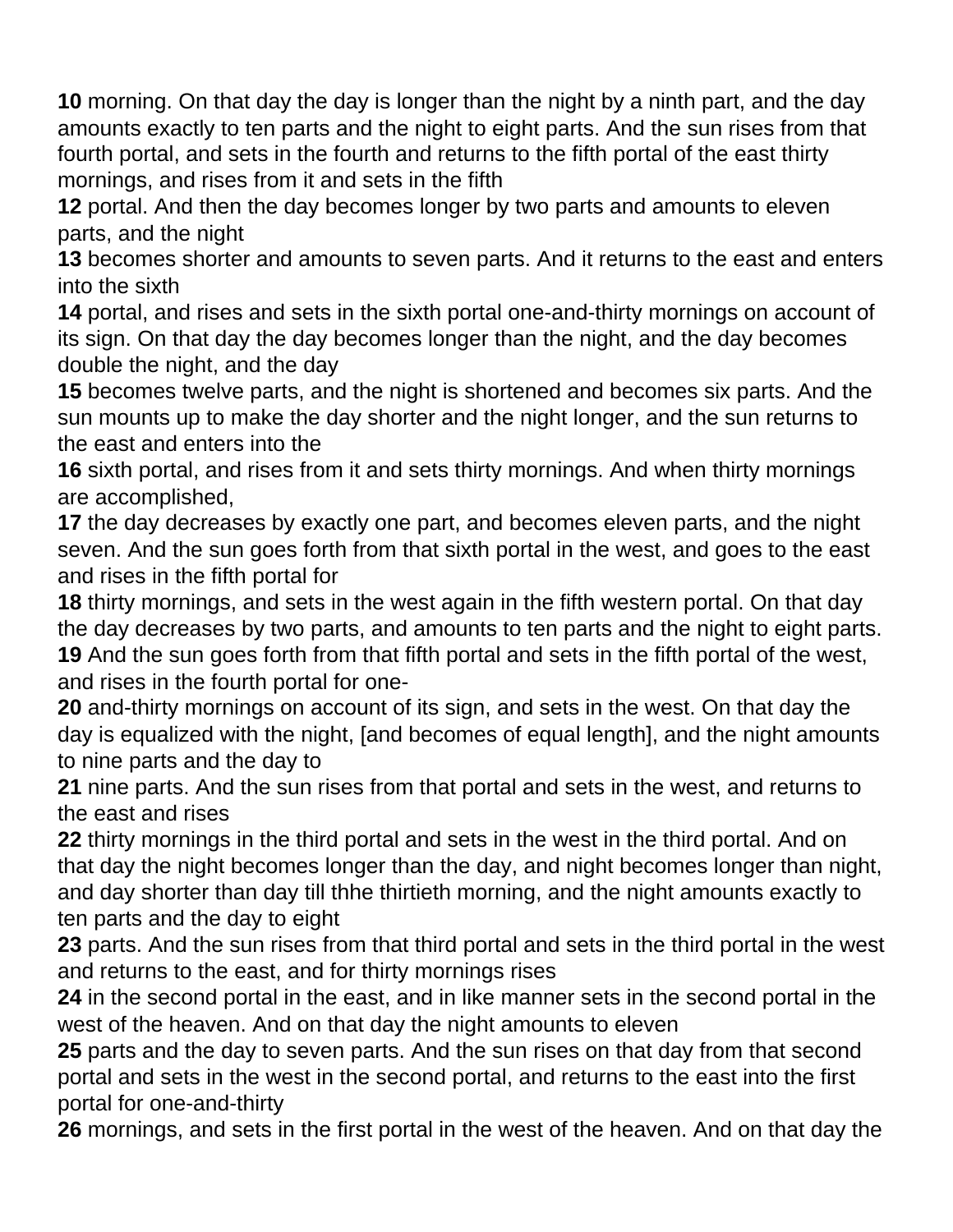night becomes longer and amounts to the double of the day: and the night amounts exactly to twelve parts and

**27** the day to six. And the sun has (therewith) traversed the divisions of his orbit and turns again on those divisions of his orbit, and enters that portal thirty mornings and sets also in the west

**28** opposite to it. And on that night has the night decreased in length by a ninth part, and the night

**29** has become eleven parts and the day seven parts. And the sun has returned and entered into the second portal in the east, and returns on those his divisions of his orbit for thirty mornings, rising

**30** and setting. And on that day the night decreases in length, and the night amounts to ten parts

**31** and the day to eight. And on that day the sun rises from that portal, and sets in the west, and returns to the east, and rises in the third portal for one-and-thirty mornings, and sets in the west of the heaven.

**32** On that day the night decreases and amounts to nine parts, and the day to nine parts, and the night

**33** is equal to the day and the year is exactly as to its days three hundred and sixtyfour. And the length of the day and of the night, and the shortness of the day and of the night arise-through the course

**34** of the sun these distinctions are made (lit. they are separated ). So it comes that its course becomes

**35** daily longer, and its course nightly shorter. And this is the law and the course of the sun, and his return as often as he returns sixty times and rises, i.e. the great luminary which is named the sun, for ever and ever.

**36** And that which (thus) rises is the great luminary, and is so named according to **37** its appearance, according as the Lord commanded. As he rises, so he sets and decreases not, and rests not, but runs day and night, and his light is sevenfold brighter than that of the moon; but as regards size they are both equal.

## **Chapter 73**

**1** And after this law I saw another law dealing with the smaller luminary, which is named the Moon.

**2** And her circumference is like the circumference of the heaven, and her chariot in which she rides is driven by the wind, and light is given to her in (definite) measure. And her rising and setting change every month:

**3**and her days are like the days of the sun, and when her light is uniform (i.e. full) it amounts to the seventh part of the light of the sun.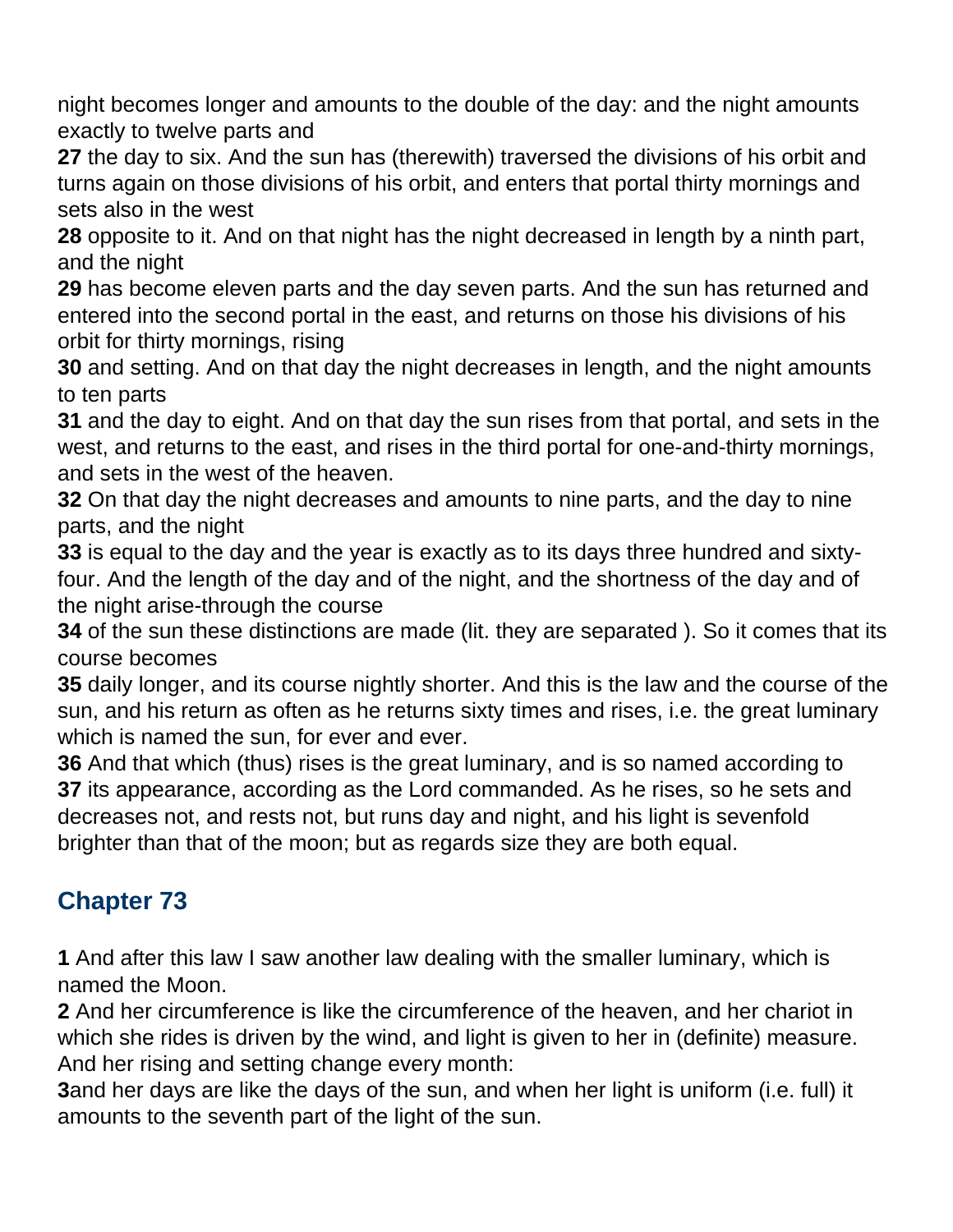**4** And thus she rises. And her first phase in the east comes forth on the thirtieth morning: and on that day she becomes visible, and constitutes for you the first phase of the moon on the thirtieth day together with the sun in the portal where the sun rises. **5** And the one half of her goes forth by a seventh part, and her whole circumference is empty, without light, with the exception of one-seventh part of it, (and) the **6** fourteenth part of her light. And when she receives one-seventh part of the half of her light, her light

**7** amounts to one-seventh part and the half thereof. And she sets with the sun, and when the sun rises the moon rises with him and receives the half of one part of light, and in that night in the beginning of her morning in the commencement of the lunar day the moon sets with the sun, and

**8** is invisible that night with the fourteen parts and the half of one of them. And she rises on that day with exactly a seventh part, and comes forth and recedes from the rising of the sun, and in her remaining days she becomes bright in the (remaining) thirteen parts.

### **Chapter 74**

**1** And I saw another course, a law for her, (and) how according to that law she performs her monthly

**2** revolution. And all these Uriel, the holy angel who is the leader of them all, showed to me, and their positions, and I wrote down their positions as he showed them to me, and I wrote down their months

**3** as they were, and the appearance of their lights till fifteen days were accomplished. In single seventh parts she accomplishes all her light in the east, and in single seventh parts accomplishes all her

**4** darkness in the west. And in certain months she alters her settings, and in certain months she pursues

**5** her own peculiar course. In two months the moon sets with the sun: in those two middle portals the

**6** third and the fourth. She goes forth for seven days, and turns about and returns again through the portal where the sun rises, and accomplishes all her light: and she recedes from the sun, and in eight

**7** days enters the sixth portal from which the sun goes forth. And when the sun goes forth from the fourth portal she goes forth seven days, until she goes forth from the fifth and turns back again in seven days into the fourth portal and accomplishes all her light: and she recedes and enters into the

**8** first portal in eight days.And she returns again in seven days into the fourth portal from which the 9,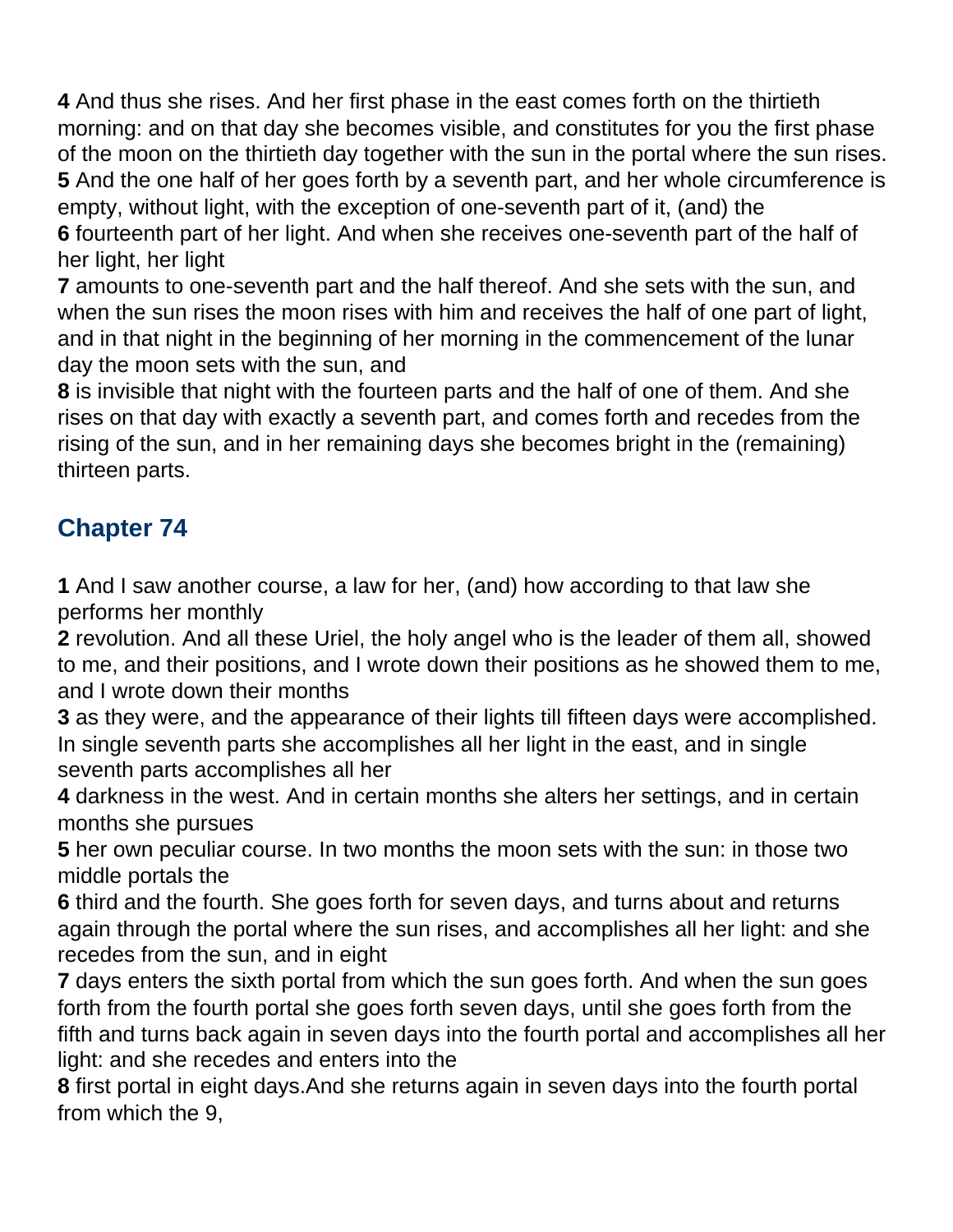**10** sun goes forth. Thus I saw their position -how the moons rose and the sun set in those days. And if five years are added together the sun has an overplus of thirty days, and all the days which accrue

**11** to it for one of those five years, when they are full, amount to 364 days. And the overplus of the sun and of the stars amounts to six days: in **5** years **6** days every year come to **30** days: and the

**12** moon falls behind the sun and stars to the number of 30 days. And the sun and the stars bring in all the years exactly, so that they do not advance or delay their position by a single day unto eternity; but complete the years with perfect justice in 364 days. **13** In **3** years there are 1,092 days, and in **5** years 1,820 days, so that in 8 years there are 2,912 days.

**14** For the moon alone the days amount in **3** years to 1,062 days, and in **5** years she falls **50** days behind:i.e. to the sum (of 1,770) there is **5** to be added (1,000 and) **62** days.

**15** And in **5** years there are 1,770 days, so that for the moon the days 6 in **8** years amount to 21,832 days.

**16** For in **8** years she falls behind to the amount of **80** days, all the **17** days she falls behind in **8** years are **80**. And the year is accurately completed in conformity with their world-stations and the stations of the sun, which rise from the portals through which it (the sun) rises and sets **30** days.

# **Chapter 75**

**1** And the leaders of the heads of the thousands, who are placed over the whole creation and over all the stars, have also to do with the four intercalary days, being inseparable from their office, according to the reckoning of the year, and these render service on the four days which are not

**2** reckoned in the reckoning of the year. And owing to them men go wrong therein, for those luminaries truly render service on the world-stations, one in the first portal, one in the third portal of the heaven, one in the fourth portal, and one in the sixth portal, and the exactness of the year is

**3** accomplished through its separate three hundred and sixty-four stations. For the signs and the times and the years and the days the angel Uriel showed to me, whom the Lord of glory hath set for ever over all the luminaries of the heaven, in the heaven and in the world, that they should rule on the face of the heaven and be seen on the earth, and be leaders for the day and the night, i.e. the sun, moon, and stars, and all the ministering creatures which make their revolution in all the chariots **4** of the heaven. In like manner twelve doors Uriel showed me, open in the circumference of the suns chariot in the heaven, through which the rays of the sun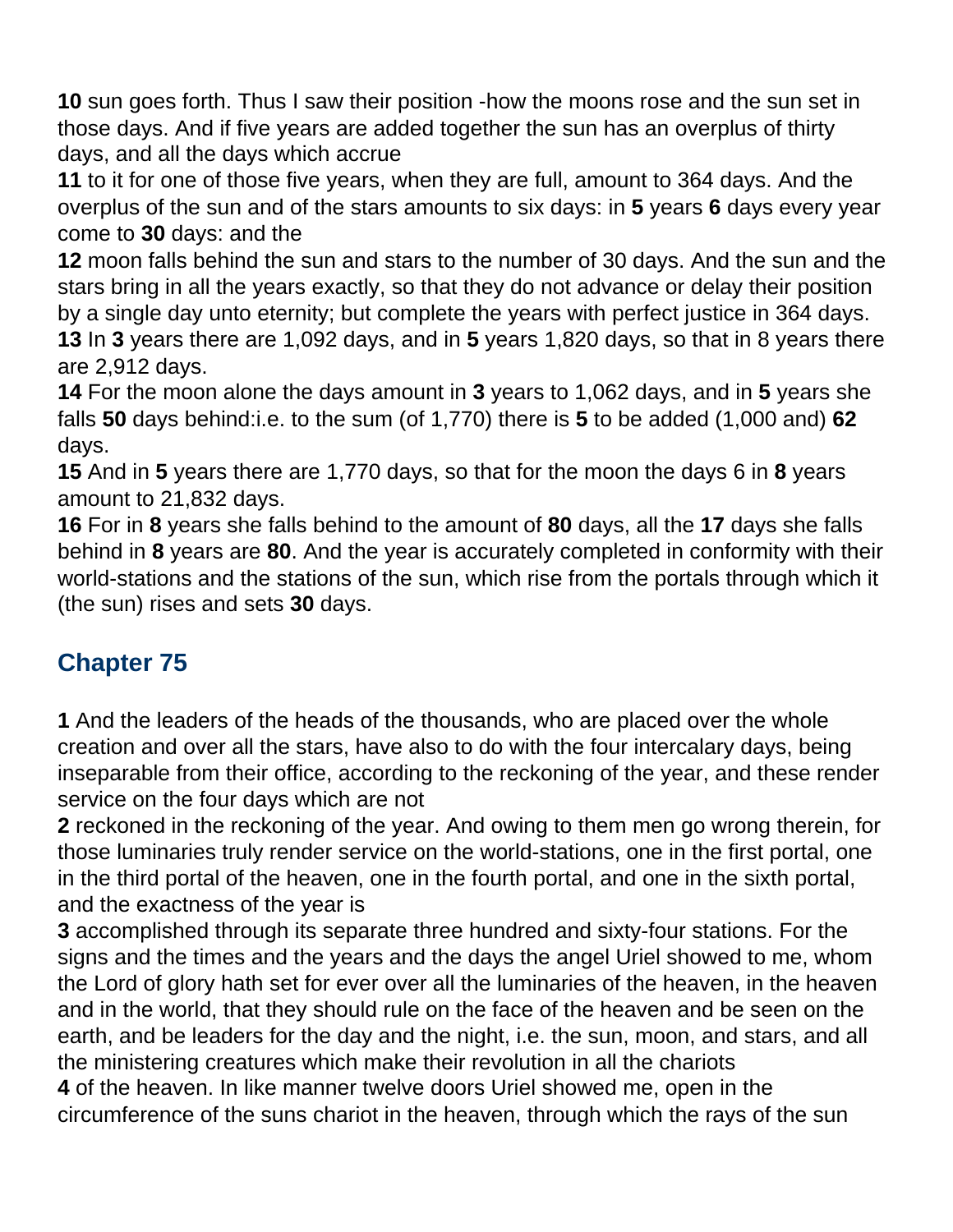break forth: and from them is warmth

**5** diffused over the earth, when they are opened at their appointed seasons.And for the winds and

**6** the spirit of the dew when they are opened, standing open in the heavens at the ends. As for the twelve portals in the heaven, at the ends of the earth, out of which go forth the sun, moon, and stars,

**7** and all the works of heaven in the east and in the west, There are many windows open to the left and right of them, and one window at its (appointed) season produces warmth, corresponding (as these do) to those doors from which the stars come forth according as He has commanded them,

**8** and wherein they set corresponding to their number. And I saw chariots in the heaven, running

**9** in the world, above those portals in which revolve the stars that never set. And one is larger than all the rest, and it is that that makes its course through the entire world.

## **Chapter 76**

**1** And at the ends of the earth I saw twelve portals open to all the quarters (of the heaven), from

**2** which the winds go forth and blow over the earth. Three of them are open on the face (i.e. the east) of the heavens, and three in the west, and three on the right (i.e. the south) of the heaven, and

**3** three on the left (i.e. the north). And the three first are those of the east, and three are of the

**4** north, and threeafter those on the left of the south, and three of the west. Through four of these come winds of blessing and prosperity, and from those eight come hurtful winds: when they are sent, they bring destruction on all the earth and on the water upon it, and on all who dwell thereon, and on everything which is in the water and on the land.

**5** And the first wind from those portals, called the east wind, comes forth through the first portal which is in the east, inclining towards the south: from it come forth desolation, drought, heat,

**6** and destruction. And through the second portal in the middle comes what is fitting, and from it there come rain and fruitfulness and prosperity and dew; and through the third portal which lies toward the north come cold and drought.

**7** And after these come forth the south winds through three portals: through the first portal of

**8** them inclining to the east comes forth a hot wind. And through the middle portal next to it there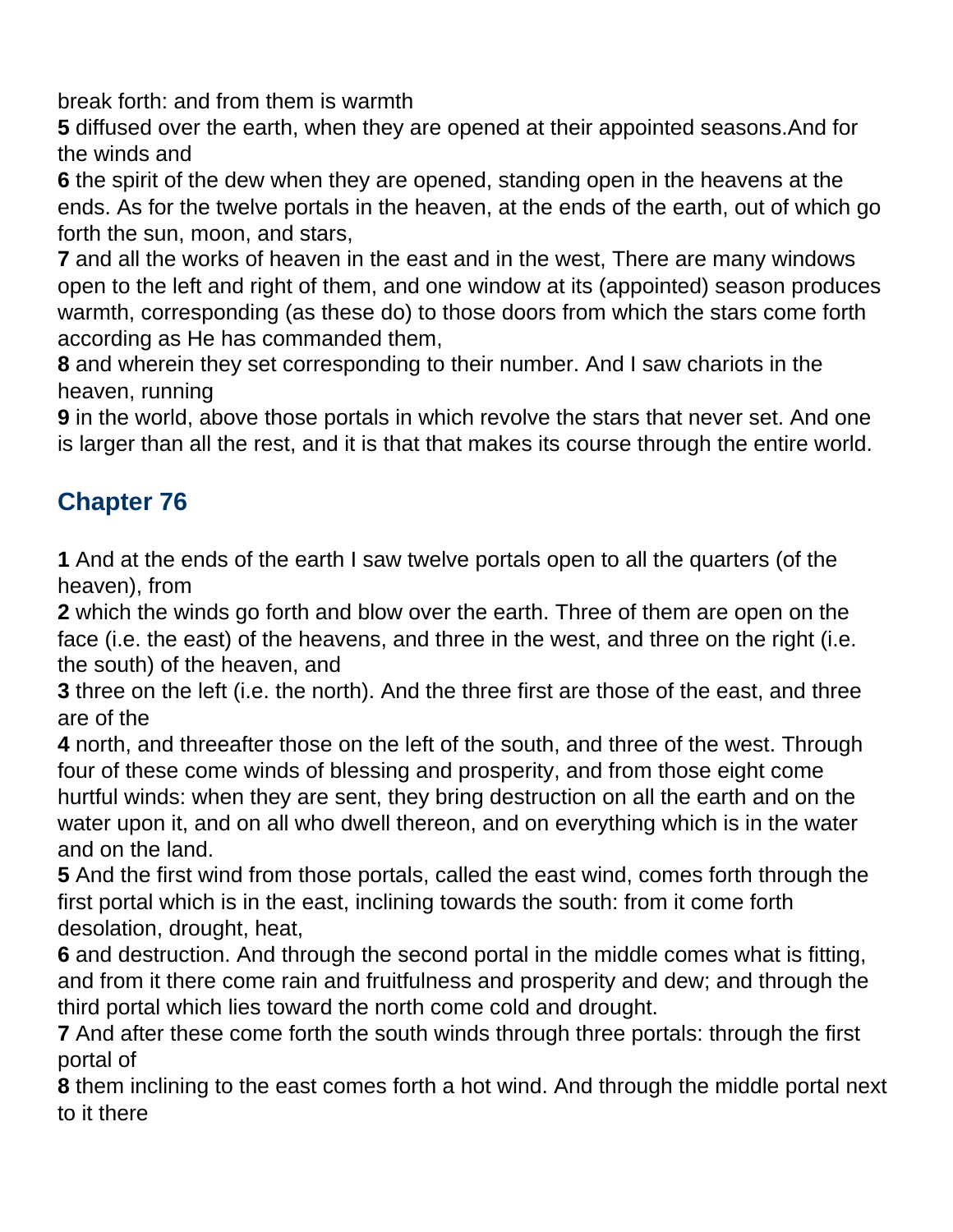**9** come forth fragrant smells, and dew and rain, and prosperity and health. And through the third portal lying to the west come forth dew and rain, locusts and desolation. **10** And after these the north winds: from the seventh portal in the east come dew and rain, locusts and desolation.

**11** And from the middle portal come in a direct direction health and rain and dew and prosperity; and through the third portal in the west come cloud and hoar-frost, and snow and rain, and dew and locusts.

**12** And after thesefour are the west winds: through the first portal adjoining the north come forth dew and hoar-frost, and cold and snow and frost. And from the middle portal come forth dew and rain, and prosperity and blessing; and through the last portal which adjoins the south come forth drought and desolation, and burning and destruction. And the twelve portals of the four quarters of the heaven are therewith completed, and all their laws and all their plagues and all their benefactions have I shown to thee, my son Methuselah.

### **Chapter 77**

**1** And the first quarter is called the east, because it is the first: and the second, the south, because the Most High will descend there, yea, there in quite a special sense will He who is blessed for ever

**2** descend. And the west quarter is named the diminished, because there all the luminaries of the

**3** heaven wane and go down. And the fourth quarter, named the north, is divided into three parts: the first of them is for the dwelling of men: and the second contains seas of water, and the abysses and forests and rivers, and darkness and clouds; and the third part contains the garden of righteousness.

**4** I saw seven high mountains, higher than all the mountains which are on the earth: and thence

**5** comes forth hoar-frost, and days, seasons, and years pass away. I saw seven rivers on the earth larger than all the rivers: one of them coming from the west pours its waters into the Great Sea. **6** And these two come from the north to the sea and pour their waters into the Erythraean Sea in the

**7** east. And the remaining, four come forth on the side of the north to their own sea, two of them to the Erythraean Sea, and two into the Great Sea and discharge themselves thereand some say:

**8** into the desert. Seven great islands I saw in the sea and in the mainland: two in the mainland and five in the Great Sea.

### **Chapter 78**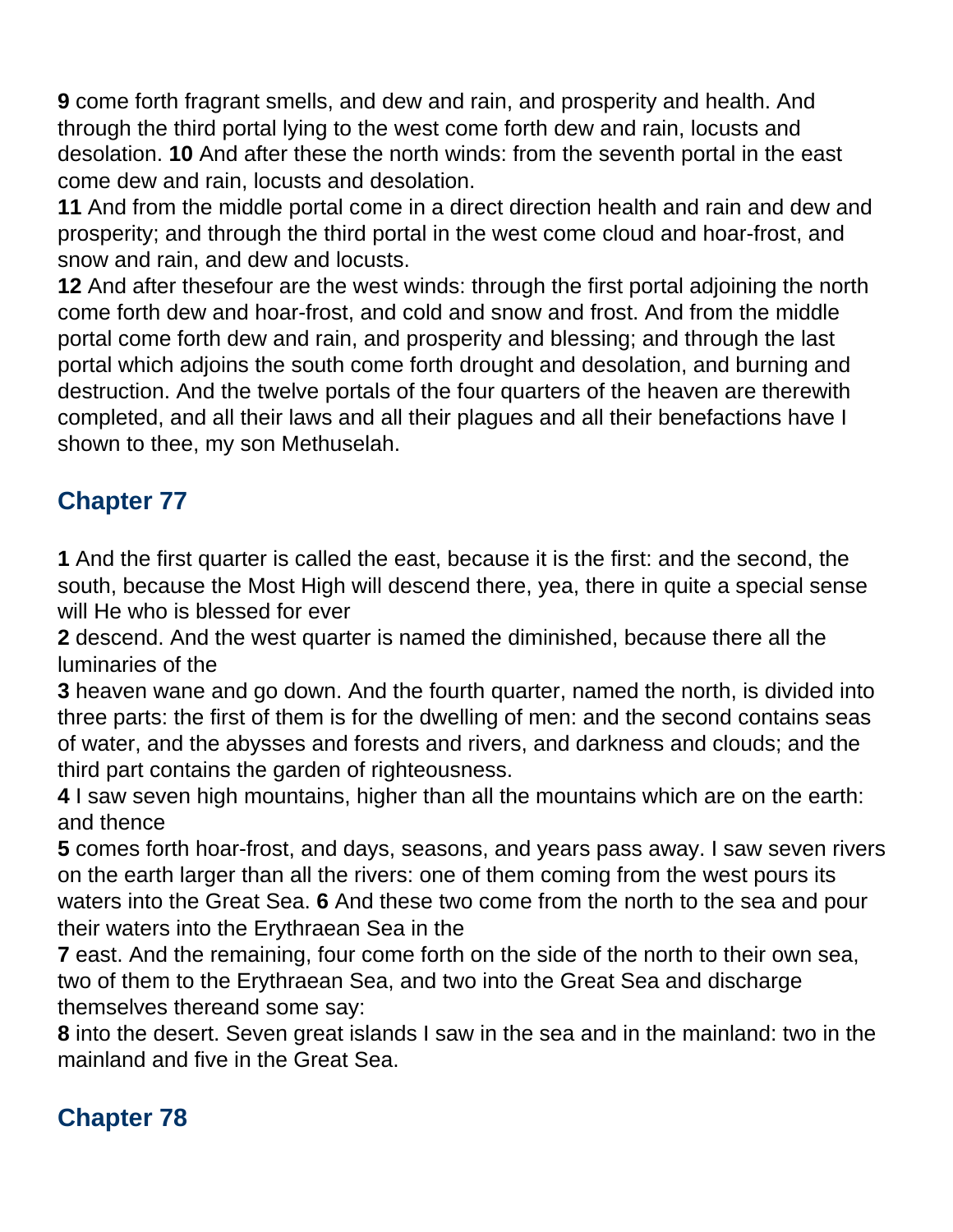**1,2** And the names of the sun are the following: the first Orjares, and the second Tomas. And the moon has four names: the first name is Asonja, the second Ebla, the third Benase, and the fourth

**3** Erae. These are the two great luminaries: their circumference is like the circumference of the

**4** heaven, and the size of the circumference of both is alike. In the circumference of the sun there are seven portions of light which are added to it more than to the moon, and in definite measures it is s transferred till the seventh portion of the sun is exhausted.

**5** And they set and enter the portals of the west, and make their revolution by the north, and come forth through the eastern portals

**6** on the face of the heaven. And when the moon rises one-fourteenth part appears in the heaven: 7the light becomes full in her : on the fourteenth day she accomplishes her light.

**7** And fifteen parts of light are transferred to her till the fifteenth day (when) her light is accomplished, according to the sign of the year, and she becomes fifteen parts, and the moon grows by (the addition of) fourteenth

**8** parts. And in her waning (the moon) decreases on the first day to fourteen parts of her light, on the second to thirteen parts of light, on the third to twelve, on the fourth to eleven, on the fifth to ten, on the sixth to nine, on the seventh to eight, on the eighth to seven, on the ninth to six, on the tenth to five, on the eleventh to four, on the twelfth to three, on the thirteenth to two, on the

**9** fourteenth to the half of a seventh, and all her remaining light disappears wholly on the fifteenth. And

**10** in certain months the month has twenty-nine days and once twenty-eight. And Uriel showed me another law: when light is transferred to the moon, and on which side it is transferred to her by the sun.

**11** During all the period during which the moon is growing in her light, she is transferring it to herself when opposite to the sun during fourteen daysher light is accomplished in the heaven,

**12** and when she is illumined throughout, her light is accomplished full in the heaven. And on the first

**13** day she is called the new moon, for on that day the light rises upon her. She becomes full moon exactly on the day when the sun sets in the west, and from the east she rises at night, and the moon shines the whole night through till the sun rises over against her and the moon is seen over against the sun.

**14** On the side whence the light of the moon comes forth, there again she wanes till all the light vanishes and all the days of the month are at an end, and her circumference is empty, void of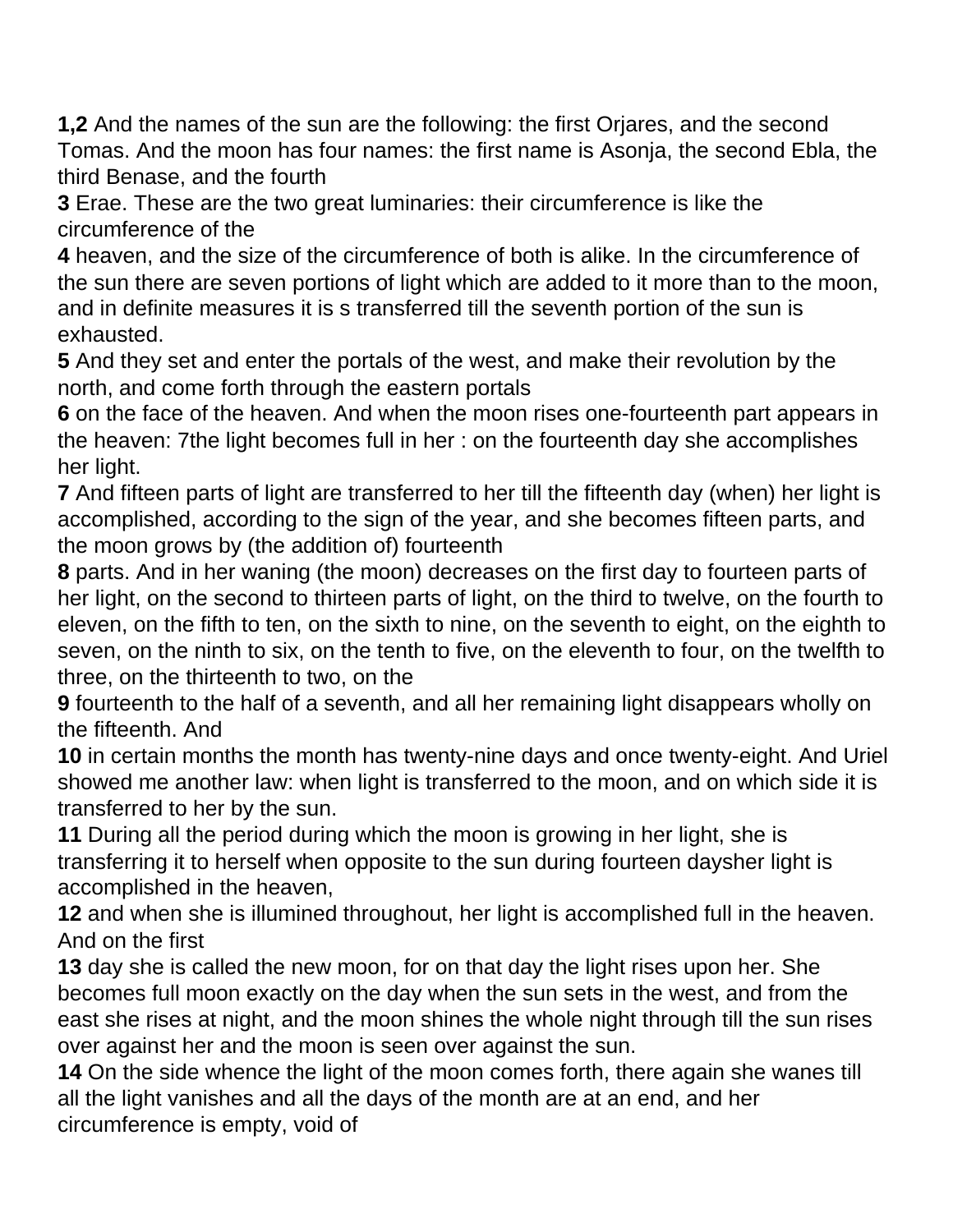**15** light. And three months she makes of thirty days, and at her time she makes three months of twenty- nine days each, in which she accomplishes her waning in the first period of time, and in the first

**16** portal for one hundred and seventy-seven days. And in the time of her going out she appears for three months (of) thirty days each, and for three months she appears (of) twenty-nine each. At night she appears like a man for twenty days each time, and by day she appears like the heaven, and there is nothing else in her save her light.

## **Chapter 79**

**1** And now, my son, I have shown thee everything, and the law of all the stars of the heaven is

**2** completed. And he showed me all the laws of these for every day, and for every season of bearing rule, and for every year, and for its going forth, and for the order prescribed to it every month

**3** and every week: And the waning of the moon which takes place in the sixth portal: for in this

**4** sixth portal her light is accomplished, and after that there is the beginning of the waning: (And the waning) which takes place in the first portal in its season, till one hundred and seventy-seven

**5** days are accomplished: reckoned according to weeks, twenty-five (weeks) and two days. She falls behind the sun and the order of the stars exactly five days in the course of one period, and when

**6** this place which thou seest has been traversed. Such is the picture and sketch of every luminary which Uriel the archangel, who is their leader, showed unto me.

## **Chapter 80**

**1** And in those days the angel Uriel answered and said to me: Behold, I have shown thee everything, Enoch, and I have revealed everything to thee that thou shouldst see this sun and this moon, and the leaders of the stars of the heaven and all those who turn them, their tasks and times and departures.

**2** And in the days of the sinners the years shall be shortened, And their seed shall be tardy on their lands and fields, And all things on the earth shall alter, And shall not appear in their time: And the rain shall be kept back And the heaven shall withhold (it).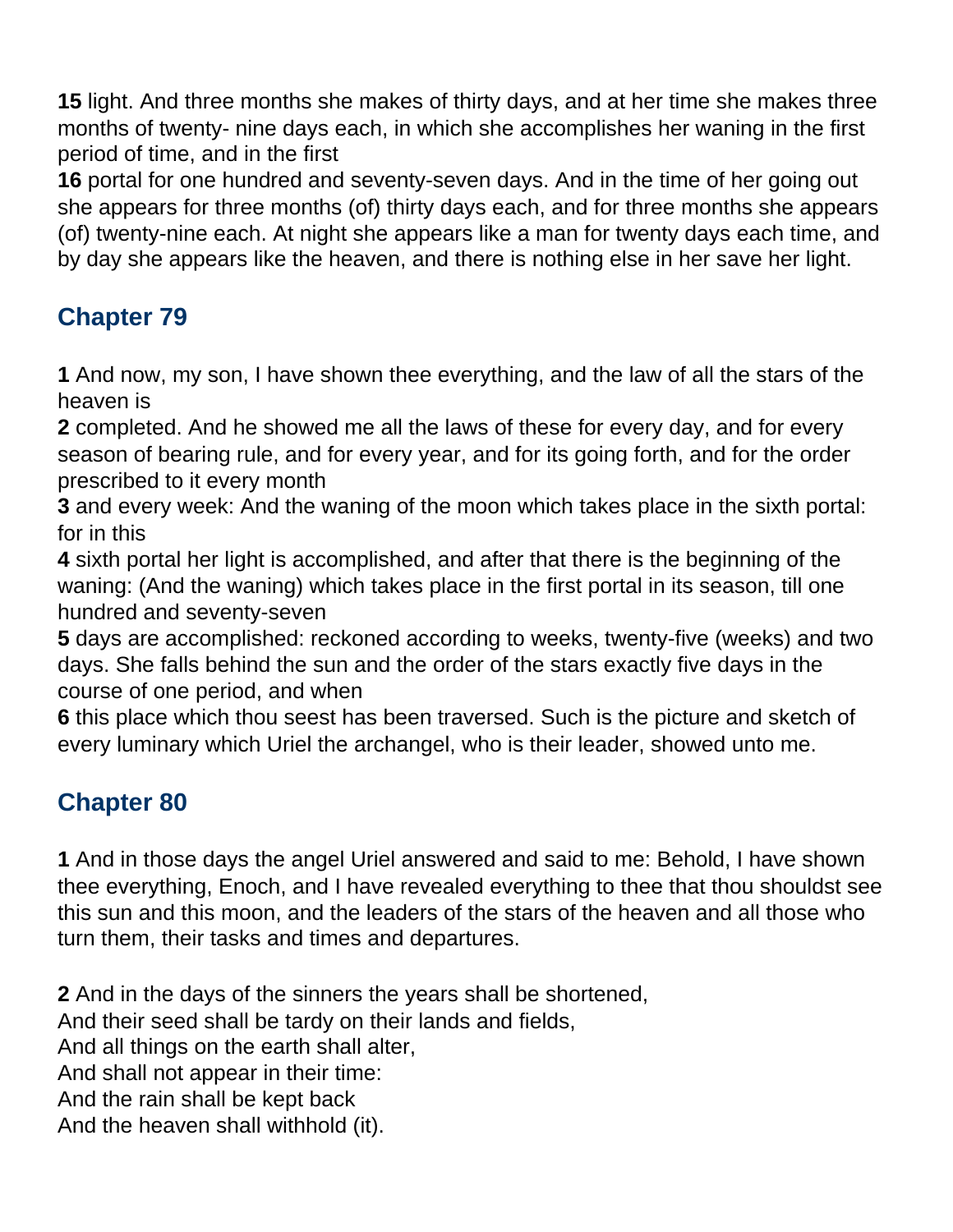**3** And in those times the fruits of the earth shall be backward,

And shall not grow in their time,

And the fruits of the trees shall be withheld in their time.

**4** And the moon shall alter her order,

And not appear at her time.

**5**And in those days the sun shall be seen and he shall journey in the evening on the extremity of the great chariot in the west

And shall shine more brightly than accords with the order of light.

**6** And many chiefs of the stars shall transgress the order (prescribed).

And these shall alter their orbits and tasks,

And not appear at the seasons prescribed to them.

**7** And the whole order of the stars shall be concealed from the sinners,

And the thoughts of those on the earth shall err concerning them,

And they shall be altered from all their ways,

Yea, they shall err and take them to be gods.

**8** And evil shall be multiplied upon them,

And punishment shall come upon them So as to destroy all.

### **Chapter 81**

**1** And he said unto me:

Observe, Enoch, these heavenly tablets,

And read what is written thereon,

And mark every individual fact.

**2** And I observed the heavenly tablets, and read everything which was written (thereon) and understood everything, and read the book of all the deeds of mankind, and of all the children of flesh

**3** that shall be upon the earth to the remotest generations. And forthwith I blessed the great Lord the King of glory for ever, in that He has made all the works of the world,

And I extolled the Lord because of His patience, And blessed Him because of the children of men.

**4** And after that I said:

Blessed is the man who dies in righteousness and goodness, Concerning whom there is no book of unrighteousness written, And against whom no day of judgement shall be found.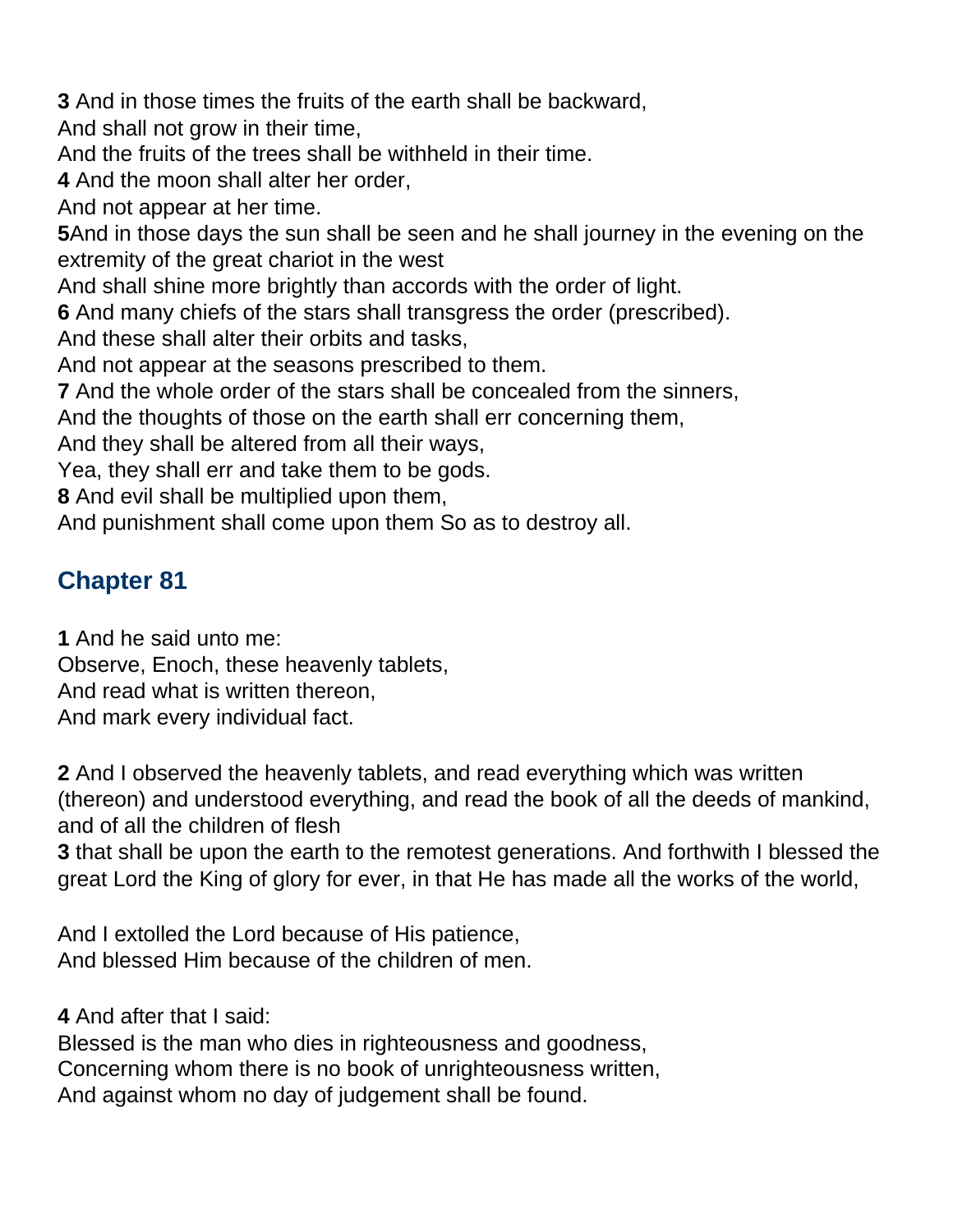**5** And those seven holy ones brought me and placed me on the earth before the door of my house, and said to me: Declare everything to thy son Methuselah, and show to all thy children that no

**6** flesh is righteous in the sight of the Lord, for He is their Creator. One year we will leave thee with thy son, till thou givest thy (last) commands, that thou mayest teach thy children and record (it) for them, and testify to all thy children; and in the second year they shall take thee from their midst.

**7** Let thy heart be strong,

For the good shall announce righteousness to the good;

The righteous with the righteous shall rejoice, And shall offer congratulation to one another.

**8** But the sinners shall die with the sinners, And the apostate go down with the apostate.

**9** And those who practice righteousness shall die on account of the deeds of men, And be taken away on account of the doings of the godless.

**10** And in those days they ceased to speak to me, and I came to my people, blessing the Lord of the world.

### **Chapter 82**

**1** And now, my son Methuselah, all these things I am recounting to thee and writing down for thee! and I have revealed to thee everything, and given thee books concerning all these: so preserve, my son Methuselah, the books from thy fathers hand, and (see) that thou deliver them to the generations of the world.

**2** I have given Wisdom to thee and to thy children, And thy children that shall be to thee, That they may give it to their children for generations, This wisdom (namely) that passeth their thought.

**3** And those who understand it shall not sleep, But shall listen with the ear that they may learn this wisdom, And it shall please those that eat thereof better than good food.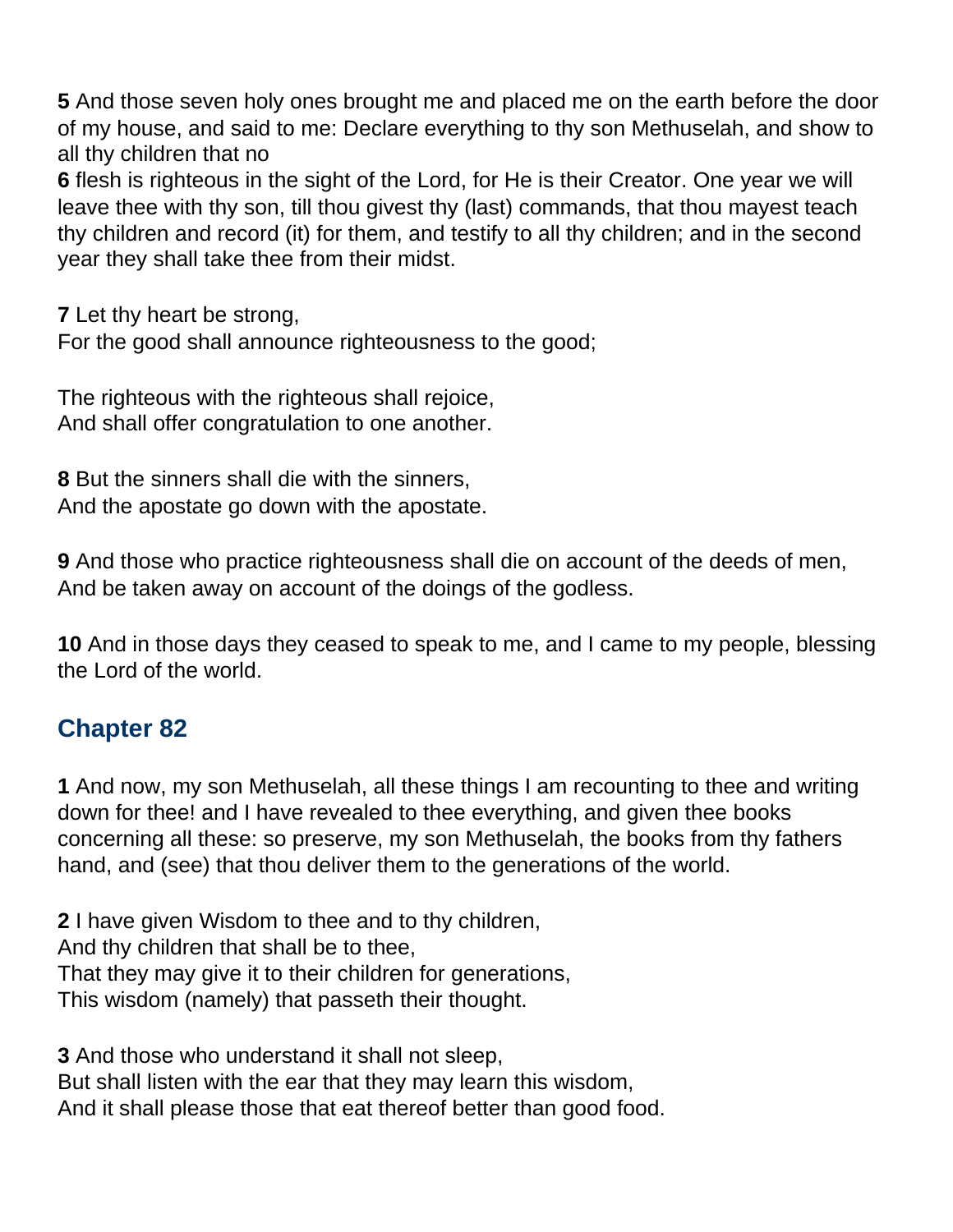**4** Blessed are all the righteous, blessed are all those who walk In the way of righteousness and sin not as the sinners, in the reckoning of all their days in which the sun traverses the heaven, entering into and departing from the portals for thirty days with the heads of thousands of the order of the stars, together with the four which are intercalated which divide the four portions of the year, which

**5** lead them and enter with them four days. Owing to them men shall be at fault and not reckon them in the whole reckoning of the year: yea, men shall be at fault, and not recognize them

**6** accurately. For they belong to the reckoning of the year and are truly recorded (thereon) for ever, one in the first portal and one in the third, and one in the fourth and one in the sixth, and the year is completed in three hundred and sixty-four days. **7** And the account thereof is accurate and the recorded reckoning thereof exact; for the luminaries, and months and festivals, and years and days, has Uriel shown and revealed to me, to whom the

**8** Lord of the whole creation of the world hath subjected the host of heaven. And he has power over night and day in the heaven to cause the light to give light to men sun, moon, and stars,

**9** and all the powers of the heaven which revolve in their circular chariots. And these are the orders of the stars, which set in their places, and in their seasons and festivals and months.

**10** And these are the names of those who lead them, who watch that they enter at their times, in their orders, in their seasons, in their months, in their periods of dominion, and in their positions. Their four leaders who divide the four parts of the year enter first; and after them the twelve leaders of the orders who divide the months; **11** and for the three hundred and sixty (days) there are heads over thousands who divide the days; and for the four intercalary days there are the leaders which sunder **12** the four parts of the year. And these heads over thousands are intercalated between

**13** leader and leader, each behind a station, but their leaders make the division. And these are the names of the leaders who divide the four parts of the year which are ordained: Milkiel, Helemmelek, and Melejal,

**14** and Narel. And the names of those who lead them: Adnarel, and Ijasusael, and Elomeel- these three follow the leaders of the orders,

**15** and there is one that follows the three leaders of the orders which follow those leaders of stations that divide the four parts of the year. In the beginning of the year Melkejal rises first and rules, who is named Tamaini and sun, and

**16** all the days of his dominion whilst he bears rule are ninety-one days. And these are the signs of the days which are to be seen on earth in the days of his dominion: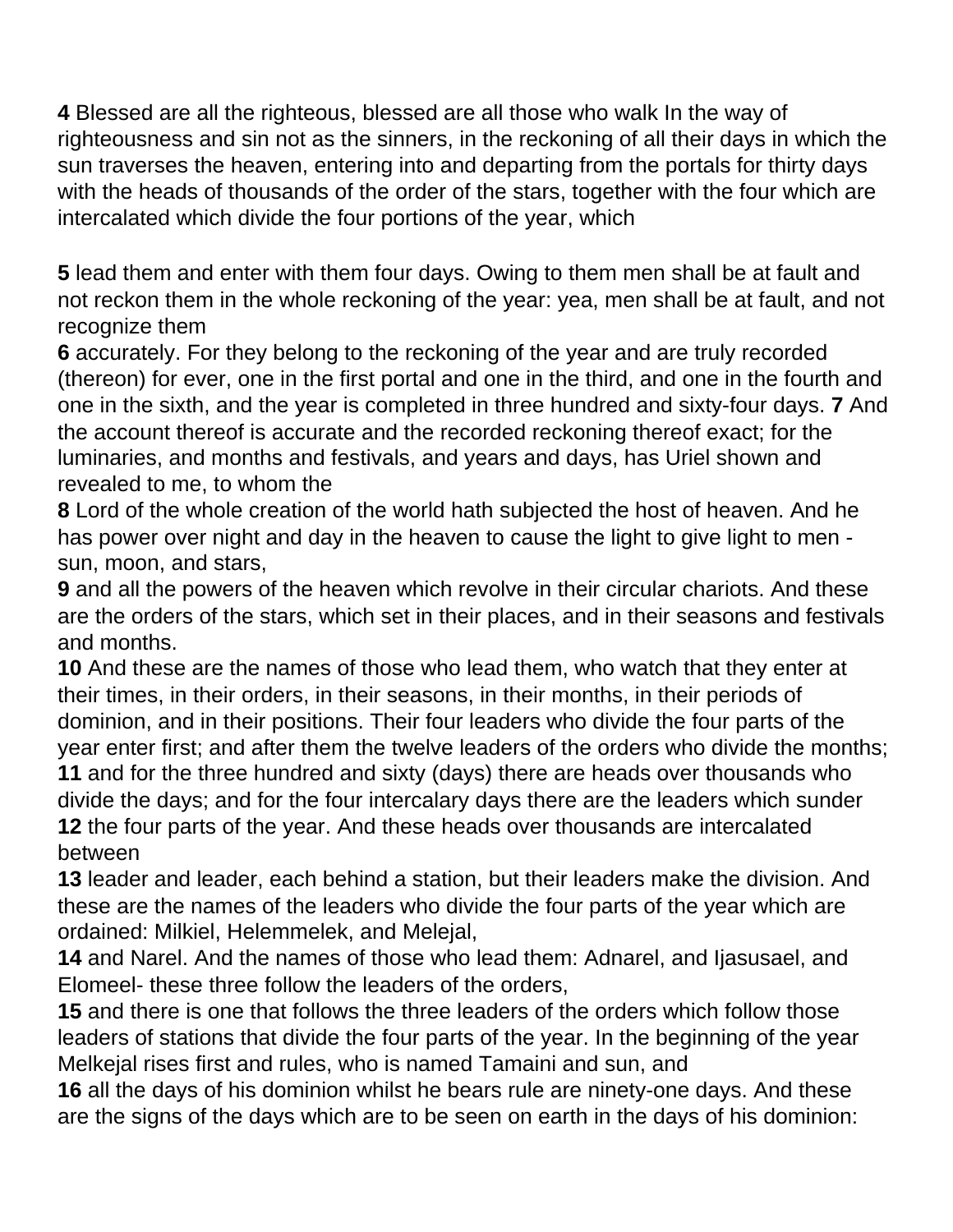sweat, and heat, and calms; and all the trees bear fruit, and leaves are produced on all the trees, and the harvest of wheat, and the rose-flowers, and all the flowers which come forth in the field,

**17** but the trees of the winter season become withered. And these are the names of the leaders which are under them: Berkael, Zelebsel, and another who is added a head of a thousand, called Hilujaseph: and the days of the dominion of this (leader) are at an end.

**18** The next leader after him is Helemmelek, whom one names the shining sun, and all the days

**19** of his light are ninety-one days. And these are the signs of (his) days on the earth: glowing heat and dryness, and the trees ripen their fruits and produce all their fruits ripe and ready, and the sheep pair and become pregnant, and all the fruits of the earth are gathered in, and everything that is

**20** in the fields, and the winepress: these things take place in the days of his dominion. These are the names, and the orders, and the leaders of those heads of thousands: Gidaljal, Keel, and Heel, and the name of the head of a thousand which is added to them, Asfael: and the days of his dominion are at an end.

# **Book 4: Dreams**

### **Chapter 83**

**1** And now, my son Methuselah, I will show thee all my visions which I have seen, recounting

**2** them before thee. Two visions I saw before I took a wife, and the one was quite unlike the other: the first when I was learning to write: the second before I took thy mother, (when) I saw a terrible

**3** vision. And regarding them I prayed to the Lord. I had laid me down in the house of my grandfather Mahalalel, (when) I saw in a vision how the heaven collapsed and was borne off and fell to

**4** the earth. And when it fell to the earth I saw how the earth was swallowed up in a great abyss, and mountains were suspended on mountains, and hills sank down on hills, and high trees were rent

**5** from their stems, and hurled down and sunk in the abyss. And thereupon a word fell into my mouth,

**6** and I lifted up (my voice) to cry aloud, and said: The earth is destroyed. And my grandfather Mahalalel waked me as I lay near him, and said unto me: Why dost thou cry so, my son, and why

**7** dost thou make such lamentation? And I recounted to him the whole vision which I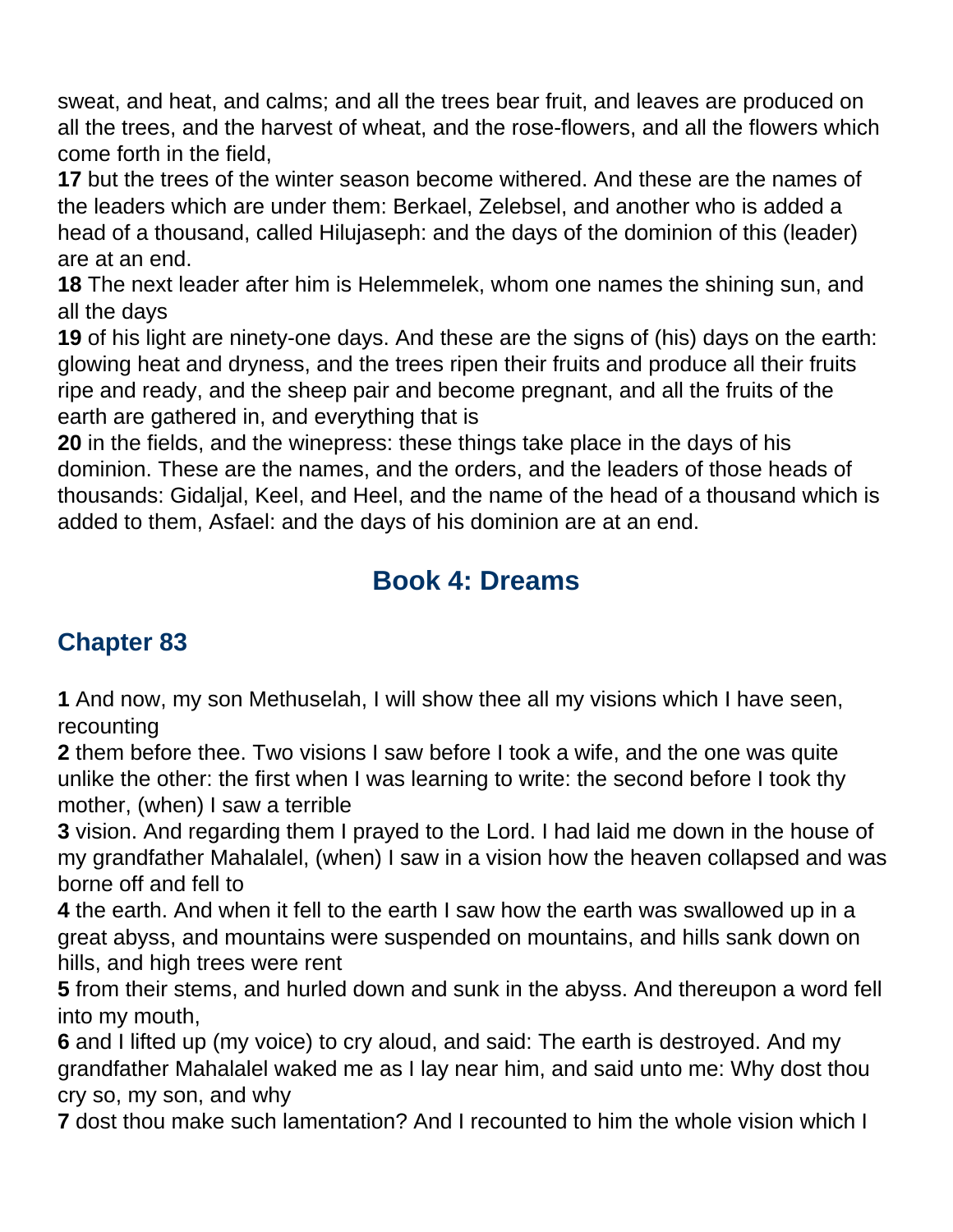had seen, and he said unto me: A terrible thing hast thou seen, my son, and of grave moment is thy dream- vision as to the secrets if all the sin of the earth: it must sink into the abyss and be destroyed with

**8** a great destruction. And now, my son, arise and make petition to the Lord of glory, since thou art a believer, that a remnant may remain on the earth, and that He may not destroy the whole

**9** earth. My son, from heaven all this will come upon the earth, and upon the earth there will be great

**10** destruction. After that I arose and prayed and implored and besought, and wrote down my prayer for the generations of the world, and I will show everything to thee, my son Methuselah. And when I had gone forth below and seen the heaven, and the sun rising in the east, and the moon setting in the west, and a few stars, and the whole earth, and everything as He had known it in the beginning, then I blessed the Lord of judgement and extolled Him because He had made the sun to go forth from the windows of the east, and he ascended and rose on the face of the heaven, and set out and kept traversing the path shown unto him.

#### **Chapter 84**

**1** And I lifted up my hands in righteousness and blessed the Holy and Great One, and spake with the breath of my mouth, and with the tongue of flesh, which God has made for the children of the flesh of men, that they should speak therewith, and He gave them breath and a tongue and a mouth that they should speak therewith:

**2** Blessed be Thou, O Lord, King, Great and mighty in Thy greatness, Lord of the whole creation of the heaven, King of kings and God of the whole world.

And Thy power and kingship and greatness abide for ever and ever, And throughout all generations Thy dominion; And all the heavens are Thy throne for ever, And the whole earth Thy footstool for ever and ever.

**3** For Thou hast made and Thou rulest all things, And nothing is too hard for Thee, Wisdom departs not from the place of Thy throne, Nor turns away from Thy presence. And Thou knowest and seest and hearest everything,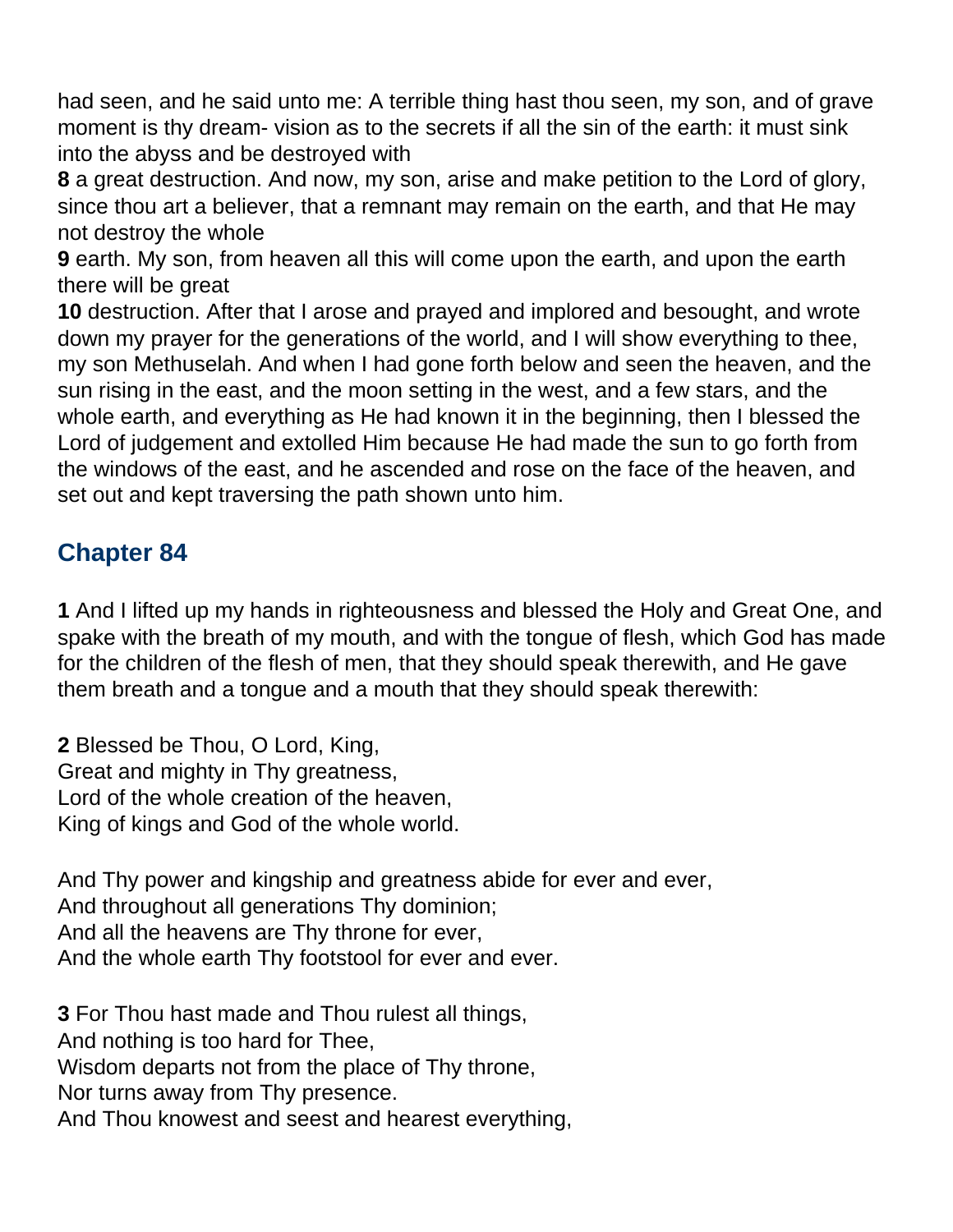And there is nothing hidden from Theefor Thou seest everything.

**4** And now the angels of Thy heavens are guilty of trespass,

And upon the flesh of men abideth Thy wrath until the great day of judgement.

**5** And now, O God and Lord and Great King,

I implore and beseech Thee to fulfil my prayer,

To leave me a posterity on earth,

And not destroy all the flesh of man,

And make the earth without inhabitant,

So that there should be an eternal destruction.

**6** And now, my Lord, destroy from the earth the flesh which has aroused Thy wrath, But the flesh of righteousness and uprightness establish as a plant of the eternal seed, And hide not Thy face from the prayer of Thy servant, O Lord.

### **Chapter 85**

**1,2** And after this I saw another dream, and I will show the whole dream to thee, my son. And Enoch lifted up (his voice) and spake to his son Methuselah: To thee, my son, will I speak: hear my words-incline thine ear to the dream-vision of thy father. **3** Before I took thy mother Edna, I saw in a vision on my bed, and behold a bull came forth from the earth, and that bull was white; and after it came forth a heifer, and along with this (latter) came forth two bulls, one of them black and

**4** the other red. And that black bull gored the red one and pursued him over the earth, and thereupon **5** I could no longer see that red bull. But that black bull grew and that heifer went with him, and

**6** I saw that many oxen proceeded from him which resembled and followed him. And that cow, that first one, went from the presence of that first bull in order to seek that red one, but found him

**7** not, and lamented with a great lamentation over him and sought him. And I looked till that first

**8** bull came to her and quieted her, and from that time onward she cried no more. And after that she bore another white bull, and after him she bore many bulls and black cows.

**9** And I saw in my sleep that white bull likewise grow and become a great white bull, and from Him proceeded many white bulls, and they resembled him. And they began to beget many white bulls, which resembled them, one following the other, (even) many.

### **Chapter 86**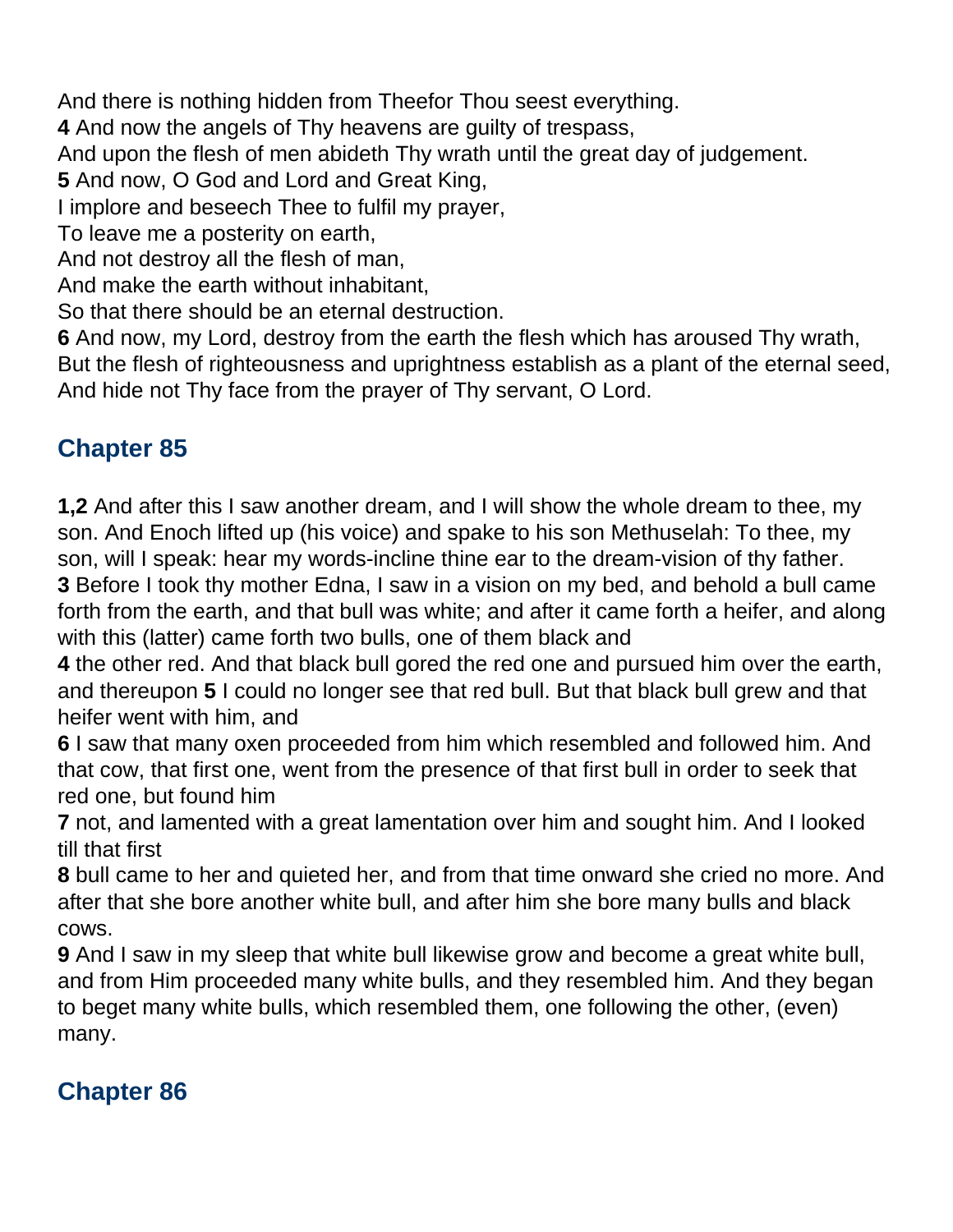**1** And again I saw with mine eyes as I slept, and I saw the heaven above, and behold a star fell

**2** from heaven, and it arose and eat and pastured amongst those oxen. And after that I saw the large and the black oxen, and behold they all changed their stalls and pastures and their cattle, and began

**3** to live with each other. And again I saw in the vision, and looked towards the heaven, and behold I saw many stars descend and cast themselves down from heaven to that first star, and they became

**4** bulls amongst those cattle and pastured with themamongst them. And I looked at them and saw, and behold they all let out their privy members, like horses, and began to cover the cows of the oxen,

**5** and they all became pregnant and bare elephants, camels, and asses. And all the oxen feared them and were affrighted at them, and began to bite with their teeth and to devour, and to gore with their

**6** horns. And they began, moreover, to devour those oxen; and behold all the children of the earth began to tremble and quake before them and to flee from them.

## **Chapter 87**

**1** And again I saw how they began to gore each other and to devour each other, and the earth

**2** began to cry aloud. And I raised mine eyes again to heaven, and I saw in the vision, and behold there came forth from heaven beings who were like white men: and four went forth from that place

**3** and three with them. And those three that had last come forth grasped me by my hand and took me up, away from the generations of the earth, and raised me up to a lofty place, and showed me

**4** a tower raised high above the earth, and all the hills were lower. And one said unto me: Remain here till thou seest everything that befalls those elephants, camels, and asses, and the stars and the oxen, and all of them.

### **Chapter 88**

**1** And I saw one of those four who had come forth first, and he seized that first star which had fallen from the heaven, and bound it hand and foot and cast it into an abyss: now that abyss was

**2** narrow and deep, and horrible and dark. And one of them drew a sword, and gave it to those elephants and camels and asses: then they began to smite each other, and the whole earth quaked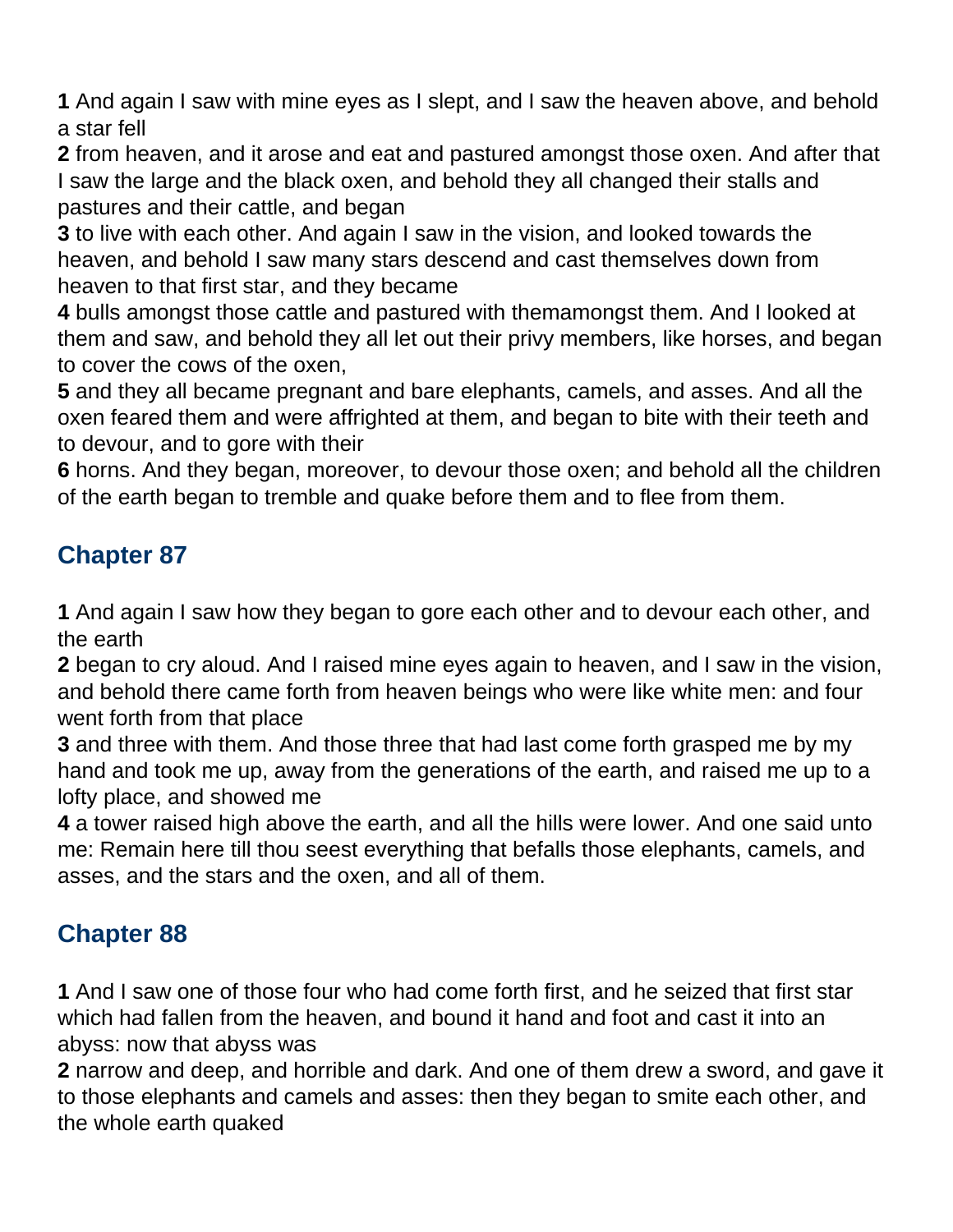**3** because of them. And as I was beholding in the vision, lo, one of those four who had come forth stoned (them) from heaven, and gathered and took all the great stars whose privy members were like those of horses, and bound them all hand and foot, and cast them in an abyss of the earth.

## **Chapter 89**

**1** And one of those four went to that white bull and instructed him in a secret, without his being terrified: he was born a bull and became a man, and built for himself a great vessel and dwelt thereon;

**2** and three bulls dwelt with him in that vessel and they were covered in. And again I raised mine eyes towards heaven and saw a lofty roof, with seven water torrents thereon, and those torrents

**3** flowed with much water into an enclosure. And I saw again, and behold fountains were opened on the surface of that great enclosure, and that water began to swell and rise upon the surface,

**4** and I saw that enclosure till all its surface was covered with water. And the water, the darkness, and mist increased upon it; and as I looked at the height of that water, that water had risen above the height of that enclosure, and was streaming over that enclosure, and it stood upon the earth.

**5** And all the cattle of that enclosure were gathered together until I saw how they sank and were

**6** swallowed up and perished in that water. But that vessel floated on the water, while all the oxen and elephants and camels and asses sank to the bottom with all the animals, so that I could no longer see them,

**7** and they were not able to escape, (but) perished and sank into the depths. And again I saw in the vision till those water torrents were removed from that high roof, and the chasms

**8** of the earth were leveled up and other abysses were opened. Then the water began to run down into these, till the earth became visible; but that vessel settled on the earth, and the darkness

**9** retired and light appeared. But that white bull which had become a man came out of that vessel, and the three bulls with him, and one of those three was white like that bull, and one of them was red as blood, and one black: and that white bull departed from them.

**10** And they began to bring forth beasts of the field and birds, so that there arose different genera: lions, tigers, wolves, dogs, hyenas, wild boars, foxes, squirrels, swine, falcons, vultures, kites, eagles, and ravens;

**11** and among them was born a white bull. And they began to bite one another; but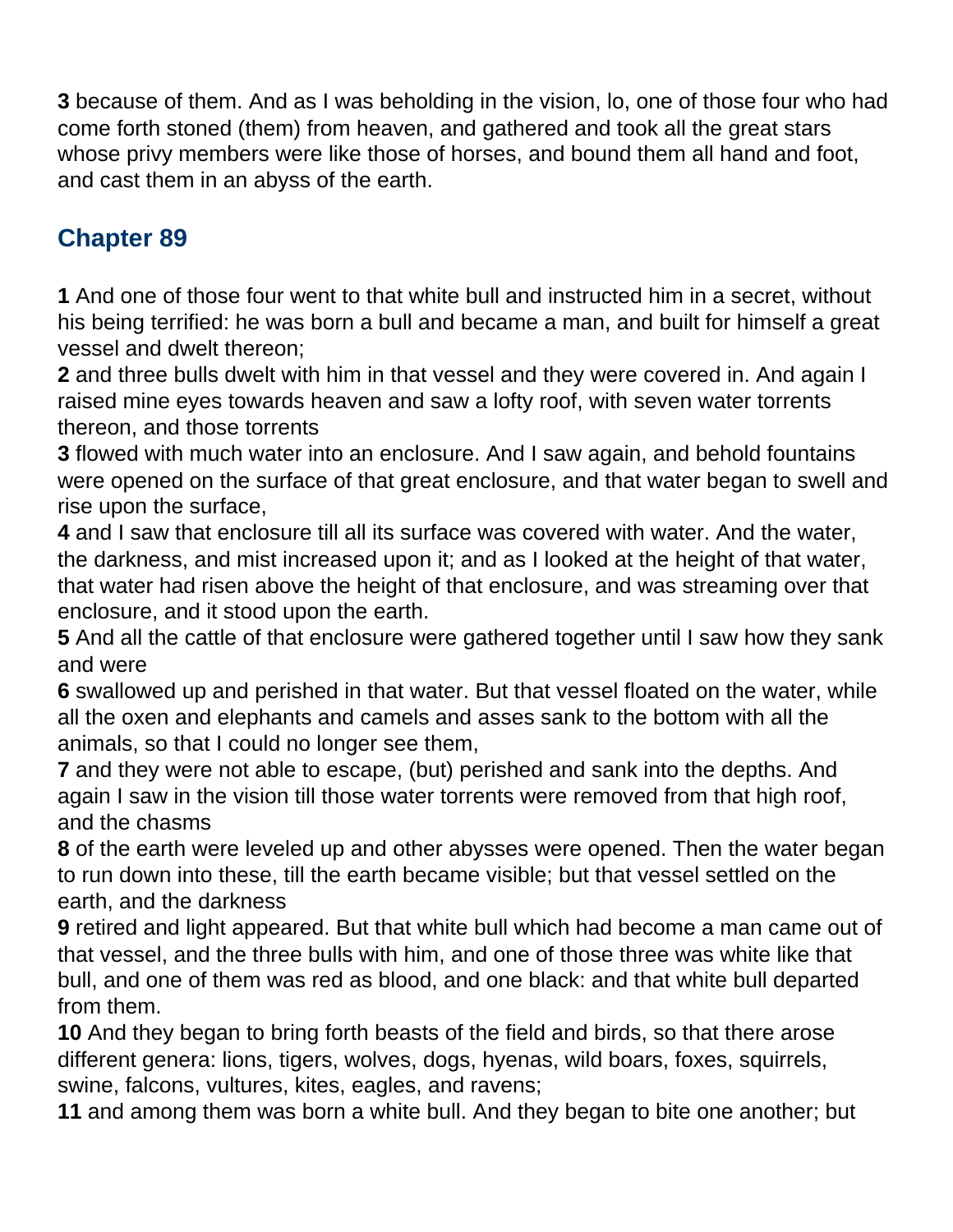that white bull which was born amongst them begat a wild ass and a white bull with it, and the **12** wild asses multiplied. But that bull which was born from him begat a black wild boar and a white

**13** sheep; and the former begat many boars, but that sheep begat twelve sheep. And when those twelve sheep had grown, they gave up one of them to the asses, and those asses again gave up that sheep to the wolves,

**14** and that sheep grew up among the wolves. And the Lord brought the eleven sheep to live with it and to pasture with it among the wolves: and they multiplied and became many flocks of sheep.

**15**And the wolves began to fear them, and they oppressed them until they destroyed **16** cry aloud on account of their little ones, and to complain unto their Lord. And a sheep which had been saved from the wolves fled and escaped to the wild asses; and I saw the sheep how they lamented and cried, and besought their Lord with all their might, till that Lord of the sheep descended at the voice of the sheep from a lofty abode, and came to them and pastured them.

**17** And He called that sheep which had escaped the wolves, and spake with it concerning the wolves that it should

**18** admonish them not to touch the sheep. And the sheep went to the wolves according to the word of the Lord, and another sheep met it and went with it, and the two went and entered together into the assembly of those wolves, and spake with them and admonished them not to touch the

**19** sheep from henceforth. And thereupon I saw the wolves, and how they oppressed the sheep

**20** exceedingly with all their power; and the sheep cried aloud. And the Lord came to the sheep and they began to smite those wolves: and the wolves began to make lamentation; but the sheep became

**21** quiet and forthwith ceased to cry out. And I saw the sheep till they departed from amongst the wolves; but the eyes of the wolves were blinded, and those wolves departed in pursuit of the sheep

**22** with all their power. And the Lord of the sheep went with them, as their leader, and all His sheep

**23** followed Him: and his face was dazzling and glorious and terrible to behold. But the wolves

**24** began to pursue those sheep till they reached a sea of water. And that sea was divided, and the water stood on this side and on that before their face, and their Lord led them and placed Himself between

**25** them and the wolves. And as those wolves did not yet see the sheep, they proceeded into the midst of that sea, and the wolves followed the sheep, and those wolves ran after them into that sea.

**26** And when they saw the Lord of the sheep, they turned to flee before His face, but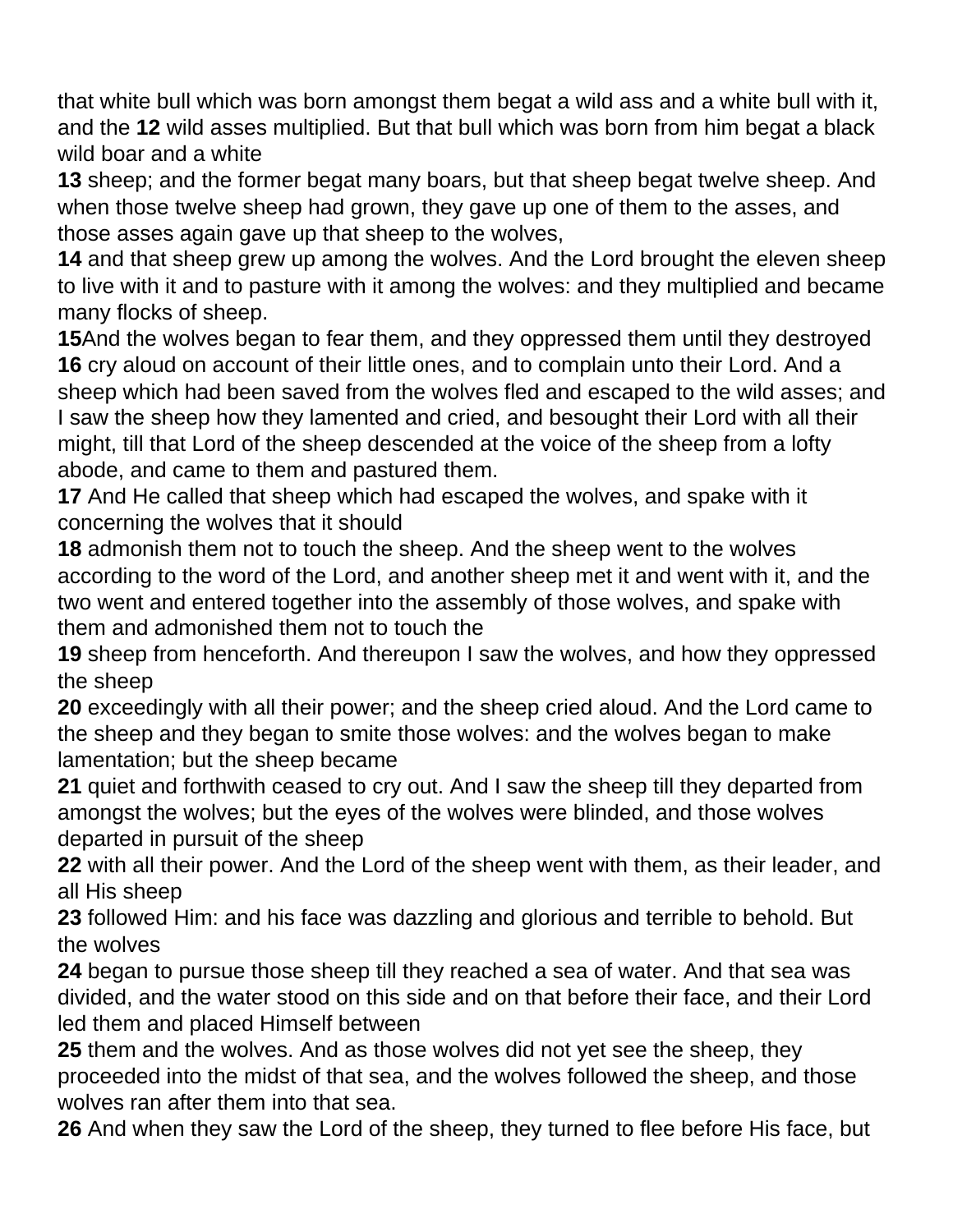that sea gathered itself together, and became as it had been created, and the water swelled and rose till it covered

**27** those wolves. And I saw till all the wolves who pursued those sheep perished and were drowned.

**28** But the sheep escaped from that water and went forth into a wilderness, where there was no water and no grass; and they began to open their eyes and to see; and I saw the Lord of the sheep

**29** pasturing them and giving them water and grass, and that sheep going and leading them. And that

**30** sheep ascended to the summit of that lofty rock, and the Lord of the sheep sent it to them. And after that I saw the Lord of the sheep who stood before them, and His appearance was great and

**31** terrible and majestic, and all those sheep saw Him and were afraid before His face. And they all feared and trembled because of Him, and they cried to that sheep with them which was amongst

**32** them: We are not able to stand before our Lord or to behold Him. And that sheep which led them again ascended to the summit of that rock, but the sheep began to be blinded and to wander

**33** from the way which he had showed them, but that sheep wot not thereof. And the Lord of the sheep was wrathful exceedingly against them, and that sheep discovered it, and went down from the summit of the rock, and came to the sheep, and found the greatest part of them blinded and fallen

**34** away. And when they saw it they feared and trembled at its presence, and desired to return to their

**35** folds. And that sheep took other sheep with it, and came to those sheep which had fallen away, and began to slay them; and the sheep feared its presence, and thus that sheep brought back those

**36** sheep that had fallen away, and they returned to their folds. And I saw in this vision till that sheep became a man and built a house for the Lord of the sheep, and placed all the sheep in that house.

**37** And I saw till this sheep which had met that sheep which led them fell asleep: and I saw till all the great sheep perished and little ones arose in their place, and they came to a pasture, and

**38** approached a stream of water. Then that sheep, their leader which had become a man, withdrew

**39** from them and fell asleep, and all the sheep sought it and cried over it with a great crying. And I saw till they left off crying for that sheep and crossed that stream of water, and there arose the two sheep as leaders in the place of those which had led them and fallen asleep (lit. had fallen asleep and led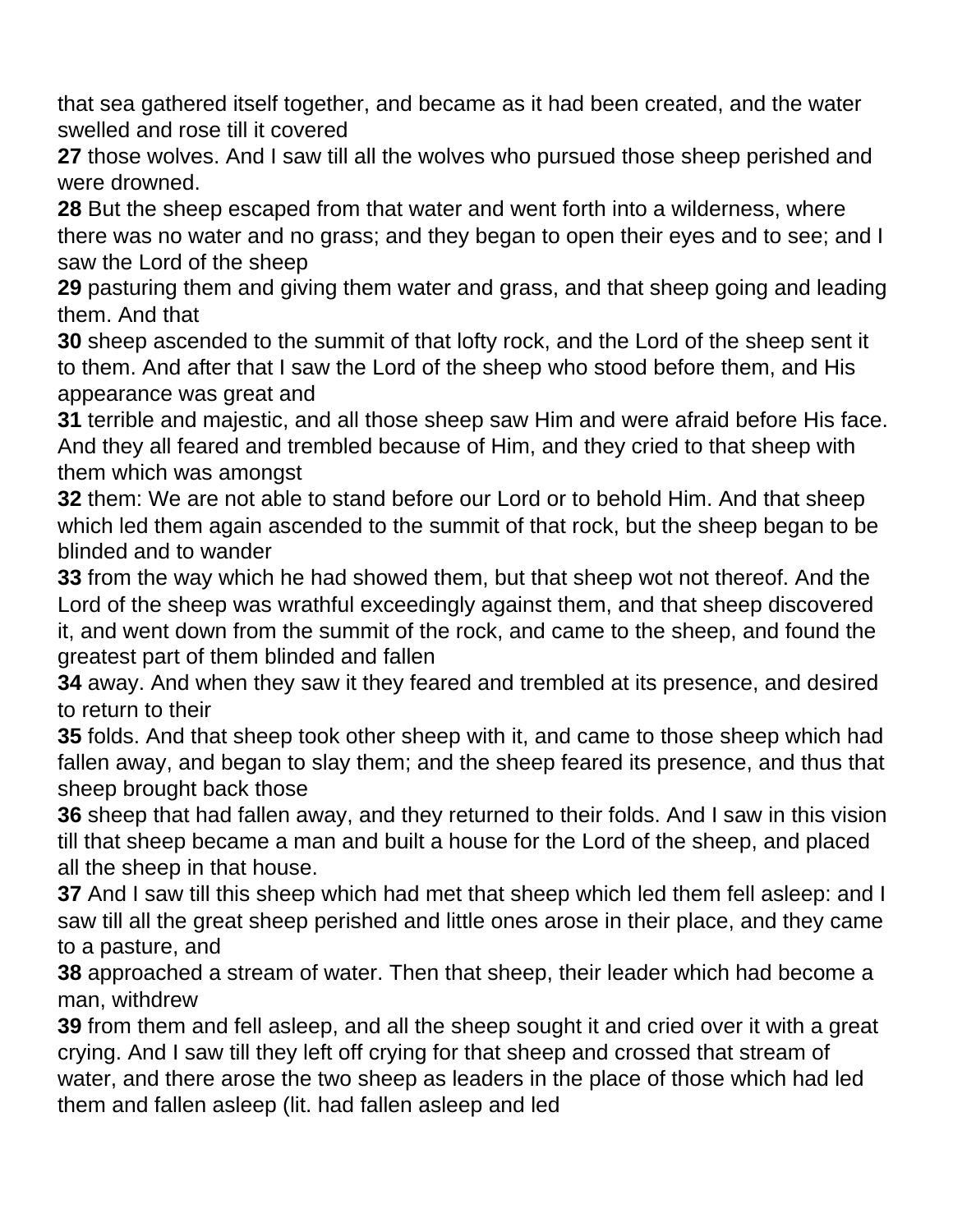**40** them ). And I saw till the sheep came to a goodly place, and a pleasant and glorious land, and I saw till those sheep were satisfied; and that house stood amongst them in the pleasant land.

**41** And sometimes their eyes were opened, and sometimes blinded, till another sheep arose and led them and brought them all back, and their eyes were opened. **42** And the dogs and the foxes and the wild boars began to devour those sheep till the Lord of the sheep raised up another sheep a ram from their

**43** midst, which led them. And that ram began to butt on either side those dogs, foxes, and wild

**44** boars till he had destroyed them all. And that sheep whose eyes were opened saw that ram, which was amongst the sheep, till it forsook its glory and began to butt those sheep, and trampled upon them, and behaved itself

**45** unseemly. And the Lord of the sheep sent the lamb to another lamb and raised it to being a ram and leader of the sheep instead of that

**46** ram which had forsaken its glory. And it went to it and spake to it alone, and raised it to being a ram, and made it the prince and leader of the sheep; but during all these things those dogs

**47** oppressed the sheep. And the first ram pursued that second ram, and that second ram arose and fled before it; and I saw till those dogs pulled

**48** down the first ram. And that second ram arose

**48b** and led the little sheep. And those sheep grew and multiplied; but all the dogs, and foxes, and wild boars feared and fled before it, and that ram butted and killed the wild beasts, and those wild beasts had no longer any power among the **49**sheep and robbed them no more of ought. And that ram begat many sheep and fell asleep; and a little sheep became ram in its stead, and became prince and leader of those sheep **50** And that house became great and broad, and it was built for those sheep: (and) a tower lofty and great was built on the house for the Lord of the sheep, and that house was low, but the tower was elevated and lofty, and the Lord of the sheep stood on that tower and they offered a full table before Him.

**51** And again I saw those sheep that they again erred and went many ways, and forsook that their house, and the Lord of the sheep called some from amongst the sheep and sent them to the sheep,

**52** but the sheep began to slay them. And one of them was saved and was not slain, and it sped away and cried aloud over the sheep; and they sought to slay it, but the Lord of the sheep saved it from

**53** the sheep, and brought it up to me, and caused it to dwell there. And many other sheep He sent to those sheep to testify unto them and lament over them.

**54** And after that I saw that when they forsook the house of the Lord and His tower they fell away entirely, and their eyes were blinded; and I saw the Lord of the sheep how He wrought much slaughter amongst them in their herds until **55** those sheep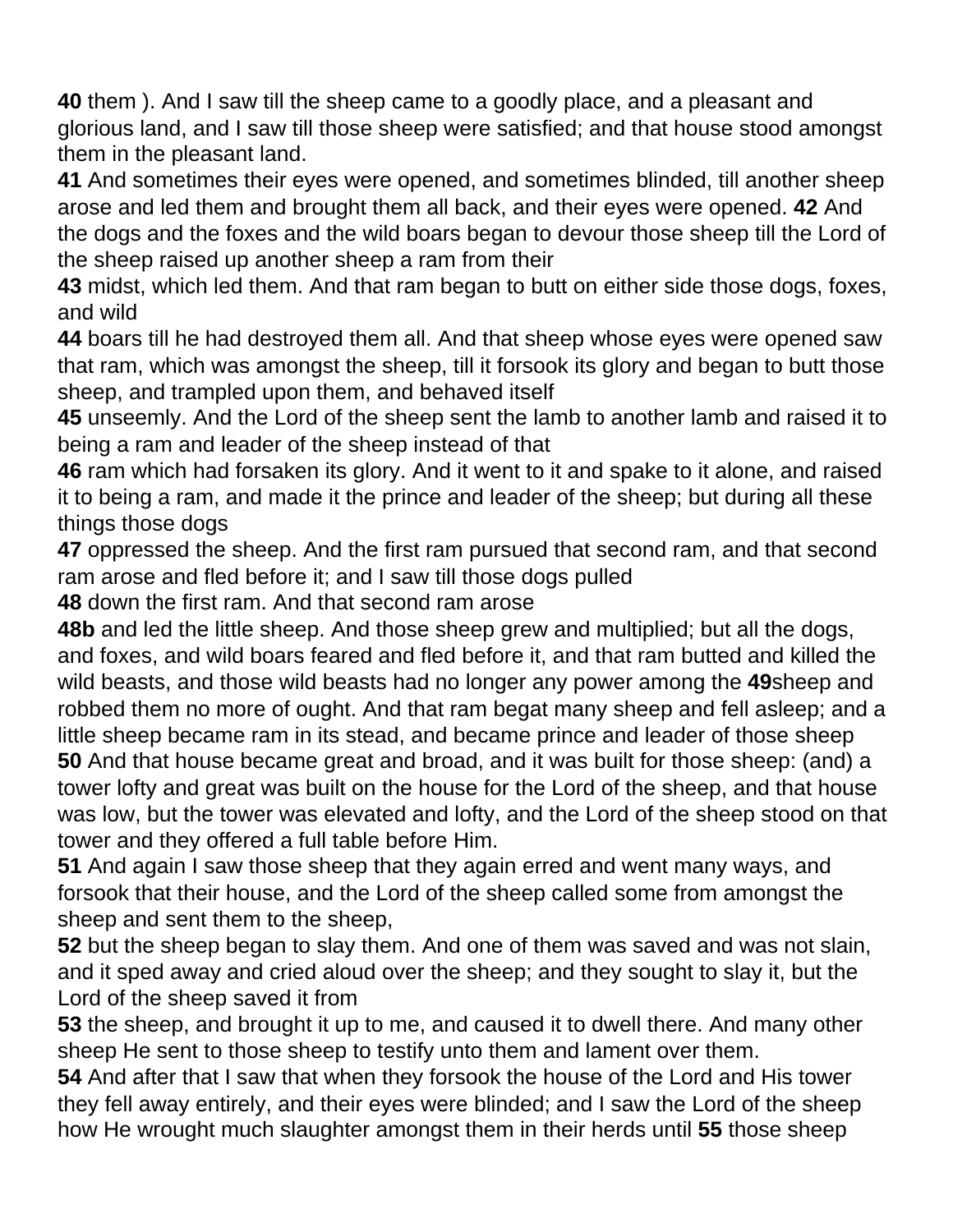invited that slaughter and betrayed His place. And He gave them over into the hands of the lions and tigers, and wolves and hyenas, and into the hand of the foxes, and to all the wild

**56** beasts, and those wild beasts began to tear in pieces those sheep. And I saw that He forsook that their house and their tower and gave them all into the hand of the lions, to tear and devour them,

**57** into the hand of all the wild beasts. And I began to cry aloud with all my power, and to appeal to the Lord of the sheep, and to represent to Him in regard to the sheep that they were devoured

**58** by all the wild beasts. But He remained unmoved, though He saw it, and rejoiced that they were devoured and swallowed and robbed, and left them to be devoured in the hand of all the beasts. **59** And He called seventy shepherds, and cast those sheep to them that they might pasture them, and He spake to the shepherds and their companions: Let each individual of you pasture the sheep

**60** henceforward, and everything that I shall command you that do ye. And I will deliver them over unto you duly numbered, and tell you which of them are to be destroyed-and them destroy ye. And

**61** He gave over unto them those sheep. And He called another and spake unto him: Observe and mark everything that the shepherds will do to those sheep; for they will destroy more of them than

**62** I have commanded them. And every excess and the destruction which will be wrought through the shepherds, record (namely) how many they destroy according to my command, and how many according to their own caprice: record against every individual shepherd all the destruction he

**63** effects. And read out before me by number how many they destroy, and how many they deliver over for destruction, that I may have this as a testimony against them, and know every deed of the shepherds, that I may comprehend and see what they do, whether or not they abide by my

**64** command which I have commanded them. But they shall not know it, and thou shalt not declare it to them, nor admonish them, but only record against each individual all the destruction which

**65** the shepherds effect each in his time and lay it all before me. And I saw till those shepherds pastured in their season, and they began to slay and to destroy more than they were bidden, and they delivered

**66** those sheep into the hand of the lions. And the lions and tigers eat and devoured the greater part of those sheep, and the wild boars eat along with them; and they burnt that tower and demolished

**67** that house. And I became exceedingly sorrowful over that tower because that house of the sheep was demolished, and afterwards I was unable to see if those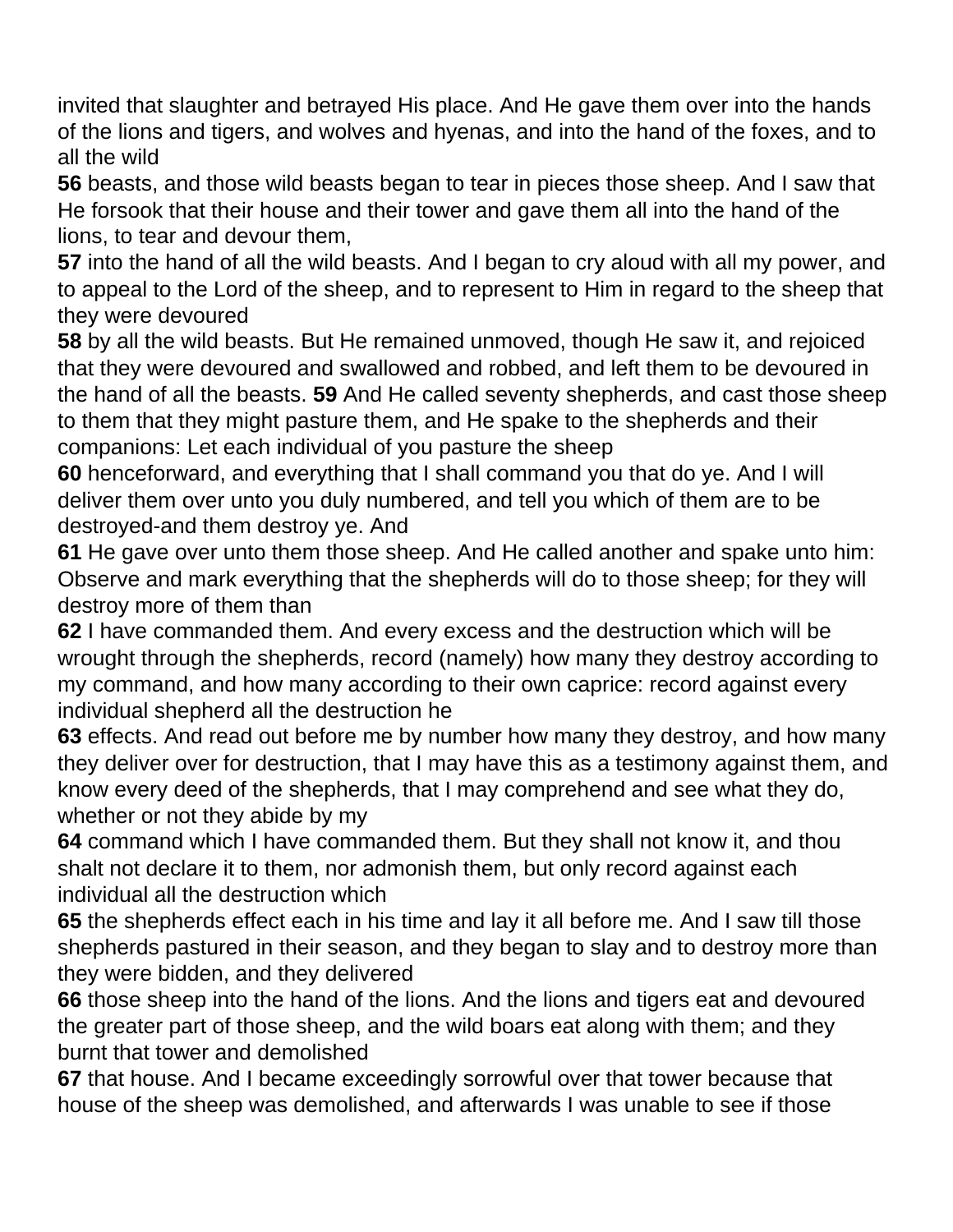sheep entered that house.

**68** And the shepherds and their associates delivered over those sheep to all the wild beasts, to devour them, and each one of them received in his time a definite number: it was written by the other

**69** in a book how many each one of them destroyed of them. And each one slew and destroyed many

**70** more than was prescribed; and I began to weep and lament on account of those sheep. And thus in the vision I saw that one who wrote, how he wrote down every one that was destroyed by those shepherds, day by day, and carried up and laid down and showed actually the whole book to the Lord of the sheep-(even) everything that they had done, and all that each one of them had made

**71** away with, and all that they had given over to destruction. And the book was read before the Lord of the sheep, and He took the book from his hand and read it and sealed it and laid it down.

**72** And forthwith I saw how the shepherds pastured for twelve hours, and behold three of those sheep turned back and came and entered and began to build up all that had fallen down of that

**73** house; but the wild boars tried to hinder them, but they were not able. And they began again to build as before, and they reared up that tower, and it was named the high tower; and they began again to place a table before the tower, but all the bread on it was polluted and not pure.

**74** And as touching all this the eyes of those sheep were blinded so that they saw not, and (the eyes of) their shepherds likewise; and they delivered them in large numbers to their shepherds for **75** destruction, and they trampled the sheep with their feet and devoured them. And the Lord of the sheep remained unmoved till all the sheep were dispersed over the field and mingled with them (the beasts),

**76** and they (the shepherds) did not save them out of the hand of the beasts. And this one who wrote the book carried it up, and showed it and read it before the Lord of the sheep, and implored Him on their account, and besought Him on their account as he showed Him all the doings

**77** of the shepherds, and gave testimony before Him against all the shepherds. And he took the actual book and laid it down beside Him and departed.

# **Chapter 90**

**1** And I saw till that in this manner thirty-five shepherds undertook the pasturing (of the sheep), and they severally completed their periods as did the first; and others receive them into their **2** hands, to pasture them for their period, each shepherd in his own period. And after that I saw in my vision all the birds of heaven coming, the eagles, the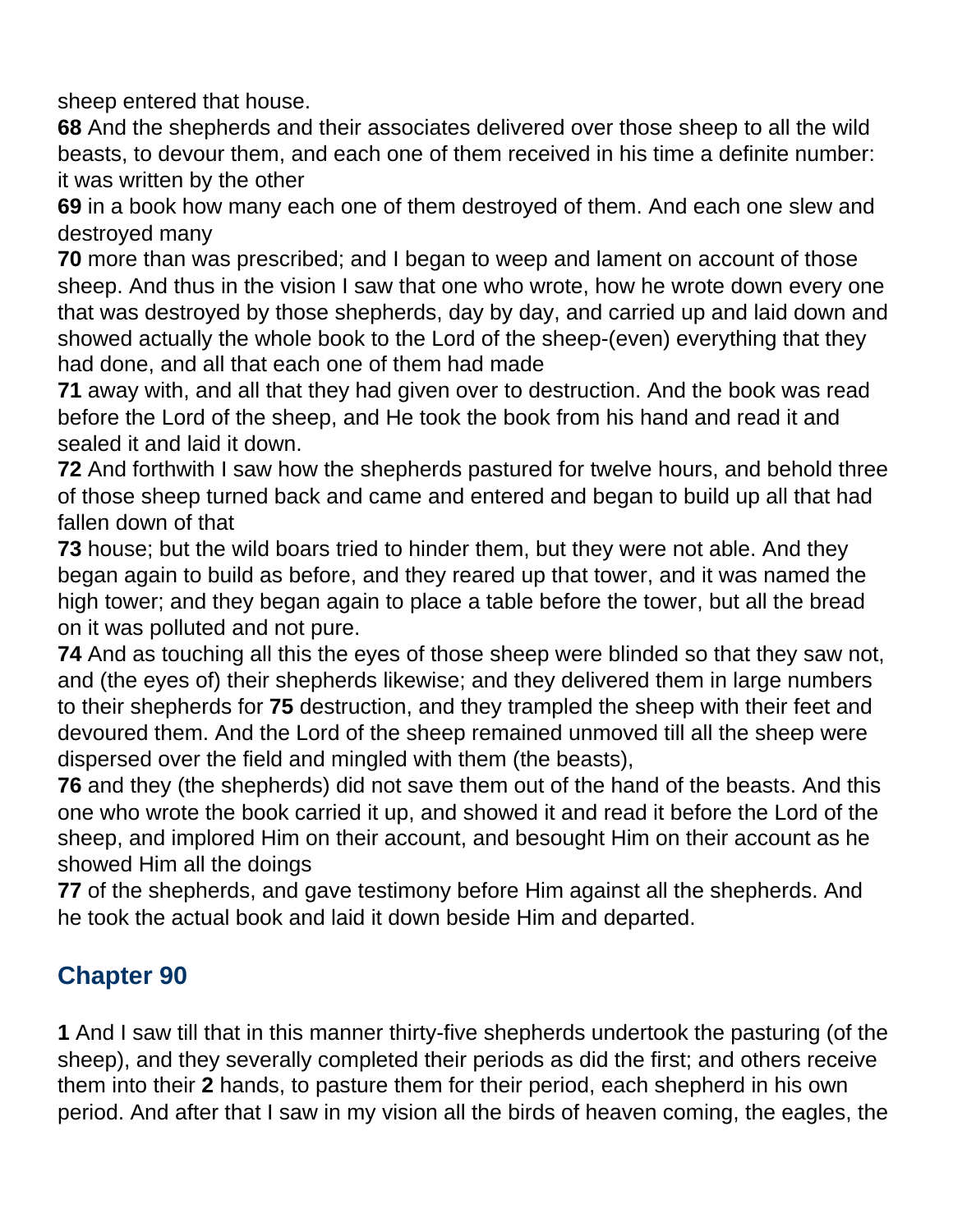vultures, the kites, the ravens; but the eagles led all the birds; and they began to devour those sheep, and to pick out their eyes and to

**3** devour their flesh. And the sheep cried out because their flesh was being devoured by the birds,

**4** and as for me I looked and lamented in my sleep over that shepherd who pastured the sheep. And I saw until those sheep were devoured by the dogs and eagles and kites, and they left neither flesh nor skin nor sinew remaining on them till only their bones stood there: and their bones too fell

**5** to the earth and the sheep became few. And I saw until that twenty-three had undertaken the pasturing and completed in their several periods fifty-eight times. **6** But behold lambs were borne by those white sheep, and they began to open their eyes and to see,

**7** and to cry to the sheep. Yea, they cried to them, but they did not hearken to what they said to

**8** them, but were exceedingly deaf, and their eyes were very exceedingly blinded. And I saw in the vision how the ravens flew upon those lambs and took one of those lambs, and dashed the sheep

**9** in pieces and devoured them. And I saw till horns grew upon those lambs, and the ravens cast down their horns; and I saw till there sprouted a great horn of one of those sheep, and their eyes

**10** were opened. And it looked at themand their eyes opened, and it cried to the sheep, and the

**11** rams saw it and all ran to it.

**12**And notwithstanding all this those eagles and vultures and ravens and kites **13** still kept tearing the sheep and swooping down upon them

**14**and devouring them: still the sheep remained silent, but the rams lamented and cried out.

**15** And those ravens fought and battled with it and sought to lay low its horn, but they had no power over it.

**16** All the eagles and vultures and ravens and kites were gathered together,

**17** and there came with them all the sheep of the field,

**18** yea, they all came together, and helped each other to break that horn of the ram.

**19** And I saw till a great sword was given to the sheep, and the sheep proceeded against all the beasts of the field to slay them, and all the beasts and the birds of the heaven fled before their face. And I saw that man, who wrote the book according to the command of the Lord, till he opened that book concerning the destruction which those twelve last shepherds had wrought, and showed that they had destroyed much more than their predecessors, before the Lord of the sheep. And I saw till the Lord of the sheep came unto them and took in His hand the staff of His wrath, and smote the earth, and the earth clave asunder, and all the beasts and all the birds of the heaven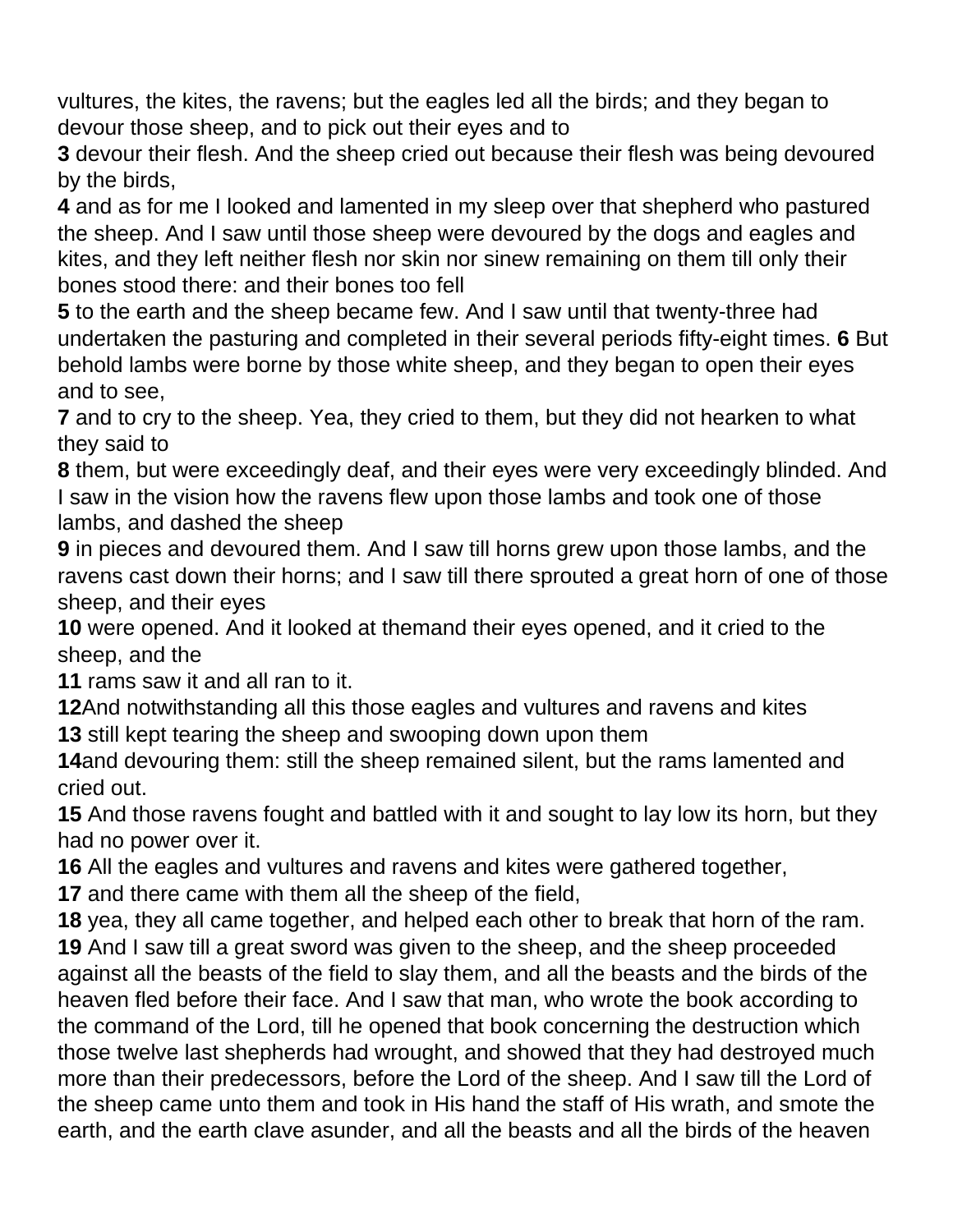fell from among those sheep, and were swallowed up in the earth and it covered them. **20** And I saw till a throne was erected in the pleasant land, and the Lord of the sheep sat Himself thereon, and the other took the sealed books and opened those books before the Lord of the sheep.

**21** And the Lord called those men the seven first white ones, and commanded that they should bring before Him, beginning with the first star which led the way, all the stars whose privy members

**22** were like those of horses, and they brought them all before Him. And He said to that man who wrote before Him, being one of those seven white ones, and said unto him: Take those seventy shepherds to whom I delivered the sheep, and who taking them on their own authority slew more

**23** than I commanded them. And behold they were all bound, I saw, and they all stood before Him.

**24** And the judgement was held first over the stars, and they were judged and found guilty, and went to the place of condemnation, and they were cast into an abyss, full of fire and flaming, and full

**25** of pillars of fire. And those seventy shepherds were judged and found guilty, and they were cast

**26** into that fiery abyss. And I saw at that time how a like abyss was opened in the midst of the earth, full of fire, and they brought those blinded sheep, and they were all judged and found guilty and

**27** cast into this fiery abyss, and they burned; now this abyss was to the right of that house. And I saw those sheep burning and their bones burning.

**28** And I stood up to see till they folded up that old house; and carried off all the pillars, and all the beams and ornaments of the house were at the same time folded up with it, and they carried

**29** it off and laid it in a place in the south of the land. And I saw till the Lord of the sheep brought a new house greater and loftier than that first, and set it up in the place of the first which had beer folded up: all its pillars were new, and its ornaments were new and larger than those of the first, the old one which He had taken away, and all the sheep were within it.

**30** And I saw all the sheep which had been left, and all the beasts on the earth, and all the birds of the heaven, falling down and doing homage to those sheep and making petition to and obeying

**31** them in every thing. And thereafter those three who were clothed in white and had seized me by my handwho had taken me up before, and the hand of that ram also seizing hold of me, they

**32** took me up and set me down in the midst of those sheep before the judgement took place. And those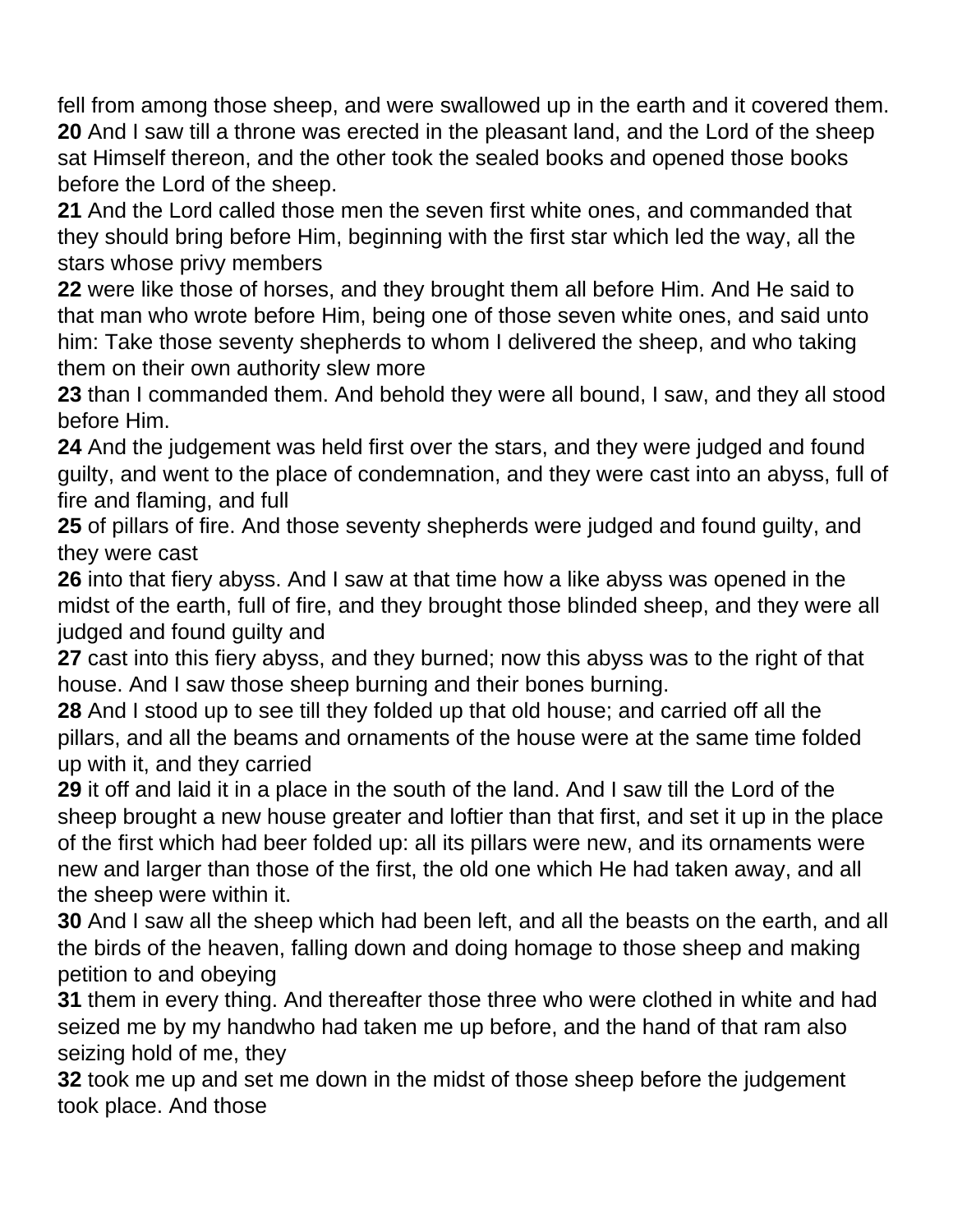**33** sheep were all white, and their wool was abundant and clean. And all that had been destroyed and dispersed, and all the beasts of the field, and all the birds of the heaven, assembled in that house, and the Lord of the sheep rejoiced with great joy because they were all good and had returned to

**34** His house. And I saw till they laid down that sword, which had been given to the sheep, and they brought it back into the house, and it was sealed before the presence of the Lord, and all the sheep

**35** were invited into that house, but it held them not. And the eyes of them all were opened, and they

**36** saw the good, and there was not one among them that did not see. And I saw that that house was large and broad and very full.

**37** And I saw that a white bull was born, with large horns and all the beasts of the field and all the

**38** birds of the air feared him and made petition to him all the time. of And I saw till all their generations were transformed, and they all became white bulls; and the first among them became a lamb, and that lamb became a great animal and had great black horns on its head; and the Lord of the sheep

**39** rejoiced over it and over all the oxen. And I slept in their midst: and I awoke and saw everything.

**40** This is the vision which I saw while I slept, and I awoke and blessed the Lord of righteousness and

**41** gave Him glory. Then I wept with a great weeping and my tears stayed not till I could no longer endure it: when I saw, they flowed on account of what I had seen; for everything shall come and

**42** be fulfilled, and all the deeds of men in their order were shown to me. On that night I remembered the first dream, and because of it I wept and was troubled-because I had seen that vision.

# **Book 5: Epistle of Enoch**

### **Chapter 91**

**1** And now, my son Methuselah, call to me all thy brothers And gather together to me all the sons of thy mother; For the word calls me, And the spirit is poured out upon me, That I may show you everything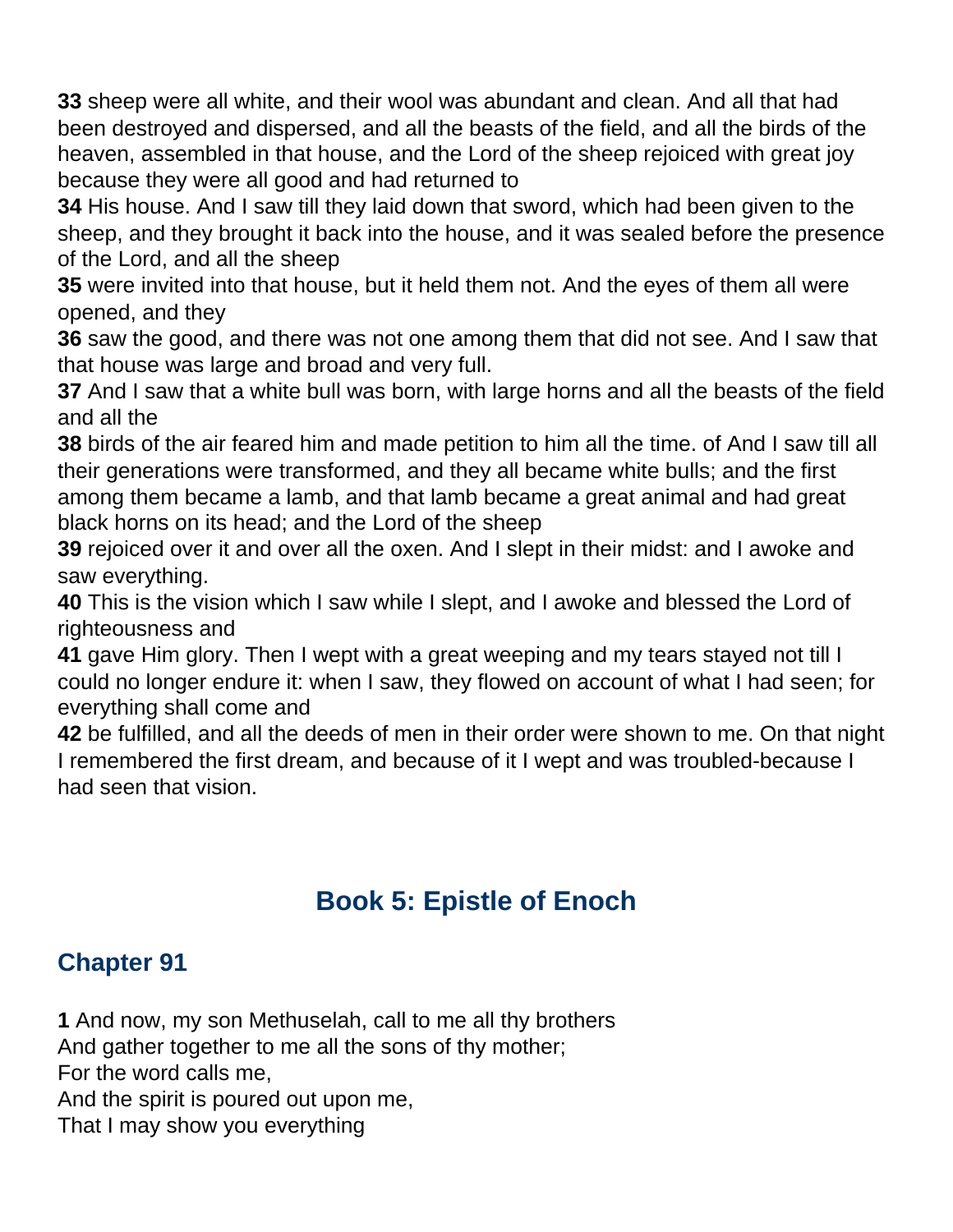That shall befall you for ever.

**2** And there upon Methuselah went and summoned to him all his brothers and assembled his relatives.

**3** And he spake unto all the children of righteousness and said:

Hear, ye sons of Enoch, all the words of your father, And hearken aright to the voice of my mouth; For I exhort you and say unto you, beloved:

**4** Love uprightness and walk therein. And draw not nigh to uprightness with a double heart, And associate not with those of a double heart,

But walk in righteousness, my sons. And it shall guide you on good paths, And righteousness shall be your companion.

**5** For I know that violence must increase on the earth, And a great chastisement be executed on the earth, And all unrighteousness come to an end:

Yea, it shall be cut off from its roots, And its whole structure be destroyed.

**6** And unrighteousness shall again be consummated on the earth, And all the deeds of unrighteousness and of violence And transgression shall prevail in a twofold degree.

**7** And when sin and unrighteousness and blasphemy And violence in all kinds of deeds increase, And apostasy and transgression and uncleanness increase,

A great chastisement shall come from heaven upon all these, And the holy Lord will come forth with wrath and chastisement To execute judgement on earth.

**8** In those days violence shall be cut off from its roots,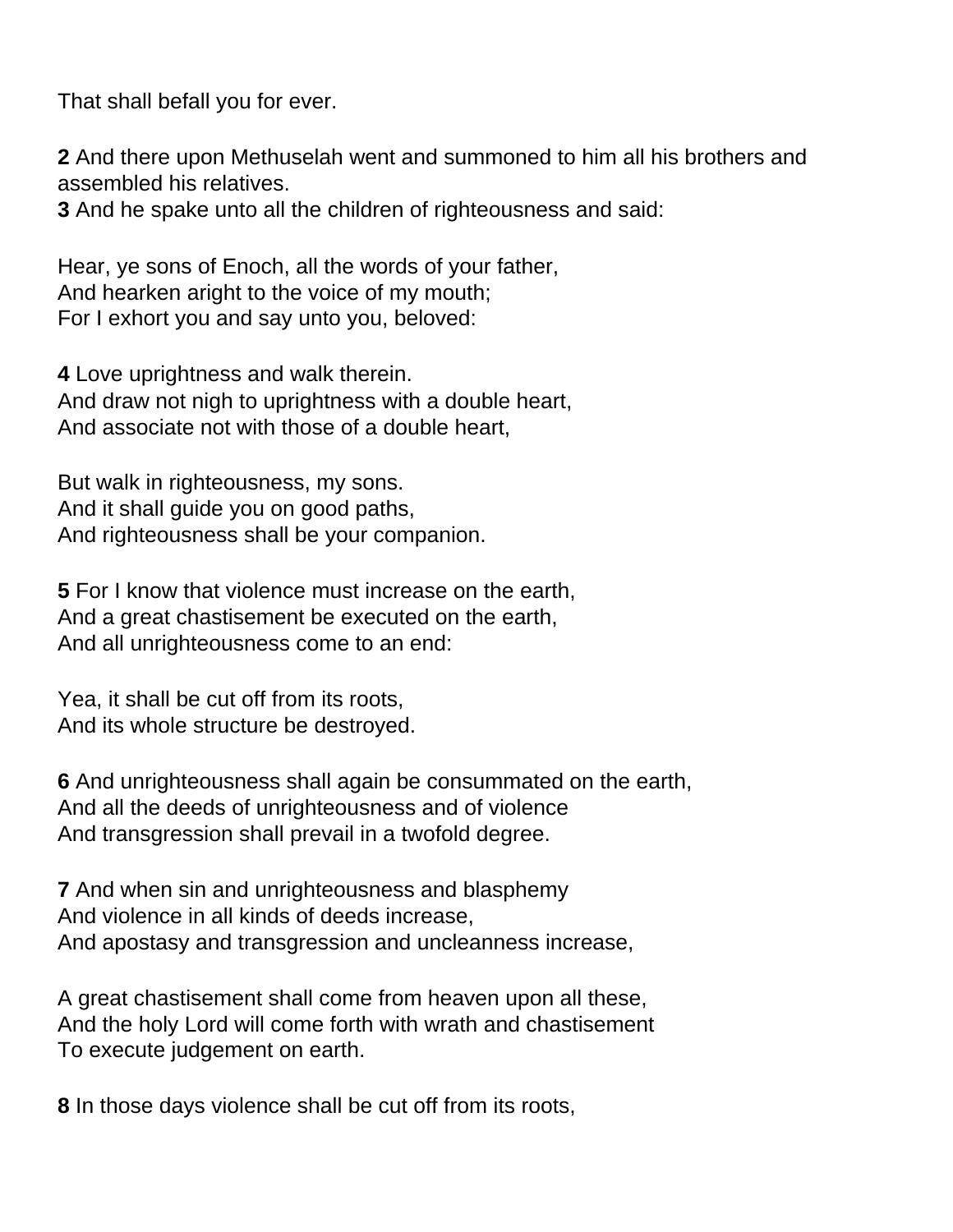And the roots of unrighteousness together with deceit, And they shall be destroyed from under heaven.

**9** And all the idols of the heathen shall be abandoned, And the temples burned with fire, And they shall remove them from the whole earth,

And they (the heathen) shall be cast into the judgement of fire, And shall perish in wrath and in grievous judgement for ever.

**10** And the righteous shall arise from their sleep, And wisdom shall arise and be given unto them.

**11**And after that the roots of unrighteousness shall be cut off, and the sinners shall bedestroyed by the sword and the blasphemers destroyed in every place, **12**and those who plan violence and those who commit blasphemy shall perish by the sword.

**13** And now I tell you, my sons, and show you The paths of righteousness and the paths of violence. Yea, I will show them to you again That ye may know what will come to pass. **14** And now, hearken unto me, my sons, And walk in the paths of righteousness, And walk not in the paths of violence; For all who walk in the paths of unrighteousness shall perish for ever.

### **Chapter 92**

**1** The book written by Enoch-Enoch indeed wrote this complete doctrine of wisdom, (which is) praised of all men and a judge of all the earth for all my children who shall dwell on the earth. And for the future generations who shall observe uprightness and peace.

**2** Let not your spirit be troubled on account of the times; For the Holy and Great One has appointed days for all things.

**3** And the righteous one shall arise from sleep,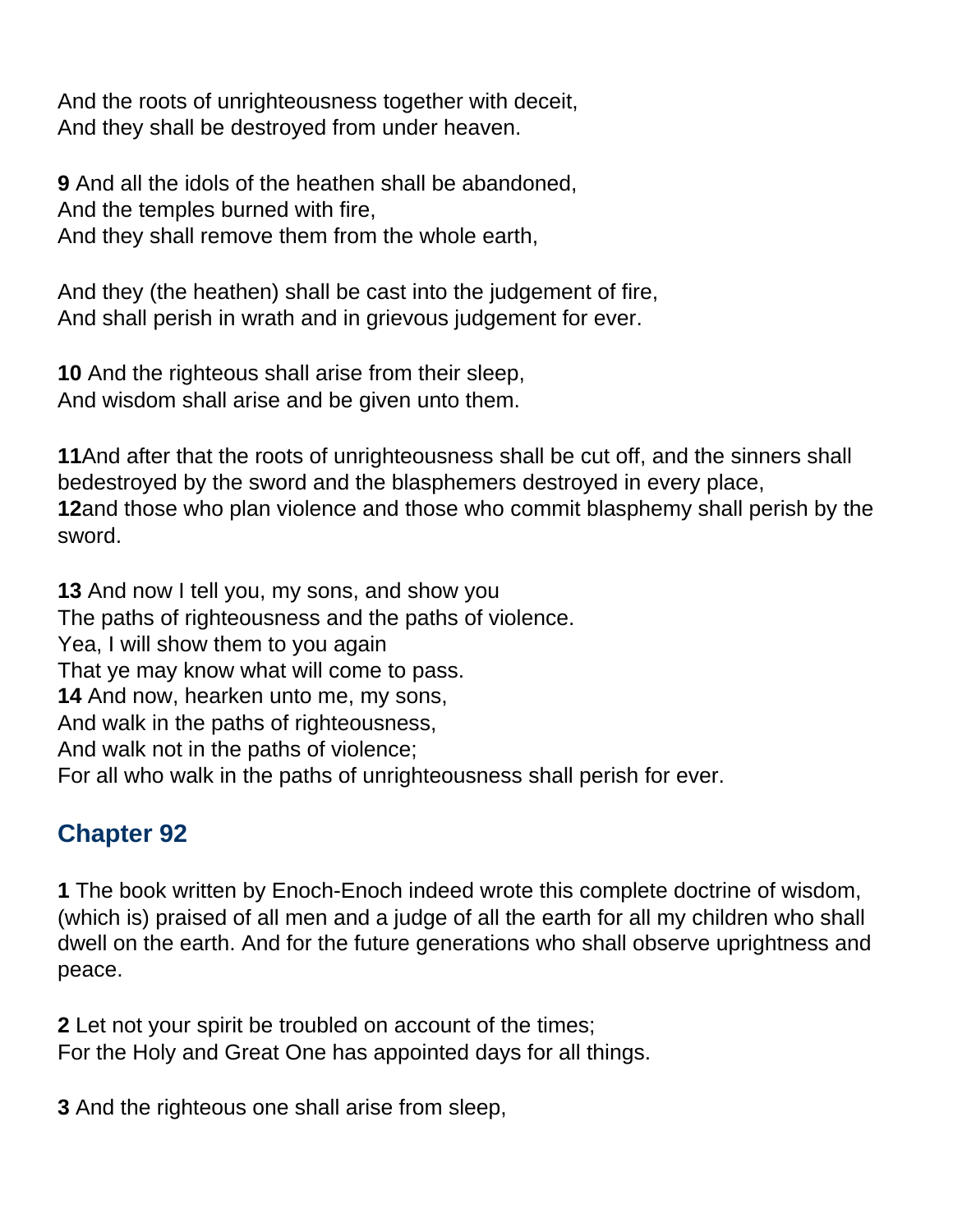Shall arise and walk in the paths of righteousness,

And all his path and conversation shall be in eternal goodness and grace.

**4** He will be gracious to the righteous and give him eternal uprightness, And He will give him power so that he shall be (endowed) with goodness and righteousness.

And he shall walk in eternal light.

**5** And sin shall perish in darkness for ever, And shall no more be seen from that day for evermore.

## **Chapter 93**

**1,2** And after that Enoch both gave and began to recount from the books. And Enoch said:

Concerning the children of righteousness and concerning the elect of the world, And concerning the plant of uprightness, I will speak these things, Yea, I Enoch will declare (them) unto you, my sons:

According to that which appeared to me in the heavenly vision, And which I have known through the word of the holy angels, And have learnt from the heavenly tablets.

**3** And Enoch began to recount from the books and said: I was born the seventh in the first week, While judgement and righteousness still endured.

**4** And after me there shall arise in the second week great wickedness, And deceit shall have sprung up; And in it there shall be the first end.

And in it a man shall be saved; And after it is ended unrighteousness shall grow up, And a law shall be made for the sinners.

And after that in the third week at its close A man shall be elected as the plant of righteous judgement,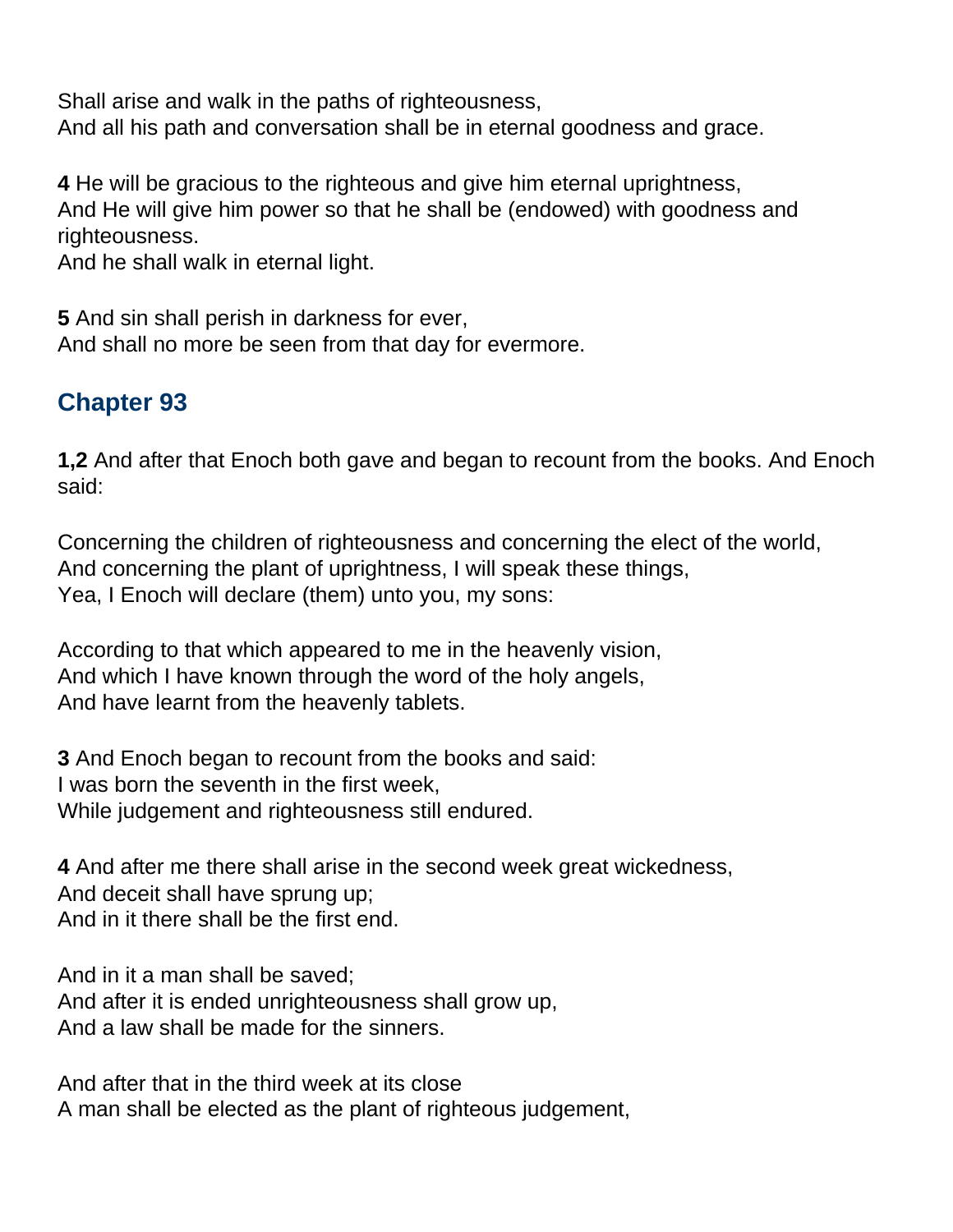And his posterity shall become the plant of righteousness for evermore.

**6** And after that in the fourth week, at its close, Visions of the holy and righteous shall be seen, And a law for all generations and an enclosure shall be made for them.

**7** And after that in the fifth week, at its close, The house of glory and dominion shall be built for ever.

**8** And after that in the sixth week all who live in it shall be blinded, And the hearts of all of them shall godlessly forsake wisdom.

And in it a man shall ascend;

And at its close the house of dominion shall be burnt with fire, And the whole race of the chosen root shall be dispersed.

**9** And after that in the seventh week shall an apostate generation arise, And many shall be its deeds,

And all its deeds shall be apostate.

**10** And at its close shall be elected

The elect righteous of the eternal plant of righteousness,

To receive sevenfold instruction concerning all His creation.

**11**For who is there of all the children of men that is able to hear the voice of the Holy One without being troubled ? And who can think His thoughts ? and who is there that can behold all the works

**12** of heaven ? And how should there be one who could behold the heaven, and who is there that could understand the things of heaven and see a soul or a spirit and could tell thereof, or ascend and see

**13** all their ends and think them or do like them ? And who is there of all men that could know what is the breadth and the length of the earth, and to whom has been shown the measure of all of them ?

**14** Or is there any one who could discern the length of the heaven and how great is its height, and upon what it is founded, and how great is the number of the stars, and where all the luminaries rest?

## **Chapter 94**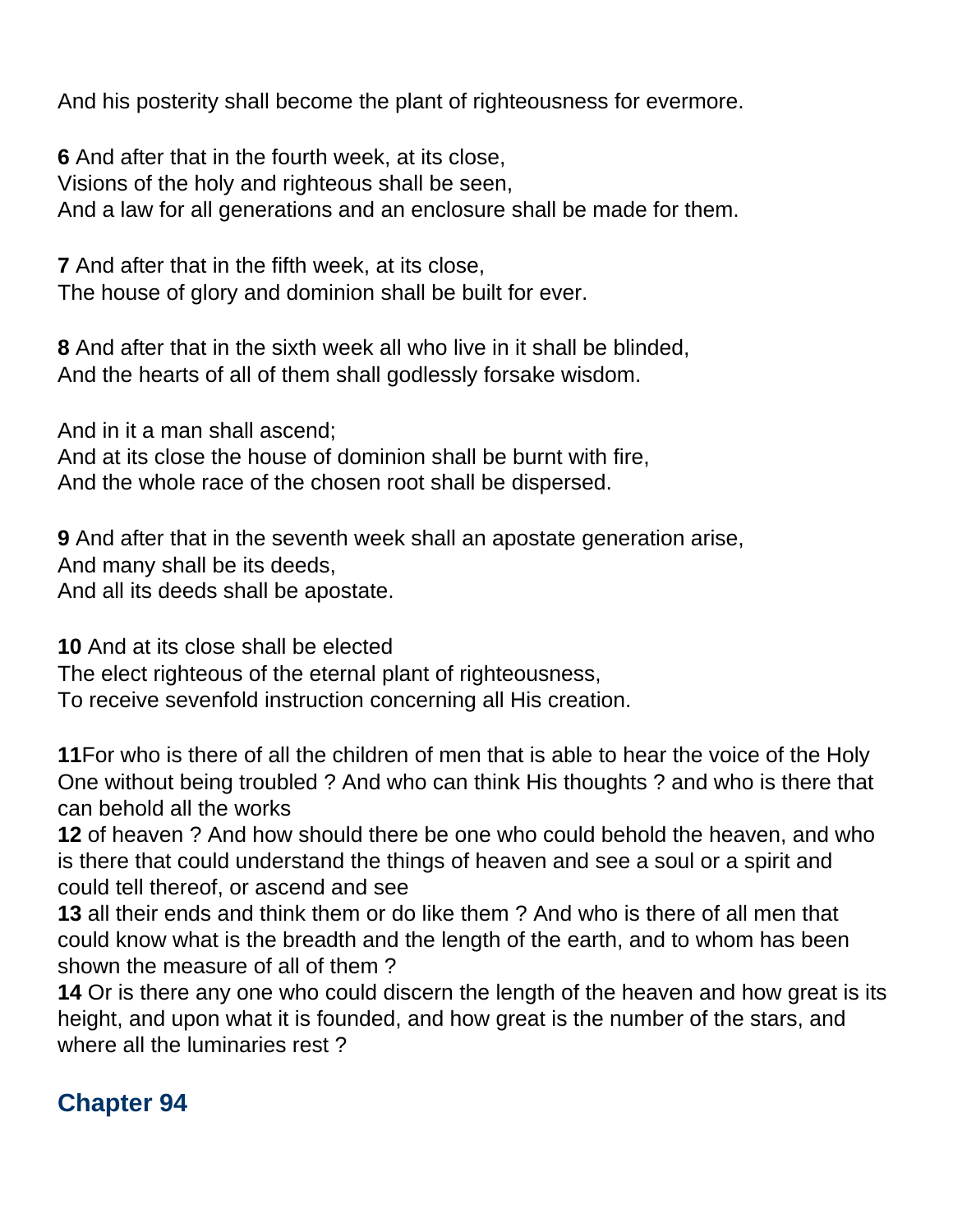**1** And now I say unto you, my sons, love righteousness and walk therein; For the paths of righteousness are worthy of acceptation, But the paths of unrighteousness shall suddenly be destroyed and vanish.

**2** And to certain men of a generation shall the paths of violence and of death be revealed,

And they shall hold themselves afar from them, And shall not follow them.

**3** And now I say unto you the righteous: Walk not in the paths of wickedness, nor in the paths of death, And draw not nigh to them, lest ye be destroyed.

**4** But seek and choose for yourselves righteousness and an elect life, And walk in the paths of peace, And ye shall live and prosper.

**5** And hold fast my words in the thoughts of your hearts, And suffer them not to be effaced from your hearts;

For I know that sinners will tempt men to evilly-entreat wisdom, So that no place may be found for her, And no manner of temptation may minish.

**6** Woe to those who build unrighteousness and oppression And lay deceit as a foundation; For they shall be suddenly overthrown, And they shall have no peace.

**7** Woe to those who build their houses with sin; For from all their foundations shall they be overthrown, And by the sword shall they fall. And those who acquire gold and silver in judgement suddenly shall perish.

**8** Woe to you, ye rich, for ye have trusted in your riches, And from your riches shall ye depart, Because ye have not remembered the Most High in the days of your riches.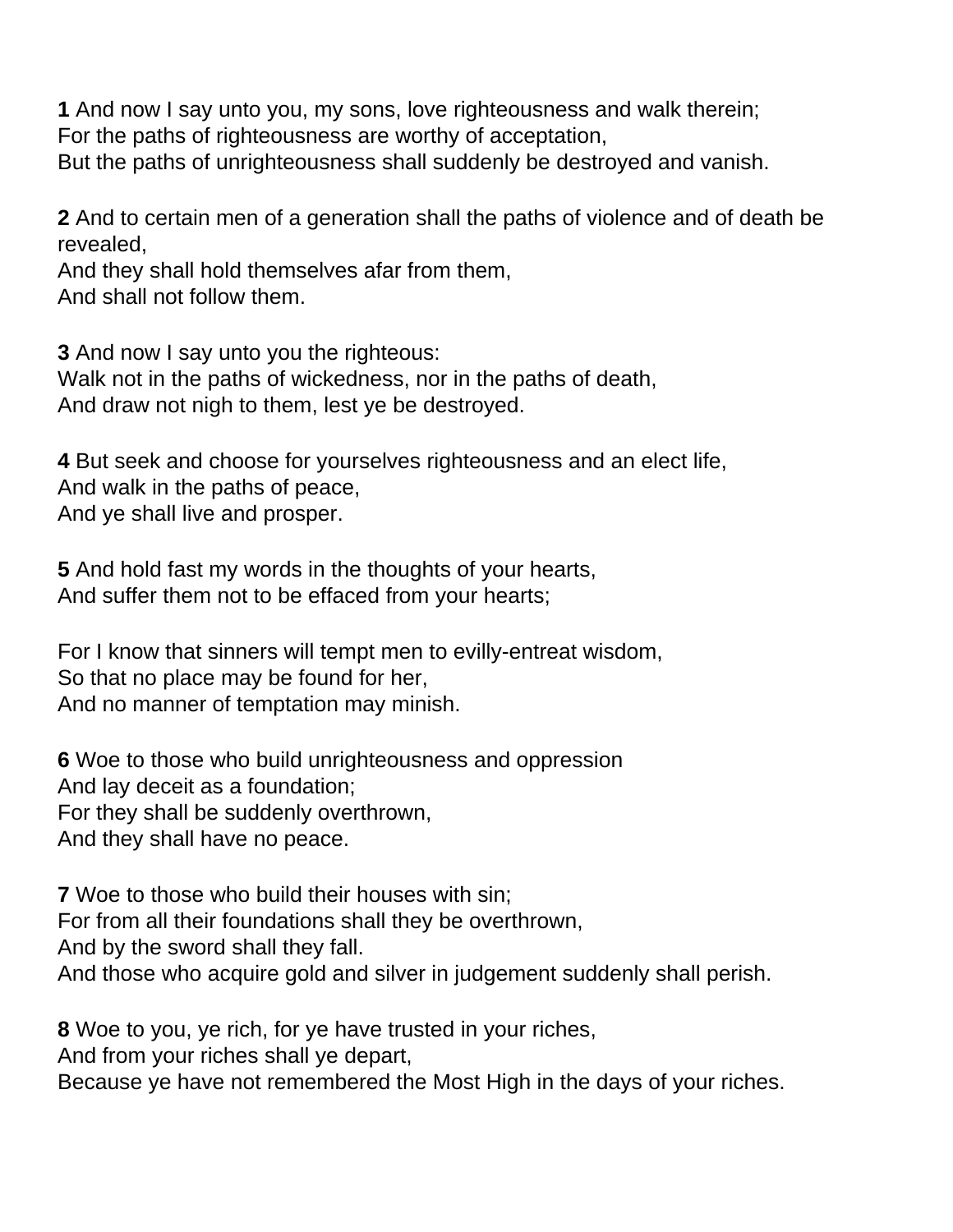**9** Ye have committed blasphemy and unrighteousness, And have become ready for the day of slaughter, And the day of darkness and the day of the great judgement.

**10** Thus I speak and declare unto you: He who hath created you will overthrow you, And for your fall there shall be no compassion, And your Creator will rejoice at your destruction.

**11** And your righteous ones in those days shall be A reproach to the sinners and the godless.

## **Chapter 95**

**1** Oh that mine eyes were a cloud of waters That I might weep over you, And pour down my tears as a cloud of waters: That so I might rest from my trouble of heart!

**2** who has permitted you to practice reproaches and wickedness ? And so judgement shall overtake you, sinners.

**3** Fear not the sinners, ye righteous; For again will the Lord deliver them into your hands, That ye may execute judgement upon them according to your desires.

**4** Woe to you who fulminate anathemas which cannot be reversed: Healing shall therefore be far from you because of your sins.

**5** Woe to you who requite your neighbour with evil; For ye shall be requited according to your works.

**6** Woe to you, lying witnesses, And to those who weigh out injustice, For suddenly shall ye perish.

**7** Woe to you, sinners, for ye persecute the righteous; For ye shall be delivered up and persecuted because of injustice,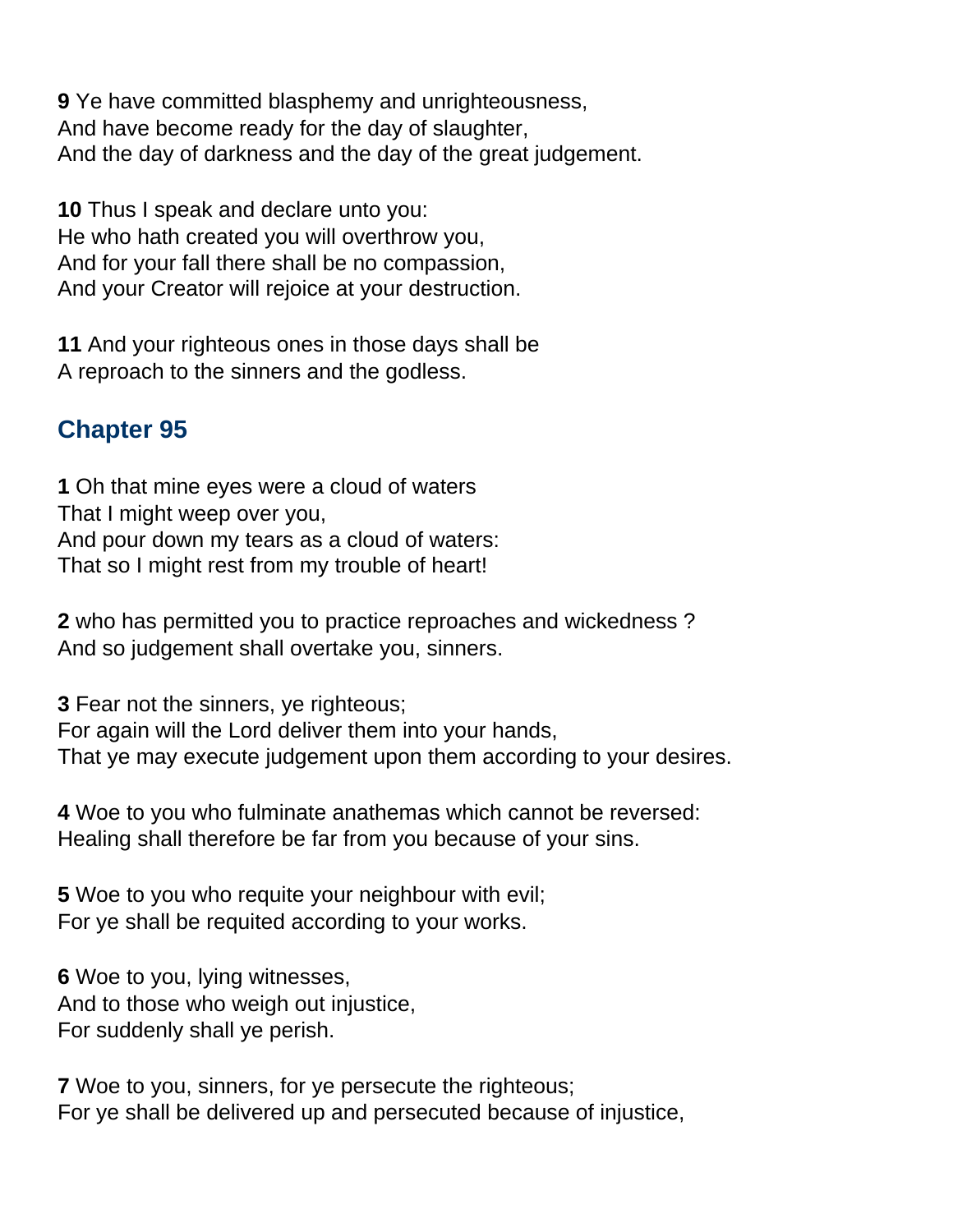And heavy shall its yoke be upon you.

# **Chapter 96**

**1** Be hopeful, ye righteous; for suddenly shall the sinners perish before you, And ye shall have lordship over them according to your desires.

**2** And in the day of the tribulation of the sinners, Your children shall mount and rise as eagles, And higher than the vultures will be your nest, And ye shall ascend and enter the crevices of the earth, And the clefts of the rock for ever as coneys before the unrighteous, And the sirens shall sigh because of you-and weep

**3** Wherefore fear not, ye that have suffered; For healing shall be your portion, And a bright light shall enlighten you, And the voice of rest ye shall hear from heaven.

**4** Woe unto you, ye sinners, for your riches make you appear like the righteous, But your hearts convict you of being sinners, And this fact shall be a testimony against you for a memorial of (your) evil deeds.

**5** Woe to you who devour the finest of the wheat, And drink wine in large bowls, And tread under foot the lowly with your might.

**6** Woe to you who drink water from every fountain, For suddenly shall ye be consumed and wither away, Because ye have forsaken the fountain of life.

**7** Woe to you who work unrighteousness And deceit and blasphemy: It shall be a memorial against you for evil.

**8** Woe to you, ye mighty, Who with might oppress the righteous; For the day of your destruction is coming.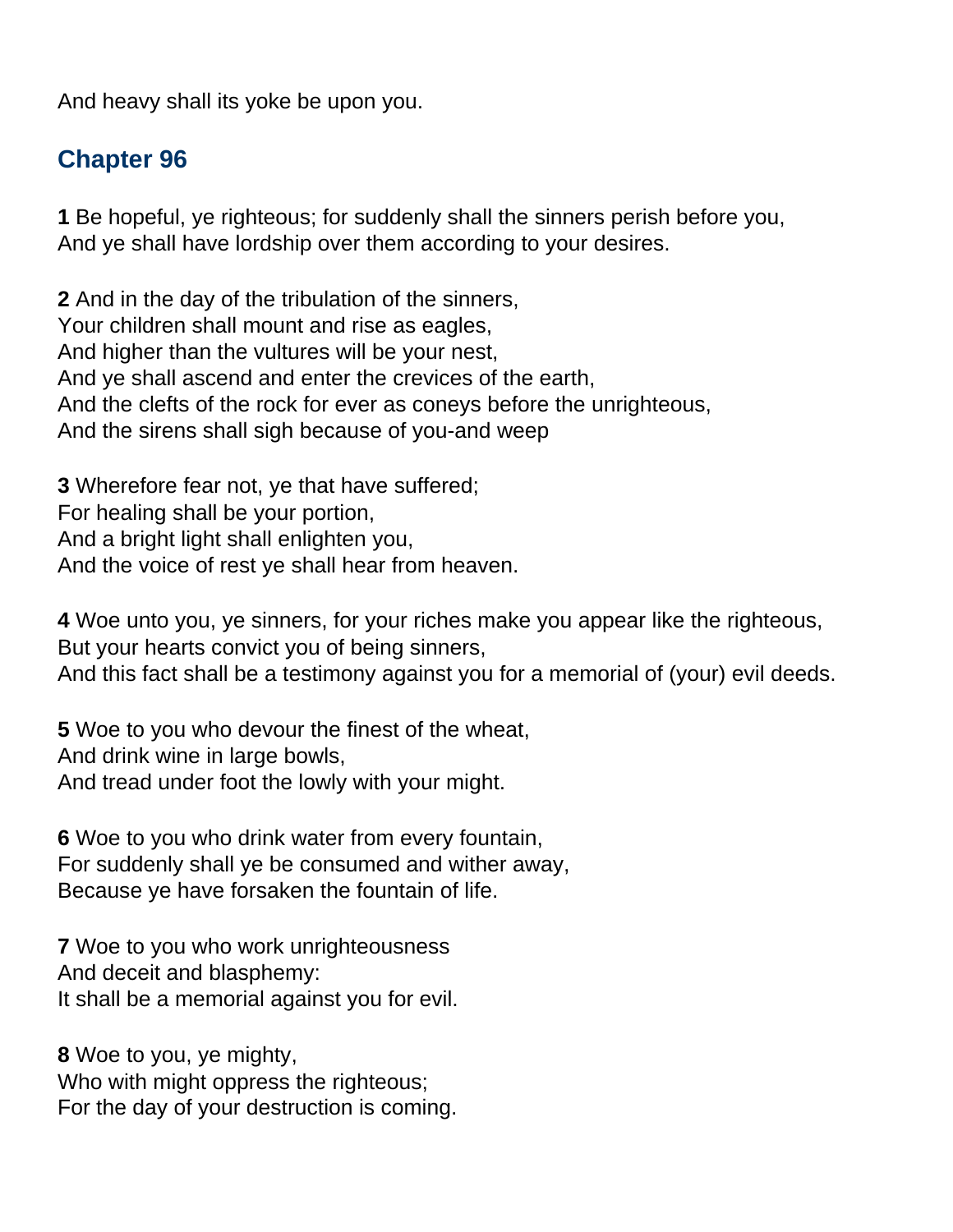In those days many and good days shall come to the righteous-in the day of your judgement.

### **Chapter 97**

**1** Believe, ye righteous, that the sinners will become a shame And perish in the day of unrighteousness.

**2** Be it known unto you (ye sinners) that the Most High is mindful of your destruction, And the angels of heaven rejoice over your destruction.

**3** What will ye do, ye sinners,

And whither will ye flee on that day of judgement, When ye hear the voice of the prayer of the righteous ?

**4** Yea, ye shall fare like unto them, Against whom this word shall be a testimony: " Ye have been companions of sinners."

**5** And in those days the prayer of the righteous shall reach unto the Lord, And for you the days of your judgement shall come.

**6** And all the words of your unrighteousness shall be read out before the Great Holy One,

And your faces shall be covered with shame,

And He will reject every work which is grounded on unrighteousness.

**7** Woe to you, ye sinners, who live on the mid ocean and on the dry land, Whose remembrance is evil against you.

**8** Woe to you who acquire silver and gold in unrighteousness and say: " We have become rich with riches and have possessions; And have acquired everything we have desired.

**9** And now let us do what we purposed:

For we have gathered silver,

**9c** And many are the husbandmen in our houses."

**9d** And our granaries are (brim) full as with water,

**10** Yea and like water your lies shall flow away;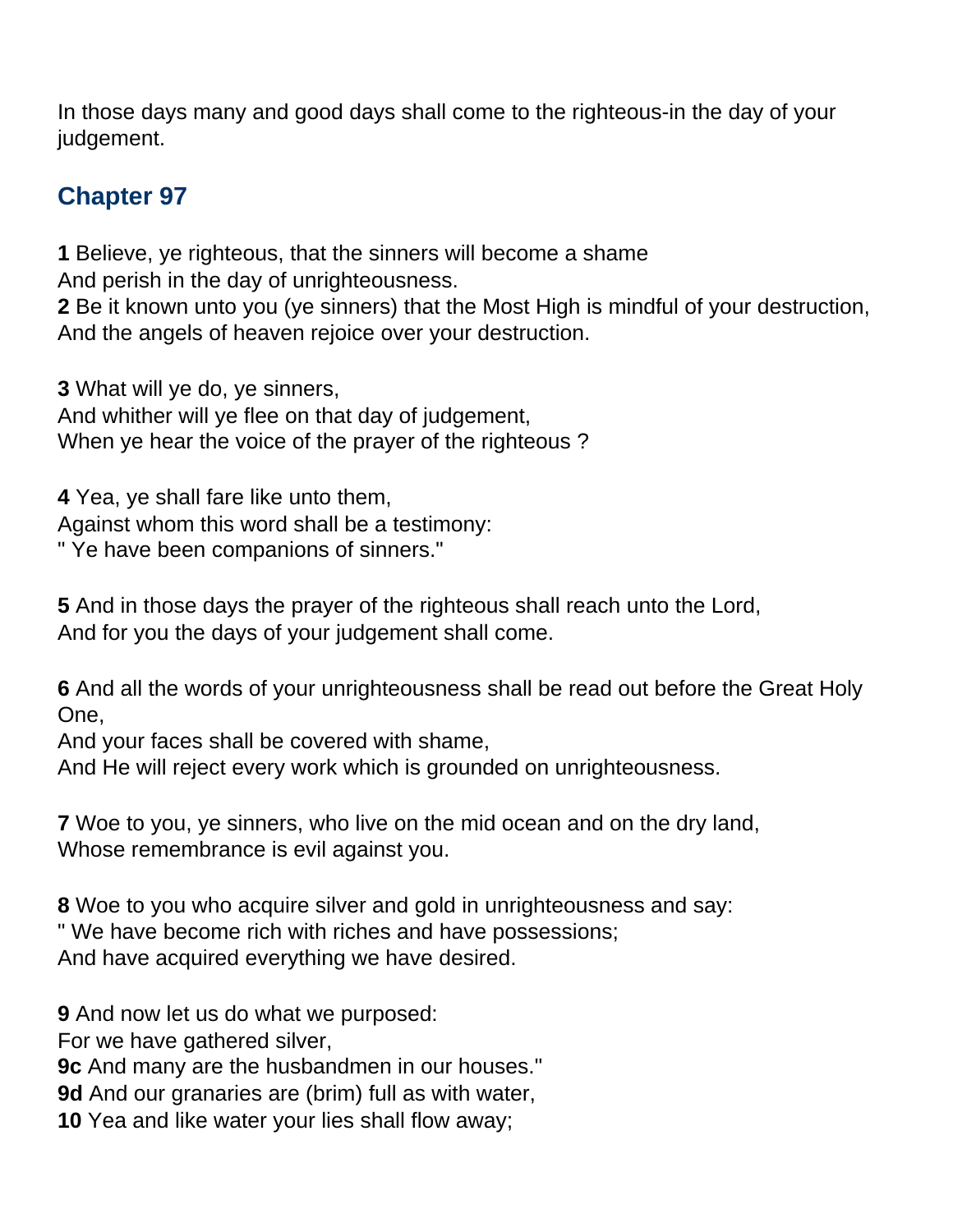For your riches shall not abide But speedily ascend from you;

For ye have acquired it all in unrighteousness, And ye shall be given over to a great curse.

### **Chapter 98**

**1** And now I swear unto you, to the wise and to the foolish, For ye shall have manifold experiences on the earth.

**2** For ye men shall put on more adornments than a woman, And coloured garments more than a virgin: In royalty and in grandeur and in power, And in silver and in gold and in purple, And in splendour and in food they shall be poured out as water.

**3** Therefore they shall be wanting in doctrine and wisdom, And they shall perish thereby together with their possessions; And with all their glory and their splendour, And in shame and in slaughter and in great destitution, Their spirits shall be cast into the furnace of fire.

**4** I have sworn unto you, ye sinners, as a mountain has not become a slave, And a hill does not become the handmaid of a woman, Even so sin has not been sent upon the earth, But man of himself has created it, And under a great curse shall they fall who commit it.

**5** And barrenness has not been given to the woman, But on account of the deeds of her own hands she dies without children.

**6** I have sworn unto you, ye sinners, by the Holy Great One, That all your evil deeds are revealed in the heavens, And that none of your deeds of oppression are covered and hidden.

**7** And do not think in your spirit nor say in your heart that ye do not know and that ye do not see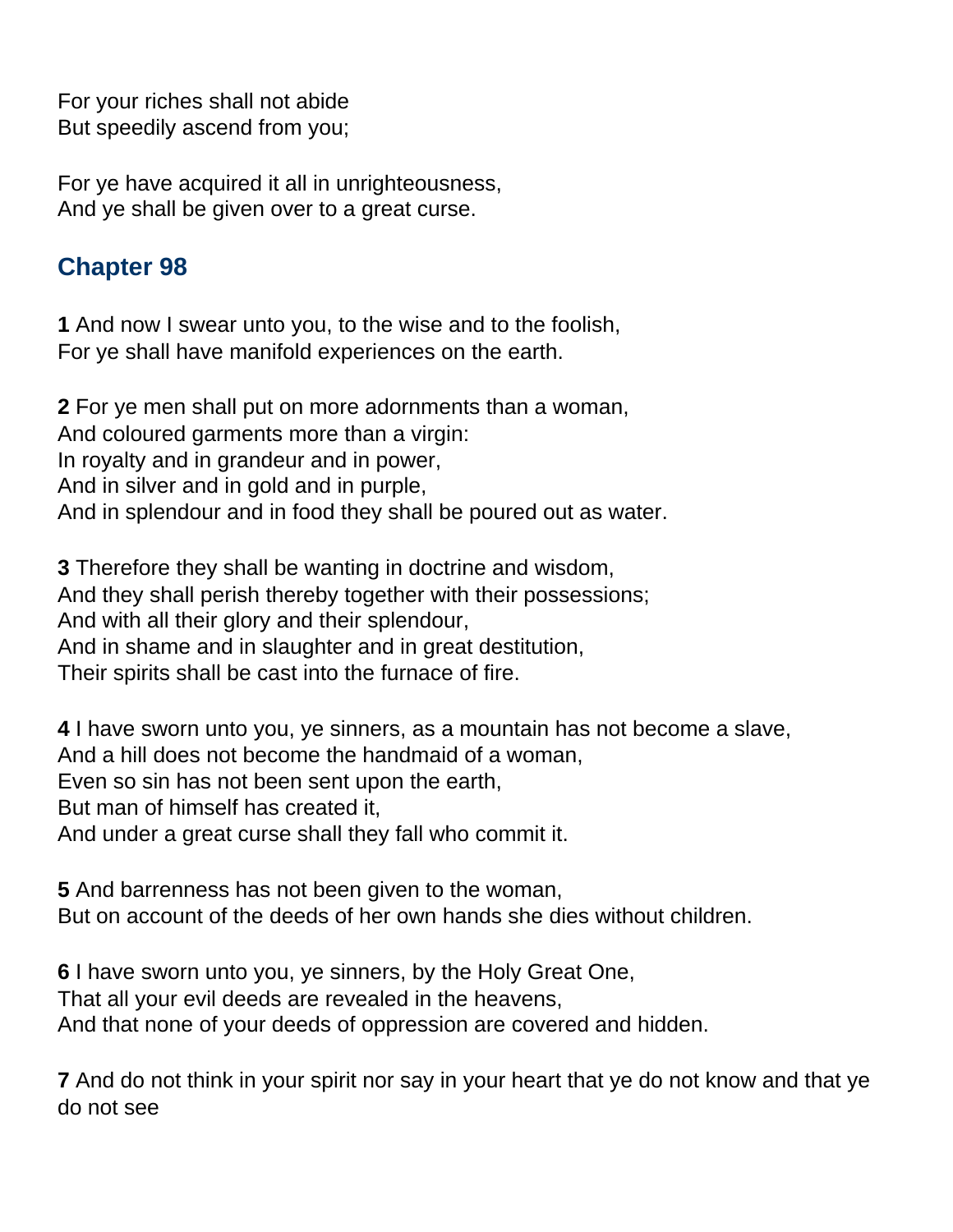**8** that every sin is every day recorded in heaven in the presence of the Most High. From henceforth ye know that all your oppression wherewith ye oppress is written down every day till the day of your judgement

. **9** Woe to you, ye fools, for through your folly shall ye perish: and ye transgress against the wise,

**10** and so good hap shall not be your portion. And now, know ye that ye are prepared for the day of destruction: wherefore do not hope to live, ye sinners, but ye shall depart and die; for ye know no ransom; for ye are prepared for the day of the great judgement, for the day of tribulation and great shame for your spirits. **11** Woe to you, ye obstinate of heart, who work wickedness and eat blood: Whence have ye good things to eat and to drink and to be filled ? From all the good things which the Lord the Most High has placed in abundance on the earth; therefore ye shall have no peace. **12** Woe to you who love the deeds of unrighteousness: wherefore do ye hope for good hap unto yourselves? know that ye shall be delivered into the hands of the righteous, and they shall cut

**3** off your necks and slay you, and have no mercy upon you. Woe to you who rejoice in the tribulation of the righteous; for no grave shall be dug for you. Woe to you who set at nought the words of

**5** the righteous; for ye shall have no hope of life. Woe to you who write down lying and godless words; for they write down their lies that men may hear them and act godlessly towards (their)

**6** neighbour. Therefore they shall have no peace but die a sudden death.

## **Chapter 99**

**1** Woe to you who work godlessness,

And glory in lying and extol them:

Ye shall perish, and no happy life shall be yours.

**2** Woe to them who pervert the words of uprightness,

And transgress the eternal law,

And transform themselves into what they were notinto sinners :

They shall be trodden under foot upon the earth.

**3** In those days make ready, ye righteous, to raise your prayers as a memorial, And place them as a testimony before the angels,

That they may place the sin of the sinners for a memorial before the Most High.

**4** In those days the nations shall be stirred up,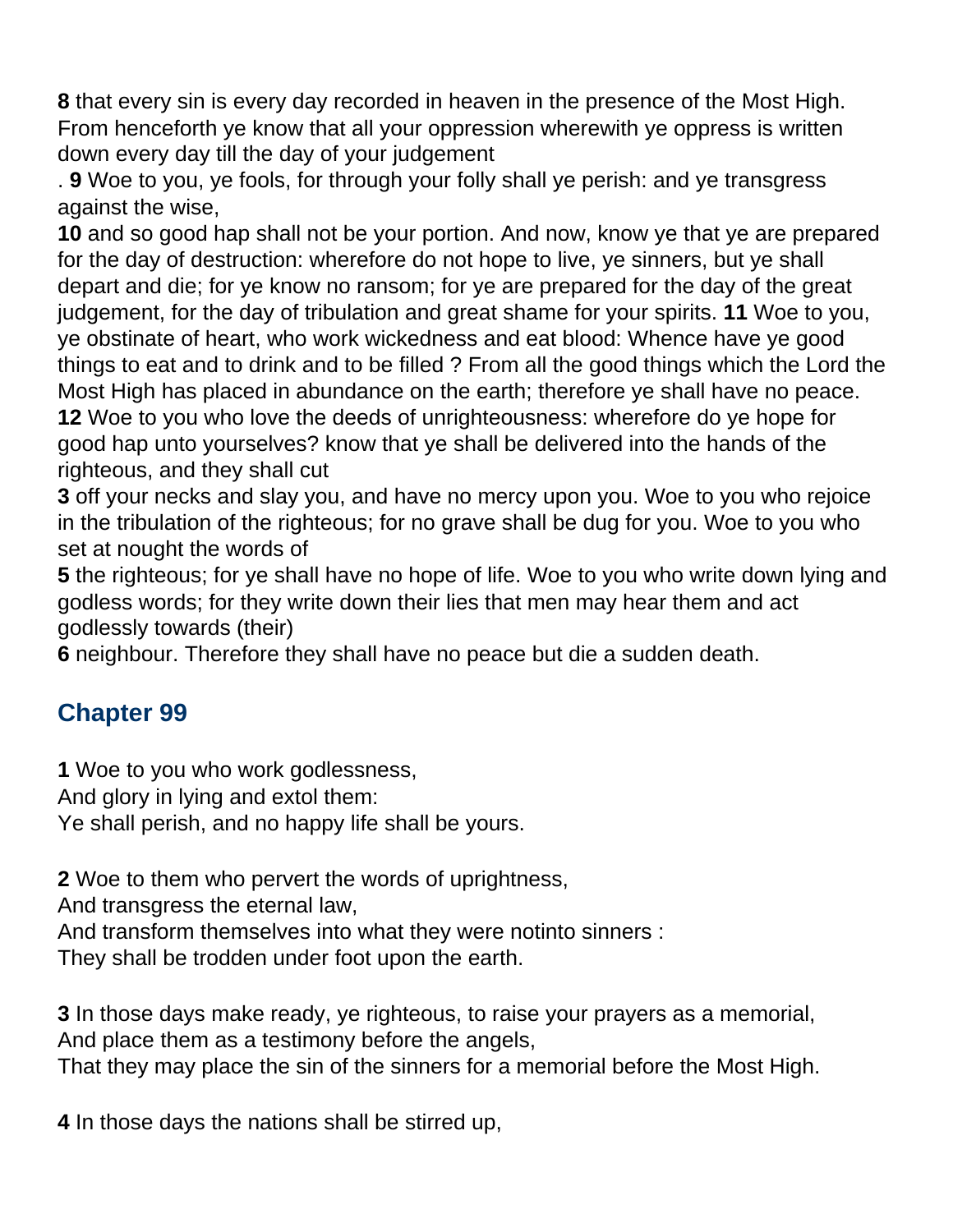And the families of the nations shall arise on the day of destruction.

**5** And in those days the destitute shall go forth and carry off their children, And they shall abandon them, so that their children shall perish through them: Yea, they shall abandon their children (that are still) sucklings, and not return to them, And shall have no pity on their beloved ones.

**6,7** And again I swear to you, ye sinners, that sin is prepared for a day of unceasing bloodshed. And they who worship stones, and grave images of gold and silver and wood (and stone) and clay, and those who worship impure spirits and demons, and all kinds of idols not according to knowledge, shall get no manner of help from them.

**8** And they shall become godless by reason of the folly of their hearts, And their eyes shall be blinded through the fear of their hearts And through visions in their dreams.

**9** Through these they shall become godless and fearful; For they shall have wrought all their work in a lie, And shall have worshiped a stone: Therefore in an instant shall they perish.

**10** But in those days blessed are all they who accept the words of wisdom, and understand them,

And observe the paths of the Most High, and walk in the path of His righteousness, And become not godless with the godless; For they shall be saved.

**11** Woe to you who spread evil to your neighbours; For you shall be slain in Sheol.

**12** Woe to you who make deceitful and false measures, And (to them) who cause bitterness on the earth; For they shall thereby be utterly consumed.

**13** Woe to you who build your houses through the grievous toil of others, And all their building materials are the bricks and stones of sin; I tell you ye shall have no peace.

**14** Woe to them who reject the measure and eternal heritage of their fathers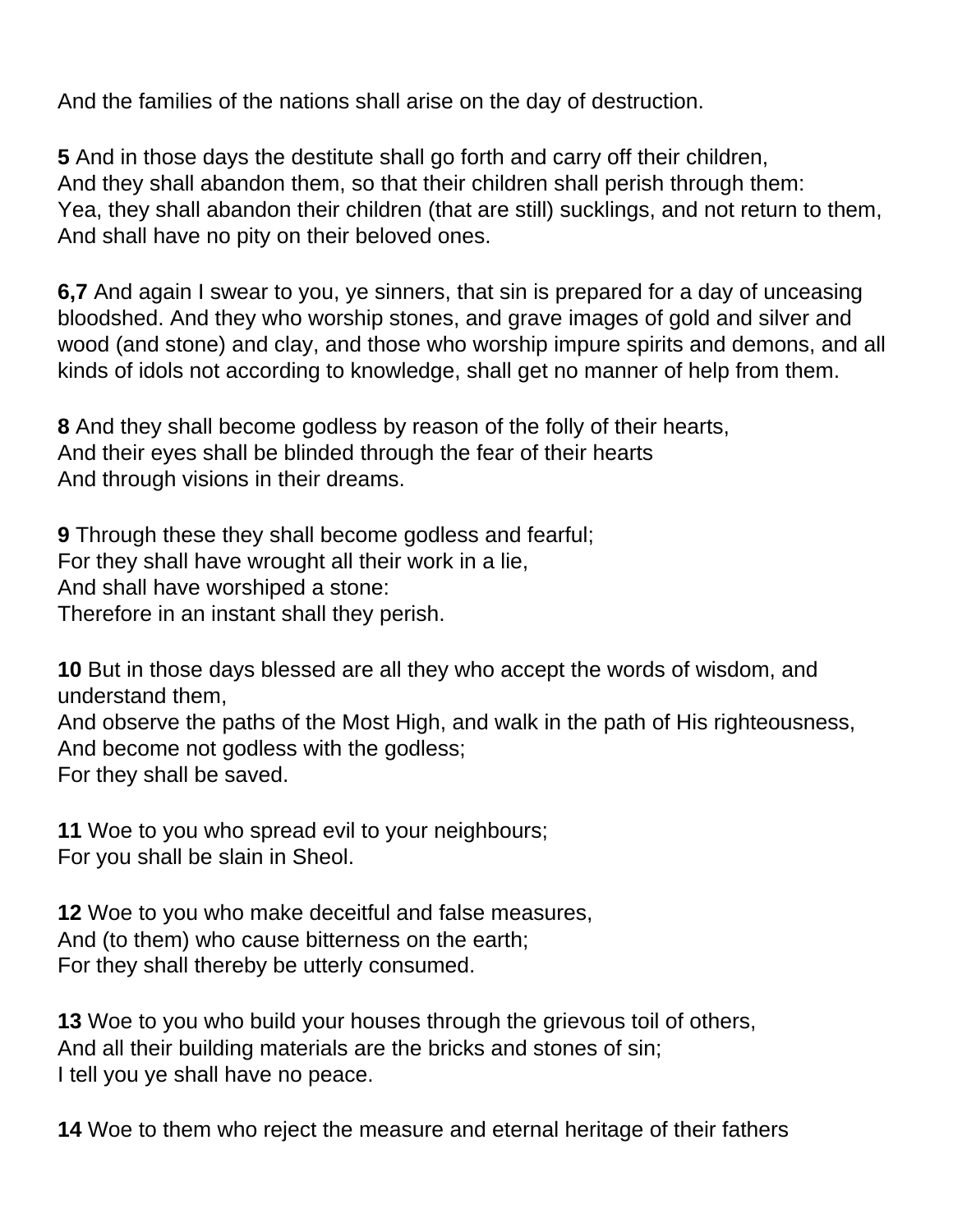And whose souls follow after idols; For they shall have no rest.

**15** Woe to them who work unrighteousness and help oppression, And slay their neighbours until the day of the great judgement.

**16** For He shall cast down your glory, And bring affliction on your hearts, And shall arouse His fierce indignation And destroy you all with the sword; And all the holy and righteous shall remember your sins.

## **Chapter 100**

**1** And in those days in one place the fathers together with their sons shall be smitten And brothers one with another shall fall in death Till the streams flow with their blood.

**2** For a man shall not withhold his hand from slaying his sons and his sons sons, And the sinner shall not withhold his hand from his honoured brother: From dawn till sunset they shall slay one another.

**3** And the horse shall walk up to the breast in the blood of sinners, And the chariot shall be submerged to its height.

**4** In those days the angels shall descend into the secret places And gather together into one place all those who brought down sin And the Most High will arise on that day of judgement To execute great judgement amongst sinners.

**5** And over all the righteous and holy He will appoint guardians from amongst the holy angels

To guard them as the apple of an eye,

Until He makes an end of all wickedness and all sin,

And though the righteous sleep a long sleep, they have nought to fear.

**6** And (then) the children of the earth shall see the wise in security, And shall understand all the words of this book,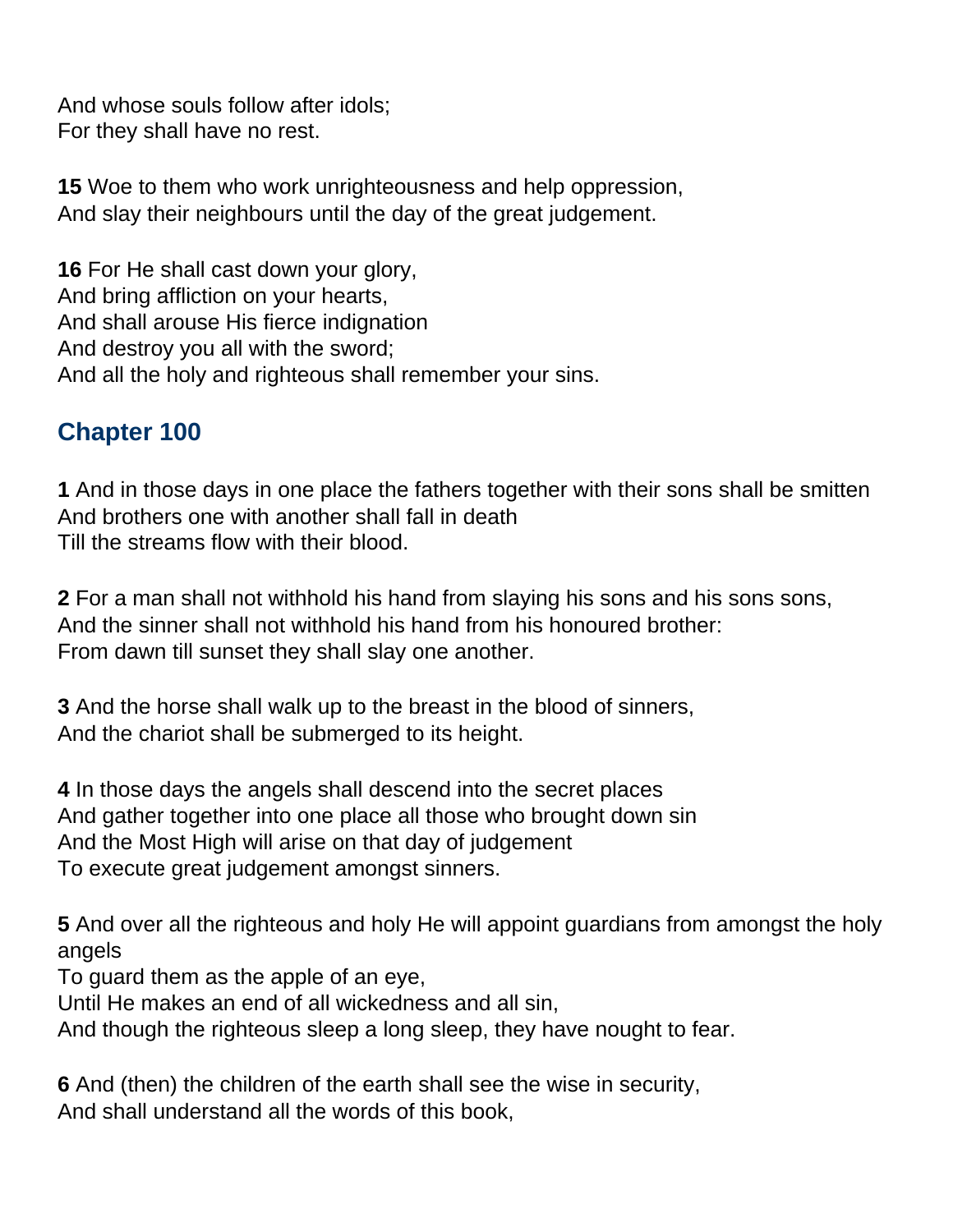And recognize that their riches shall not be able to save them In the overthrow of their sins.

**7** Woe to you, Sinners, on the day of strong anguish, Ye who afflict the righteous and burn them with fire: Ye shall be requited according to your works.

**8** Woe to you, ye obstinate of heart, Who watch in order to devise wickedness: Therefore shall fear come upon you And there shall be none to help you.

**9** Woe to you, ye sinners, on account of the words of your mouth, And on account of the deeds of your hands which your godlessness as wrought, In blazing flames burning worse than fire shall ye burn.

**10** And now, know ye that from the angels He will inquire as to your deeds in heaven, from the sun and from the moon and from the stars in reference to your sins because upon the earth ye execute

**11** judgement on the righteous. And He will summon to testify against you every cloud and mist and dew and rain; for they shall all be withheld because of you from descending upon you, and they

**12** shall be mindful of your sins. And now give presents to the rain that it be not withheld from descending upon you, nor yet the dew, when it has received gold and silver from you that it may descend. When the hoar-frost and snow with their chilliness, and all the snow-storms with all their plagues fall upon you, in those days ye shall not be able to stand before them.

# **Chapter 101**

**1** Observe the heaven, ye children of heaven, and every work of the Most High, and fear ye Him

**2** and work no evil in His presence. If He closes the windows of heaven, and withholds the rain and **3** the dew from descending on the earth on your account, what will ye do then? And if He sends His anger upon you because of yoour deeds, ye cannot petition Him; for ye spake proud and insolent

**4** words against His righteousness: therefore ye shall have no peace. And see ye not the sailors of the ships, how their ships are tossed to and fro by the waves, and are shaken by the winds, and are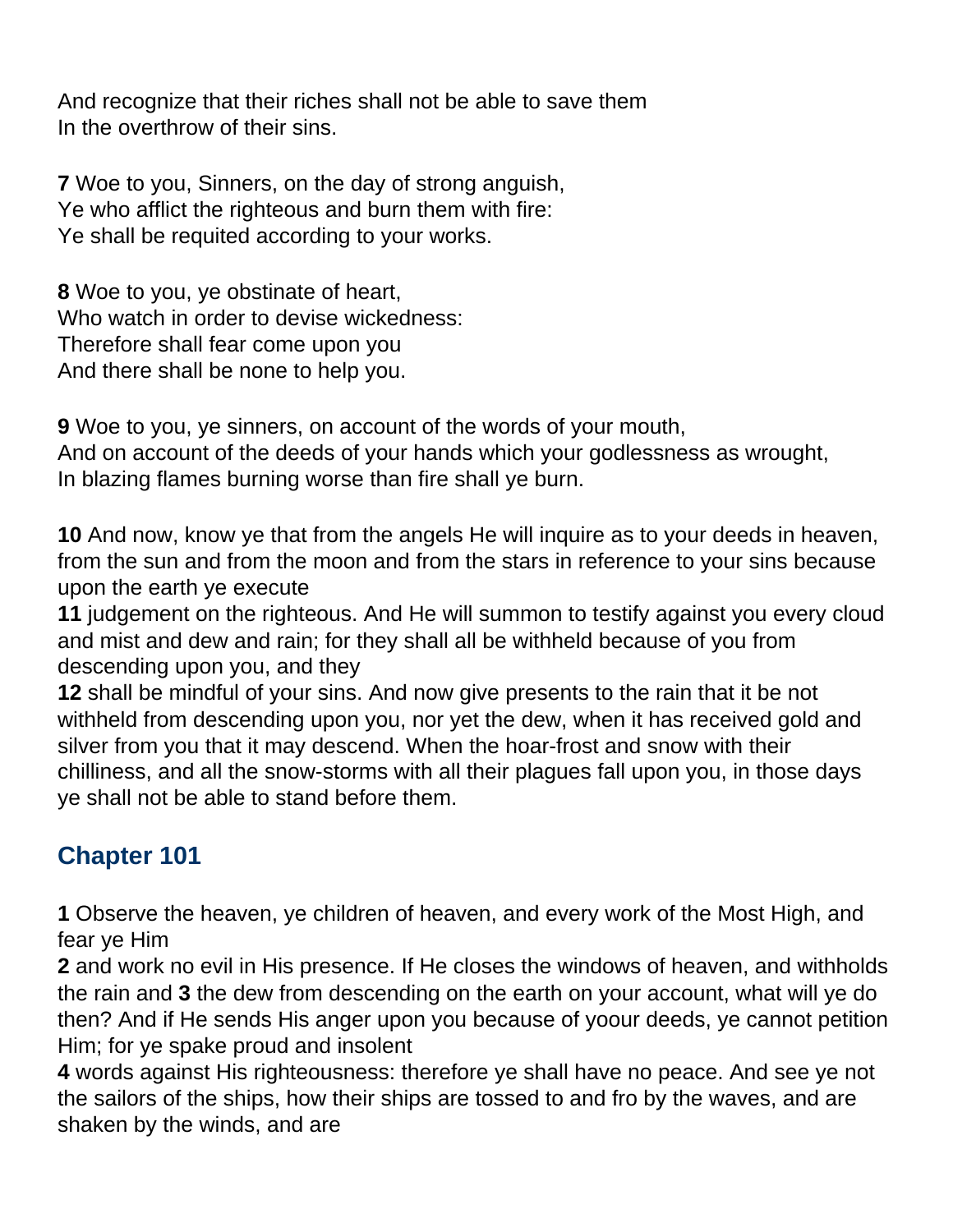**5** in sore trouble ? And therefore do they fear because all their goodly possessions go upon the sea with them, and they have evil forebodings of heart that the sea will swallow them and they will

**6** perish therein. Are not the entire sea and all its waters, and all its movements, the work of the Most

**7** High, and has He not set limits to its doings, and confined it throughout by the sand ? And at His reproof it is afraid and dries up, and all its fish die and all that is in it; But ye sinners that are

**8** on the earth fear Him not. Has He not made the heaven and the earth, and all that is therein ? Who has given understanding and wisdom to everything that moves on the earth and in the sea.

**9** Do not the sailors of the ships fear the sea ? Yet sinners fear not the Most High.

### **Chapter 102**

**1** In those days when He hath brought a grievous fire upon you, Whither will ye flee, and where will ye find deliverance ?

And when He launches forth His Word against you Will you not be affrighted and fear ?

**2** And all the luminaries shall be affrighted with great fear, And all the earth shall be affrighted and tremble and be alarmed.

**3** And all the angels shall execute their commandst And shall seek to hide themselves from the presence of the Great Glory, And the children of earth shall tremble and quake; And ye sinners shall be cursed for ever, And ye shall have no peace.

**4** Fear ye not, ye souls of the righteous, And be hopeful ye that have died in righteousness.

**5** And grieve not if your soul into Sheol has descended in grief, And that in your life your body fared not according to your goodness, But wait for the day of the judgement of sinners And for the day of cursing and chastisement.

**6** And yet when ye die the sinners speak over you: " As we die, so die the righteous,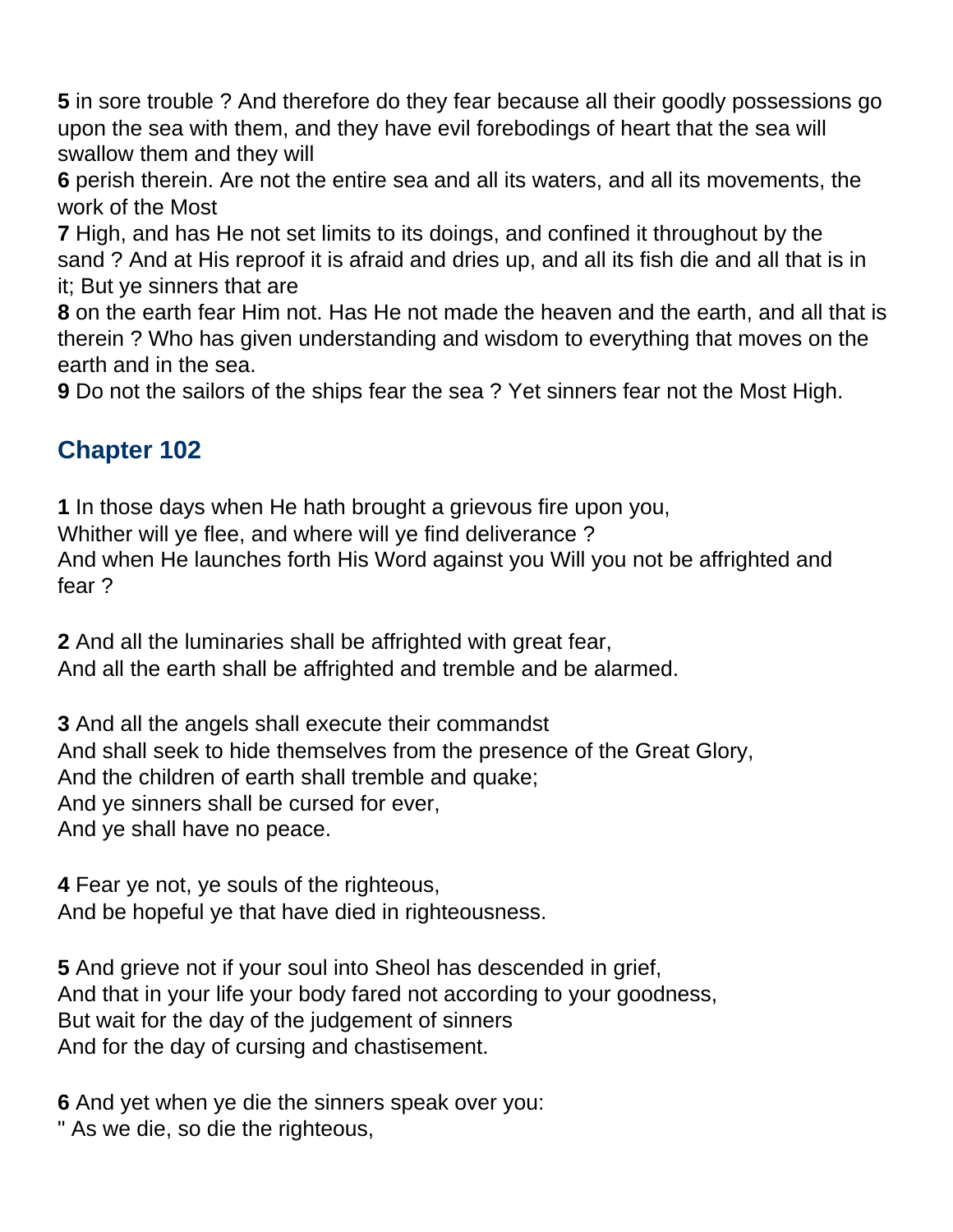And what benefit do they reap for their deeds ?

**7** Behold, even as we, so do they die in grief and darkness, And what have they more than we ? From henceforth we are equal.

**8** And what will they receive and what will they see for ever ?

Behold, they too have died,

And henceforth for ever shall they see no light."

**9** I tell you, ye sinners, ye are content to eat and drink, and rob and sin, and strip men naked, and

**10** acquire wealth and see good days. Have ye seen the righteous how their end falls out, that no manner

**11** of violence is found in them till their death ? " Nevertheless they perished and became as though they had not been, and their spirits descended into Sheol in tribulation."

### **Chapter 103**

**1** Now, therefore, I swear to you, the righteous, by the glory of the Great and Honoured and

**2** Mighty One in dominion, and by His greatness I swear to you.

I know a mystery

And have read the heavenly tablets,

And have seen the holy books,

And have found written therein and inscribed regarding them:

**3** That all goodness and joy and glory are prepared for them,

And written down for the spirits of those who have died in righteousness, And that manifold good shall be given to you in recompense for your labours,

And that your lot is abundantly beyond the lot of the living.

**4** And the spirits of you who have died in righteousness shall live and rejoice, And their spirits shall not perish, nor their memorial from before the face of the Great One

Unto all the generations of the world: wherefore no longer fear their contumely.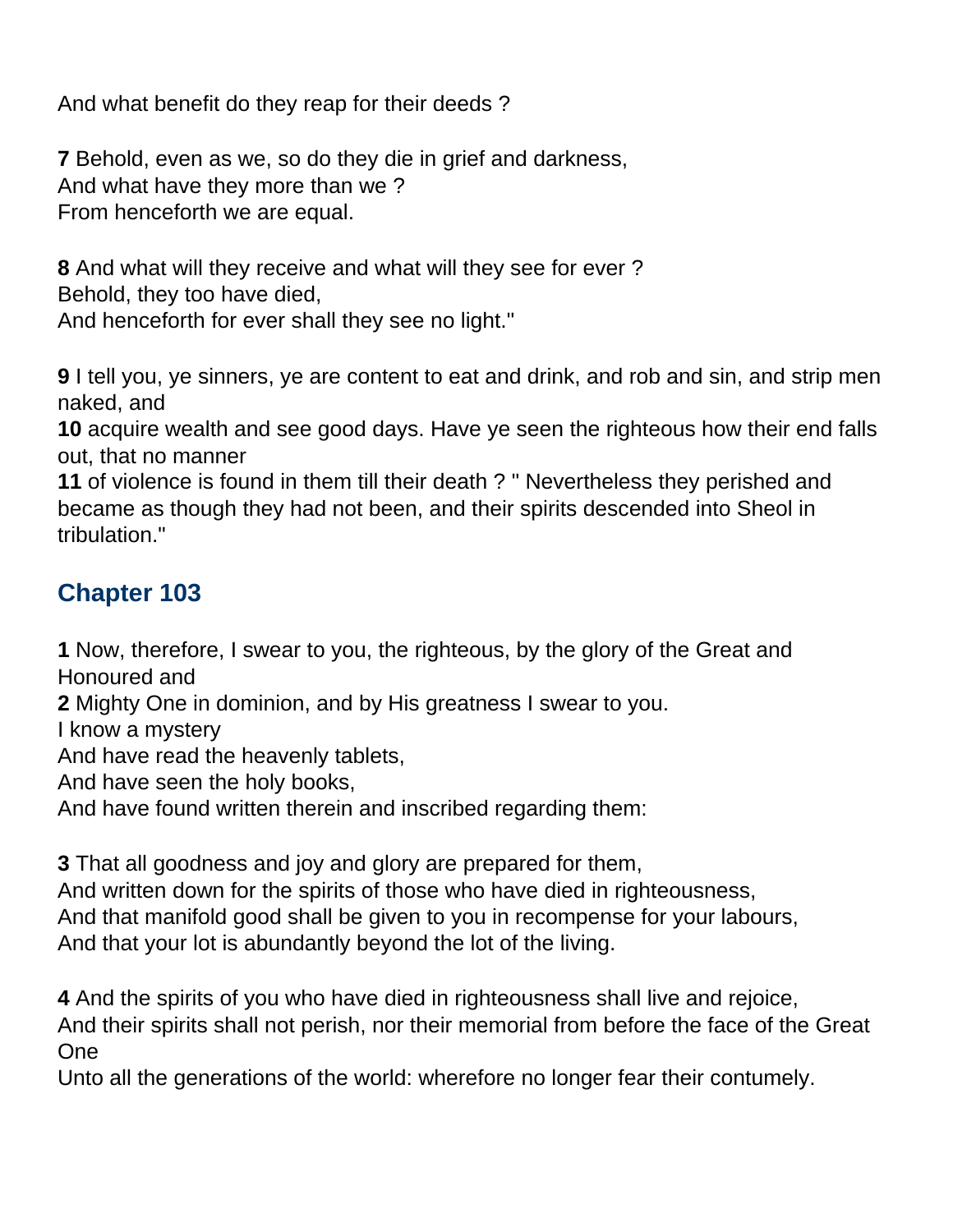**5** Woe to you, ye sinners, when ye have died, If ye die in the wealth of your sins, And those who are like you say regarding you: Blessed are the sinners: they have seen all their days.

**6** And how they have died in prosperity and in wealth, And have not seen tribulation or murder in their life; And they have died in honour, And judgement has not been executed on them during their life."

**7** Know ye, that their souls will be made to descend into Sheol And they shall be wretched in their great tribulation.

**8** And into darkness and chains and a burning flame where there is grievous judgement shall your spirits enter;

And the great judgement shall be for all the generations of the world. Woe to you, for ye shall have no peace.

**9** Say not in regard to the righteous and good who are in life: " In our troubled days we have toiled laboriously and experienced every trouble, And met with much evil and been consumed, And have become few and our spirit small.

**10** And we have been destroyed and have not found any to help us even with a word: We have been torturedand destroyed, and not hoped to see life from day to day.

**11** We hoped to be the head and have become the tail: We have toiled laboriously and had no satisfaction in our toil; And we have become the food of the sinners and the unrighteous, And they have laid their yoke heavily upon us.

**12** They have had dominion over us that hated us and smote us; And to those that hated us we have bowed our necks But they pitied us not.

**13** We desired to get away from them that we might escape and be at rest, But found no place whereunto we should flee and be safe from them.

**14** And are complained to the rulers in our tribulation,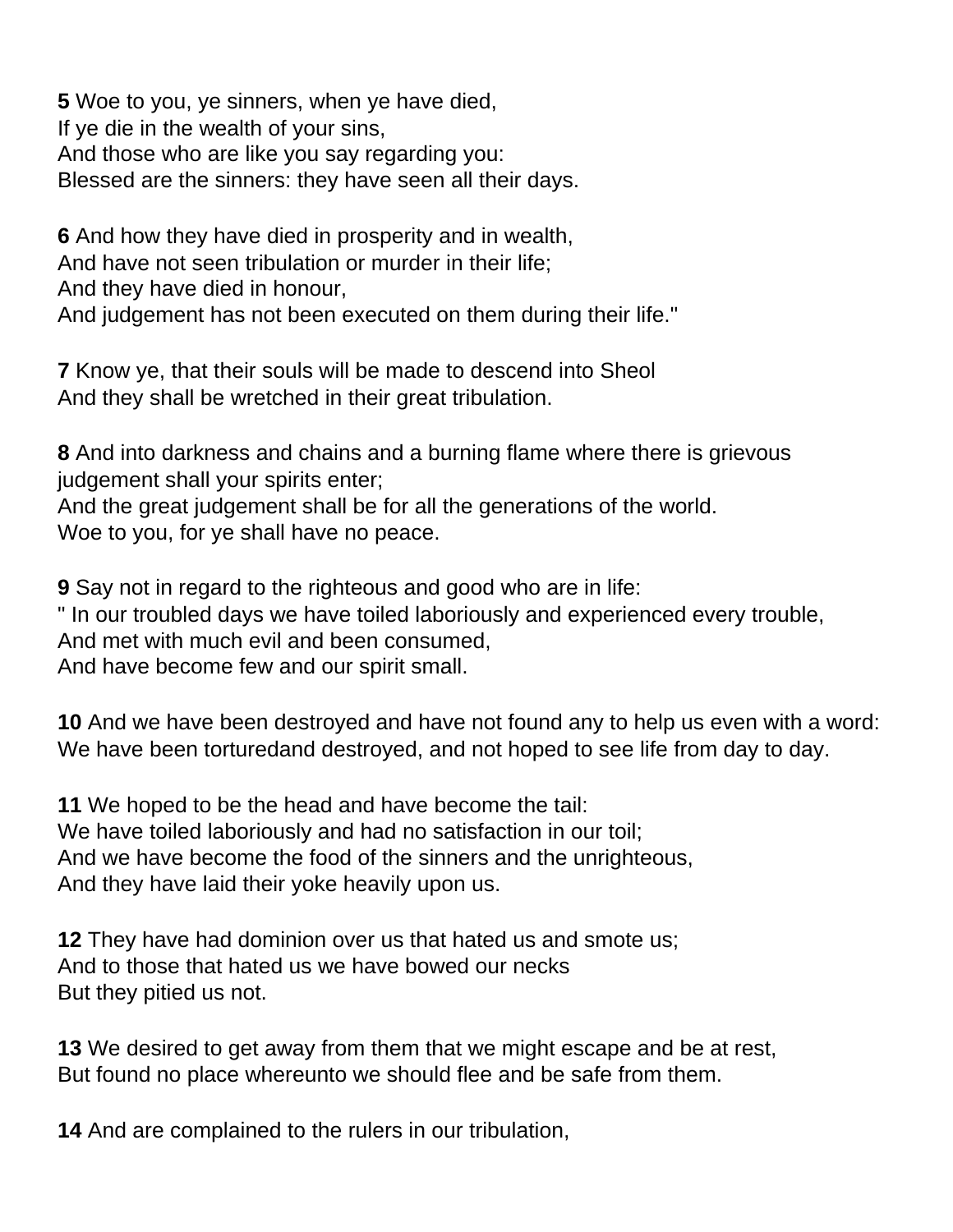And cried out against those who devoured us, But they did not attend to our cries And would not hearken to our voice.

**15** And they helped those who robbed us and devoured us and those who made us few; and they concealed their oppression, and they did not remove from us the yoke of those that devoured us and dispersed us and murdered us, and they concealed their murder, and remembered not that they had lifted up their hands against us.

# **Chapter 104**

**1** I swear unto you, that in heaven the angels remember you for good before the glory of the Great

**2** One: and your names are written before the glory of the Great One. Be hopeful; for aforetime ye were put to shame through ill and affliction; but now ye shall shine as the lights of heaven,

**3** ye shall shine and ye shalll be seen, and the portals of heaven shall be opened to you. And in your cry, cry for judgement, and it shall appear to you; for all your tribulation shall be visited on the

**4** rulers, and on all who helped those who plundered you. Be hopeful, and cast not away your hopes for ye shall have great joy as the angels of heaven.

**5** What shall ye be obliged to do ? Ye shall not have to hide on the day of the great judgement and ye shall not be found as sinners, and the eternal

**6** judgement shall be far from you for all the generations of the world. And now fear not, ye righteous, when ye see the sinners growing strong and prospering in their ways: be not companions with them,

**7** but keep afar from their violence; for ye shall become companions of the hosts of heaven. And, although ye sinners say: " All our sins shall not be searched out and be written down," nevertheless

**8** they shall write down all your sins every day. And now I show unto you that light and darkness,

**9** day and night, see all your sins. Be not godless in your hearts, and lie not and alter not the words of uprightness, nor charge with lying the words of the Holy Great One, nor take account of your

**10** idols; for all your lying and all your godlessness issue not in righteousness but in great sin. And now I know this mystery, that sinners will alter and pervert the words of righteousness in many ways, and will speak wicked words, and lie, and practice great deceits, and write books concerning

**11** their words. But when they write down truthfully all my words in their languages,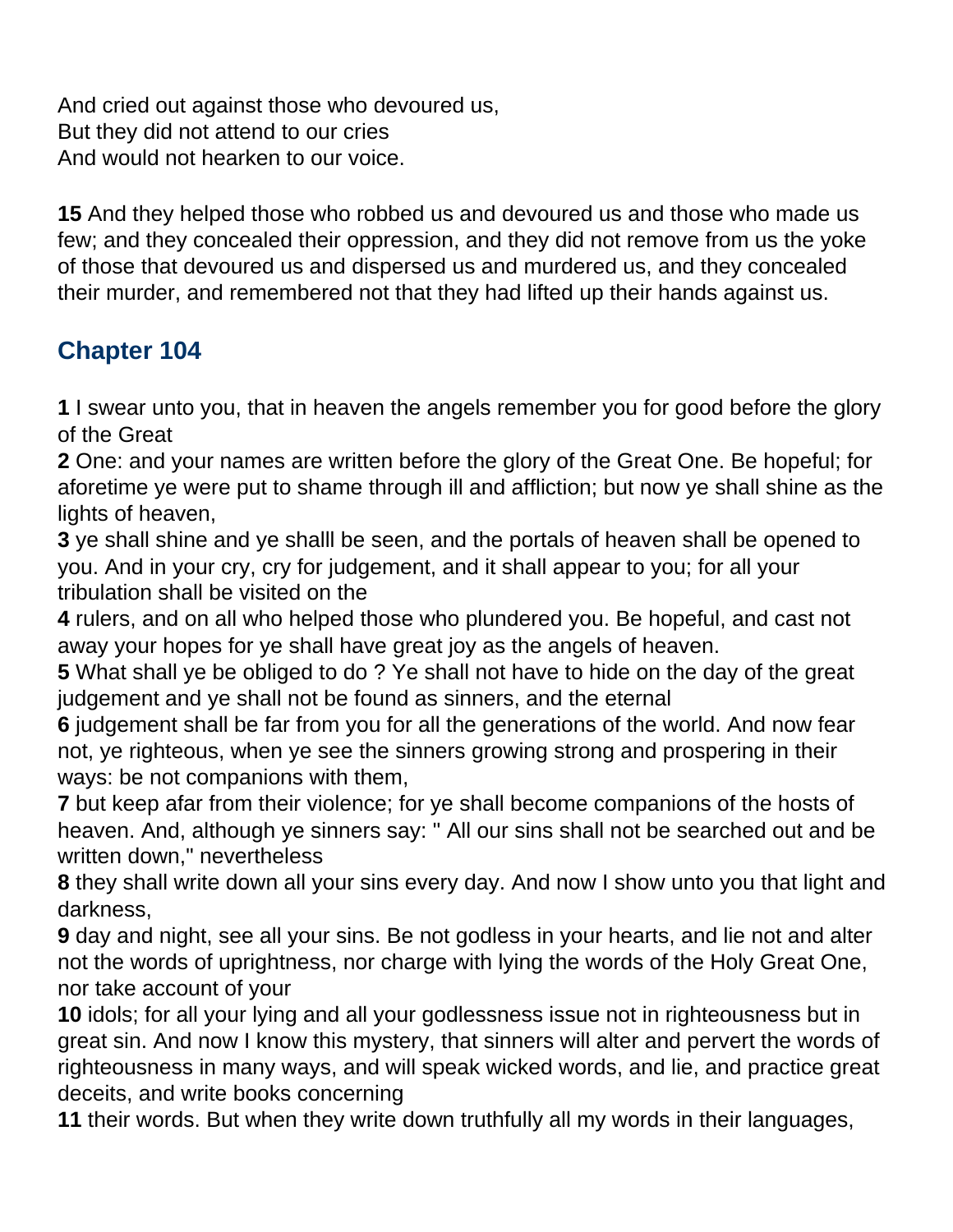and do not change or minish ought from my words but write them all down truthfully all that I first testified

**12** concerning them. Then, I know another mystery, that books will be given to the righteous and the

**13** wise to become a cause of joy and uprightness and much wisdom. And to them shall the books be given, and they shall believe in them and rejoice over them, and then shall all the righteous who have learnt therefrom all the paths of uprightness be recompensed.

### **Chapter 105**

**1** In those days the Lord bade (them) to summon and testify to the children of earth concerning their wisdom: Show (it) unto them; for ye are their guides, and a recompense over the whole earth.

**2** For I and My son will be united with them for ever in the paths of uprightness in their lives; and ye shall have peace: rejoice, ye children of uprightness. Amen.

# **Chapter 106**

**1** And after some days my son Methuselah took a wife for his son Lamech, and she became

**2** pregnant by him and bore a son. And his body was white as snow and red as the blooming of a rose, and the hair of his head and his long locks were white as wool, and his eyes beautiful. And when he opened his eyes, he lighted up the whole house like the sun, and the whole house

**3** was very bright. And thereupon he arose in the hands of the midwife, opened his mouth, and conversed with the Lord of righteousness.

**4** And his father Lamech was afraid of him and

**5** fled, and came to his father Methuselah. And he said unto him: I have begotten a strange son, diverse from and unlike man, and resembling the sons of the God of heaven; and his nature is different and he is not like us, and his eyes are as the rays of the sun, and his

**6** countenance is glorious. And it seems to me that he is not sprung from me but from the angels, and I fear that in his days a wonder may be

**7** wrought on the earth. And now, my father, I am here to petition thee and implore thee that thou mayest go to Enoch, our father, and learn from him the truth, for his dwelling-place is

**8** amongst the angels. And when Methuselah heard the words of his son, he came to me to the ends of the earth; for he had heard that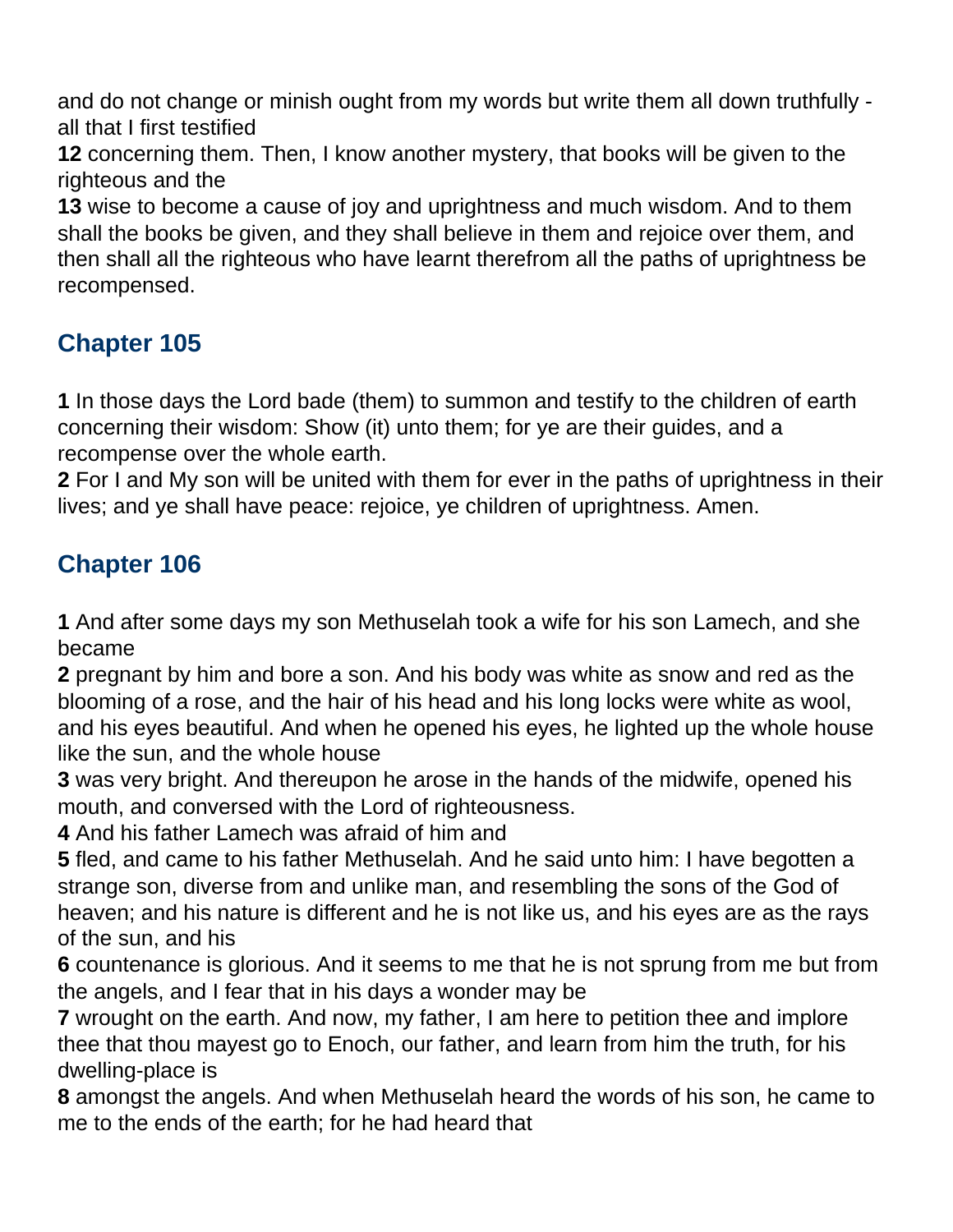**9**I was there, and he cried aloud, and I heard his voice and I came to him. And I said unto him: Behold, here am I, my son, wherefore hast thou come to me ? And he answered and said: Because of a great cause of anxiety have I come to thee, and because of a disturbing vision **10** have I approached. And now, my father, hear me: unto Lamech my son there hath been born a son, the like of whom there is none, and his nature is not like mans nature, and the colour of his body is whiter than snow and redder than the bloom of a rose, and the hair of his head is whiter than white wool, and his eyes are like the rays of the sun, and he opened his eyes and

**11** thereupon lighted up the whole house. And he arose in the hands of the midwife, and opened

**12** his mouth and blessed the Lord of heaven. And his father Lamech became afraid and fled to me, and did not believe that he was sprung from him, but that he was in the likeness of the angels of heaven; and behold I have come to thee that thou mayest make known to me the truth.

**13** And I, Enoch, answered and said unto him: The Lord will do a new thing on the earth, and this I have already seen in a vision, and make known to thee that in the generation of my father Jared some of the angels of heaven transgressed the word of the Lord.

**14** And behold they commit sin and transgress the law, and have united themselves with women and commit sin with them, and have married some of them, and have begot children by them.

**15** And they shall produce on the earth giants not according to the spirit, but according to the flesh, and there shall be a great punishment on the earth, and the earth shall be cleansed from all impurity. Yea, there shall come a great destruction over the whole earth, and there shall be a deluge and

**16** a great destruction for one year. And this son who has been born unto you shall be left on the earth, and his three children shall be saved with him: when all mankind that are on the earth

**17** shall diehe and his sons shall be saved. And now make known to thy son Lamech that he who has been born is in truth his son, and call his name Noah; for he shall be left to you, and he and his sons shall be saved from the destruction, which shall come upon the earth on account of all the sin and all the unrighteousness, which shall be consummated on the earth in his days. And after that there shall be still more unrighteousness than that which was first consummated on the earth; for I know the mysteries of the holy ones; for He, the Lord, has showed me and informed me, and I have read (them) in the heavenly tablets.

## **Chapter 107**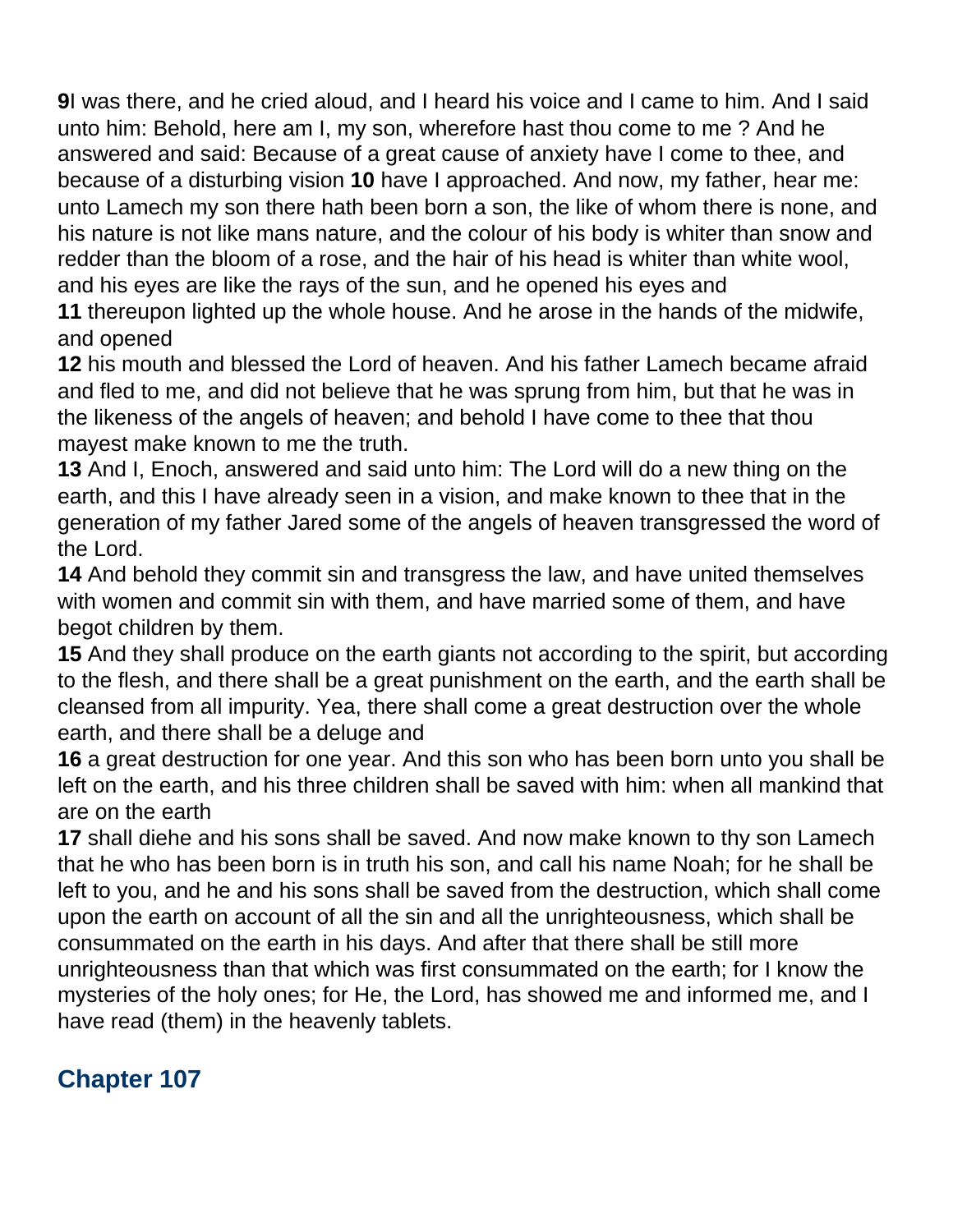**1** And I saw written on them that generation upon generation shall transgress, till a generation of righteousness arises, and transgression is destroyed and sin passes away from the earth, and all

**2** manner of good comes upon it. And now, my son, go and make known to thy son Lamech that this

**3** son, which has been born, is in truth his son, and that (this) is no lie. And when Methuselah had heard the words of his father Enoch-for he had shown to him everything in secret-he returned and showed (them) to him and called the name of that son Noah; for he will comfort the earth after all the destruction.

### **Chapter 108**

**1** Another book which Enoch wrote for his son Methuselah and for those who will come after him,

**2** and keep the law in the last days. Ye who have done good shall wait for those days till an end is made of those who work evil; and an end of the might of the transgressors. And wait ye indeed till sin has passed away,

**3** for their names shall be blotted out of the book of life and out of the holy books, and their seed shall be destroyed for ever,

**4** and their spirits shall be slain, and they shall cry and make lamentation in a place that is a chaotic wilderness, and in the fire shall they burn; for there is no earth there. And I saw there something like an invisible cloud; for by reason of its depth I could not look over, and I saw a flame of fire blazing brightly, and things like shining **5** mountains circling and sweeping to and fro. And I asked one of the holy angels who was with me and said unto him: What is this shining thing? for it is not a heaven but only the flame of a blazing **6** fire, and the voice of weeping and crying and lamentation and strong pain. And he said unto me: This place which thou seest-here are cast the spirits of sinners and blasphemers, and of those who work wickedness, and of those who pervert everything that the Lord hath spoken through the mouth

**7** of the prophets-(even) the things that shall be. For some of them are written and inscribed above in the heaven, in order that the angels may read them and know that which shall befall the sinners, and the spirits of the humble, and of those who have afflicted their bodies, and been recompensed

**8** by God; and of those who have been put to shame by wicked men: Who love God and loved neither gold nor silver nor any of the good things which are in the world, but gave over their bodies to torture.

**9** Who, since they came into being, longed not after earthly food, but regarded everything as a passing breath, and lived accordingly, and the Lord tried them much, and their spirits were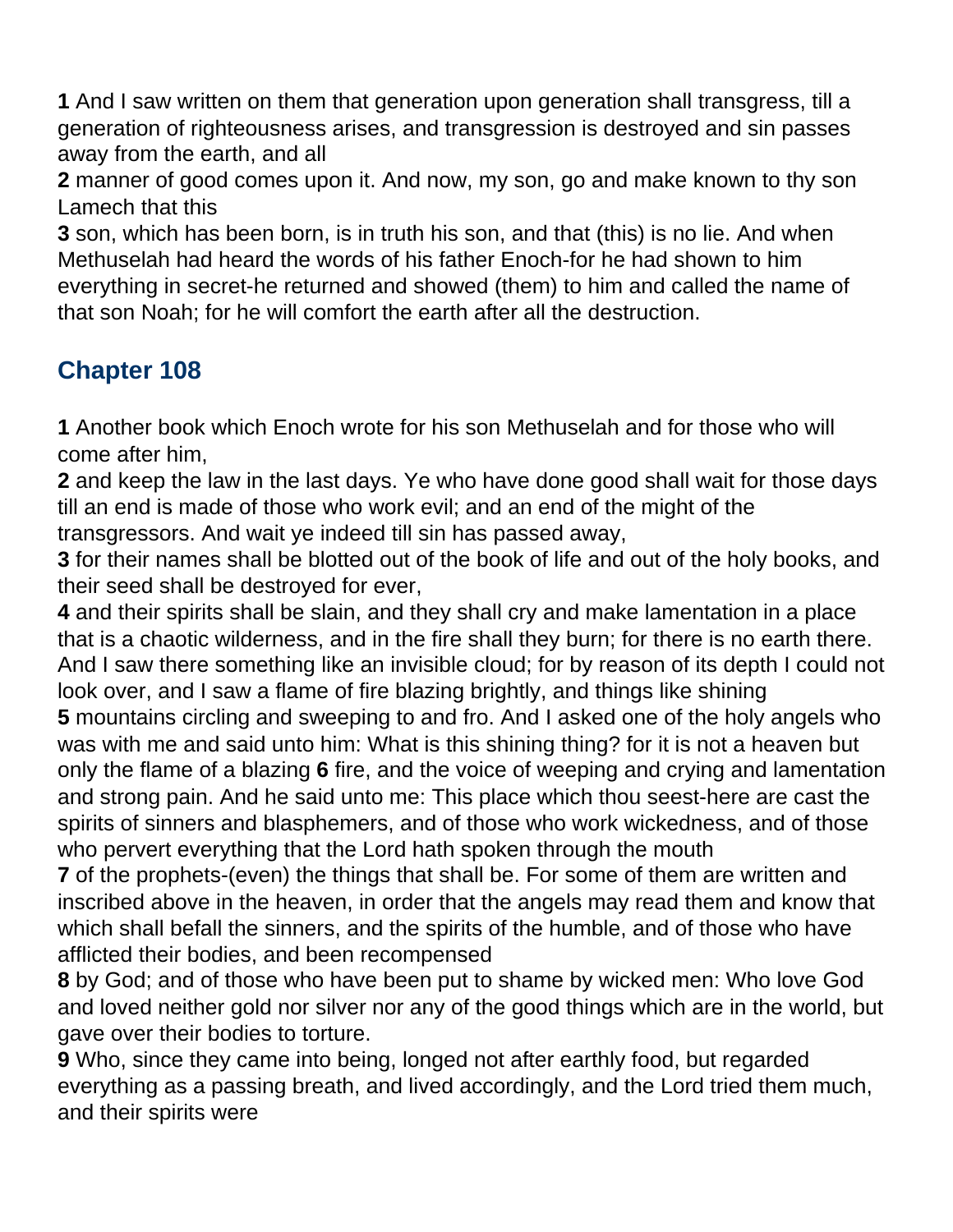**10** found pure so that they should bless His name. And all the blessings destined for them I have recounted in the books. And he hath assigned them their recompense, because they have been found to be such as loved heaven more than their life in the world, and though they were trodden under foot of wicked men, and experienced abuse and reviling from them and were put to shame,

**11** yet they blessed Me. And now I will summon the spirits of the good who belong to the generation of light, and I will transform those who were born in darkness, who in the flesh were not recompensed

**12** with such honour as their faithfulness deserved. And I will bring forth in shining light those who

**13** have loved My holy name, and I will seat each on the throne of his honour. And they shall be resplendent for times without number; for righteousness is the judgement of God; for to the faithful

**14** He will give faithfulness in the habitation of upright paths. And they shall see those who were,

**15** born in darkness led into darkness, while the righteous shall be resplendent. And the sinners shall cry aloud and see them resplendent, and they indeed will go where days and seasons are prescribed for them.

# **FRAGMENT OF THE BOOK OF NOAH**

**106** 1 And after some days my son Methuselah took a wife for his son Lamech, and she became 2 pregnant by him and bore a son. And his body was white as snow and red as the blooming of a rose, and the hair of his head and his long locks were white as wool, and his eyes beautiful And when he opened his eyes, he lighted up the whole house like the sun, and the whole house 3 was very bright. And thereupon he arose in the hands of the midwife, opened his mouth, and conversed with the Lord of righteousness. 4 And his father Lamech was afraid of him and 5 fled, and came to his father Methuselah. And he said unto him: 'I have begotten a strange son, diverse from and unlike man, and resembling the sons of the God of heaven; and his nature is different and he is not like us, and his eyes are as the rays of the sun, and his countenance 6 is glorious. And it seems to me that he is not sprung from me but from the angels, and I fear that in his days a wonder may be 7 wrought on the earth. And now, my father, I am here to petition thee and implore thee that thou mayst go to Enoch, our father, and learn from him the truth, for his dwelling-place is 8 amongst the angels.' And when Methuselah heard the words of his son, he came to me to the ends of the earth; for he had heard that I was there, and he cried aloud, and I heard his voice and I came to him. And I said unto him: 'Behold, here am I, my son, wherefore hast 9 thou come to me? 'And he answered and said: 'Because of a great cause of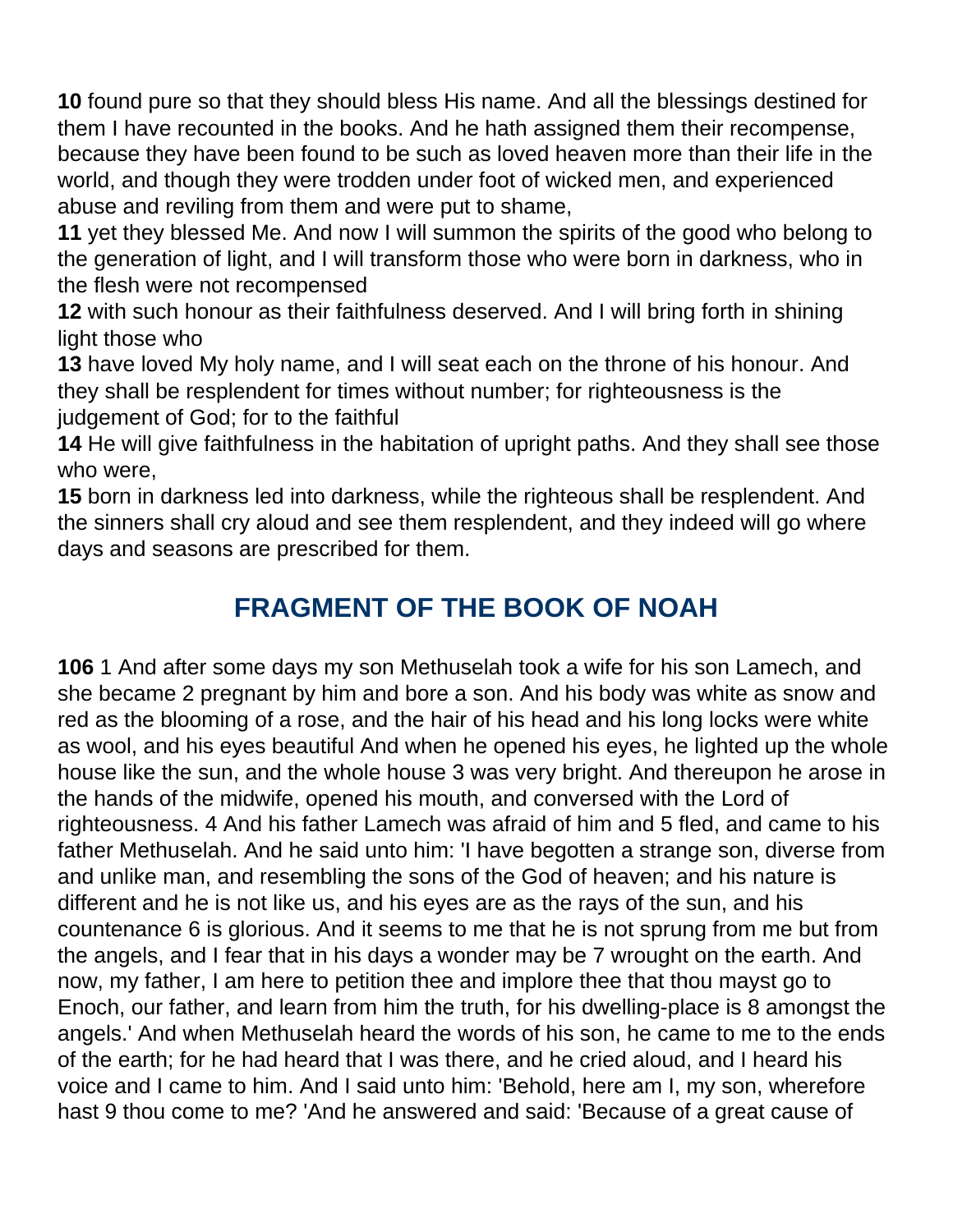anxiety have I come to thee, and because of a disturbing vision 10 have I approached. And now, my father, hear me: unto Lamech my son there hath been born a son, the like of whom there is none, and his nature is not lkie man's nature, and the colour of his body is whiter than snow and redder than the bloom of a rose, and the hair of his head is whiter than white wool, and his eyes are like the rays of the sun, and he opened his eyes and 11 thereupon lighted up the whole house. And he arose in the hands of the midwife, and opened 12 his mouth and blessed the Lord of heaven. And his father Lamech became afraid and fled to me, and did not believe that he was sprung from him, but that he was in the likeness of the angels of heaven; and behold I have come to thee that thou mayst make known to me the truth. 13 And I, Enoch, answered and said unto him: 'The Lord will do a new thing on the earth, and this I have already seen in a vision, and make known to thee that in the generation of my father Jared some of the angels of heaven 14 transgressed the word of the Lord. And behold they commit sin and transgress the law, and have united themselves with women and commit sin with them, and have married some of them, 17 and have begot children by them. And they shall produce on the earth giants not according to the spirit, but according to the flesh, and there shall be a great punishment on the earth, and the 15 earth shall be cleansed from all impurity. Yea, there shall come a great destruction over the whole earth, and there shall be a deluge and 16 a great destruction for one year. And this son who has been born unto you shall be left on the earth, and his three children shall be saved with him: when all mankind that are on the earth 18 shall die [he and his sons shall be saved]. And now make known to thy son Lamech that he who has been born is in truth his son, and call his name Noah; for he shall be left to you, and he and his sons shall be saved from the destruction, which shall come upon the earth on account of all the sin and all the unrighteousness, which shall be consummated on the earth in his days. 19 And after that there shall be still more unrighteousness than that which was first consummated on the earth; for I know the mysteries of the holy ones; for He, the Lord, has showed me and informed me, and I have read (them) in the heavenly tablets.

**107** 1 And I saw written on them that generation upon generation shall transgress, till a generation of righteousness arises, and transgression is destroyed and sin passes away from the earth, and all 2 manner of good comes upon it. And now, my son, go and make known to thy son Lamech that this 3 son, which has been born, is in truth his son, and that (this) is no lie.' And when Methuselah had heard the words of his father Enoch -- for he had shown to him everything in secret he returned and showed (them) to him and called the name of that son Noah; for he will comfort the earth after all the destruction.

**108** 1 Another book which Enoch wrote for his son Methuselah and for those who will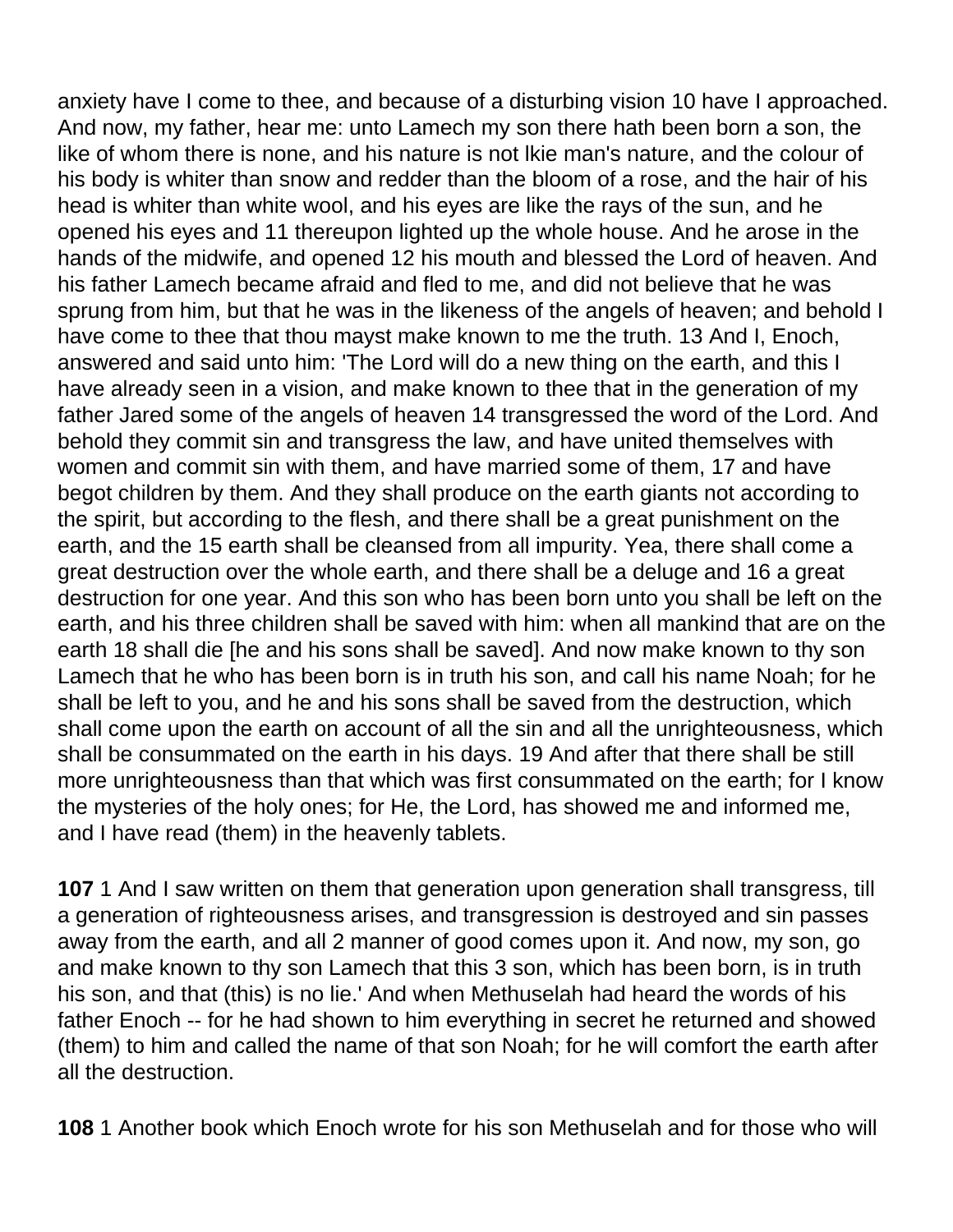come after him, 2 and keep the law in the last days. Ye who have done good shall wait for those days till an end is 3 made of those who work evil, and an end of the might of the transgressors. And wait ye indeed till sin has passed away, for their names shall be blotted out of the book of life and out of the holy books, and their seed shall be destroyed for ever, and their spirits shall be slain, and they shall cry and make lamentation in a place that is a chaotic wilderness, and in the fire shall they 4 burn; for there is no earth there. And I saw there something like an invisible cloud; for by reason of its depth I could not look over, and I saw a flame of fire blazing brightly, and things like shining 5 mountains circling and sweeping to and fro. And I asked one of the Holy angels who was with me and said unto him: 'What is this shining thing? for it is not a heaven but only the flame of a blazing 6 fire, and the voice of weeping and crying and lamentation and strong pain.' And he said unto me: 'This place which thou seest -- here are cast the spirits of sinners and blasphemers, and of those who work wickedness, and of those who pervert everything that the Lord hath spoken through the mouth 7 of the prophets. (even) the things that shall be. For some of them are written and inscribed above in the heaven, in order that the angels may read them and know that which shall befall the sinners, and the spirits of the humble, and of those who have afflicted their bodies, and been recompensed 8 by God; and of those who have been put to shame by wicked men. Who love God and loved neither gold nor silver nor any of the good things which are in the world, but gave over their bodies to 9 torture. Who, since they came into being, longed not after earthly food, but regarded everything as a passing breath, and lived accordingly, and the Lord tried them much, and their spirits were 10 found pure so that they should bless His name. And all the blessings destined for them I have recounted in the books. And He hath assigned them their recompense, because they have been found to be such as loved heaven more than their life in the world, and though they were trodden under foot of wicked men, and experienced abuse and reviling from them and were put to shame, 11 yet they blessed Me. And now I will summon the spirits of the good who belong to the generation of light, and I will transform those who were born in darkness, who in the flesh were not recompensed 12 with such honour as their faithfulness deserved. And I will bring forth in shining light those who 13 have loved My holy name, and I will seat each on the throne of his honour. And they shall be resplendent for times without number; for righteousness is the judgement of God; for to the faithful 14 He will give faithfulness in the habitation of .upright paths. And they shall see those who were 15 born in darkness led into darkness, while the righteous shall be resplendent. And the sinners shall cry aloud and see them resplendent, and they indeed will go where days and seasons are prescribed for them.'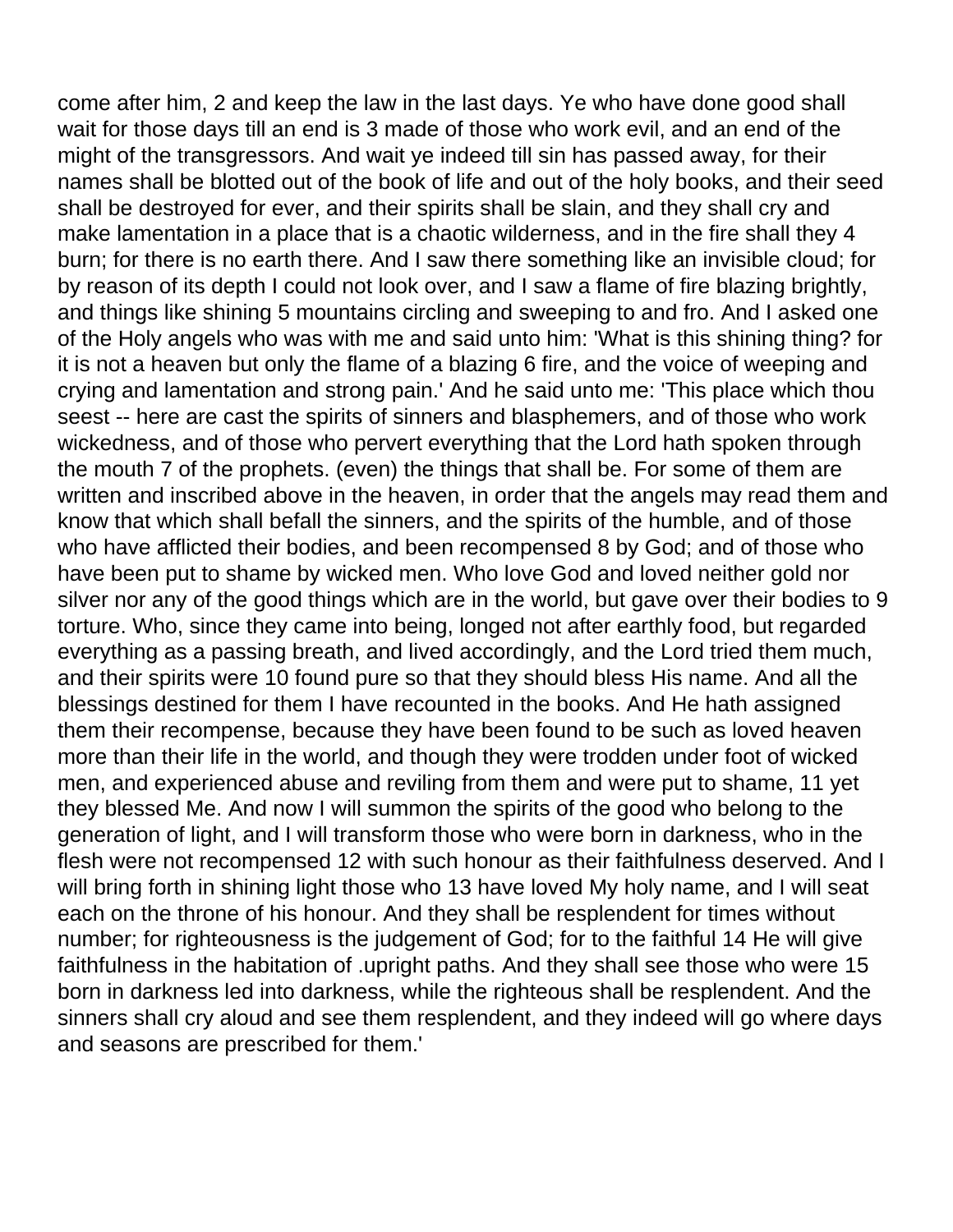# **The Book of the Secrets of Enoch**

## **(also referred to as "Slavonic Enoch" or "2 Enoch")**

### **Chapter 1**

#### **Enoch's encounter with the two angels of God**

1There was a wise man, a great artificer, and the Lord conceived love for him and received him, that he should behold the uppermost dwellings and be an eye-witness of the wise and great and inconceivable and immutable realm of God Almighty, of the very wonderful and glorious and bright and many-eyed station of the Lord's servants, and of the inaccessible throne of the Lord, and of the degrees and manifestations of the incorporeal hosts, and of the ineffable ministration of the multitude of the elements, and of the various apparition and inexpressible singing of the host of Cherubim, and of the boundless light.

2At that time, he said, when my one hundred and sixty-fifth year was completed, I begat my son Mathusal.

<sup>3</sup> After this too I lived two hundred years and completed of all the years of my life three hundred and sixty-five years.

4On the first day of the month I was in my house alone and was resting on my bed and slept.

5And when I was asleep, great distress came up into my heart, and I was weeping with my eyes in sleep, and I could not understand what this distress was, or what would happen to me.

<sup>6</sup>And there appeared to me two men, exceeding big, so that I never saw such on earth; their faces were shining like the sun, their eyes too *were* like a burning light, and from their lips was fire coming forth with clothing and singing of various kinds in appearance purple, their wings *were* brighter than gold, their hands whiter than snow.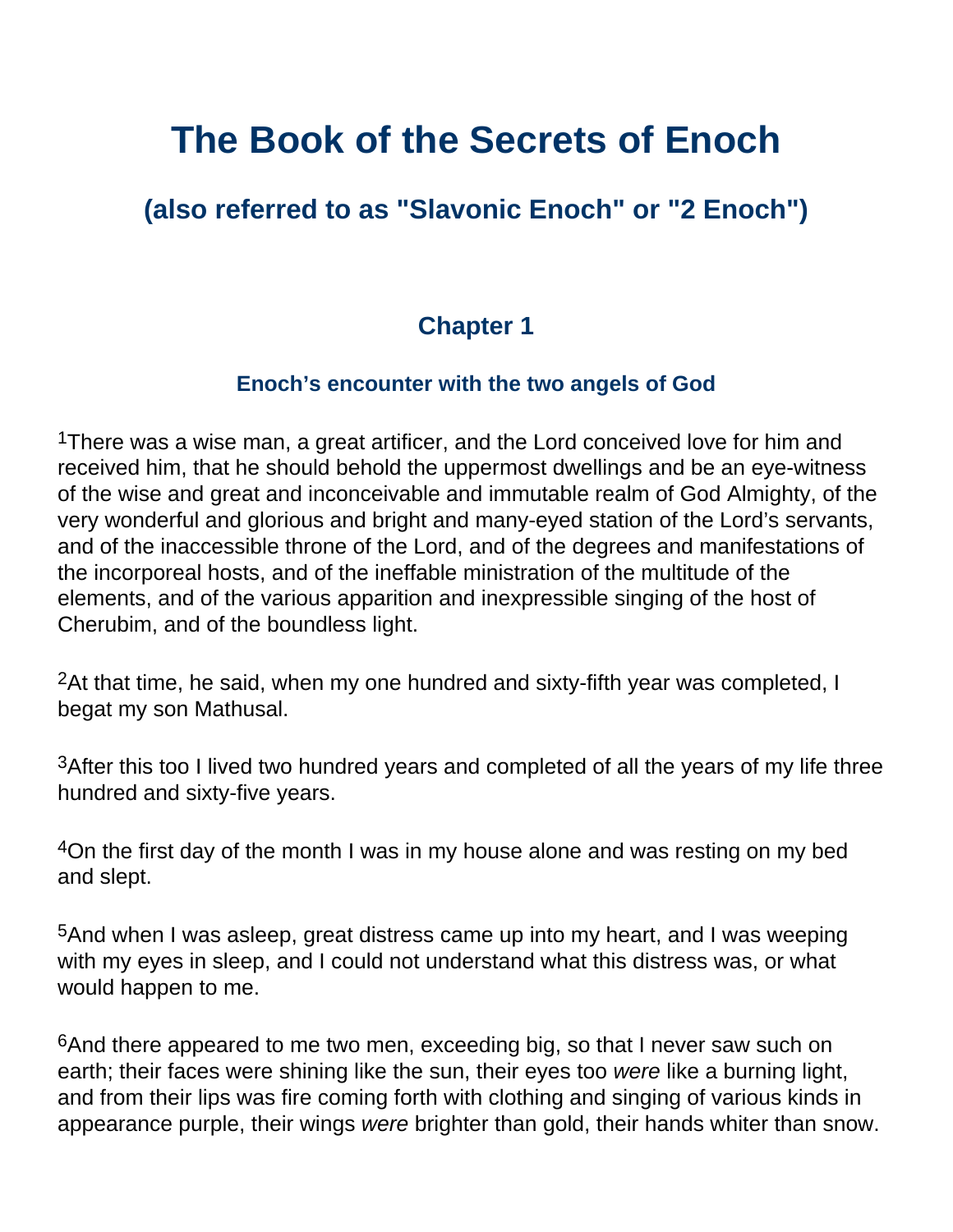<sup>7</sup>They were standing at the head of my bed and began to call me by my name.

8And I arose from my sleep and saw clearly those two men standing in front of me.

9And I saluted them and was seized with fear and the appearance of my face was changed from terror, and those men said to me:

<sup>10</sup>Have courage, Enoch, do not fear; the eternal God sent us to you, and lo! You shalt to-day ascend with us into heaven, and you shall tell your sons and all your household all that they shall do without you on earth in your house, and let no one seek you till the Lord return you to them.

<sup>11</sup>And I made haste to obey them and went out from my house, and made to the doors, as it was ordered me, and summoned my sons Mathusal and Regim and Gaidad and made known to them all the marvels those *men* had told me.

# **Chapter 2**

#### **The instruction of Enoch to his sons**

1Listen to me, my children, I know not whither I go, or what will befall me; now therefore, my children, I tell you: turn not from God before the face of the vain, who made not Heaven and earth, for these shall perish and those who worship them, and may the Lord make confident your hearts in the fear of him. And now, my children, let no one think to seek me, until the Lord return me to you.

# **Chapter 3**

#### **Of Enoch's assumption; how the angels took him into the first heaven**

<sup>1</sup>It came to pass, when Enoch had told his sons, that the angels took him on to their wings and bore him up on to the first heaven and placed him on the clouds. And there I looked, and again I looked higher, and saw the ether, and they placed me on the first heaven and showed me a very great Sea, greater than the earthly sea.

### **Chapter 4**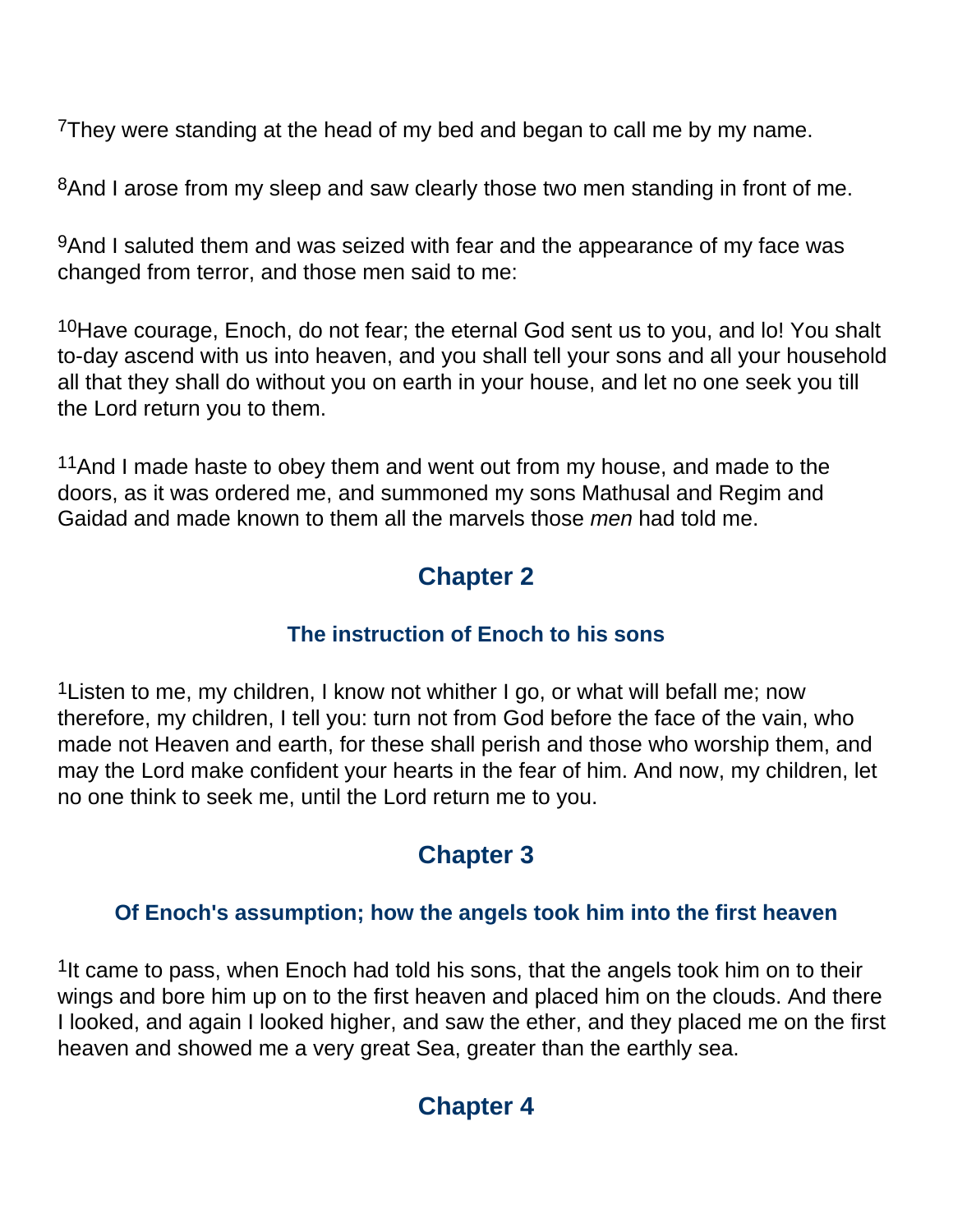#### **Of the angels ruling the stars**

1They brought before my face the elders and rulers of the stellar orders, and showed me two hundred angels, who rule the stars and *their* services to the heavens, and fly with their wings and come round all those who sail.

### **Chapter 5**

#### **Of how the angels keep the store-houses of the snow**

<sup>1</sup> And here I looked down and saw the treasure-houses of the snow, and the angels who keep their terrible store-houses, and the clouds whence they come out and into which they go.

### **Chapter 6**

#### **Of the dew and of the olive-oil, and various flowers**

1They showed me the treasure-house of the dew, like oil of the olive, and the appearance of its form, as of all the flowers of the earth; further many angels guarding the treasure-houses of these *things*, and how they are made to shut and open.

### **Chapter 7**

#### **Of how Enoch was taken on to the second heaven**

1And those men took me and led me up on to the second heaven, and showed me darkness, greater than earthly darkness, and there I saw prisoners hanging, watched, awaiting the great and boundless judgment, and these angels were dark-looking, more than earthly darkness, and incessantly making weeping through all hours.

2And I said to the men who were with me: Wherefore are these incessantly tortured? They answered me: These are God's apostates, who obeyed not God's commands, but took counsel with their own will, and turned away with their prince, who also *is* fastened on the fifth heaven.

<sup>3</sup>And I felt great pity for them, and they saluted me, and said to me: Man of God, pray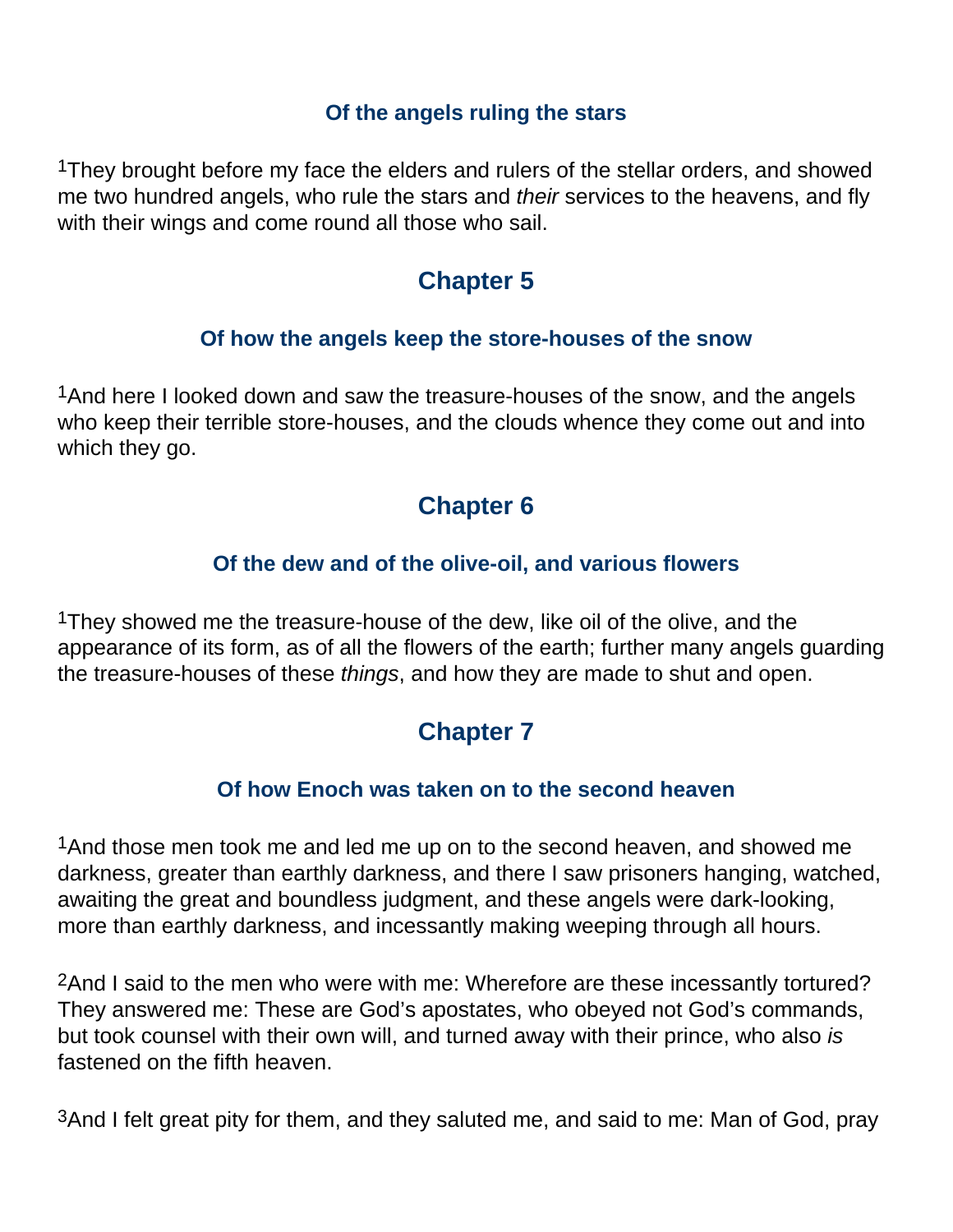for us to the Lord; and I answered to them: Who am I, a mortal man, that I should pray for angels? Who knows whither I go, or what will befall me? Or who will pray for me?

# **Chapter 8**

### **Of the assumption of Enoch to the third heaven**

<sup>1</sup> And those men took me thence, and led me up on to the third heaven, and placed me there; and I looked downwards, and saw the produce of these places, such as has never been known for goodness.

2And I saw all the sweet-flowering trees and beheld their fruits, which were sweetsmelling, and all the foods borne *by them* bubbling with fragrant exhalation.

<sup>3</sup>And in the midst of the trees that of life, in that place whereon the Lord rests, when he goes up into paradise; and this tree is of ineffable goodness and fragrance, and adorned more than every existing thing; and on all sides *it is* in form gold-looking and vermilion and fire-like and covers all, and it has produce from all fruits.

4Its root is in the garden at the earth's end.

5And paradise is between corruptibility and incorruptibility.

<sup>6</sup>And two springs come out which send forth honey and milk, and their springs send forth oil and wine, and they separate into four parts, and go round with quiet course, and go down into the PARADISE OF EDEN, between corruptibility and incorruptibility.

<sup>7</sup>And thence they go forth along the earth, and have a revolution to their circle even as other elements.

<sup>8</sup>And here there is no unfruitful tree, and every place is blessed.

9And *there are* three hundred angels very bright, who keep the garden, and with incessant sweet singing and never-silent voices serve the Lord throughout all days and hours.

10And I said: How very sweet is this place, and those men said to me: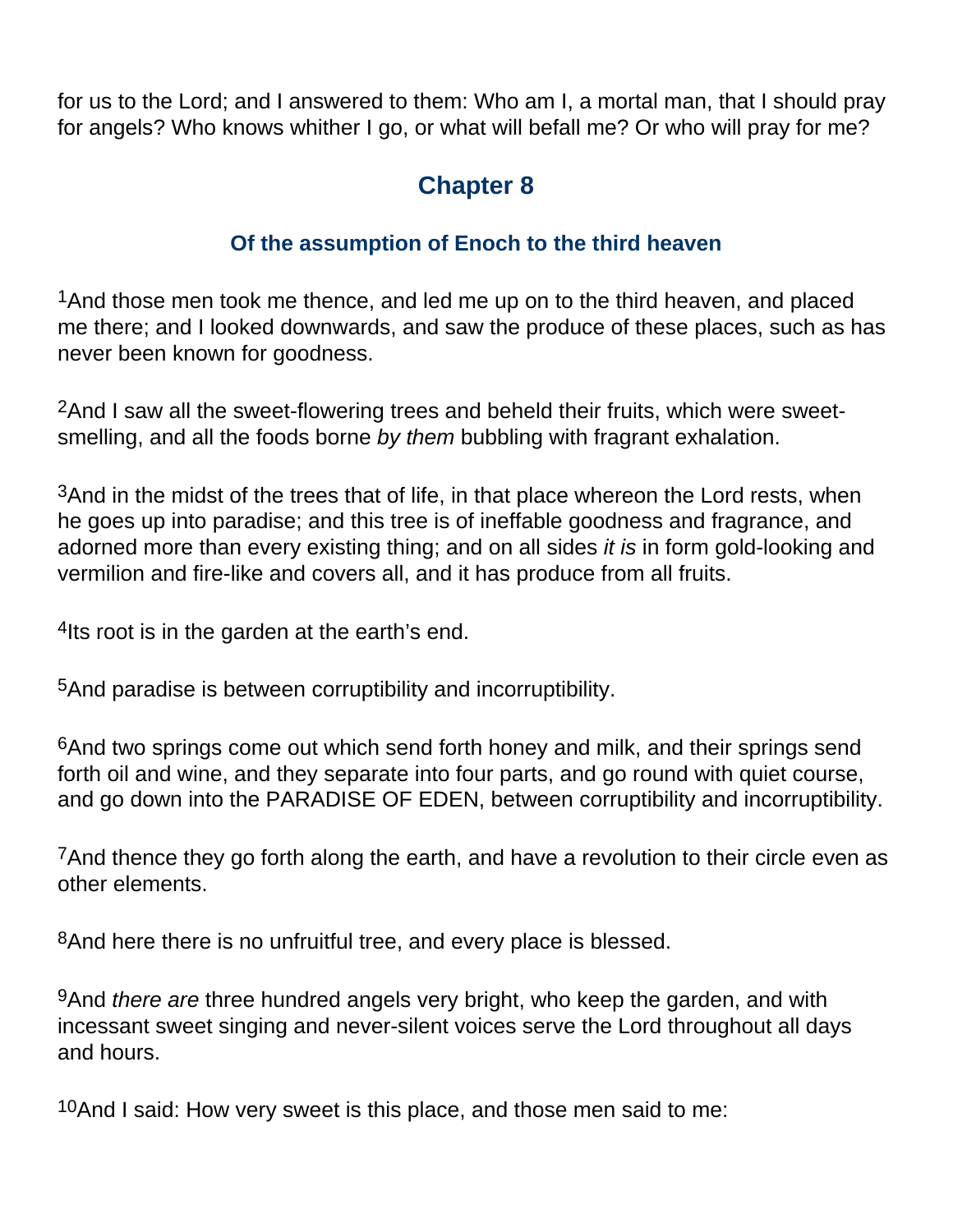# **Chapter 9**

#### **The showing to Enoch of the place of the righteous and compassionate**

1This place, O Enoch, is prepared for the righteous, who endure all manner of offence from those that exasperate their souls, who avert their eyes from iniquity, and make righteous judgment, and give bread to the hungering, and cover the naked with clothing, and raise up the fallen, and help injured orphans, and who walk without fault before the face of the Lord, and serve him alone, and for them is prepared this place for eternal inheritance.

# **Chapter 10**

#### **Here they showed Enoch the terrible place and various tortures**

<sup>1</sup> And those two men led me up on to the Northern side, and showed me there a very terrible place, and *there were* all manner of tortures in that place: cruel darkness and unillumined gloom, and there is no light there, but murky fire constantly flaming aloft, and *there is* a fiery river coming forth, and that whole place is everywhere fire, and everywhere *there is* frost and ice, thirst and shivering, while the bonds are very cruel, and the angels fearful and merciless, bearing angry weapons, merciless torture, and I said:

2Woe, woe, how very terrible is this place.

3And those men said to me: This place, O Enoch, is prepared for those who dishonour God, who on earth practice sin against nature, which is child-corruption after the sodomitic fashion, magic-making, enchantments and devilish witchcrafts, and who boast of their wicked deeds, stealing, lies, calumnies, envy, rancour, fornication, murder, and who, accursed, steal the souls of men, who, seeing the poor take away their goods and themselves wax rich, injuring them for other men's goods; who being able to satisfy the empty, made the hungering to die; being able to clothe, stripped the naked; and who knew not their creator, and bowed to the soulless *and lifeless* gods, who cannot see nor hear, vain gods, *who also* built hewn images and bow down to unclean handiwork, for all these is prepared this place among these, for eternal inheritance.

### **Chapter 11**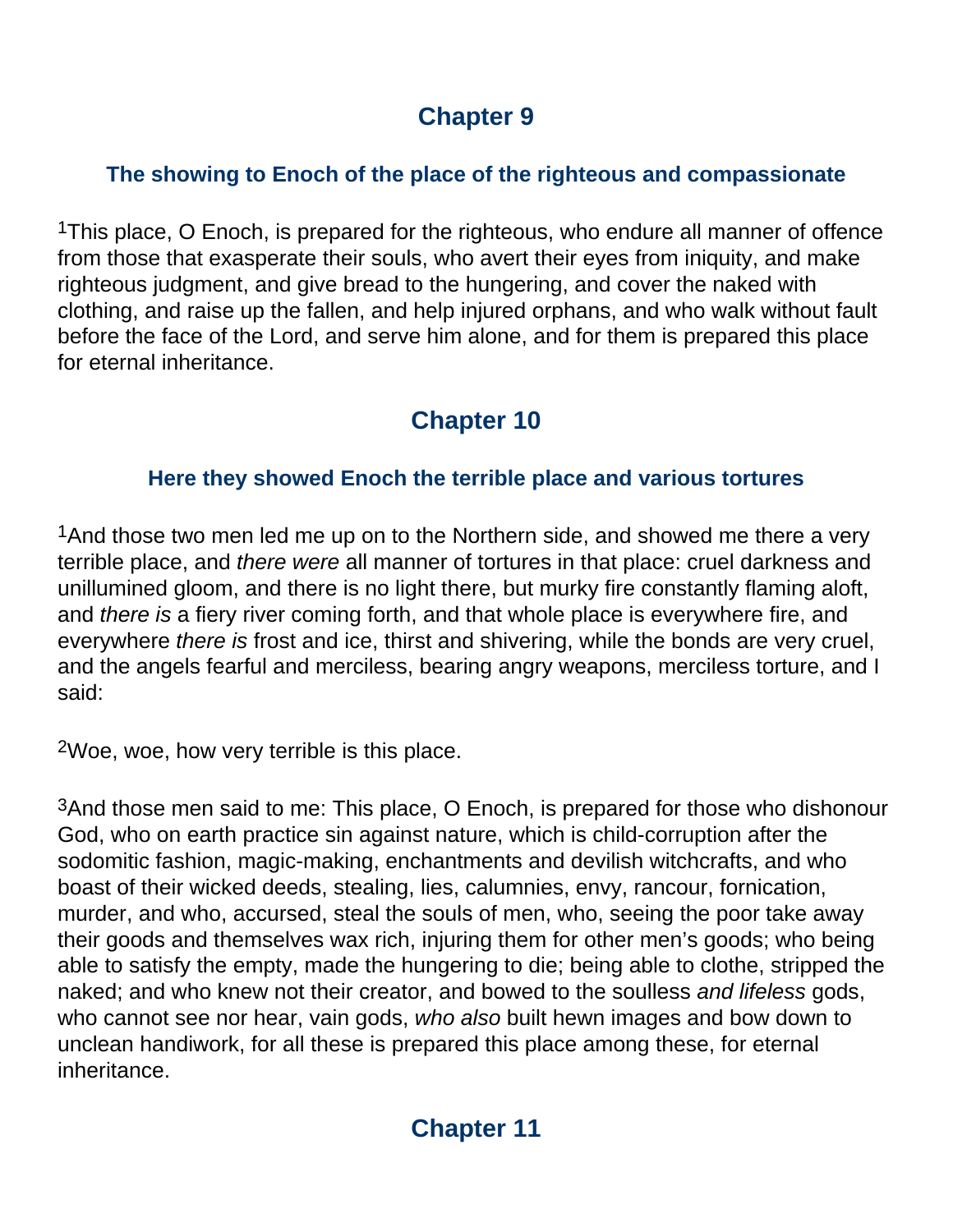#### **Here they took Enoch up on to the fourth heaven where is the course of sun and moon**

<sup>1</sup>Those men took me, and led me up on to the fourth heaven, and showed me all the successive goings, and all the rays of the light of sun and moon.

2And I measure their goings, and compared their light, and saw that the sun's light is greater than the moon's.

<sup>3</sup> Its circle and the wheels on which it goes always, like the wind going past with very marvellous speed, and day and night it has no rest.

4Its passage and return *are accompanied by* four great stars, *and* each star has under it a thousand stars, to the right of the sun's wheel, *and by* four to the left, each having under it a thousand stars, altogether eight thousand, issuing with the sun continually.

5And by day fifteen myriads of angels attend it, and by night a thousand.

<sup>6</sup>And six-winged ones issue with the angels before the sun's wheel into the fiery flames, and a hundred angels kindle the sun and set it alight.

## **Chapter 12**

#### **Of the very marvelous elements of the sun**

1And I looked and saw other flying elements of the sun, whose names *are* Phoenixes and Chalkydri, marvellous and wonderful, with feet and tails in the form of a lion, and a crocodile's head, their appearance *is* empurpled, like the rainbow; their size *is* nine hundred measures, their wings *are like* those of angels, each *has* twelve, and they attend and accompany the sun, bearing heat and dew, as it is ordered them from God.

2Thus *the sun* revolves and goes, and rises under the heaven, and its course goes under the earth with the light of its rays incessantly.

## **Chapter 13**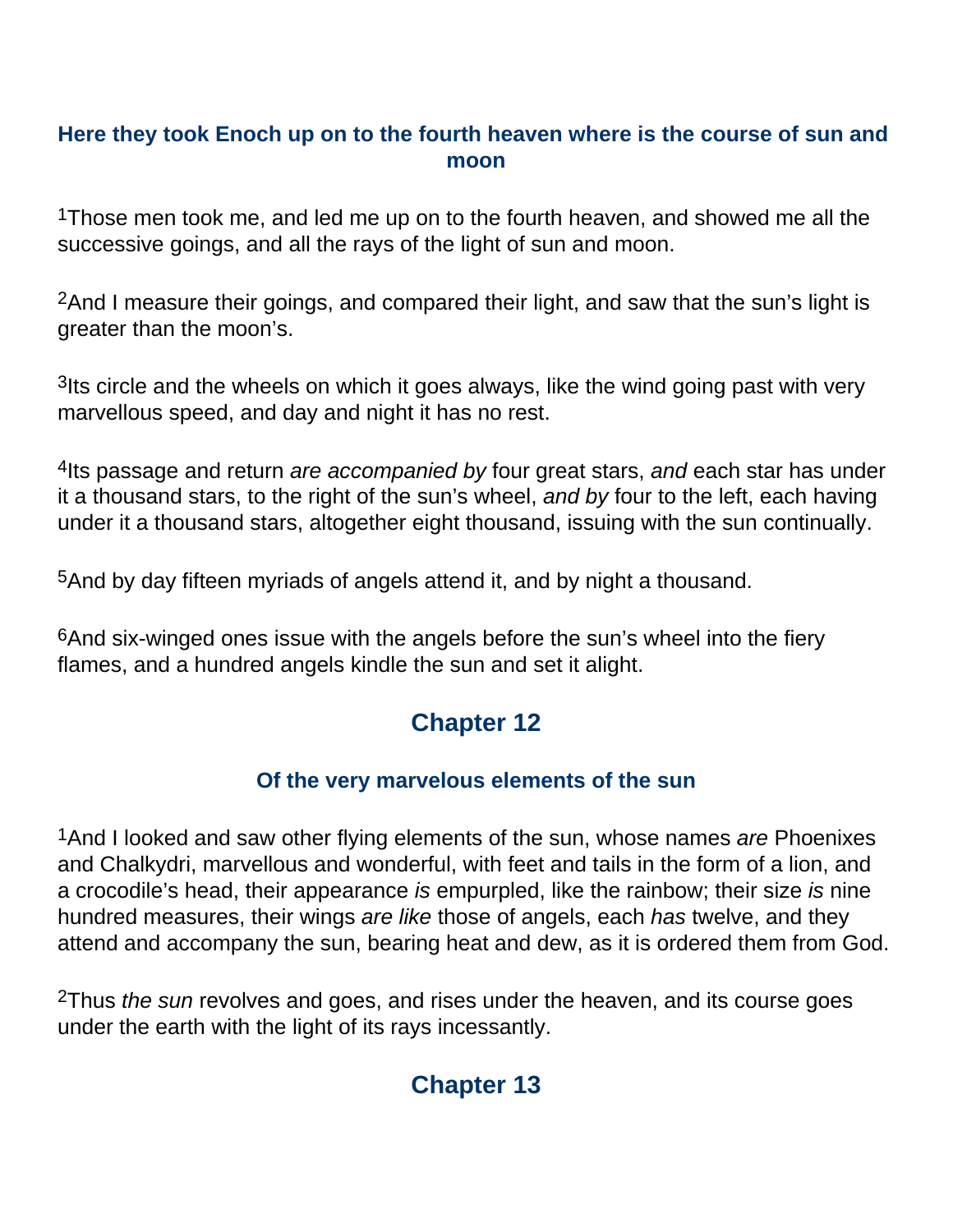#### **The angels took Enoch and placed him in the east at the sun's gates**

<sup>1</sup>Those men bore me away to the east, and placed me at the sun's gates, where the sun goes forth according to the regulation of the seasons and the circuit of the months of the whole year, and the number of the hours day and night.

2And I saw six gates open, each gate having sixty-one stadia and a quarter of one stadium, and I measured *them* truly, and understood their size *to be* so much, through which the sun goes forth, and goes to the west, and is made even, and rises throughout all the months, and turns back again from the six gates according to the succession of the seasons; thus *the period* of the whole year is finished after the returns of the four seasons.

# **Chapter 14**

#### **They took Enoch to the west**

<sup>1</sup> And again those men led me away to the western parts, and showed me six great gates open corresponding to the eastern gates, opposite to where the sun sets, according to the number of the days three hundred and sixty-five and a quarter.

2Thus again it goes down to the western gates, *and* draws away its light, the greatness of its brightness, under the earth; for since the crown of its shining is in heaven with the Lord, and guarded by four hundred angels, while the sun goes round on wheel under the earth, and stands seven great hours in night, and spends half *its course* under the earth, when it comes to the eastern approach in the eighth hour of the night, it brings its lights, and the crown of shining, and the sun flames forth more than fire.

## **Chapter 15**

#### **The elements of the sun, the Phoenixes and Chalkydri broke into song**

1Then the elements of the sun, called Phoenixes and Chalkydri break into song, therefore every bird flutters with its wings, rejoicing at the giver of light, and they broke into song at the command of the Lord.

<sup>2</sup>The giver of light comes to give brightness to the whole world, and the morning guard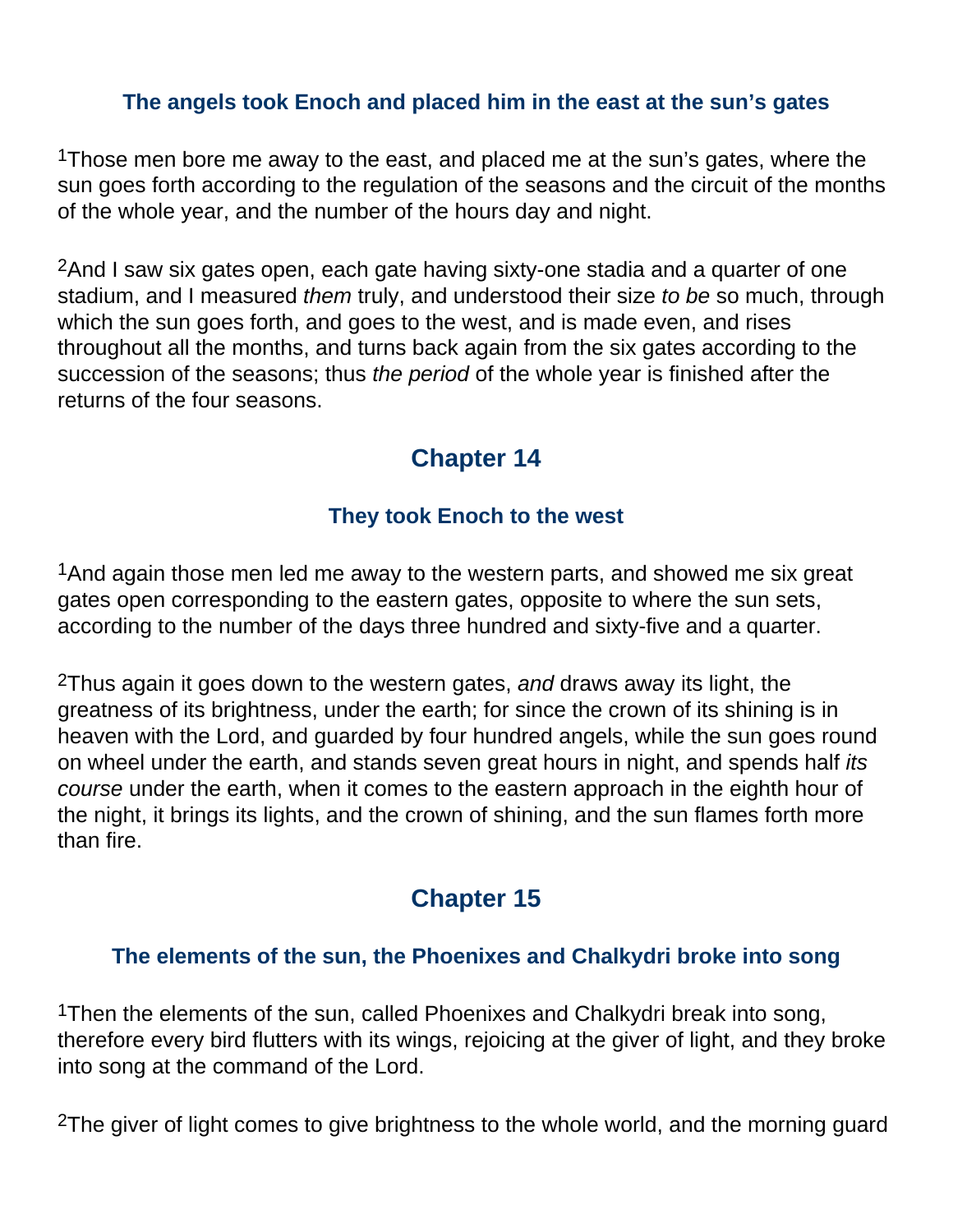takes shape, which is the rays of the sun, and the sun of the earth goes out, and receives its brightness to light up the whole face of the earth, and they showed me this calculation of the sun's going.

3And the gates which it enters, these are the great gates of the calculation of the hours of the year; for this reason the sun is a great creation, whose circuit *lasts* twentyeight years, and begins again from the beginning.

# **Chapter 16**

#### **They took Enoch and again placed him in the east at the course of the moon**

1Those men showed me the other course, that of the moon, twelve great gates, crowned from west to east, by which the moon goes in and out of the customary times.

<sup>2</sup>It goes in at the first gate to the western places of the sun, by the first gates with *thirty*-one *days* exactly, by the second gates with thirty-one days exactly, by the third with thirty days exactly, by the fourth with thirty days exactly, by the fifth with thirty-one days exactly, by the sixth with thirty-one days exactly, by the seventh with thirty days exactly, by the eighth with thirty-one days perfectly, by the ninth with thirty-one days exactly, by the tenth with thirty days perfectly, by the eleventh with thirty-one days exactly, by the twelfth with twenty-eight days exactly.

<sup>3</sup>And it goes through the western gates in the order and number of the eastern, and accomplishes the three hundred and sixty-five and a quarter days of the solar year, while the lunar year has three hundred fifty-four, and there are wanting *to it* twelve days of the solar circle, which are the lunar epacts of the whole year.

<sup>4</sup>Thus, too, the great circle contains five hundred and thirty-two years.

5The quarter *of a day* is omitted for three years, the fourth fulfills it exactly.

<sup>6</sup>Therefore they are taken outside of heaven for three years and are not added to the number of days, because they change the time of the years to two new months towards completion, to two others towards diminution.

<sup>7</sup> And when the western gates are finished, it returns and goes to the eastern to the lights, and goes thus day and night about the heavenly circles, lower than all circles,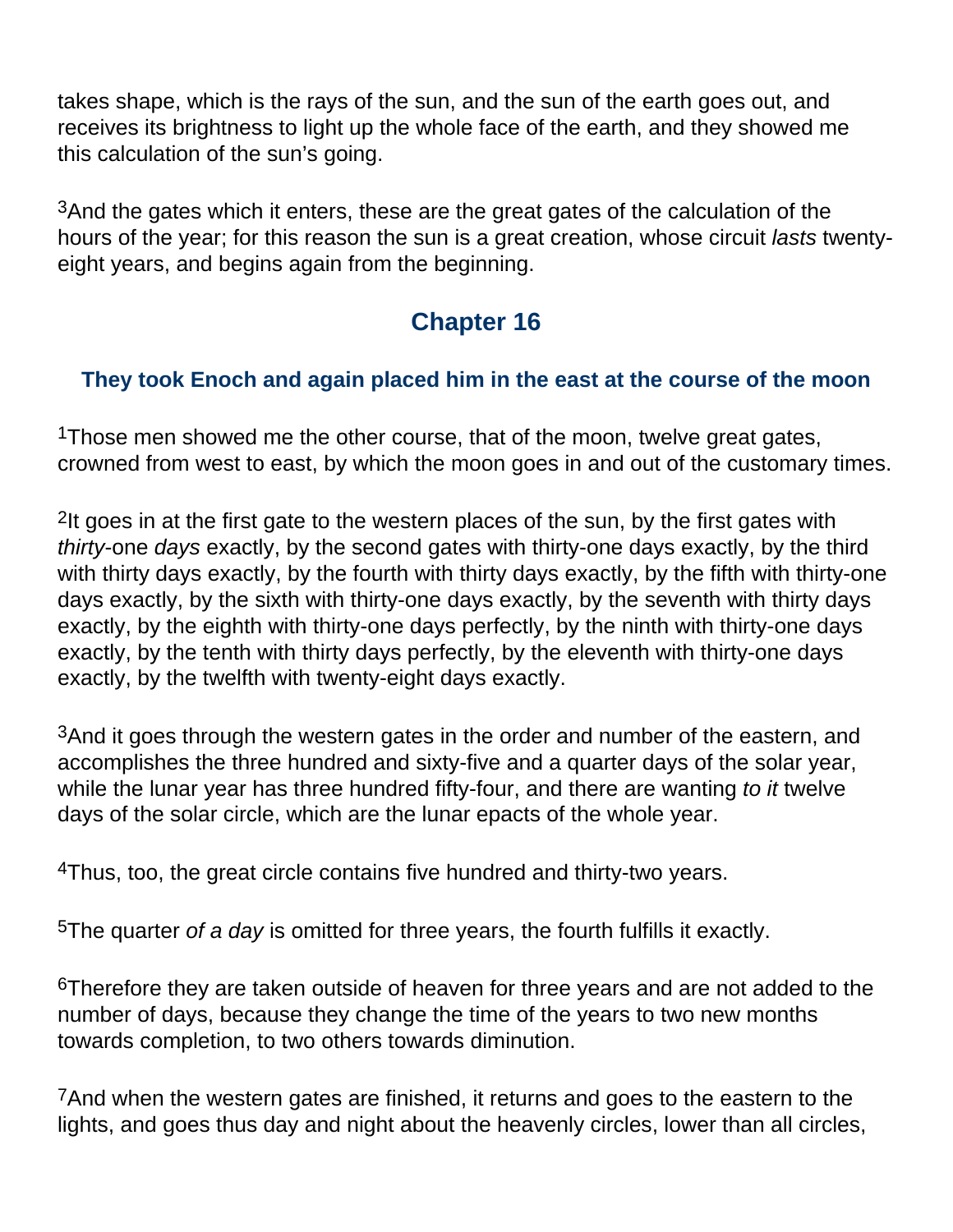swifter than the heavenly winds, and spirits and elements and angels flying; each angel has six wings.

<sup>8</sup>It has a sevenfold course in nineteen years.

# **Chapter 17**

### **Of the singings of the angels, which it is impossible to describe**

<sup>1</sup>In the midst of the heavens I saw armed soldiers, serving the Lord, with tympana and organs, with incessant voice, with sweet voice, with sweet and incessant *voice* and various singing, which it is impossible to describe, and *which* astonishes every mind, so wonderful and marvellous is the singing of those angels, and I was delighted listening to it.

# **Chapter 18**

### **Of the taking of Enoch on to the fifth heaven**

<sup>1</sup>The men took me on to the fifth heaven and placed me, and there I saw many and countless soldiers, called Grigori, of human appearance, and their size *was* greater than that of great giants and their faces withered, and the silence of their mouths perpetual, and their was no service on the fifth heaven, and I said to the men who were with me:

2Wherefore are these very withered and their faces melancholy, and their mouths silent, and *wherefore* is there no service on this heaven?

3And they said to me: These are the Grigori, who with their prince Satanail rejected the Lord of light, and after them are those who are held in great darkness on the second heaven, and three of them went down on to earth from the Lord's throne, to the place Ermon, and broke through their vows on the shoulder of the hill Ermon and saw the daughters of men how good they are, and took to themselves wives, and befouled the earth with their deeds, who in all times of their age made lawlessness and mixing, and giants are born and marvellous big men and great enmity.

<sup>4</sup>And therefore God judged them with great judgment, and they weep for their brethren and they will be punished on the Lord's great day.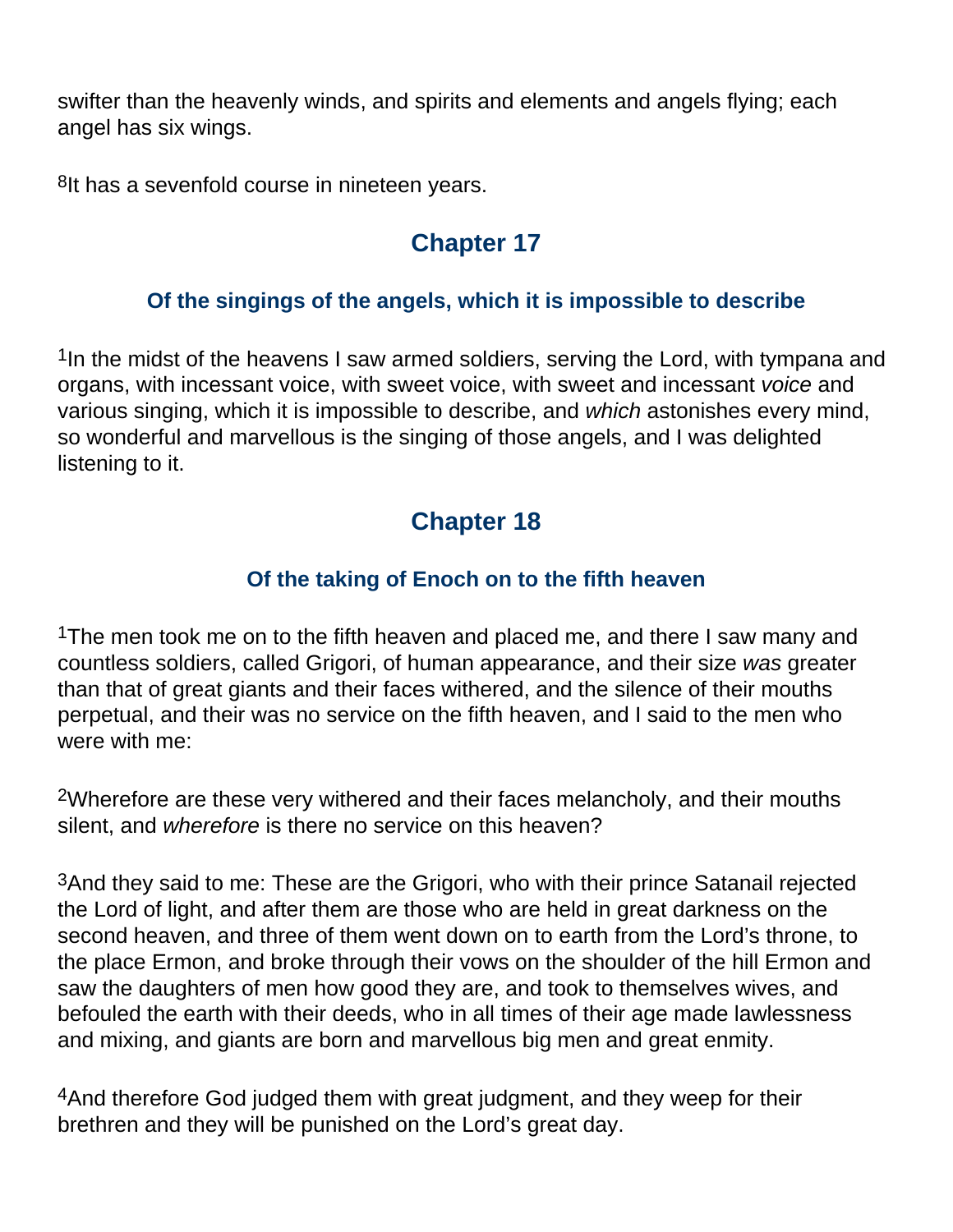5And I said to the Grigori: I saw your brethren and their works, and their great torments, and I prayed for them, but the Lord has condemned them *to be* under earth till *the existing* heaven and earth shall end for ever.

6And I said: Wherefore do you wait, brethren, and do not serve before the Lord's face, and have not put your services before the Lord's face, lest you anger your Lord utterly?

7And they listened to my admonition, and spoke to the four ranks in heaven, and lo! As I stood with those two men four trumpets trumpeted together with great voice, and the Grigori broke into song with one voice, and their voice went up before the Lord pitifully and affectingly.

## **Chapter 19**

### **Of the taking of Enoch to the sixth heaven**

<sup>1</sup> And thence those men took me and bore me up on to the sixth heaven, and there I saw seven bands of angels, very bright and very glorious, and their faces shining more than the sun's shining, glistening, and there is no difference in their faces, or behaviour, or manner of dress; and these make the orders, and learn the goings of the stars, and the alteration of the moon, or revolution of the sun, and the good government of the world.

2And when they see evildoing they make commandments and instruction, and sweet and loud singing, and all *songs* of praise.

 $3$ These are the archangels  $(1)$  who are above angels, measure all life in heaven and on earth, and the angels who are *appointed* over seasons and years, the angels who are over rivers and sea, and who are over the fruits of the earth, and the angels who are over every grass, giving food to all, to every living thing, and the angels who write all the souls of men, and all their deeds, and their lives before the Lord's face; in their midst are six Phoenixes and six Cherubim and six six-winged ones continually with one voice singing one voice, and it is not possible to describe their singing, and they rejoice before the Lord at his footstool.

(1) **Archangels.** Or, "ruling angels."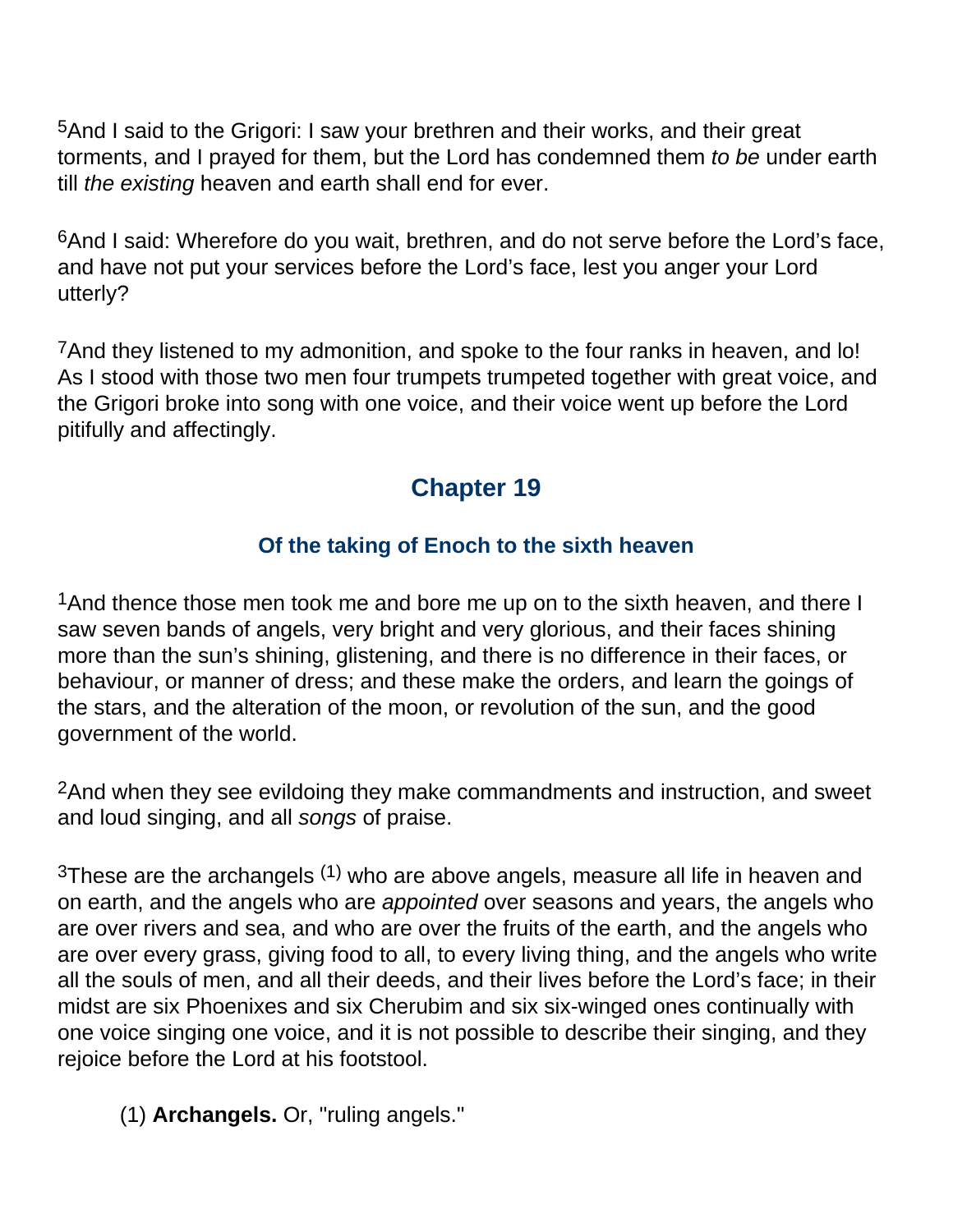# **Chapter 20**

### **Hence they took Enoch into the seventh heaven**

<sup>1</sup> And those two men lifted me up thence on to the seventh heaven, and I saw there a very great light, and fiery troops of great archangels (2), incorporeal forces, and dominions, orders and governments, cherubim and seraphim, thrones and many-eyed ones, nine regiments, the Ioanit stations of light, and I became afraid, and began to tremble with great terror, and those men took me, and led me after them, and said to me:

### (2) **Archangels.** Or, "chief angels."

2Have courage, Enoch, do not fear, and showed me the Lord from afar, sitting on His very high throne. For what is there on the tenth heaven, since the Lord dwells there?

 $3$ On the tenth heaven is God, in the Hebrew tongue he is called Aravat  $(3)$ .

(3) **Aravat.** Or, "Father of creation."

<sup>4</sup>And all the heavenly troops would come and stand on the ten steps according to their rank, and would bow down to the Lord, and would again go to their places in joy and felicity, singing songs in the boundless light with small and tender voices, gloriously serving him.

# **Chapter 21**

### **Of how the angels here left Enoch, at the end of the seventh heaven, and went away from him unseen**

1And the cherubim and seraphim standing about the throne, the six-winged and manyeyed ones do not depart, standing before the Lord's face doing his will, and cover his whole throne, singing with gentle voice before the Lord's face: Holy, holy, holy, Lord Ruler of Sabaoth, heavens and earth are full of Your glory.

2When I saw all these things, those men said to me: Enoch, thus far is it commanded us to journey with you, and those men went away from me and thereupon I saw them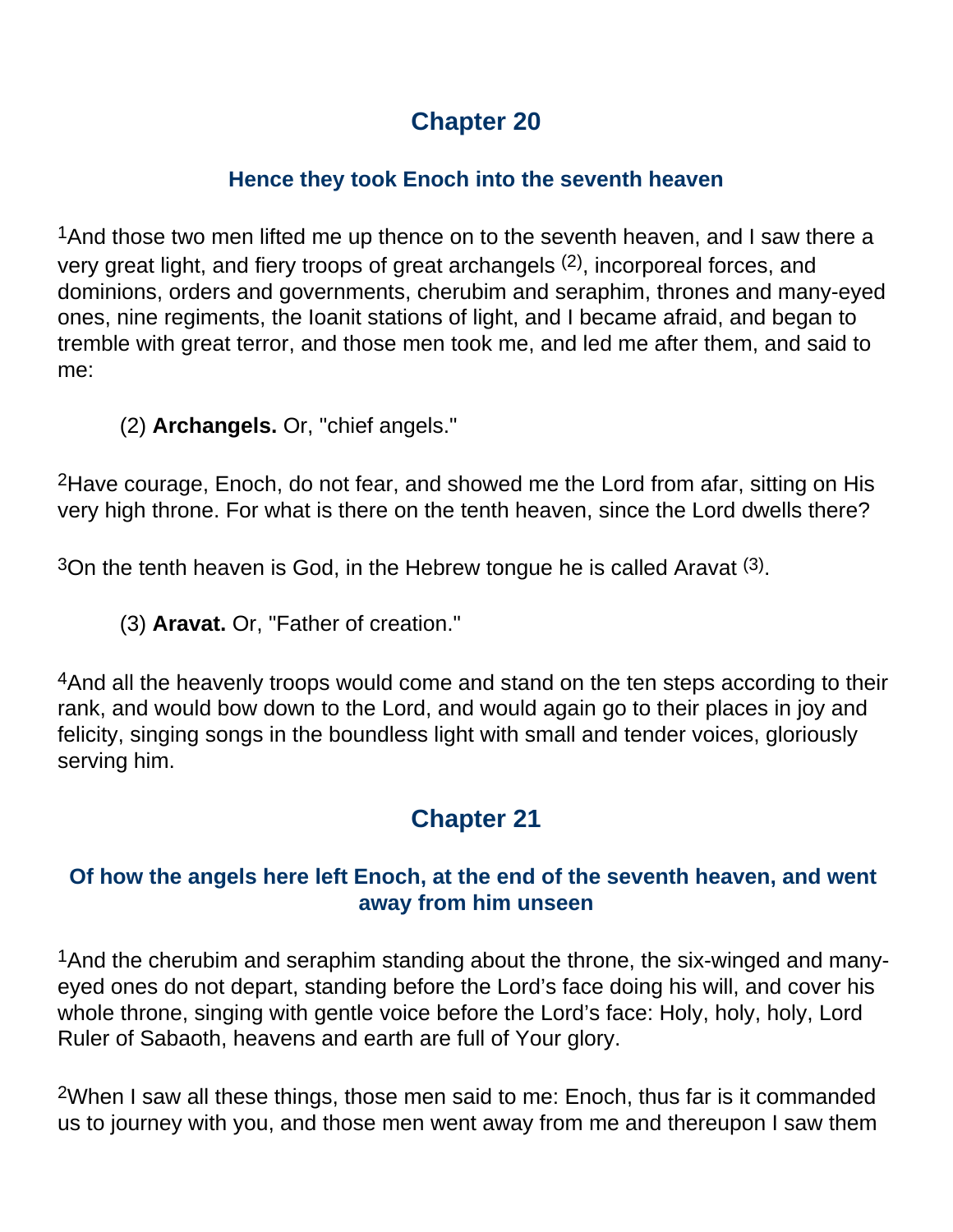not.

3And I remained alone at the end of the seventh heaven and became afraid, and fell on my face and said to myself: Woe is me, what has befallen me?

4And the Lord sent one of his glorious ones, the archangel (4) Gabriel, and *he* said to me: Have courage, Enoch, do not fear, arise before the Lord's face into eternity, arise, come with me.

(4) **Archangel.** Or, "one of the seven highest angels, named Gabriel."

5And I answered him, and said in myself: My Lord, my soul is departed from me, from terror and trembling, and I called to the men who led me up to this place, on them I relied, and *it is* with them I go before the Lord's face.

<sup>6</sup>And Gabriel caught me up, as a leaf caught up by the wind, and placed me before the Lord's face.

7And I saw the eighth heaven, which is called in the Hebrew tongue Muzaloth, changer of the seasons, of drought, and of wet, and of the twelve constellations of the circle of the firmament, which are above the seventh heaven.

8And I saw the ninth heaven, which is called in Hebrew Kuchavim, where are the heavenly homes of the twelve constellations of the circle of the firmament.

# **Chapter 22**

### **In the tenth heaven the archangel Michael led Enoch to before the Lord's face**

1On the tenth heaven, *which is called* Aravoth, I saw the appearance of the Lord's face, like iron made to glow in fire, and brought out, emitting sparks, and it burns.

2Thus *in a moment of eternity* I saw the Lord's face, but the Lord's face is ineffable, marvellous and very awful, and very, very terrible.

3And who am I to tell of the Lord's unspeakable being, and of his very wonderful face? And I cannot tell the quantity of his many instructions, and various voices, the Lord's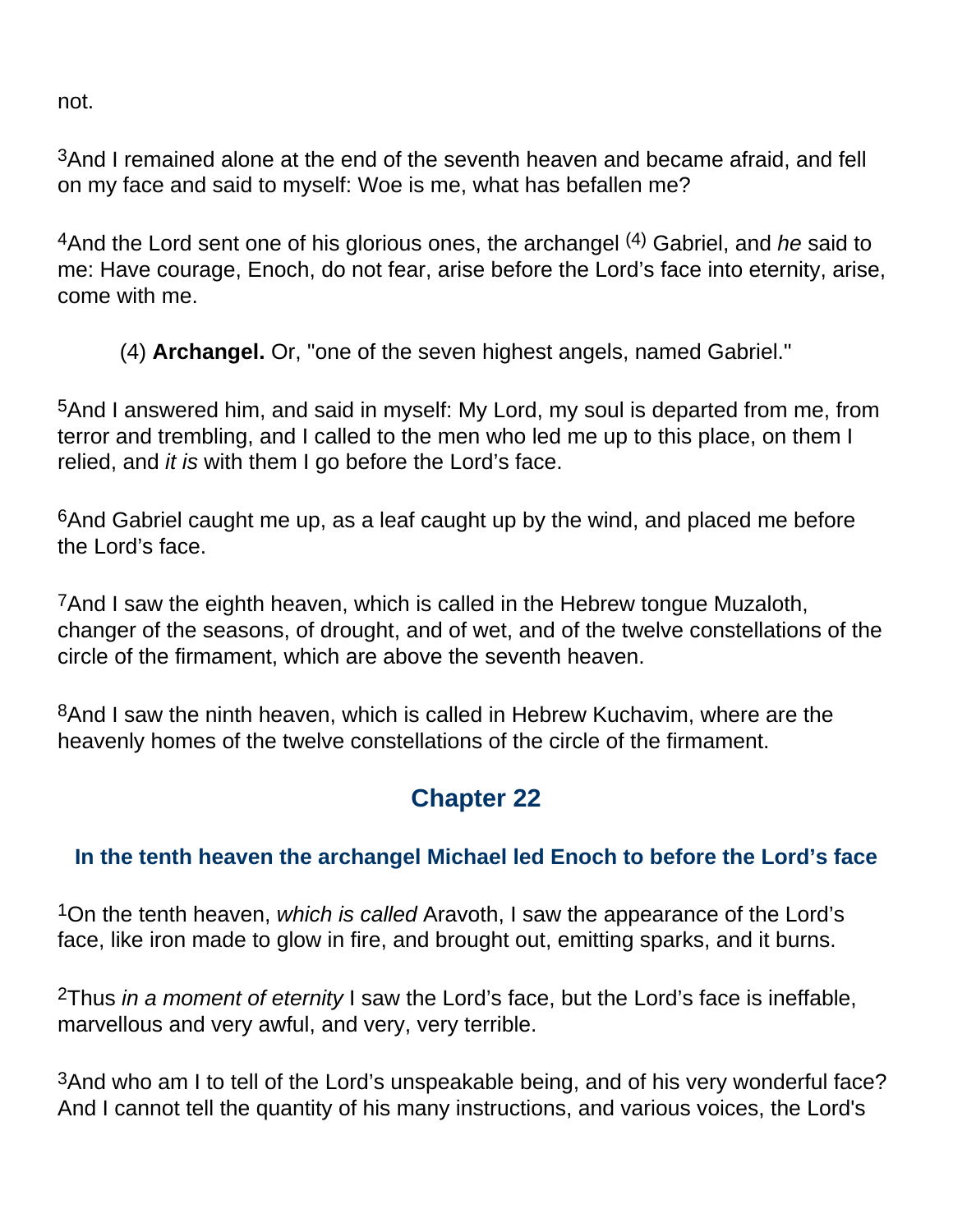throne *is* very great and not made with hands, nor the quantity of those standing round him, troops of cherubim and seraphim, nor their incessant singing, nor his immutable beauty, and who shall tell of the ineffable greatness of his glory.

4And I fell prone and bowed down to the Lord, and the Lord with his lips said to me:

5Have courage, Enoch, do not fear, arise and stand before my face into eternity.

6And the archistratege (5) Michael lifted me up, and led me to before the Lord's face.

(5) **Archistratege.** Or, "the commander of the armies of the nations, named Michael."

7And the Lord said to his servants tempting them: Let Enoch stand before my face into eternity, and the glorious ones bowed down to the Lord, and said: Let Enoch go according to Your word.

8And the Lord said to Michael: Go and take Enoch from out *of* his earthly garments, and anoint him with my sweet ointment, and put him into the garments of My glory.

9And Michael did thus, as the Lord told him. He anointed me, and dressed me, and the appearance of that ointment is more than the great light, and his ointment is like sweet dew, and its smell mild, shining like the sun's ray, and I looked at myself, and *I* was like one of his glorious ones (6).

(6) **Glorious ones.** Or, "one of the seven highest angels."

10And the Lord summoned one of his archangels by name Pravuil, whose knowledge was quicker in wisdom than the other archangels, who wrote all the deeds of the Lord; and the Lord said to Pravuil: Bring out the books from my store-houses, and a reed of quick-writing, and give *it* to Enoch, and deliver to him the choice and comforting books out of your hand.

# **Chapter 23**

### **Of Enoch's writing, how he wrote his wonderful jouneyings and the heavenly hosts and himself wrote three hundred and sixty-six books**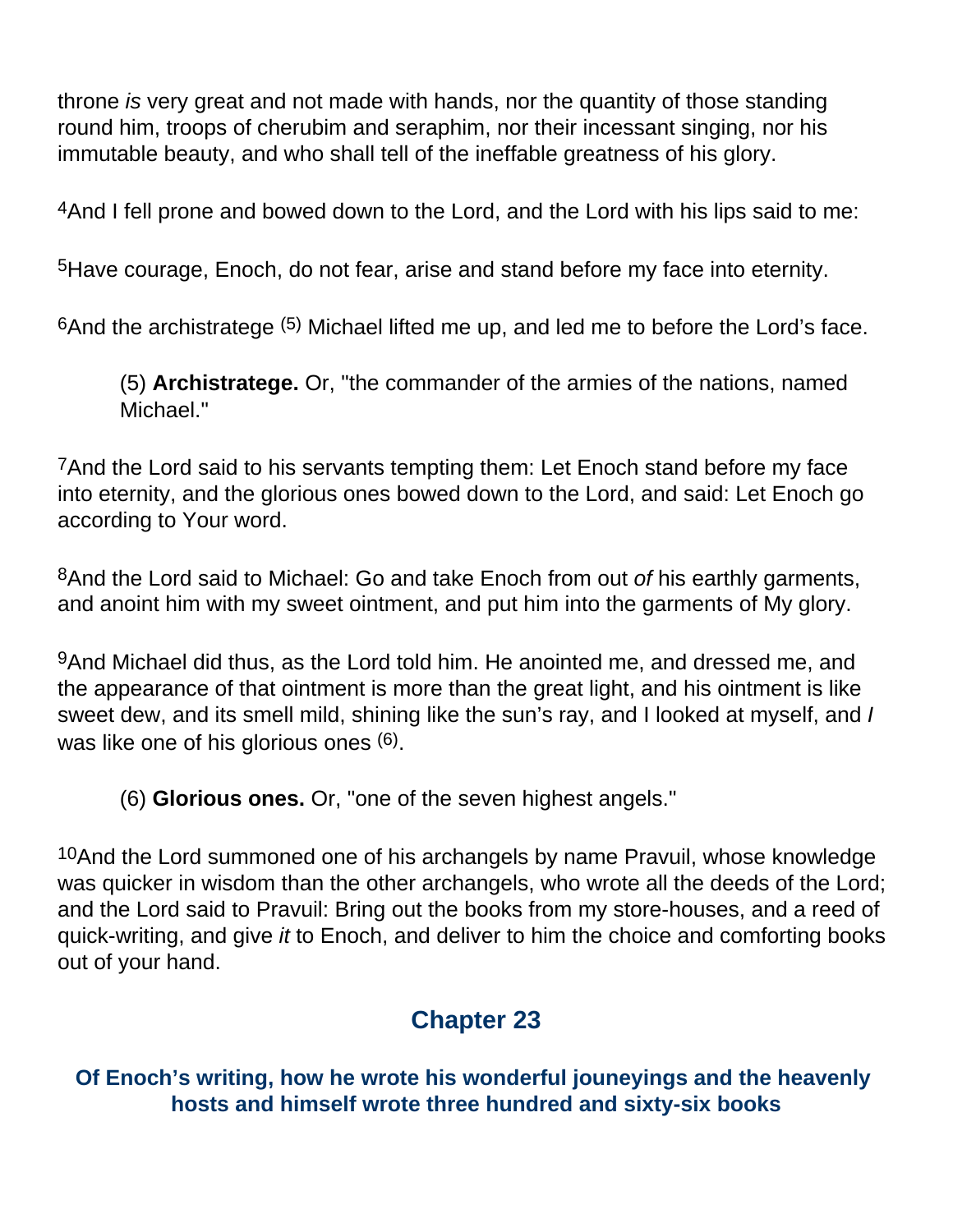1And he was telling me all the works of heaven, earth and sea, and all the elements, their passages and goings, and the thunderings of the thunders, the sun and moon, the goings and changes of the stars, the seasons, years, days, and hours, the risings of the wind, the numbers of the angels, and the formation of their songs, and all human things, the tongue of every human song and life, the commandments, instructions, and sweet-voiced singings, and all things that it is fitting to learn.

2And Pravuil told me: All the things that I have told you, we have written. Sit and write all the souls of mankind, however many of them are born, and the places prepared for them to eternity; for all souls are prepared to eternity, before the formation of the world.

3And all double thirty days and thirty nights, and I wrote out all things exactly, and wrote three hundred and sixty-six books.

# **Chapter 24**

### **Of the great secrets of God, which God revealed and told Enoch, and spoke with him face to face**

1And the Lord summoned me, and said to me: Enoch, sit down on my left with Gabriel.

2And I bowed down to the Lord, and the Lord spoke to me: Enoch, beloved, all *that* you see, all things that are standing finished I tell to you even before the very beginning, all that I created from non-being, and visible things from invisible.

<sup>3</sup>Hear, Enoch, and take in these my words, for not to My angels have I told my secret, and I have not told them their rise, nor my endless realm, nor have they understood my creating, which I tell you to-day.

4For before all things were visible, I alone used to go about in the invisible things, like the sun from east to west, and from west to east.

5But even the sun has peace in itself, while I found no peace, because I was creating all things, and I conceived the thought of placing foundations, and of creating visible creation.

### **Chapter 25**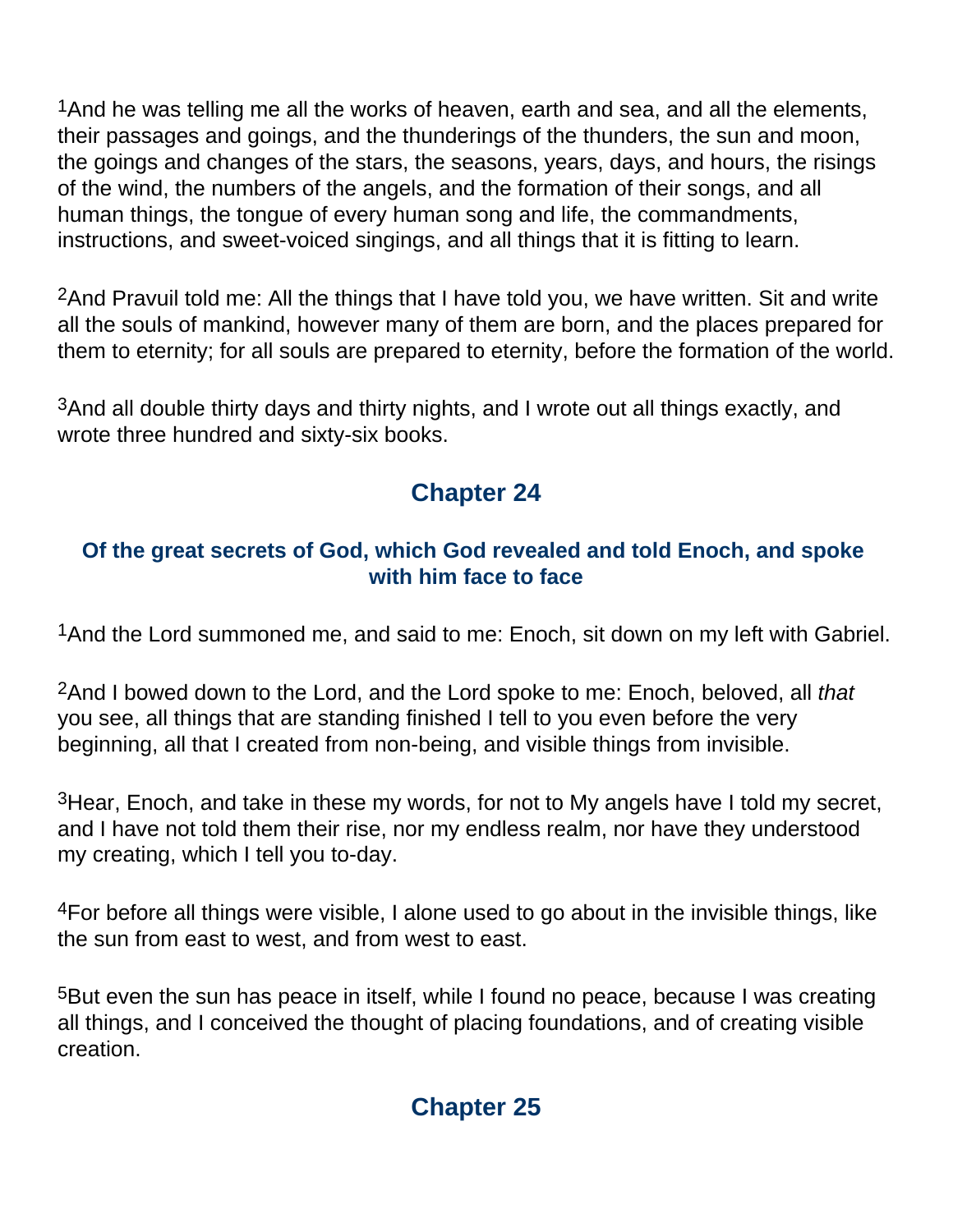#### **God relates to Enoch, how out of the very deepest parts came forth the visible and invisible**

1I commanded in the very lowest *parts*, that visible things should come down from invisible, and Adoil  $(7)$  came down very great, and I beheld him, and lo! He had a belly of great light.

(7) **Adoil.** Or, "Light of creation."

2And I said to him: Become undone, Adoil, and let the visible *come* out of you.

3And he came undone, and a great light came out. And I *was* in the midst of the great light, and as there is born light from light, there came forth a great age, and showed all creation, which I had thought to create.

4And I saw that *it was* good.

5And I placed for myself a throne, and took my seat on it, and said to the light: Go thence up higher and fix yourself high above the throne, and be a foundation to the highest things.

<sup>6</sup>And above the light there is nothing else, and then I bent up and looked up from my throne.

# **Chapter 26**

### **God summons from the very deepest a second time that Archas, heavy and very red should come forth**

<sup>1</sup>And I summoned the very lowest a second time, and said: Let Archas  $(8)$  come forth hard, and he came forth hard from the invisible.

(8) **Archas.** Or, "Spirit of creation."

2And Archas came forth, hard, heavy, and very red.

3And I said: Be opened, Archas, and let there be born from you, and he came undone,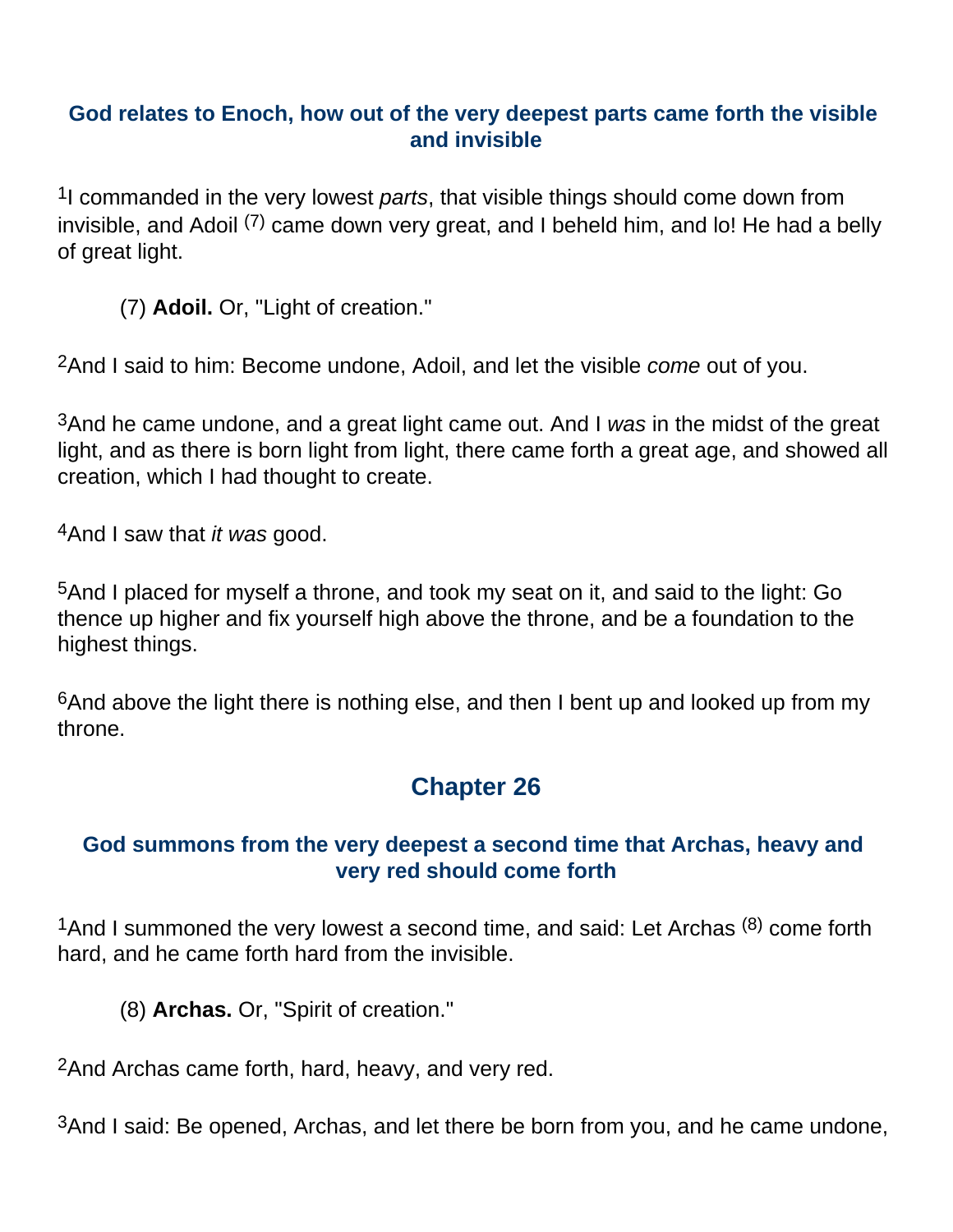an age came forth, very great and very dark, bearing the creation of all lower things, and I saw that *it was* good and said to him:

<sup>4</sup>Go thence down below, and make yourself firm, and be a foundation for the lower things, and it happened and he went down and fixed himself, and became the foundation for the lower things, and below the darkness there is nothing else.

### **Chapter 27**

#### **Of how God founded the water, and surrounded it with light, and established on it seven islands**

1And I commanded that there should be taken from light and darkness, and I said: Be thick, and it became thus, and I spread it out with the light, and it became water, and I spread it out over the darkness, below the light, and then I made firm the waters, that is to say the bottomless, and I made foundation of light around the water, and created seven circles from inside, and imaged *the water* like crystal wet and dry, that is to say like glass, *and* the circumcession of the waters and the other elements, and I showed each one of them its road, and the seven stars each one of them in its heaven, that they go thus, and I saw that it was good.

<sup>2</sup>And I separated between light and between darkness, that is to say in the midst of the water hither and thither, and I said to the light, that it should be the day, and to the darkness, that it should be the night, and there was evening and there was morning the first day.

### **Chapter 28**

#### **The week in which God showed Enoch all his wisdom and power, throughout all the seven days, how he created all the heavenly and earthly forces and all moving things even down to man**

1And then I made firm the heavenly circle, and *made* that the lower water which is under heaven collect itself together, into one whole, and that the chaos become dry, and it became so.

2Out of the waves I created rock hard and big, and from the rock I piled up the dry, and the dry I called earth, and the midst of the earth I called abyss, that is to say the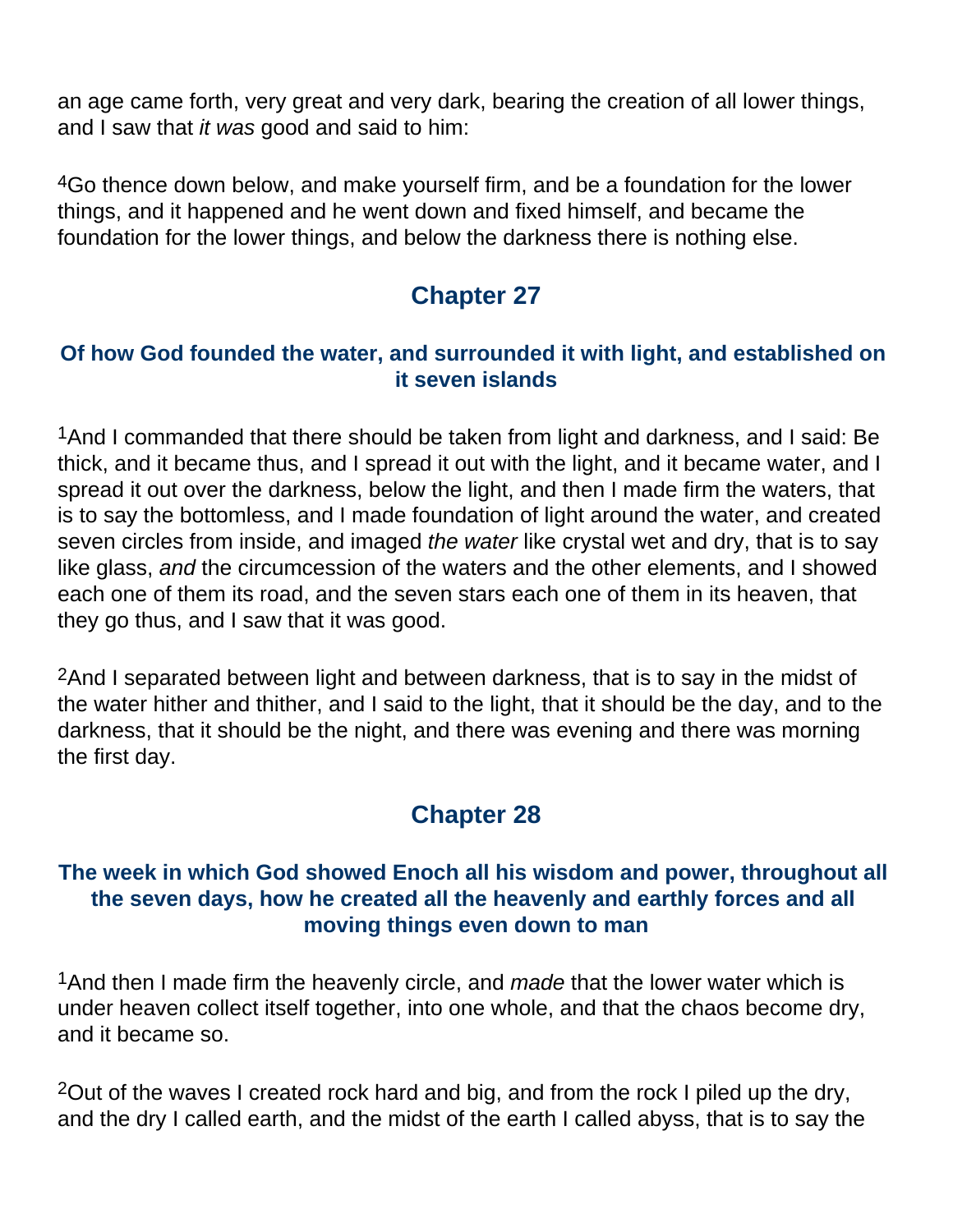bottomless, I collected the sea in one place and bound it together with a yoke.

3And I said to the sea: Behold I give you *your* eternal limits, and you shalt not break loose from your component parts.

4Thus I made fast the firmament. This day I called me the first-created [Sunday].

### **Chapter 29**

### **Then it became evening, and then again morning, and it was the second [Monday]; The fiery essence**

1And for all the heavenly troops I imaged the image and essence of fire, and my eye looked at the very hard, firm rock, and from the gleam of my eye the lightning received its wonderful nature, *which* is both fire in water and water in fire, and one does not put out the other, nor does the one dry up the other, therefore the lightning is brighter than the sun, softer than water and firmer than hard rock.

2And from the rock I cut off a great fire, and from the fire I created the orders of the incorporeal ten troops of angels, and their weapons are fiery and their raiment a burning flame, and I commanded that each one should stand in his order.

<sup>3</sup>And one from out the order of angels, having turned away with the order that was under him, conceived an impossible thought, to place his throne higher than the clouds above the earth, that he might become equal in rank to my power.

<sup>4</sup>And I threw him out from the height with his angels, and he was flying in the air continuously above the bottomless.

### **Chapter 30**

### **And then I created all the heavens, and the third day was, [Tuesday]**

<sup>1</sup>On the third day I commanded the earth to make grow great and fruitful trees, and hills, and seed to sow, and I planted Paradise, and enclosed it, and placed as armed *guardians* flaming angels, and thus I created renewal.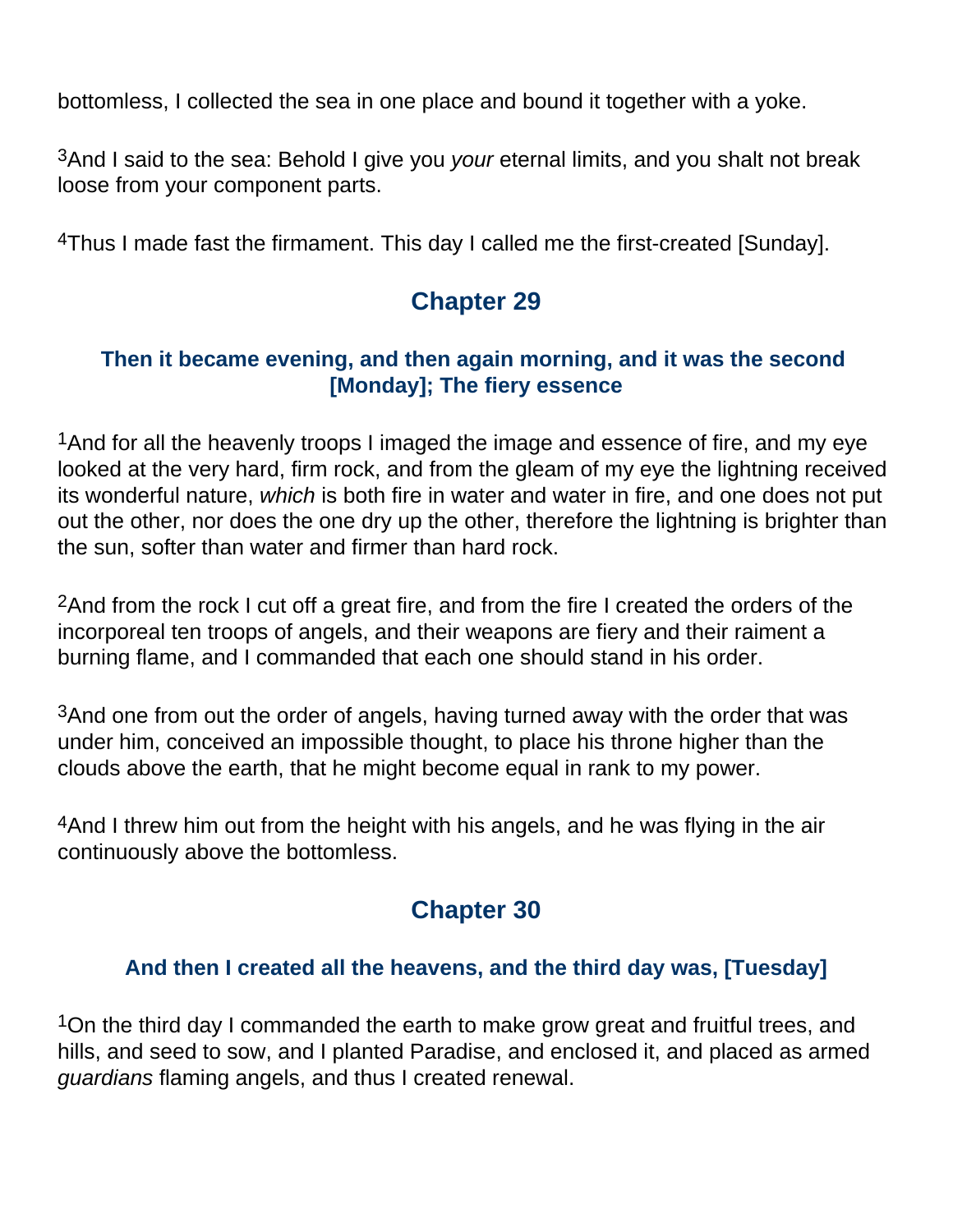2Then came evening, and came morning the fourth day.

3[Wednesday]. On the fourth day I commanded that there should be great lights on the heavenly circles.

4On the first uppermost circle I placed the stars, Kruno, and on the second Aphrodit, on the third Aris, on the fifth Zoues, on the sixth Ermis, on the seventh lesser the moon, and adorned it with the lesser stars.

5And on the lower I placed the sun for the illumination of day, and the moon and stars for the illumination of night.

<sup>6</sup>The sun that it should go according to each constellation, twelve, and I appointed the succession of the months and their names and lives, their thunderings, and their hourmarkings, how they should succeed.

7Then evening came and morning came the fifth day.

 $\frac{8}{7}$ Thursday]. On the fifth day I commanded the sea, that it should bring forth fishes, and feathered birds of many varieties, and all animals creeping over the earth, going forth over the earth on four legs, and soaring in the air, male sex and female, and every soul breathing the spirit of life.

9And there came evening, and there came morning the sixth day.

 $10$ [Friday]. On the sixth day I commanded my wisdom to create man from seven consistencies: one, his flesh from the earth; two, his blood from the dew; three, his eyes from the sun; four, his bones from stone; five, his intelligence from the swiftness of the angels and from cloud; six, his veins and his hair from the grass of the earth; seven, his soul from my breath and from the wind.

11And I gave him seven natures: to the flesh hearing, the eyes for sight, to the soul smell, the veins for touch, the blood for taste, the bones for endurance, to the intelligence sweetness [enjoyment].

12I conceived a cunning saying to say, I created man from invisible and from visible nature, of both are his death and life and image, he knows speech like some created thing, small in greatness and again great in smallness, and I placed him on earth, a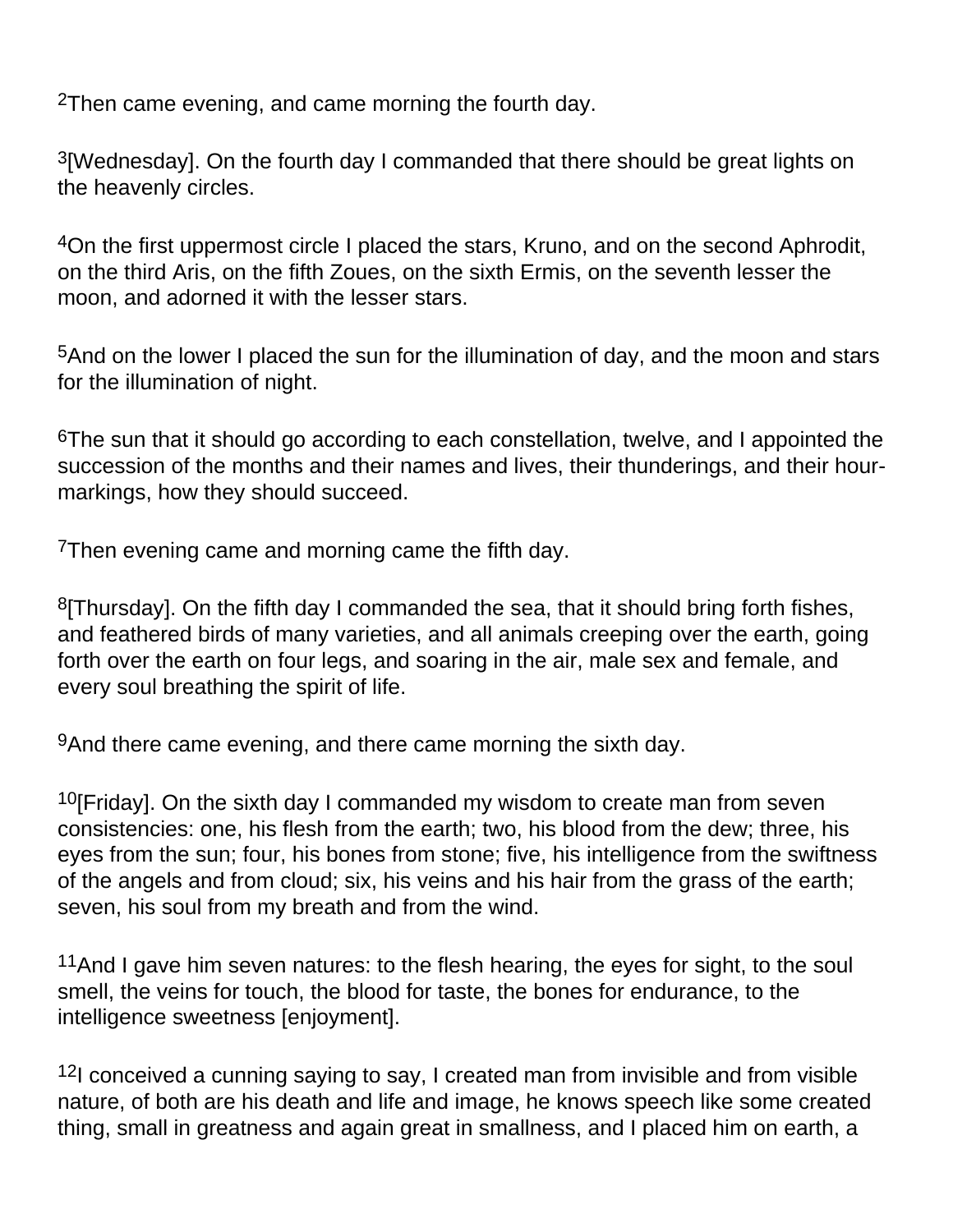second angel, honourable, great and glorious, and I appointed him as ruler to rule on earth and to have my wisdom, and there was none like him of earth of all my existing creatures.

<sup>13</sup>And I appointed him a name, from the four component parts, from east, from west, from south, from north, and I appointed for him four special stars, and I called his name Adam, and showed him the two ways, the light and the darkness, and I told him:

<sup>14</sup>This is good, and that bad, that I should learn whether he has love towards me, or hatred, that it be clear which in his race love me.

15For I have seen his nature, but he has not seen his own nature, therefore *through* not seeing he will sin worse, and I said After sin *what is there* but death?

<sup>16</sup>And I put sleep into him and he fell asleep. And I took from him a rib, and created him a wife, that death should come to him by his wife, and I took his last word and called her name mother, that is to say, Eva.

### **Chapter 31**

#### **God gives over paradise to Adam, and gives him a command to see the heavens opened, and that he should see the angels singing the song of victory**

1Adam has life on earth, and I created a garden in Eden in the east, that he should observe the testament and keep the command.

2I made the heavens open to him, that he should see the angels singing the song of victory, and the gloomless light.

3And he was continuously in paradise, and the devil understood that I wanted to create another world, because Adam was lord on earth, to rule and control it.

<sup>4</sup>The devil is the evil spirit of the lower places, as a fugitive he made Sotona  $(9)$  from the heavens as his name was Satanail (10), thus he became different from the angels, *but his nature* did not change *his* intelligence as far as *his* understanding of righteous and sinful *things*.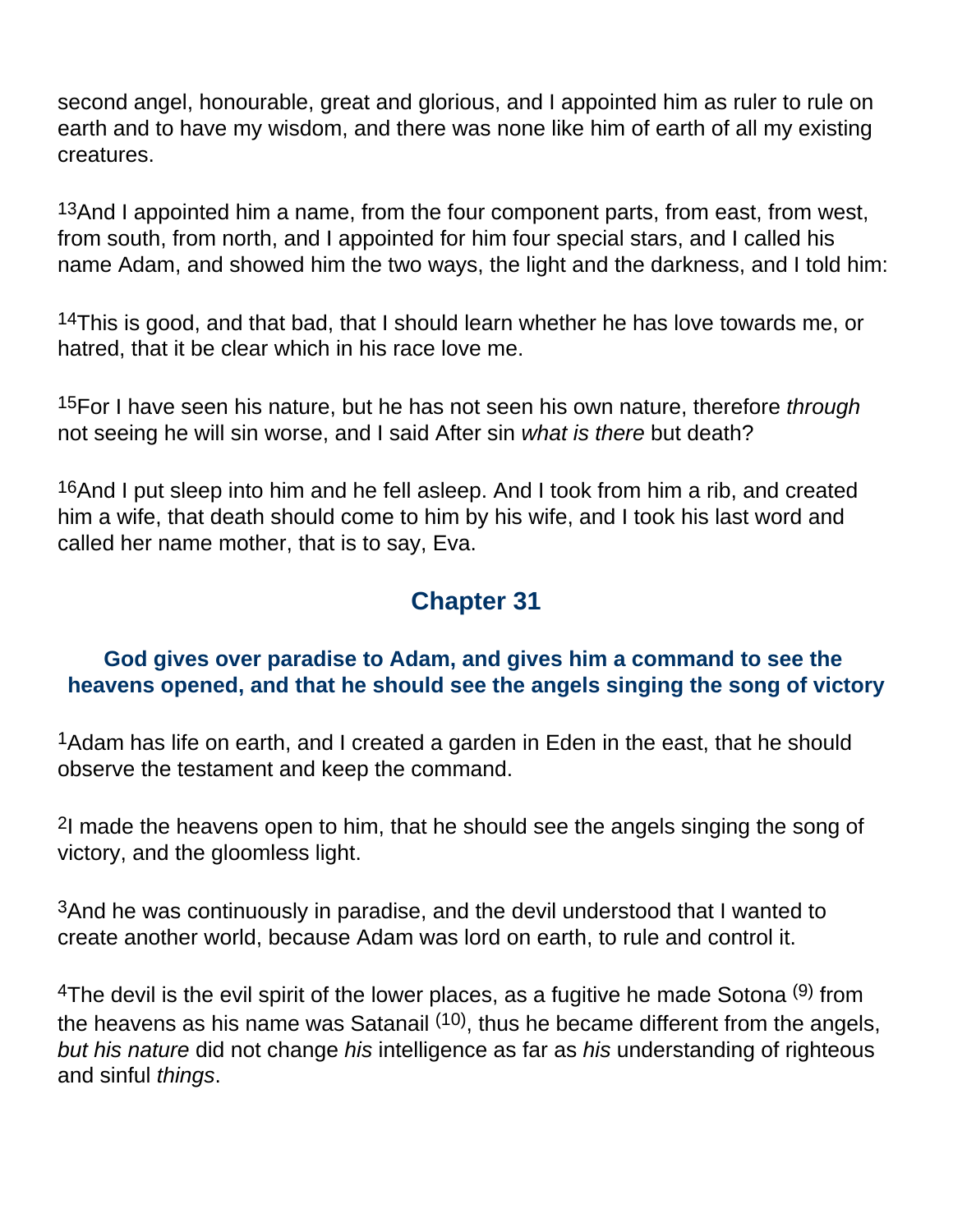(9) **Sotona.** Or, "Diana."

(10) **Satanail.** Or, "the impious one." *Ha-satan* in Hebrew means "the adversary" referring here to the "lead" adversary, or Lucifer.

5And he understood his condemnation and the sin which he had sinned before, therefore he conceived thought against Adam, in such form he entered and seduced Eva, but did not touch Adam.

<sup>6</sup>But I cursed ignorance, but what I had blessed previously, those I did not curse, I cursed not man, nor the earth, nor other creatures, but man's evil fruit, and his works.

# **Chapter 32**

### **After Adam's sin God sends him away into the earth from where he took him from, but does not wish to ruin him for all years to come**

1I said to him: Earth you are, and into the earth whence I took you you shalt go, and I will not ruin you, but send you whence I took you.

2Then I can again receive you at My second presence.

3And I blessed all my creatures visible and invisible. And Adam was five and half hours in paradise.

4And I blessed the seventh day, which is the Sabbath, on which he rested from all his works.

# **Chapter 33**

### **God shows Enoch the age of this world, its existence of seven thousand years, and the eighth thousand is the end, neither years, nor months, nor weeks, nor days**

<sup>1</sup> And I appointed the eighth day also, that the eighth day should be the first-created after my work, and that *the first seven* revolve in the form of the seventh thousand, and that at the beginning of the eighth thousand there should be a time of notcounting, endless, with neither years nor months nor weeks nor days nor hours.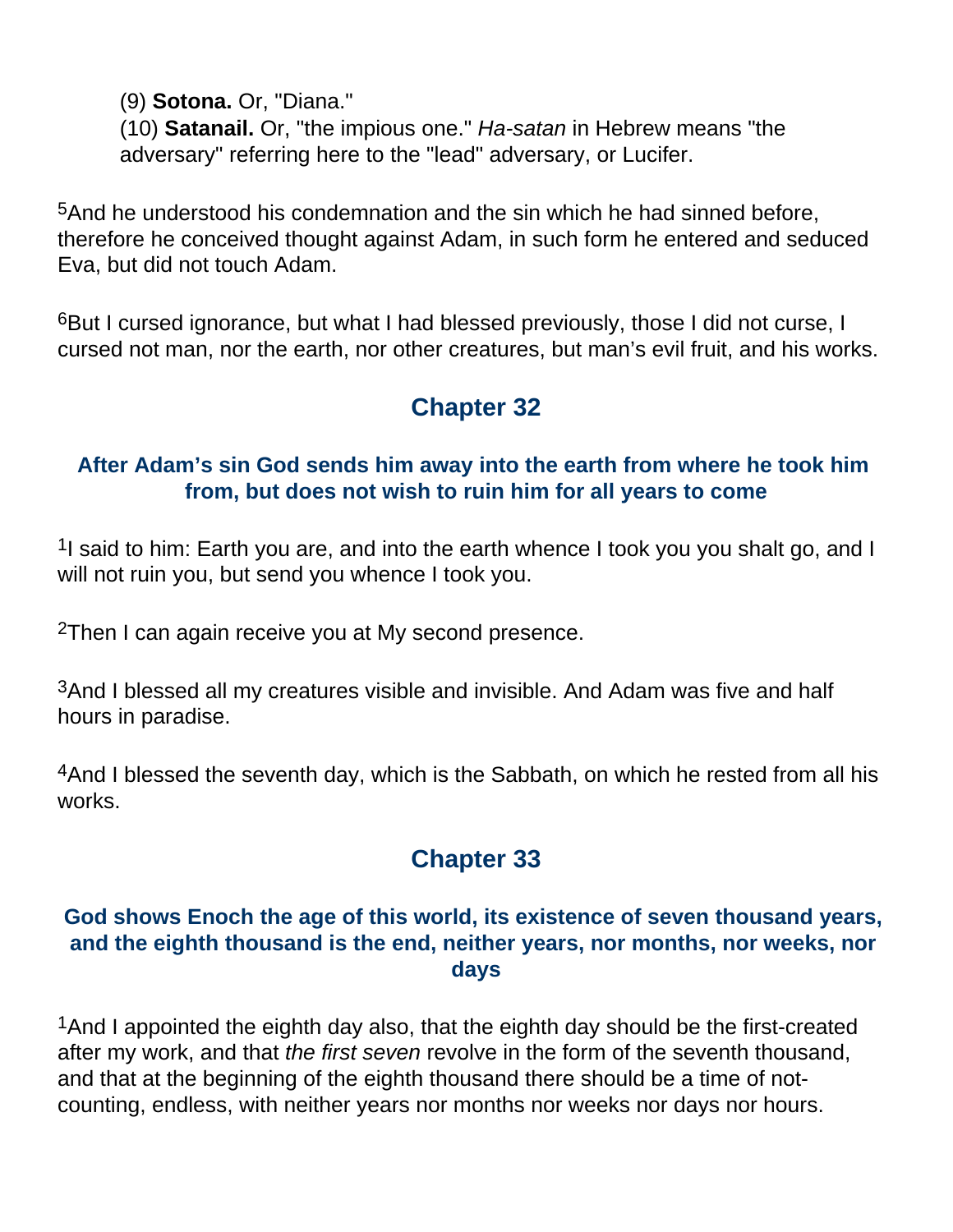2And now, Enoch, all that I have told you, all that you have understood, all that you have seen of heavenly things, all that you have seen on earth, and all that I have written in books by my great wisdom, all these things I have devised and created from the uppermost foundation to the lower and to the end, and there is no counsellor nor inheritor to my creations.

3I am self-eternal, not made with hands, and without change.

<sup>4</sup>My thought is my counsellor, my wisdom and my word are made, and my eyes observe all things how they stand here and tremble with terror.

5If I turn away my face, then all things will be destroyed.

6And apply your mind, Enoch, and know him who is speaking to you, and take thence the books which you yourself have written.

 $7$ And I give you Samuil  $(11)$  and Raguil  $(12)$ , who led you up, and the books, and go down to earth, and tell your sons all that I have told you, and all that you have seen, from the lower heaven up to my throne, and all the troops.

- (11) **Samuil.** Or, "Sariel."
- (12) **Raguil.** Or, "Raguel."

<sup>8</sup>For I created all forces, and there is none that resists me or that does not subject himself to me. For all subject themselves to my monarchy, and labour for my sole rule.

9Give them the books of the handwriting, and they will read *them* and will know me for the creator of all things, and will understand how there is no other God but me.

10And let them distribute the books of your handwriting–children to children, generation to generation, nations to nations.

11And I will give you, Enoch, my intercessor, the archistratege Michael, for the handwritings of your fathers Adam, Seth, Enos, Cainan, Mahaleleel, and Jared your father.

# **Chapter 34**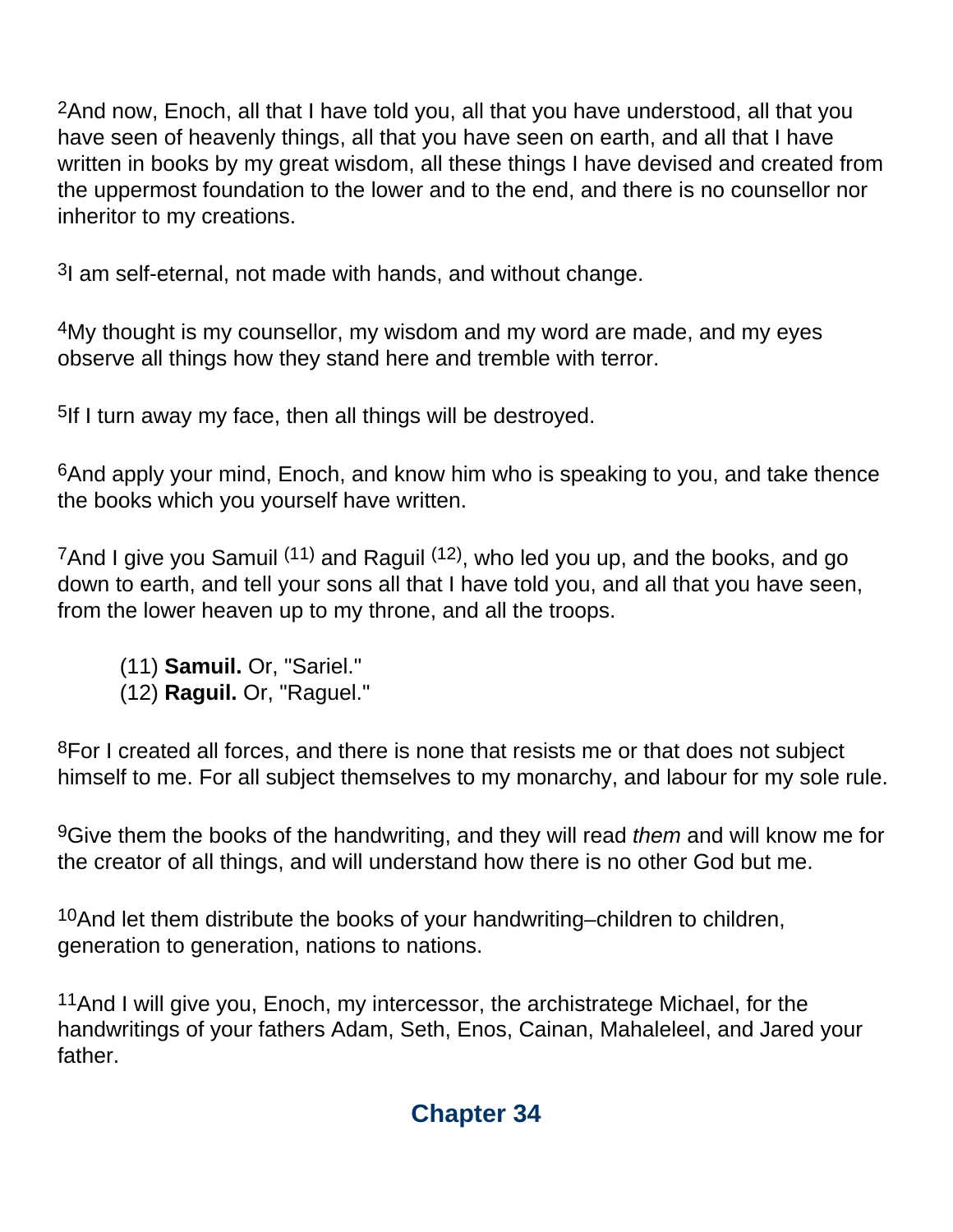#### **God convicts the idolaters and sodomitic fornicators, and therefore brings down a deluge upon them**

1They have rejected my commandments and my yoke, worthless seed has come up, not fearing God, and they would not bow down to me, but have begun to bow down to vain gods, and denied my unity, and have laden the whole earth with untruths, offences, abominable lecheries, namely one with another, and all manner of other unclean wickedness, which are disgusting to relate.

<sup>2</sup>And therefore I will bring down a deluge upon the earth and will destroy all men, and the whole earth will crumble together into great darkness.

### **Chapter 35**

### **God leaves one righteous man of Enoch's tribe with his whole house, who did God's pleasure according to his will**

1Behold from their seed shall arise another generation, much afterwards, but of them many will be very insatiate.

2He who raises that generation, *shall* reveal to them the books of your handwriting, of your fathers, *to them* to whom he must point out the guardianship of the world, to the faithful men and workers of my pleasure, who do not acknowledge my name in vain.

3And they shall tell another generation, and those *others* having read shall be glorified thereafter, more than the first.

# **Chapter 36**

#### **God commanded Enoch to live on earth thirty days, to give instruction to his sons and to his children's children and after thirty days he was again taken on to heaven**

1Now, Enoch, I give you the term of thirty days to spend in your house, and tell your sons and all your household, that all may hear from my face what is told them by you, that they may read and understand, how there is no other God but me.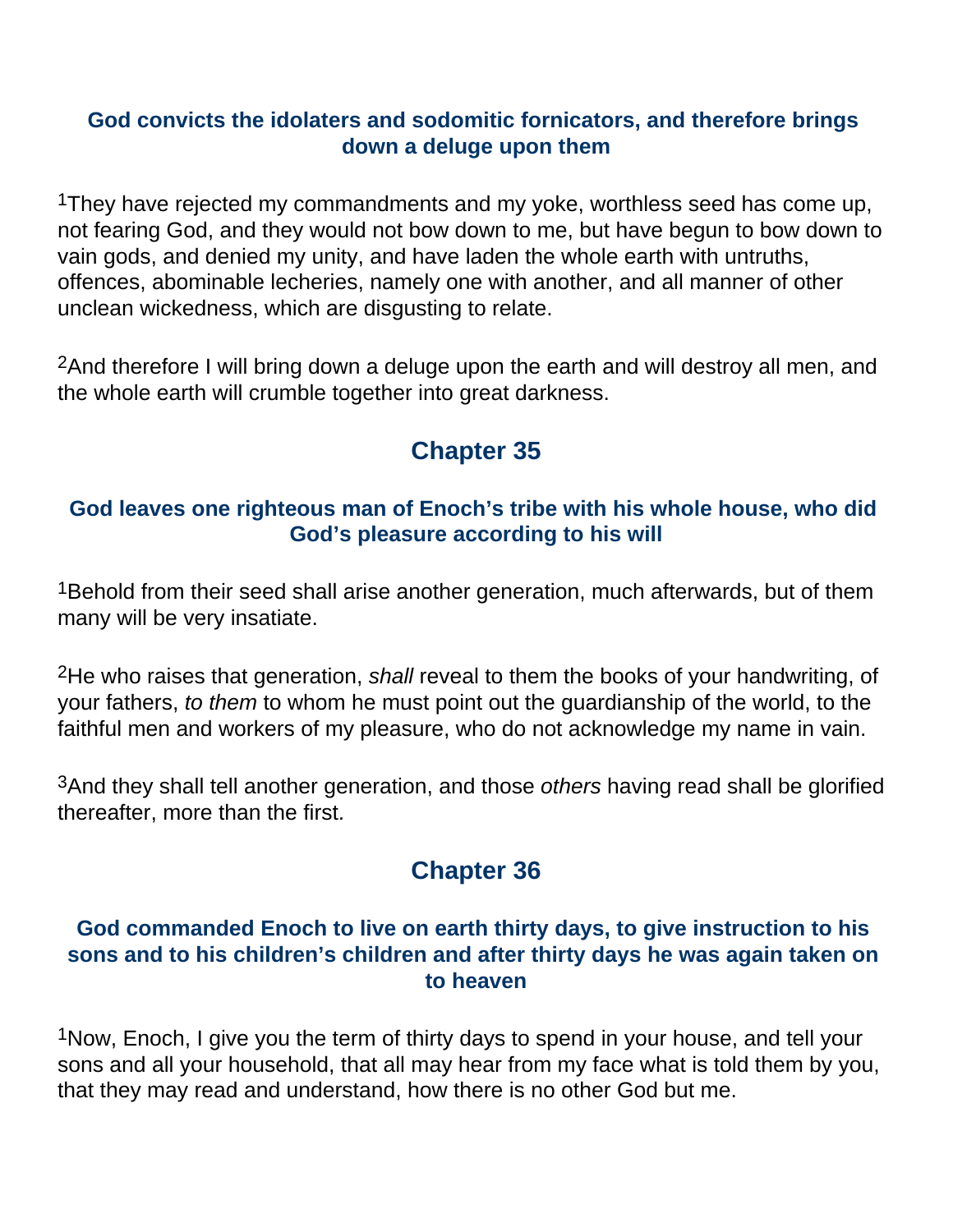2And that they may always keep my commandments, and begin to read and take in the books of your handwriting.

3And after thirty days I shall send my angel for you, and he will take you from earth and from your sons to me.

# **Chapter 37**

### **Here God summons an angel**

<sup>1</sup> And the Lord called upon one of the older angels, terrible and menacing, and placed him by me, in appearance white as snow, and his hands like ice, having the appearance of great frost, and he froze my face, because I could not endure the terror of the Lord, just as it is not possible to endure a stove's fire and the sun's heat, and the frost of the air.

2And the Lord said to me: Enoch, if your face be not frozen here, no man will be able to behold your face.

### **Chapter 38**

### **Mathusal continued to have hope and to await his father Enoch in his house day and night**

1And the Lord said to those men who first led me up: Let Enoch go down on to earth with you, and await him till the determined day.

2And they placed me by night on my bed.

3And Mathusal expecting my coming, keeping watch by day and by night at my bed, was filled with awe when he heard my coming, and I told him, Let all my household come together, that I tell them everything.

# **Chapter 39**

### **Enoch's pitiful admonition to his sons with weeping and great lamentation, as he spoke to them**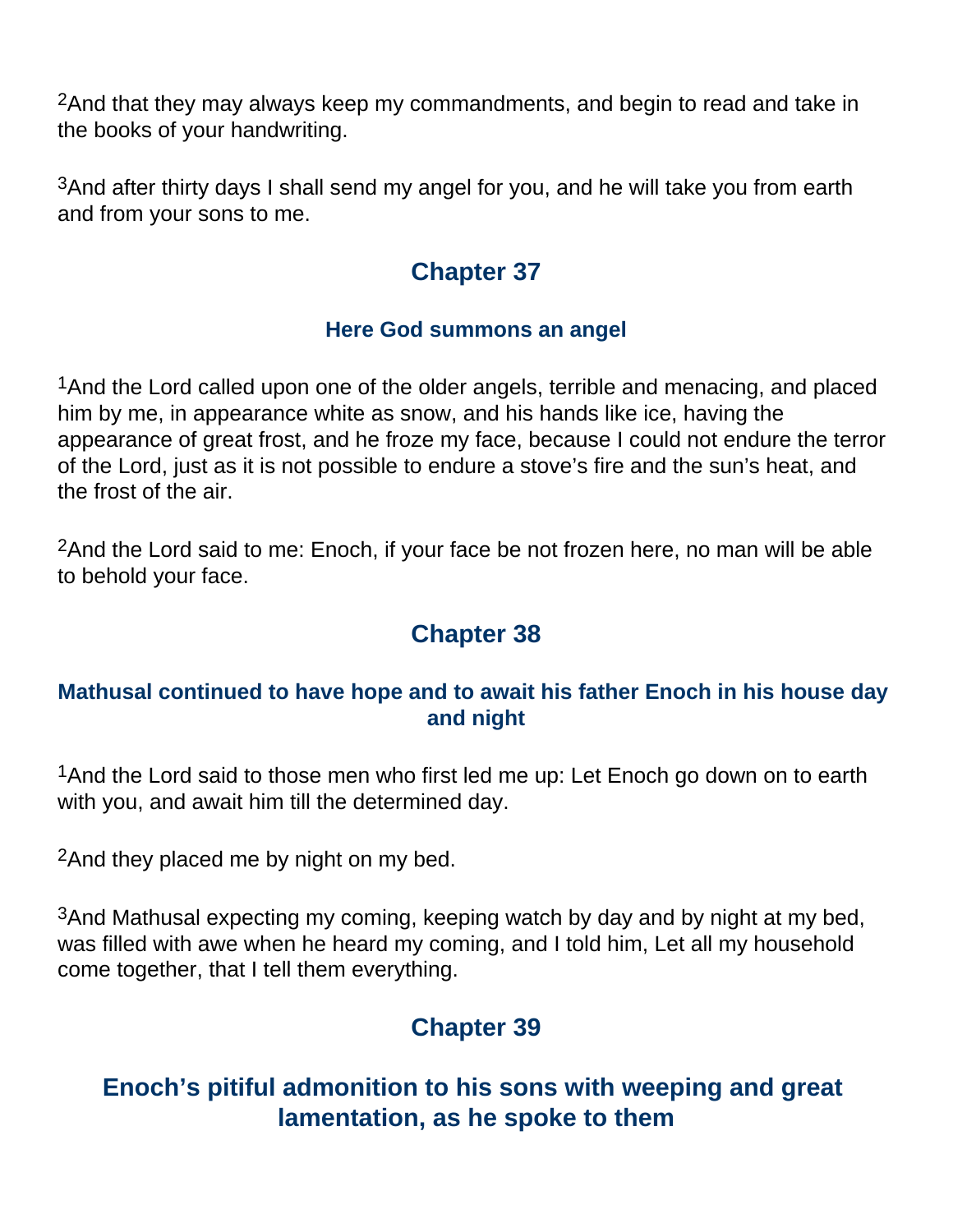1Oh my children, my beloved ones, hear the admonition of your father, as much as is according to the Lord's will.

2I have been let come to you to-day, and announce to you, not from my lips, but from the Lord's lips, all that is and was and all that is now, and all that will be till judgmentday.

 $3$ For the Lord has let me come to you, you hear therefore the words of my lips, of a man made big for you, but I am one who has seen the Lord's face, like iron made to glow from fire it sends forth sparks and burns.

4You look now upon my eyes, *the eyes* of a man big with meaning for you, but I have seen the Lord's eyes, shining like the sun's rays and filling the eyes of man with awe.

5You see now, my children, the right hand of a man that helps you, but I have seen the Lord's right hand filling heaven as he helped me.

<sup>6</sup>You see the compass of my work like your own, but I have seen the Lord's limitless and perfect compass, which has no end.

7You hear the words of my lips, as I heard the words of the Lord, like great thunder incessantly with hurling of clouds.

8And now, my children, hear the discourses of the father of the earth, how fearful and awful it is to come before the face of the ruler of the earth, how much more terrible and awful it is to come before the face of the ruler of heaven, the controller of quick and dead, and of the heavenly troops. Who can endure that endless pain?

### **Chapter 40**

### **Enoch admonishes his children truly of all things from the Lord's lips, how he saw and heard and wrote down**

1And now, my children, I know all things, for this *is* from the Lord's lips, and this my eyes have seen, from beginning to end.

2I know all things, and have written all things into books, the heavens and their end,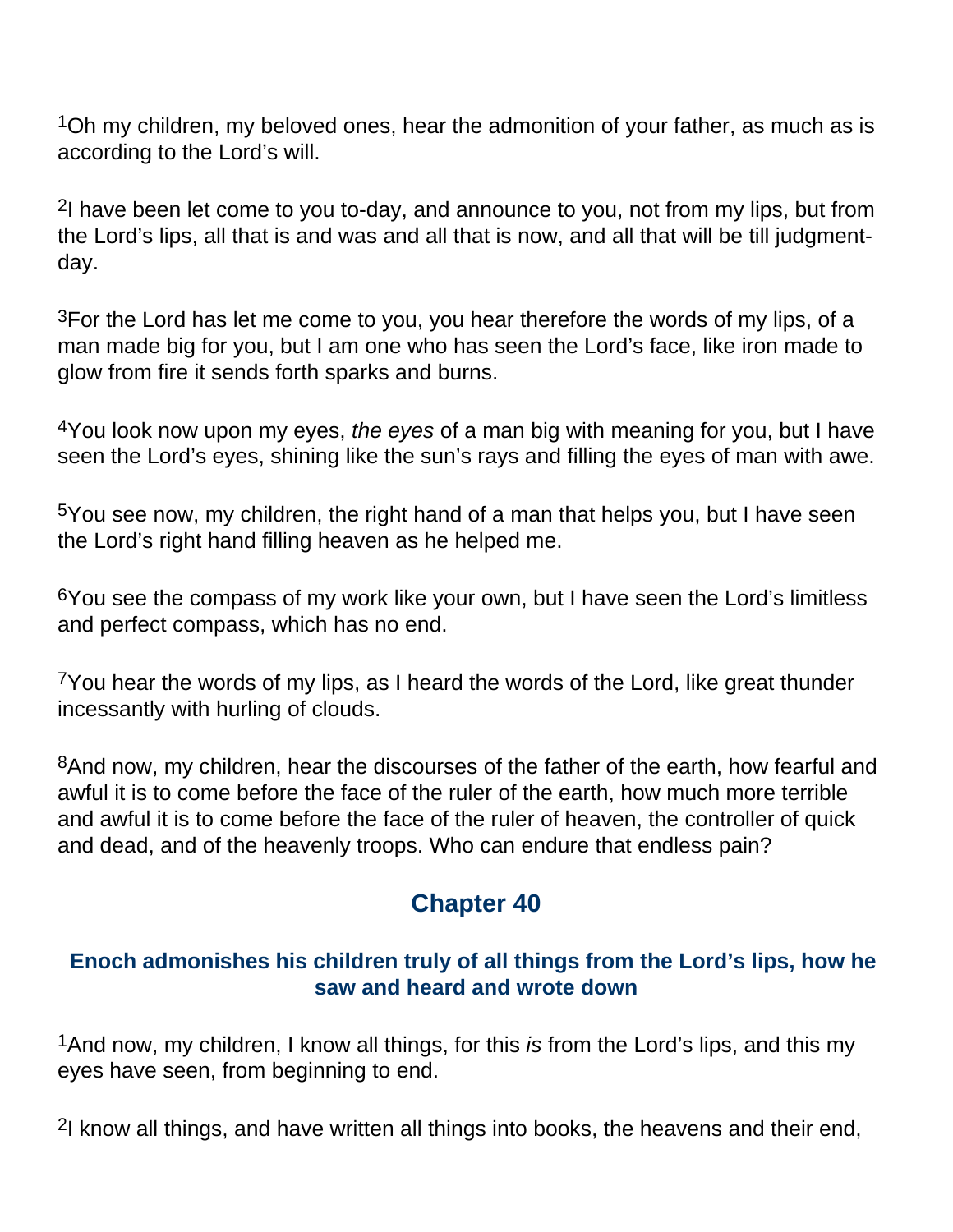and their plenitude, and all the armies and their marchings.

3I have measured and described the stars, the great countless multitude *of them*.

4What man has seen their revolutions, and their entrances? For not even the angels see their number, while I have written all their names.

5And I measured the sun's circle, and measured its rays, counted the hours, I wrote down too all things that go over the earth, I have written the things that are nourished, and all seed sown and unsown, which the earth produces and all plants, and every grass and every flower, and their sweet smells, and their names, and the dwellingplaces of the clouds, and their composition, and their wings, and how they bear rain and raindrops.

6And I investigated all things, and wrote the road of the thunder and of the lightning, and they showed me the keys and their guardians, their rise, the way they go; it is let out *gently* in measure by a chain, lest by a heavy chain and violence it hurl down the angry clouds and destroy all things on earth.

7I wrote the treasure-houses of the snow, and the store-houses of the cold and the frosty airs, and I observed their season's key-holder, he fills the clouds with them, and does not exhaust the treasure-houses.

8And I wrote the resting-places of the winds and observed and saw how their keyholders bear weighing-scales and measures; first, they put them in *one* weighingscale, then in the other the weights and let them out according to measure cunningly over the whole earth, lest by heavy breathing they make the earth to rock.

9And I measured out the whole earth, its mountains, and all hills, fields, trees, stones, rivers, all existing things I wrote down, the height from earth to the seventh heaven, and downwards to the very lowest hell, and the judgment-place, and the very great, open and weeping hell.

10And I saw how the prisoners are in pain, expecting the limitless judgment.

11And I wrote down all those being judged by the judge, and all their judgment *and sentences* and all their works.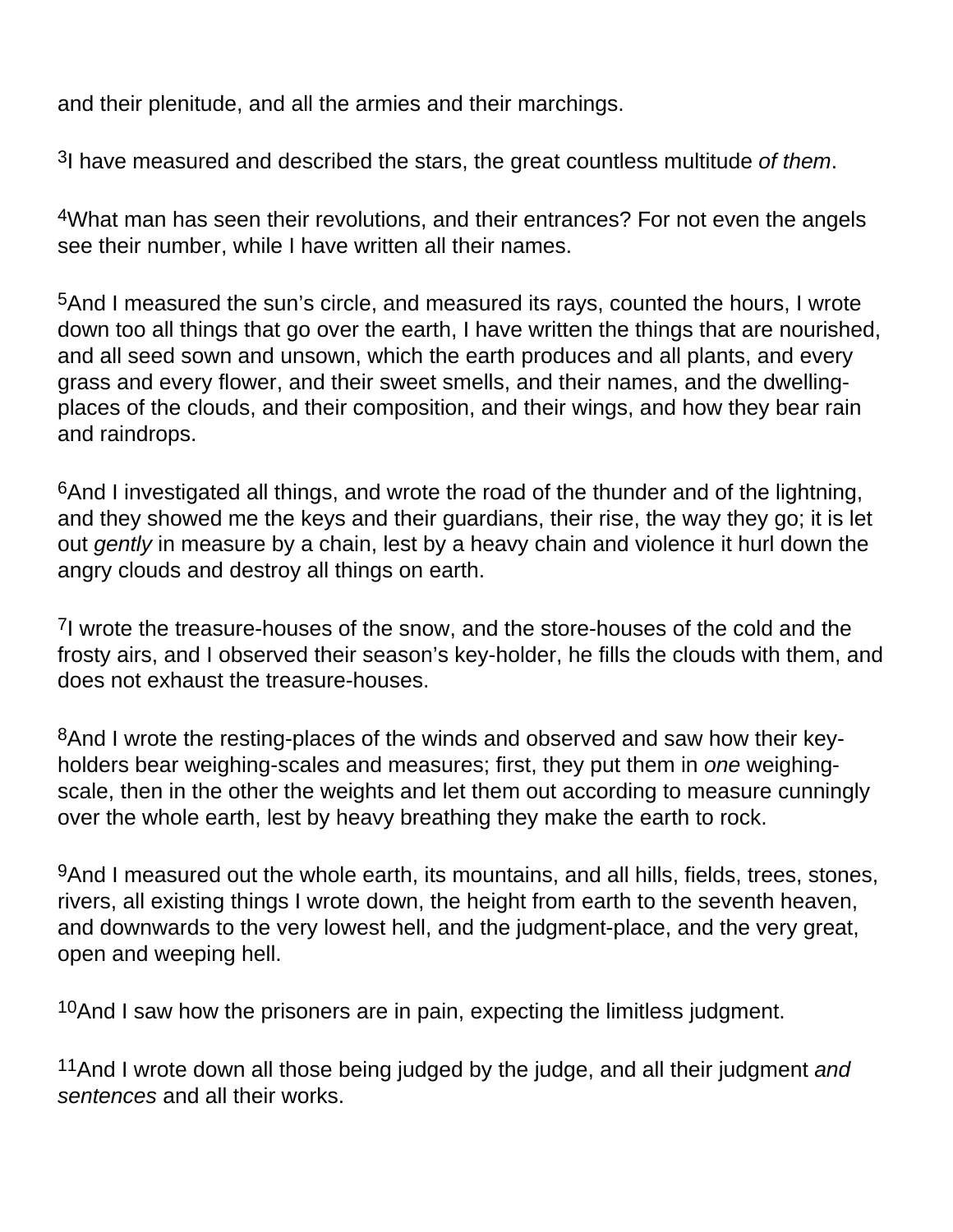# **Chapter 41**

### **Of how Enoch lamented Adam's sin**

1And I saw all forefathers from *all* time with Adam and Eva, and I sighed and broke into tears and said of the ruin of their dishonour:

2Woe is me for my infirmity and *for that* of my forefathers, and thought in my heart and said:

3Blessed *is* the man who has not been born or who has been born and shall not sin before the Lord's face, that he come not into this place, nor bring the yoke of this place.

## **Chapter 42**

### **Of how Enoch saw the key-holders and guards of the gates of hell standing**

1I saw the key-holders and guards of the gates of hell standing, like great serpents, and their faces like extinguishing lamps, and their eyes of fire, their sharp teeth, and I saw all the Lord's works, how they are right, while the works of man are some *good*, and others bad, and in their works are known those who lie evilly.

# **Chapter 43**

### **Enoch shows his children how he measured and wrote out God's judgments**

1I, my children, measured and wrote out every work and every measure and every righteous judgment.

2As *one* year is more honourable than another, so is *one* man more honourable than another, some for great possessions, some for wisdom of heart, some for particular intellect, some for cunning, one for silence of lip, another for cleanliness, one for strength, another for comeliness, one for youth, another for sharp wit, one for shape of body, another for sensibility, let it be heard everywhere, but there is none better than he who fears God, he shall be more glorious in time to come.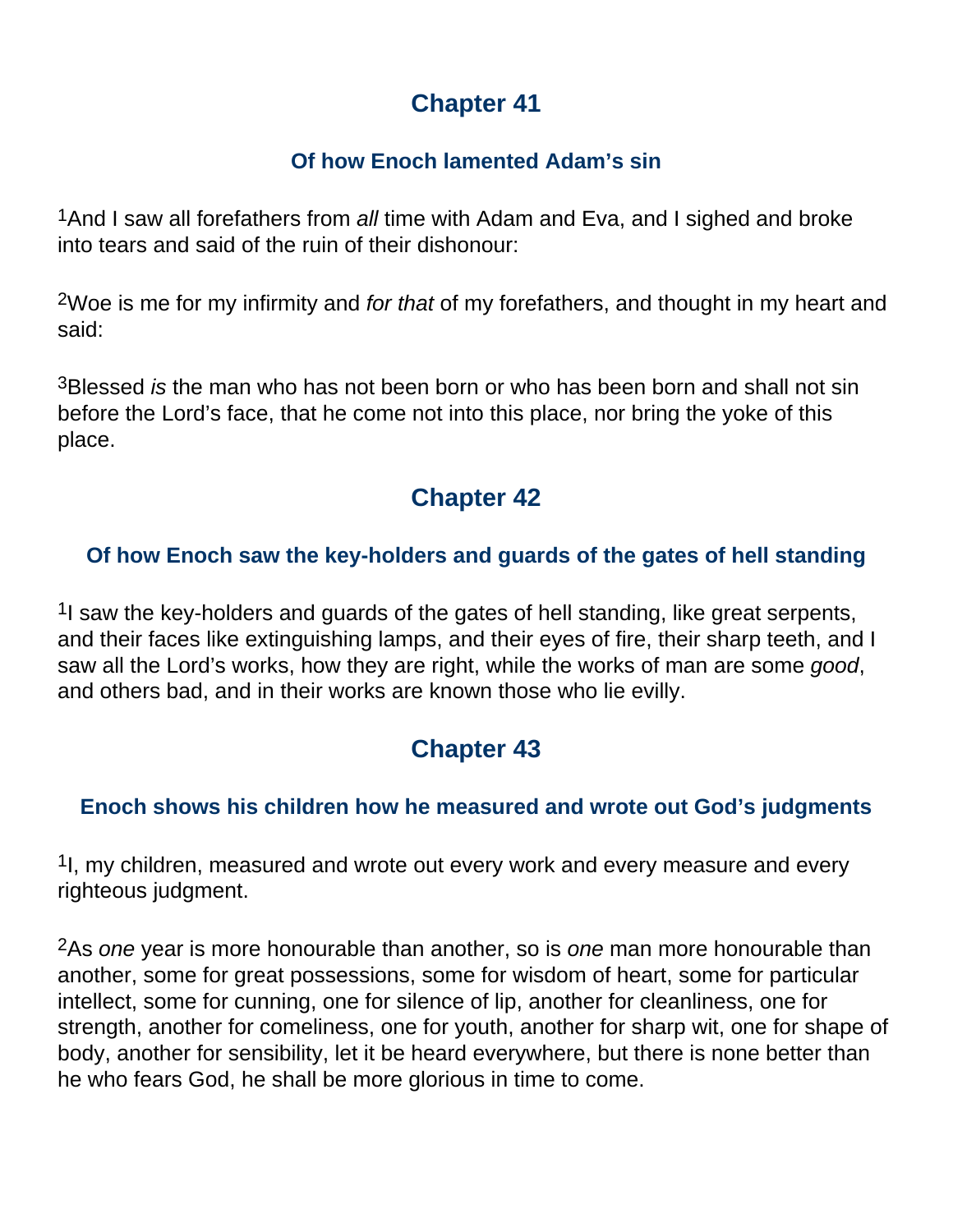# **Chapter 44**

### **Enoch instructs his sons, that they revile not the face of man, small or great**

1The Lord with his hands having created man, in the likeness of his own face, the Lord made him small and great.

2Whoever reviles the ruler's face, and abhors the Lord's face, has despised the Lord's face, and he who vents anger on any man without injury, the Lord's great anger will cut him down, he who spits on the face of man reproachfully, will be cut down at the Lord's great judgment.

<sup>3</sup>Blessed is the man who does not direct his heart with malice against any man, and helps the injured and condemned, and raises the broken down, and shall do charity to the needy, because on the day of the great judgment every weight, every measure and every makeweight *will be* as in the market, that is to say *they are* hung on scales and stand in the market, *and every one* shall learn his own measure, and according to his measure shall take his reward.

### **Chapter 45**

### **God shows how he does not want from men sacrifices, nor burnt-offerings, but pure and contrite hearts**

1Whoever hastens to make offerings before the Lord's face, the Lord for his part will hasten that offering by granting of his work.

2But whoever increases his lamp before the Lord's face and make not true judgment, the Lord will *not* increase his treasure in the realm of the highest.

3When the Lord demands bread, or candles, or *the* flesh *of beasts*, or any other sacrifice, then that is nothing; but God demands pure hearts, and with all that *only* tests the heart of man.

# **Chapter 46**

**Of how an earthly ruler does not accept from man abominable and unclean**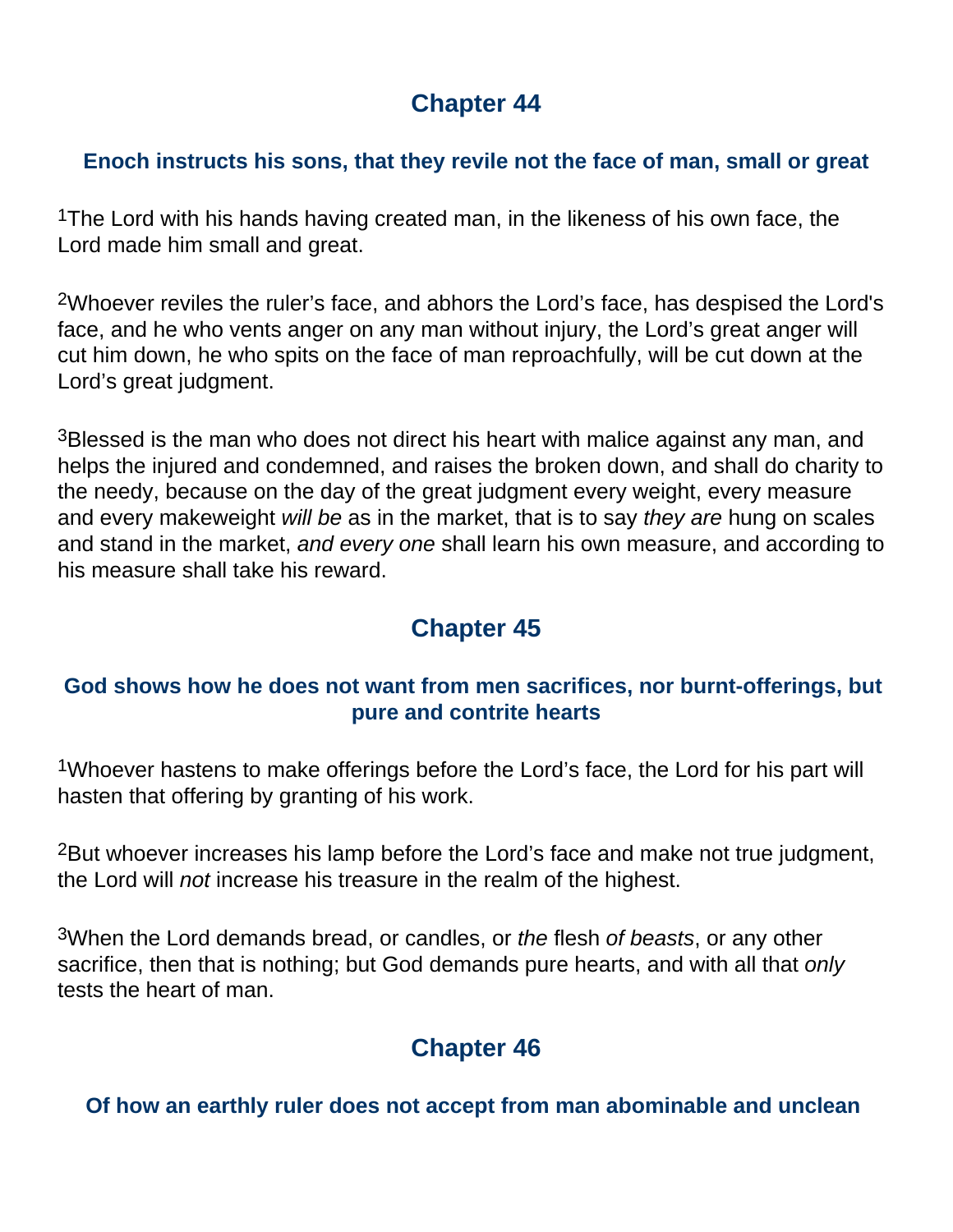#### **gifts, then how much more does God abominate unclean gifts, but sends them away with wrath and does not accept his gifts**

<sup>1</sup>Hear, my people, and take in the words of my lips.

2If any one bring any gifts to an earthly ruler, and have disloyal thoughts in his heart, and the ruler know this, will he not be angry with him, and not refuse his gifts, and not give him over to judgment?

3Or *if* one man make himself appear good to another by deceit of tongue, but *have* evil in his heart, then will not *the other* understand the treachery of his heart, and himself be condemned, since his untruth was plain to all?

4And when the Lord shall send a great light, then there will be judgment for the just and the unjust, and there no one shall escape notice.

## **Chapter 47**

### **Enoch instructs his sons from God's lips, and hands them the handwriting of this book**

<sup>1</sup> And now, my children, lay thought on your hearts, mark well the words of your father, which are all *come* to you from the Lord's lips.

2Take these books of your father's handwriting and read them.

 $3$ For the books are many, and in them you will learn all the Lord's works, all that has been from the beginning of creation, and will be till the end of time.

4And if you will observe my handwriting, you will not sin against the Lord; because there is no other except the Lord, neither in heaven, nor in earth, nor in the very lowest *places*, nor in the *one* foundation.

5The Lord has placed the foundations in the unknown, and has spread forth heavens visible and invisible; he fixed the earth on the waters, and created countless creatures, and who has counted the water and the foundation of the unfixed, or the dust of the earth, or the sand of the sea, or the drops of the rain, or the morning dew, or the wind's breathings? Who has filled earth and sea, and the indissoluble winter?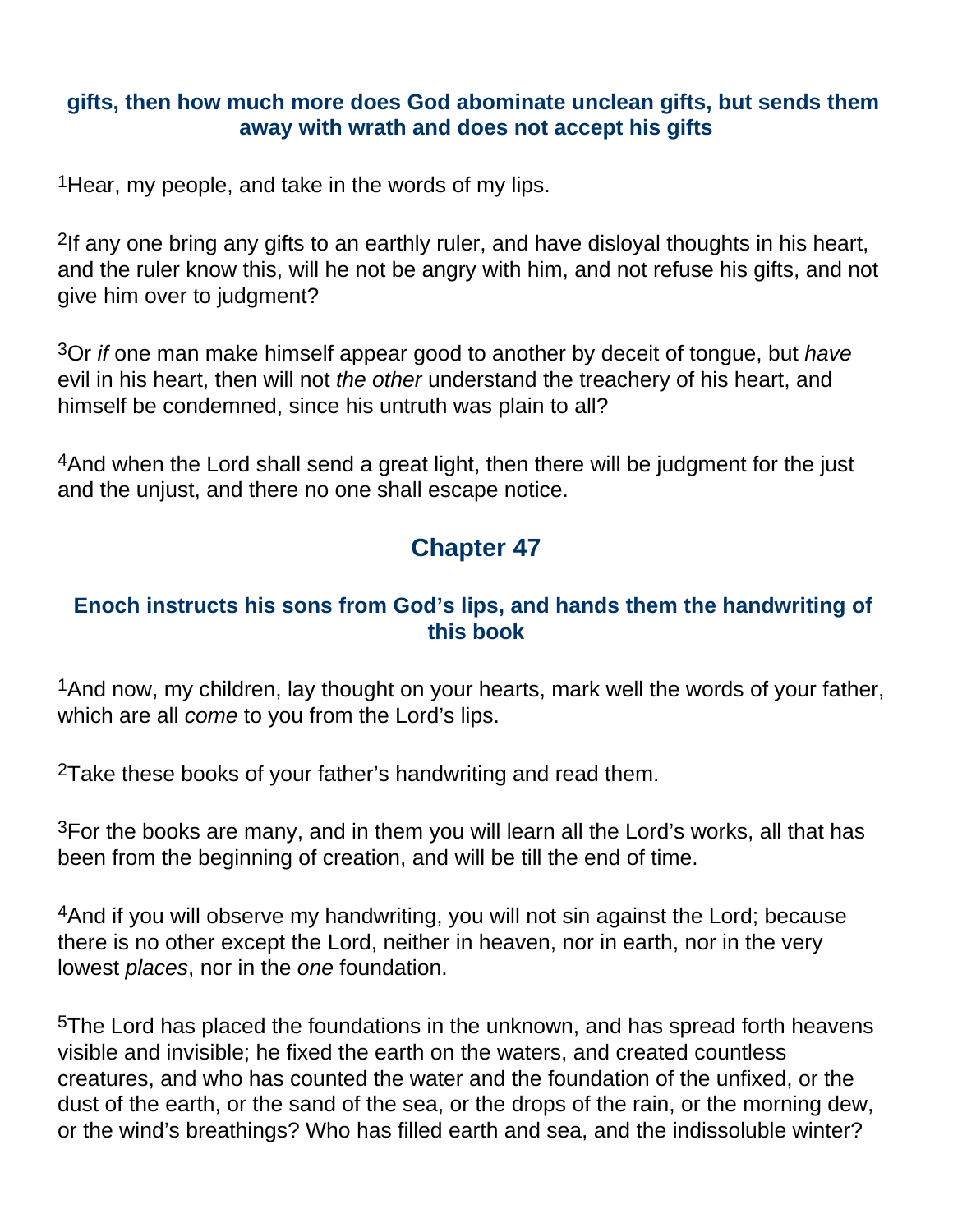6I cut the stars out of fire, and decorated heaven, and put it in their midst.

## **Chapter 48**

#### **Of the sun's passage along the seven circles**

<sup>1</sup>That the sun go along the seven heavenly circles, which are the appointment of one hundred and eighty-two thrones, that it go down on a short day, and again one hundred and eighty-two, that it go down on a big day, and he has two thrones on which he rests, revolving hither and thither above the thrones of the months, from the seventeenth day of the month Tsivan it goes down to the month Thevan, from the seventeenth of Thevan it goes up.

2And thus it goes close to the earth, then the earth is glad and makes grow its fruits, and when it goes away, then the earth is sad, and trees and all fruits have no florescence.

3All this he measured, with good measurement of hours, and fixed a measure by his wisdom, of the visible and the invisible.

4From the invisible he made all things visible, himself being invisible.

5Thus I make known to you, my children, and distribute the books to your children, into all your generations, and amongst the nations who shall have the sense to fear God, let them receive them, and may they come to love them more than any food or earthly sweets, and read them and apply themselves to them.

<sup>6</sup>And those who understand not the Lord, who fear not God, who accept not, but reject, who do not receive the *books*, a terrible judgment awaits these.

<sup>7</sup>Blessed is the man who shall bear their yoke and shall drag them along, for he shall be released on the day of the great judgment.

# **Chapter 49**

**Enoch instructs his sons not to swear either by heaven or earth, and shows**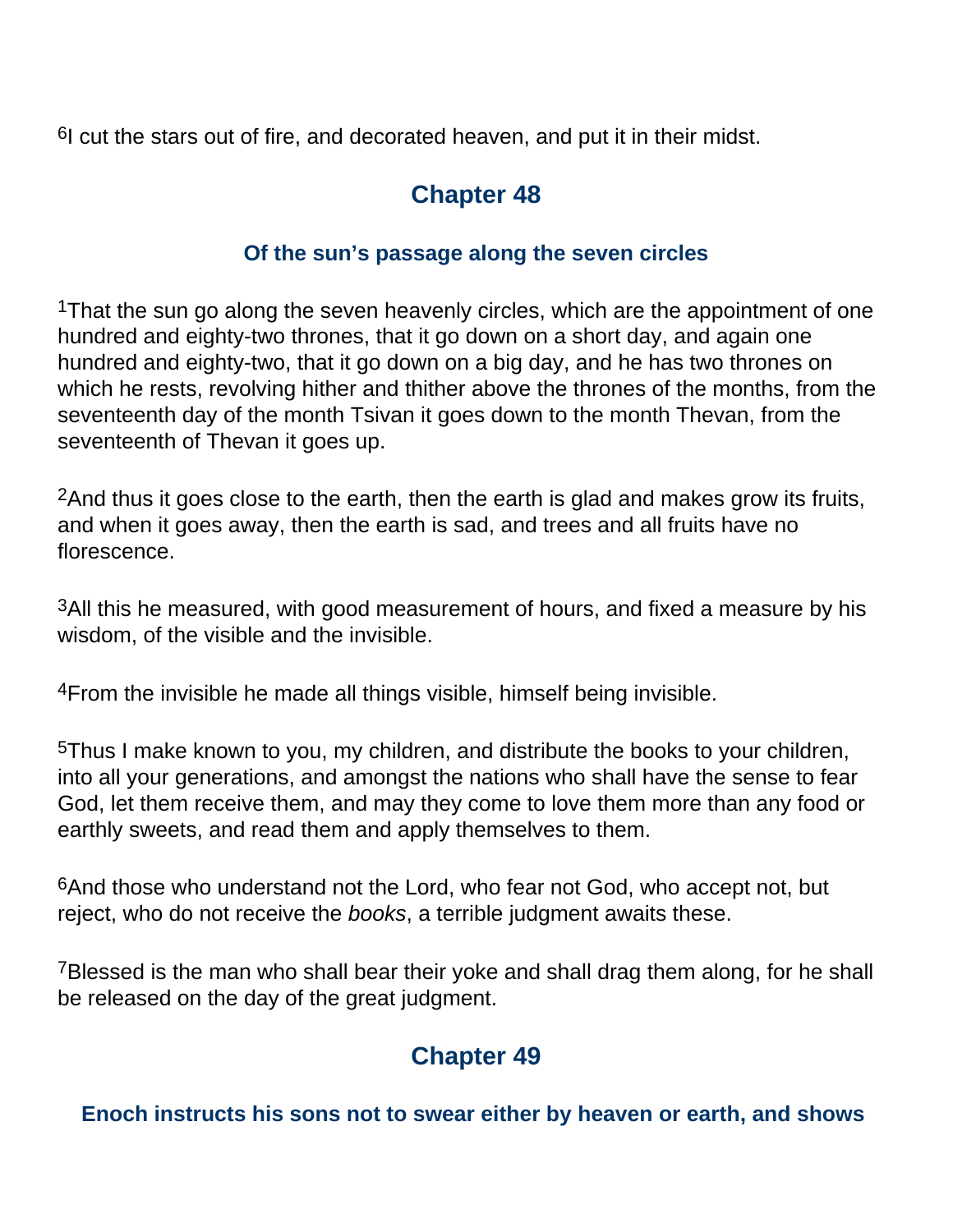#### **God's promise, even in the mother's womb**

1I swear to you, my children, but I swear not by any oath, neither by heaven nor by earth, nor by any other creature which God created.

2The Lord said: There is no oath in me, nor injustice, but truth.

<sup>3</sup>If there is no truth in men, let them swear by the words, Yea, yea, or else, Nay, nay.

4And I swear to you, yea, yea, that there has been no man in his mother's womb, *but that* already before, even to each one there is a place prepared for the repose of that soul, and a measure fixed how much it is intended that a man be tried in this world.

5Yea, children, deceive not yourselves, for there has been previously prepared a place for every soul of man.

### **Chapter 50**

#### **Of how none born on earth can remain hidden nor his work remain concealed, but God bids us to be meek, to endure attack and insult, and not to offend widows and orphans**

1I have put every man's work in writing and none born on earth can remain hidden nor his works remain concealed.

2I see all things.

3Now therefore, my children, in patience and meekness spend the number of your days, that you inherit endless life.

4Endure for the sake of the Lord every wound, every injury, every evil word and attack.

5If ill-requitals befall you, return *them* not either to neighbour or enemy, because the Lord will return *them* for you and be your avenger on the day of great judgment, that there be no avenging here among men.

6Whoever of you spends gold or silver for his brother's sake, he will receive ample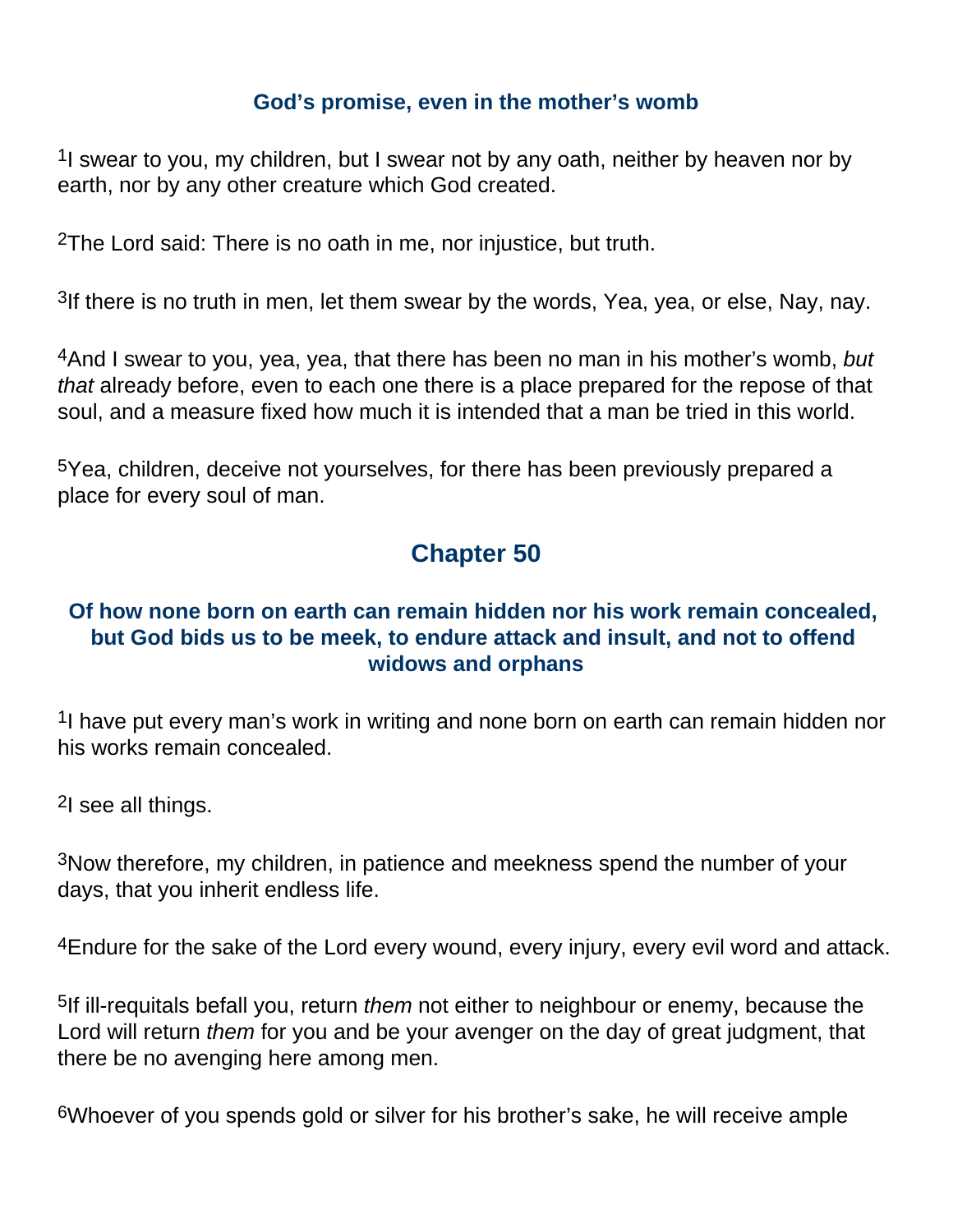treasure in the world to come.

7Injure not widows nor orphans nor strangers, lest God's wrath come upon you.

# **Chapter 51**

### **Enoch instructs his sons, that they hide not treasures in the earth, but bids them give alms to the poor**

<sup>1</sup>Stretch out your hands to the poor according to your strength.

2Hide not your silver in the earth.

<sup>3</sup>Help the faithful man in affliction, and affliction will not find you in the time of your trouble.

<sup>4</sup>And every grievous and cruel yoke that come upon you bear all for the sake of the Lord, and thus you will find your reward in the day of judgment.

5It is good to go morning, midday, and evening into the Lord's dwelling, for the glory of your creator.

6Because every breathing *thing* glorifies him, and every creature visible and invisible returns him praise.

# **Chapter 52**

### **God instructs his faithful, how they are to praise his name**

1Blessed is the man who opens his lips in praise of God of Sabaoth and praises the Lord with his heart.

<sup>2</sup>Cursed every man who opens his lips for the bringing into contempt and calumny of his neighbour, because he brings God into contempt.

<sup>3</sup>Blessed is he who opens his lips blessing and praising God.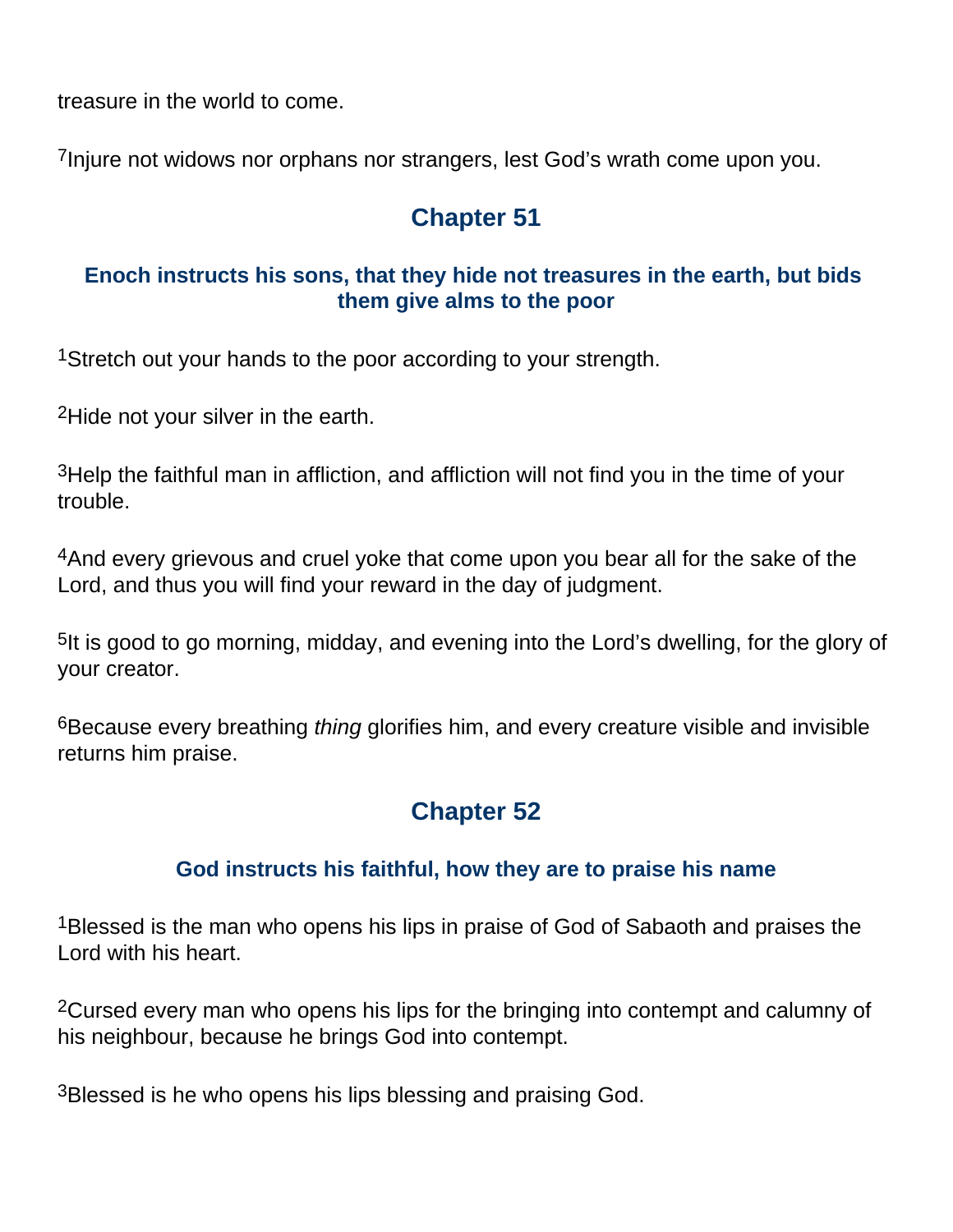<sup>4</sup>Cursed is he before the Lord all the days of his life, who opens his lips to curse and abuse.

5Blessed is he who blesses all the Lord's works.

6Cursed is he who brings the Lord's creation into contempt.

7Blessed is he who looks down and raises the fallen.

<sup>8</sup>Cursed is he who looks to and is eager for the destruction of what is not his.

9Blessed is he who keeps the foundations of his fathers made firm from the beginning.

<sup>10</sup>Cursed is he who perverts the decrees of his forefathers.

<sup>11</sup>Blessed is he who imparts peace and love.

<sup>12</sup>Cursed is he who disturbs those that love their neighbours.

<sup>13</sup>Blessed is he who speaks with humble tongue and heart to all.

<sup>14</sup>Cursed is he who speaks peace with his tongue, while in his heart there is no peace but a sword.

15For all these things will be laid bare in the weighing-scales and in the books, on the day of the great judgment.

# **Chapter 53**

### **Enoch confirms the word from the Lord's lips to his children that they must obey the will of the Lord on their own**

1And now, my children, do not say: Our father is standing before God, and is praying for our sins, for there is there no helper of any man who has sinned.

2You see how I wrote all works of every man, before his creation, *all* that is done amongst all men for all time, and none can tell or relate my handwriting, because the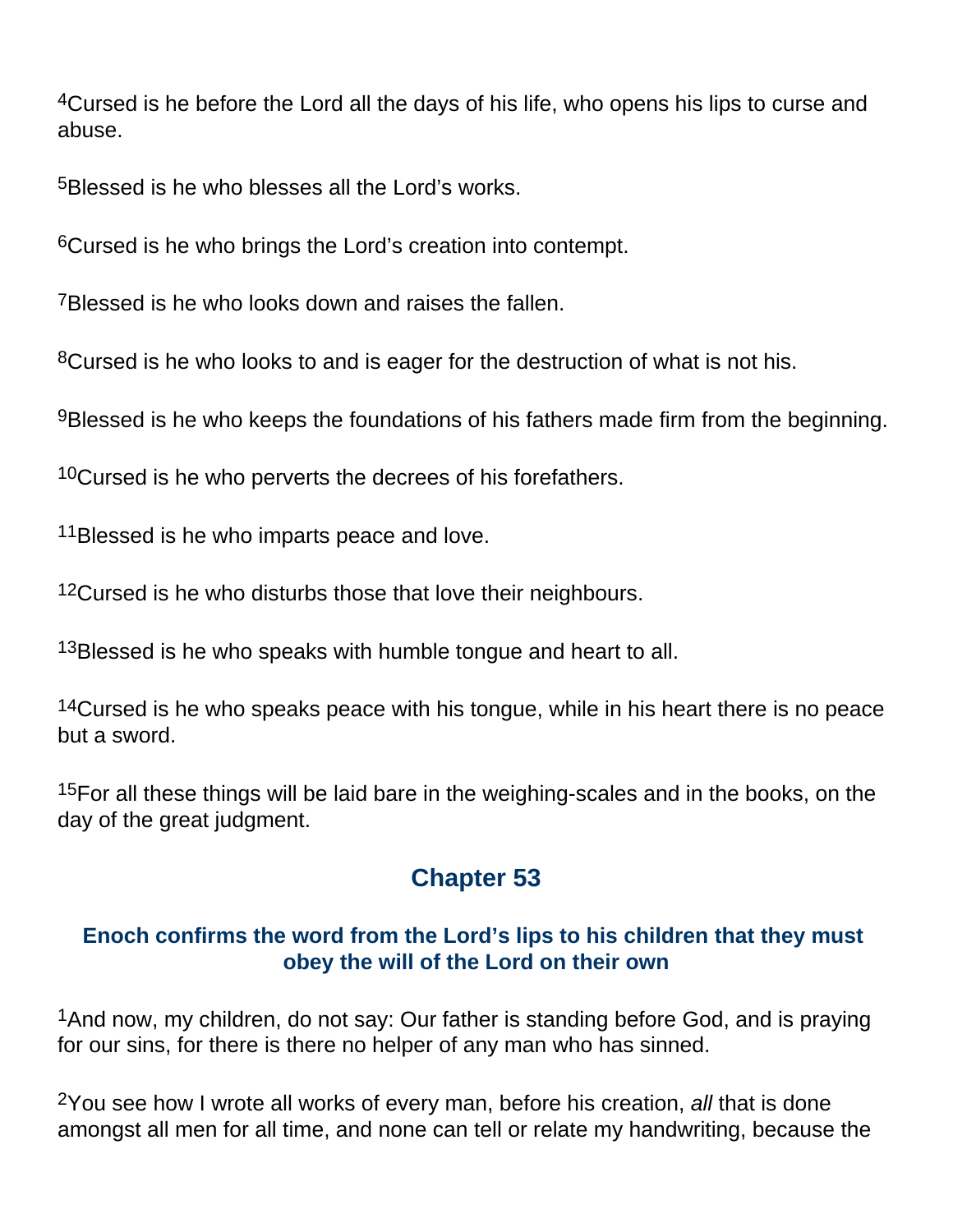Lord see all imaginings of man, how they are vain, where they lie in the treasurehouses of the heart.

3And now, my children, mark well all the words of your father, that I tell you, lest you regret, saying: Why did our father not tell us?

### **Chapter 54**

### **Enoch instructs his sons, that they should hand the books to others also**

<sup>1</sup>At that time, not understanding this let these books which I have given you be for an inheritance of your peace.

2Hand them to all who want them, and instruct them, that they may see the Lord's very great and marvellous works.

## **Chapter 55**

#### **Here Enoch shows his sons, telling them with tears, that the time has approached for him to be taken up into heaven, as the angels are standing before him**

1My children, behold, the day of my term and time have approached.

<sup>2</sup>For the angels who shall go with me are standing before me and urge me to my departure from you; they are standing here on earth, awaiting what has been told them.

<sup>3</sup>For to-morrow I shall go up on to heaven, to the uppermost Jerusalem to my eternal inheritance.

4Therefore I bid you do before the Lord's face all *his* good pleasure.

# **Chapter 56**

#### **Methosalam asks of his father blessing, that he may take Enoch food to eat**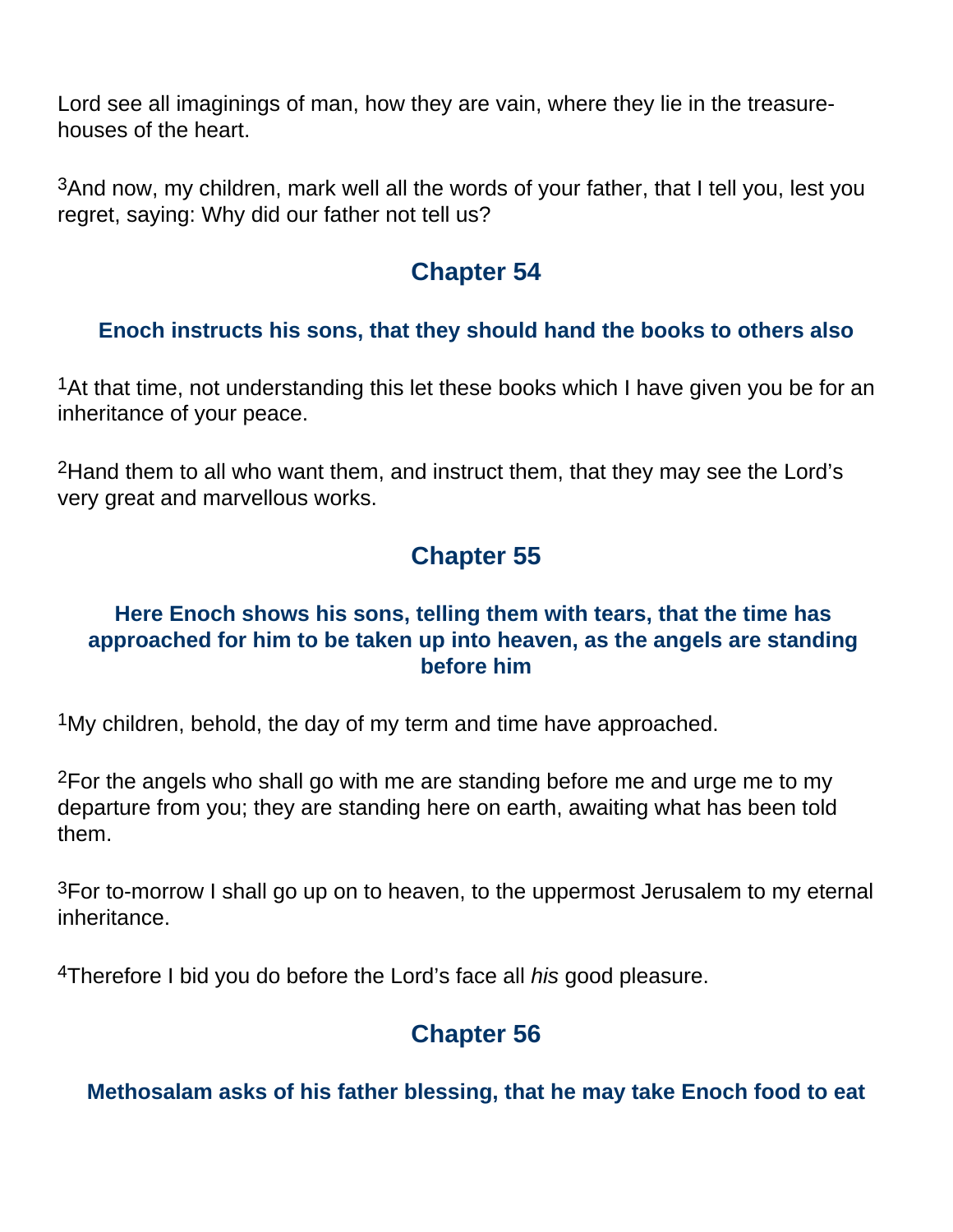1Mathosalam having answered his father Enoch, said: What is agreeable to your eyes, father, that I may make before your face, that you may bless our dwellings, and your sons, and that your people may be made glorious through you, and then *that* you may depart thus, as the Lord said?

2Enoch answered to his son Mathosalam *and* said: Hear, child, from the time when the Lord anointed me with the ointment of his glory, *there has been no* food in me, and my soul remembers not earthly enjoyment, neither do I want anything earthly.

# **Chapter 57**

### **Enoch bade his son Methosalam to summon all his brethren**

1My child Methosalam, summon all your brethren and all your household and the elders of the people, that I may talk to them and depart, as is planned for me.

2And Methosalam made haste, and summoned his brethren, Regim, Riman, Uchan, Chermion, Gaidad, and all the elders of the people before the face of his father Enoch; and he blessed them, *and* said to them:

# **Chapter 58**

### **Enoch's instructions to his sons**

1Listen to me, my children, to-day.

2In those days when the Lord came down on to earth for Adam's sake, and visited all his creatures, which he created himself, after all these he created Adam, and the Lord called all the beasts of the earth, all the reptiles, and all the birds that soar in the air, and brought them all before the face of our father Adam.

3And Adam gave the names to all things living on earth.

4And the Lord appointed him ruler over all, and subjected to him all things under his hands, and made them dumb and made them dull that they be commanded of man, and be in subjection and obedience to him.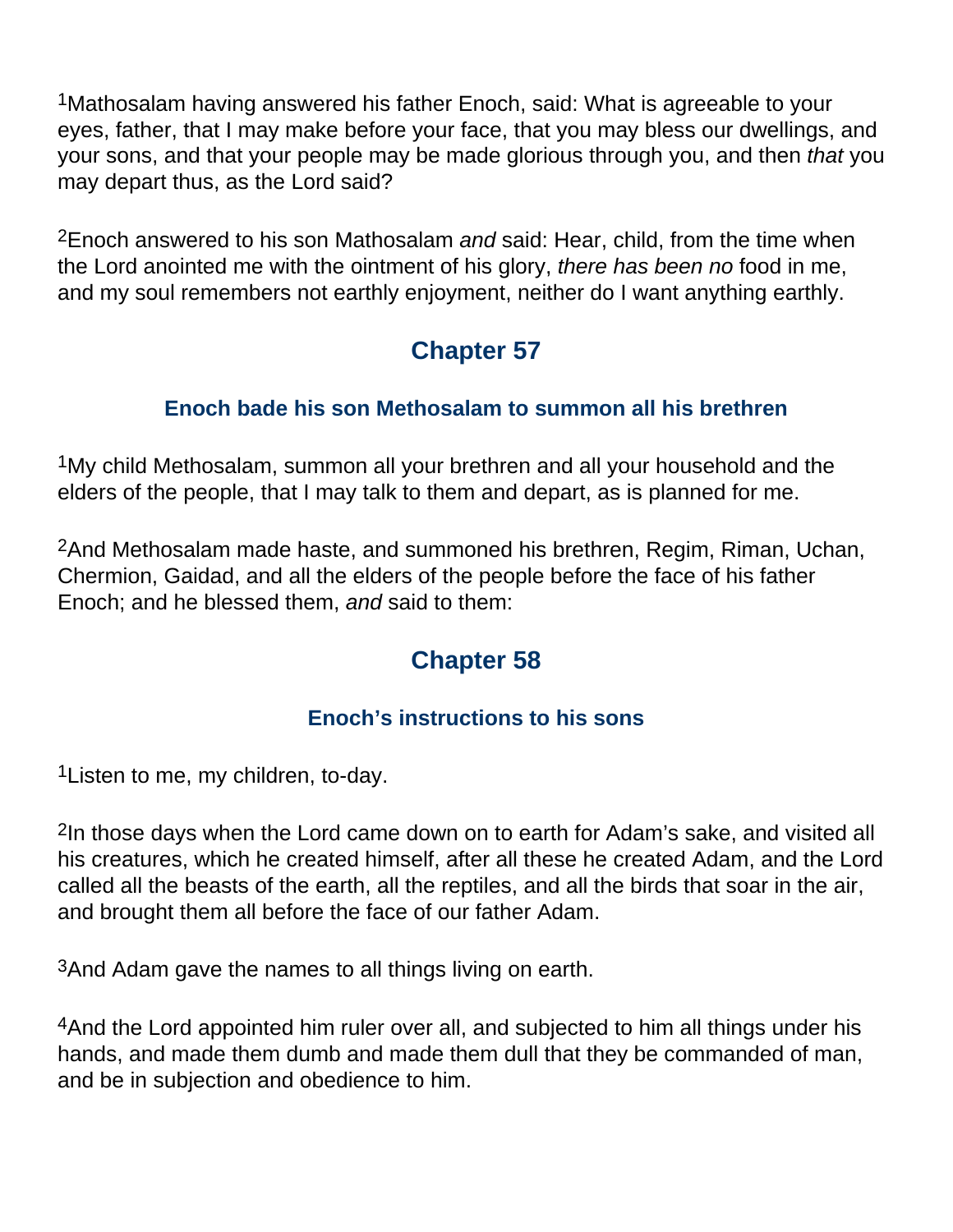5Thus also the Lord created every man lord over all his possessions.

<sup>6</sup>The Lord will not judge a single soul of beast for man's sake, but adjudges the souls of men to their beasts in this world; for men have a special place.

7And as every soul of man is according to number, similarly beasts will not perish, nor all souls of beasts which the Lord created, till the great judgment, and they will accuse man, if he feed them ill.

# **Chapter 59**

#### **Enoch instructs his sons wherefore they may not touch unclean meat because of what comes from it**

1Whoever defiles the soul of beasts, defiles his own soul.

2For man brings clean animals to make sacrifice for sin, that he may have cure of his soul.

3And if they bring for sacrifice clean animals, and birds, man has cure, he cures his soul.

4All is given you for food, bind it by the four feet, that is to make good the cure, he cures his soul.

5But whoever kills beast without wounds, kills his own souls and defiles his own flesh.

6And he who does any beast any injury whatsoever, in secret, it is evil practice, and he defiles his own soul.

# **Chapter 60**

### **He who does injury to the soul of another man, does injury to his own soul**

<sup>1</sup>He who works the killing of a man's soul, kills his own soul, and kills his own body, and there is no cure for him for all time.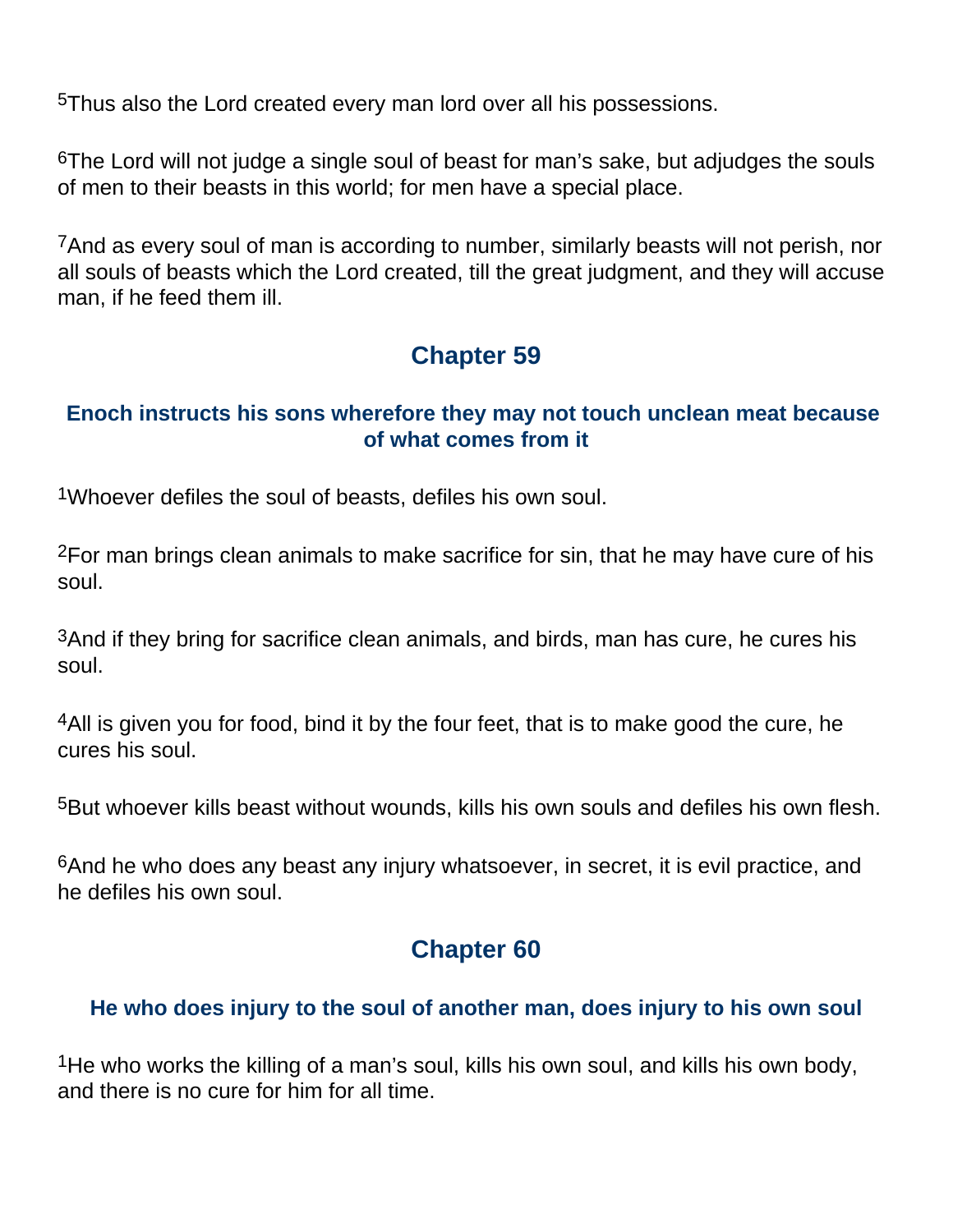2He who puts a man in any snare, shall stick in it himself, and there is no cure for him for all time.

<sup>3</sup>He who puts a man in any vessel, his retribution will not be wanting at the great judgment for all time.

<sup>4</sup>He who works crookedly or speaks evil against any soul, will not make justice for himself for all time.

# **Chapter 61**

#### **Enoch instructs his sons to keep themselves from injustice, to help others and to share**

<sup>1</sup>And now, my children, keep your hearts from every injustice, which the Lord hates. Just as a man asks something for his own soul from God, so let him do to every living soul, because I know all things, how in the great time to come there is much inheritance prepared for men, good for the good, and bad for the bad, without number many.

2Blessed are those who enter the good houses, for in the bad houses there is no peace nor return from them.

3Hear, my children, small and great! When man puts a good thought in his heart, brings gifts from his labours before the Lord's face and his hands made them not, then the Lord will turn away his face from the labour of his hand, and *that* man cannot find the labour of his hands.

4And if his hands made it, but his heart murmur, and his heart cease not making murmur incessantly, he has not any advantage.

### **Chapter 62**

#### **Of how it is fitting to bring one's gifts in faith, because there is no repentance after death**

1Blessed is the man who in his patience brings his gifts with faith before the Lord's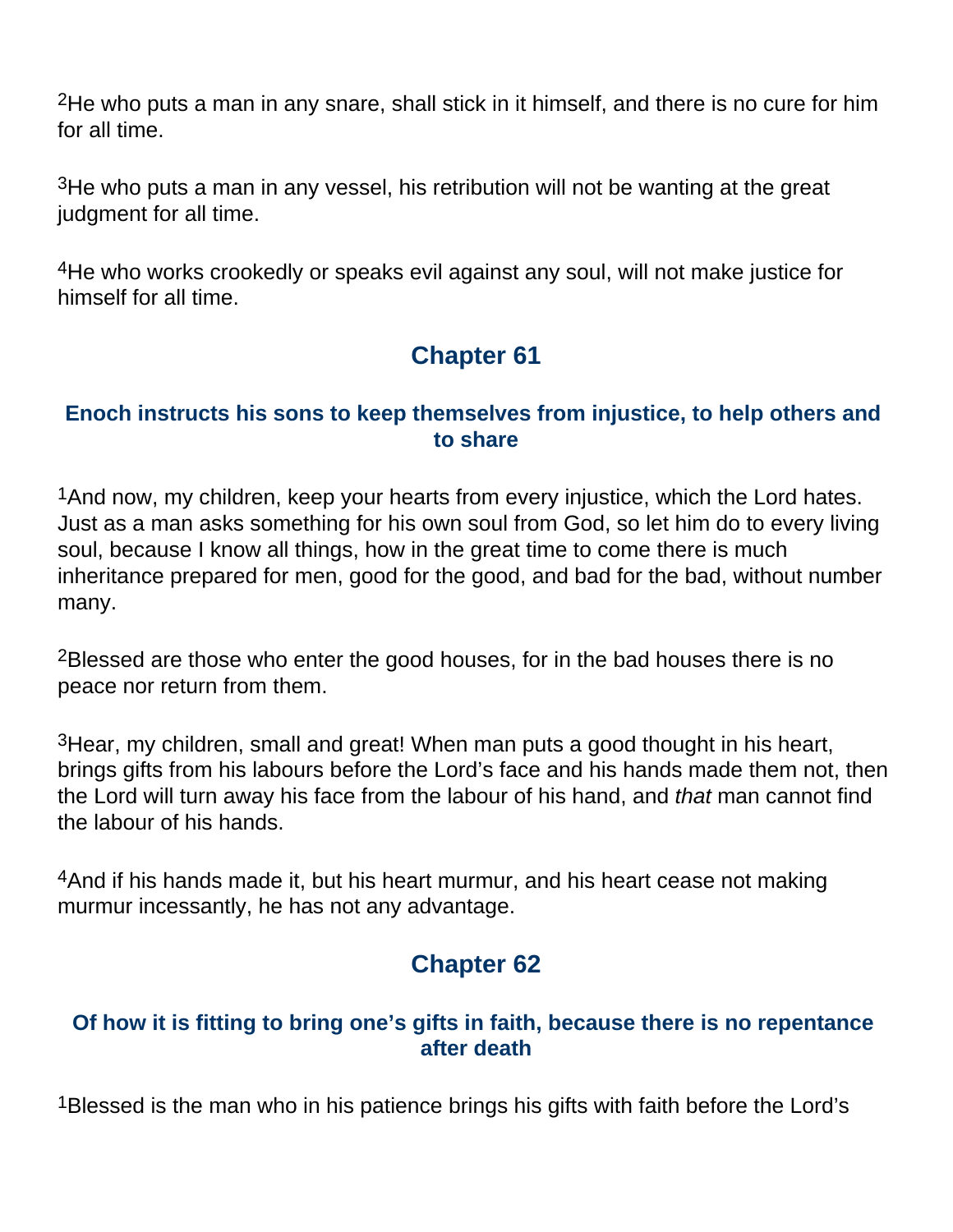face, because he will find forgiveness of sins.

<sup>2</sup>But if he take back his words before the time, there is no repentance for him; and if the time pass and he do not of his own will what is promised, there is no repentance after death.

<sup>3</sup>Because every work which man does before the time, is all deceit before men, and sin before God.

# **Chapter 63**

#### **Of how not to despise the poor, but to share with them equally, lest you be murmured against before God**

1When man clothes the naked and fills the hungry, he will find reward from God.

2But if his heart murmur, he commits a double evil; ruin of himself and of that which he gives; and for him there will be no finding of reward on account of that.

3And if his own heart is filled with his food and his own flesh, clothed with his own clothing, he commits contempt, and will forfeit all his endurance of poverty, and will not find reward of his good deeds.

4Every proud and magniloquent man is hateful to the Lord, and every false speech, clothed in untruth; it will be cut with the blade of the sword of death, and thrown into the fire, and shall burn for all time.

# **Chapter 64**

### **Of how the Lord calls up Enoch, and people took counsel to go and kiss him at the place called Achuzan**

1When Enoch had spoken these words to his sons, all people far and near heard how the Lord was calling Enoch. They took counsel together:

2Let us go and kiss Enoch, and two thousand men came together and came to the place Achuzan where Enoch was, and his sons.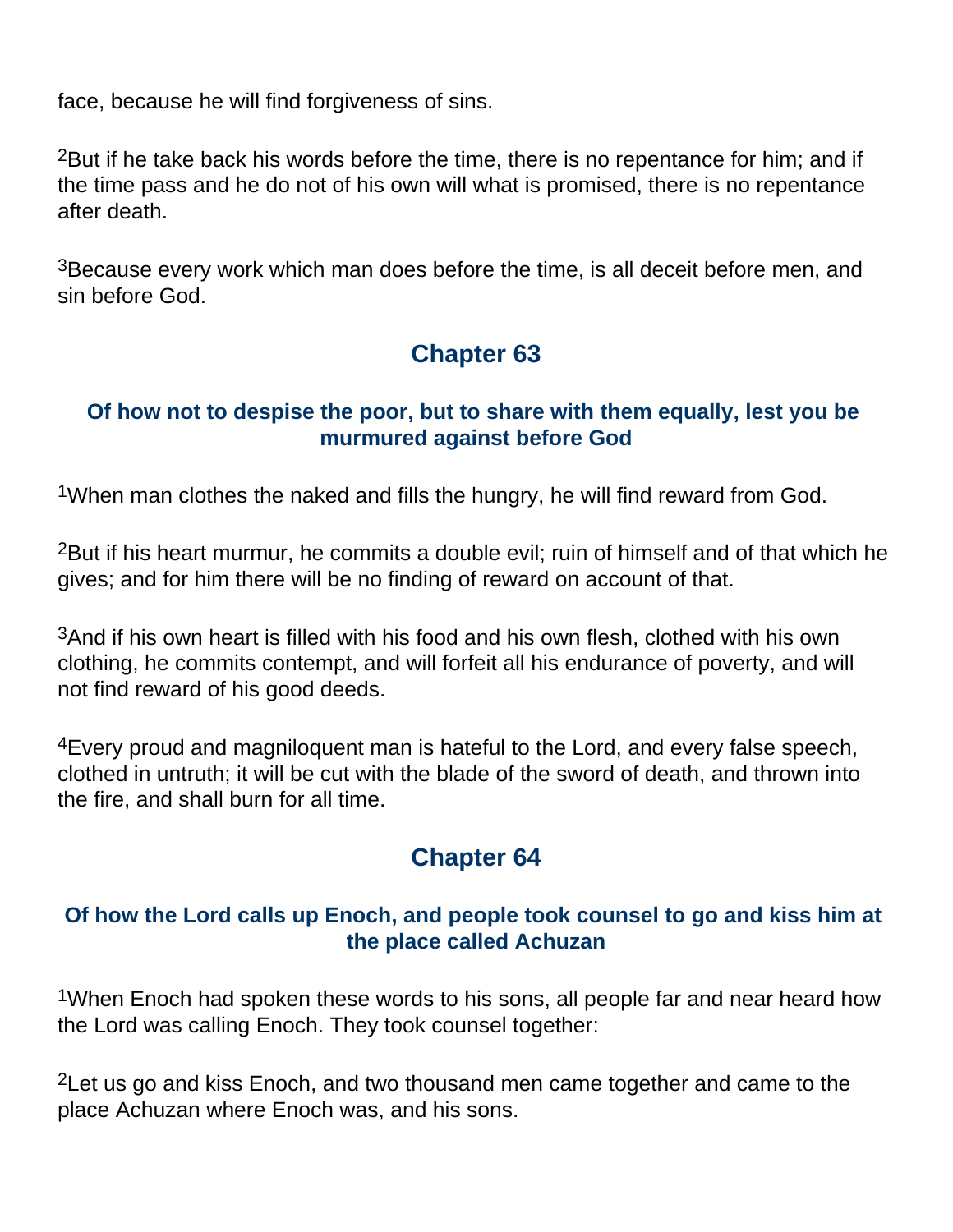<sup>3</sup>And the elders of the people, the whole assembly, came and bowed down and began to kiss Enoch and said to him:

4Our father Enoch, *may* you *be* blessed of the Lord, the eternal ruler, and now bless your sons and all the people, that we may be glorified to-day before your face.

<sup>5</sup>For you shalt be glorified before the Lord's face for all time, since the Lord chose you, rather than all men on earth, and designated you writer of all his creation, visible and invisible, and redeemed of the sins of man, and helper of your household.

# **Chapter 65**

### **Of Enoch's instructions to his sons**

1And Enoch answered all his people saying: Hear, my children, before that all creatures were created, the Lord created the visible and invisible things.

2And as much time as there was and went past, understand that after all that he created man in the likeness of his own form, and put into him eyes to see, and ears to hear, and heart to reflect, and intellect wherewith to deliberate.

3And the Lord saw all man's works, and created all his creatures, and divided time, from time he fixed the years, and from the years he appointed the months, and from the months he appointed the days, and of days he appointed seven.

<sup>4</sup>And in those he appointed the hours, measured them out exactly, that man might reflect on time and count years, months, and hours, *their* alternation, beginning, and end, and that he might count his own life, from the beginning until death, and reflect on his sin and write his work bad and good; because no work is hidden before the Lord, that every man might know his works and never transgress all his commandments, and keep my handwriting from generation to generation.

5When all creation visible and invisible, as the Lord created it, shall end, then every man goes to the great judgment, and then all time shall perish, and the years, and thenceforward there will be neither months nor days nor hours, they will be adhered together and will not be counted.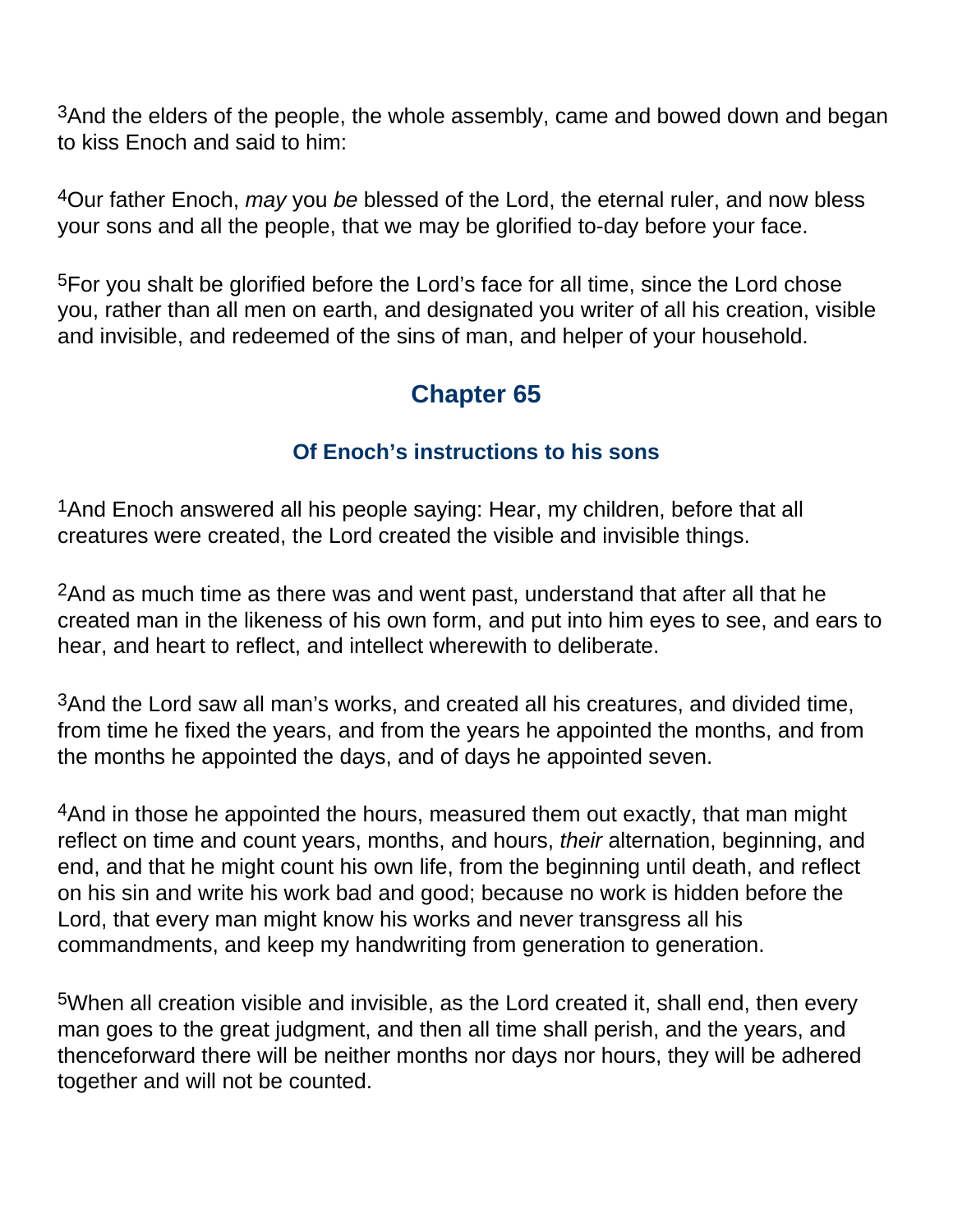<sup>6</sup>There will be one aeon, and all the righteous who shall escape the Lord's great judgment, shall be collected in the great aeon, for the righteous the great aeon will begin, and they will live eternally, and then too there will be amongst them neither labour, nor sickness, nor humiliation, nor anxiety, nor need, nor brutality, nor night, nor darkness, but great light.

7And they shall have a great indestructible wall, and a paradise bright and incorruptible, for all corruptible things shall pass away, and there will be eternal life.

# **Chapter 66**

#### **Enoch instructs his sons and all the elders of the people, how they are to walk with terror and trembling before the Lord, and serve him alone and not bow down to idols, but to God, who created heaven and earth and every creature, and to his image**

<sup>1</sup>And now, my children, keep your souls from all injustice, such as the Lord hates.

2Walk before his face with terror and trembling and serve him alone.

3Bow down to the true God, not to dumb idols, but bow down to his similitude, and bring all just offerings before the Lord's face. The Lord hates what is unjust.

4For the Lord sees all things; when man takes thought in his heart, then he counsels the intellects, and every thought is always before the Lord, who made firm the earth and put all creatures on it.

<sup>5</sup>If you look to heaven, the Lord is there; if you take thought of the sea's deep and all the under-earth, the Lord is there.

 $6$ For the Lord created all things. Bow not down to things made by man, leaving the Lord of all creation, because no work can remain hidden before the Lord's face.

7Walk, my children, in long-suffering, in meekness, honesty, in provocation, in grief, in faith and in truth, in *reliance on* promises, in illness, in abuse, in wounds, in temptation, in nakedness, in privation, loving one another, till you go out from this age of ills, that you become inheritors of endless time.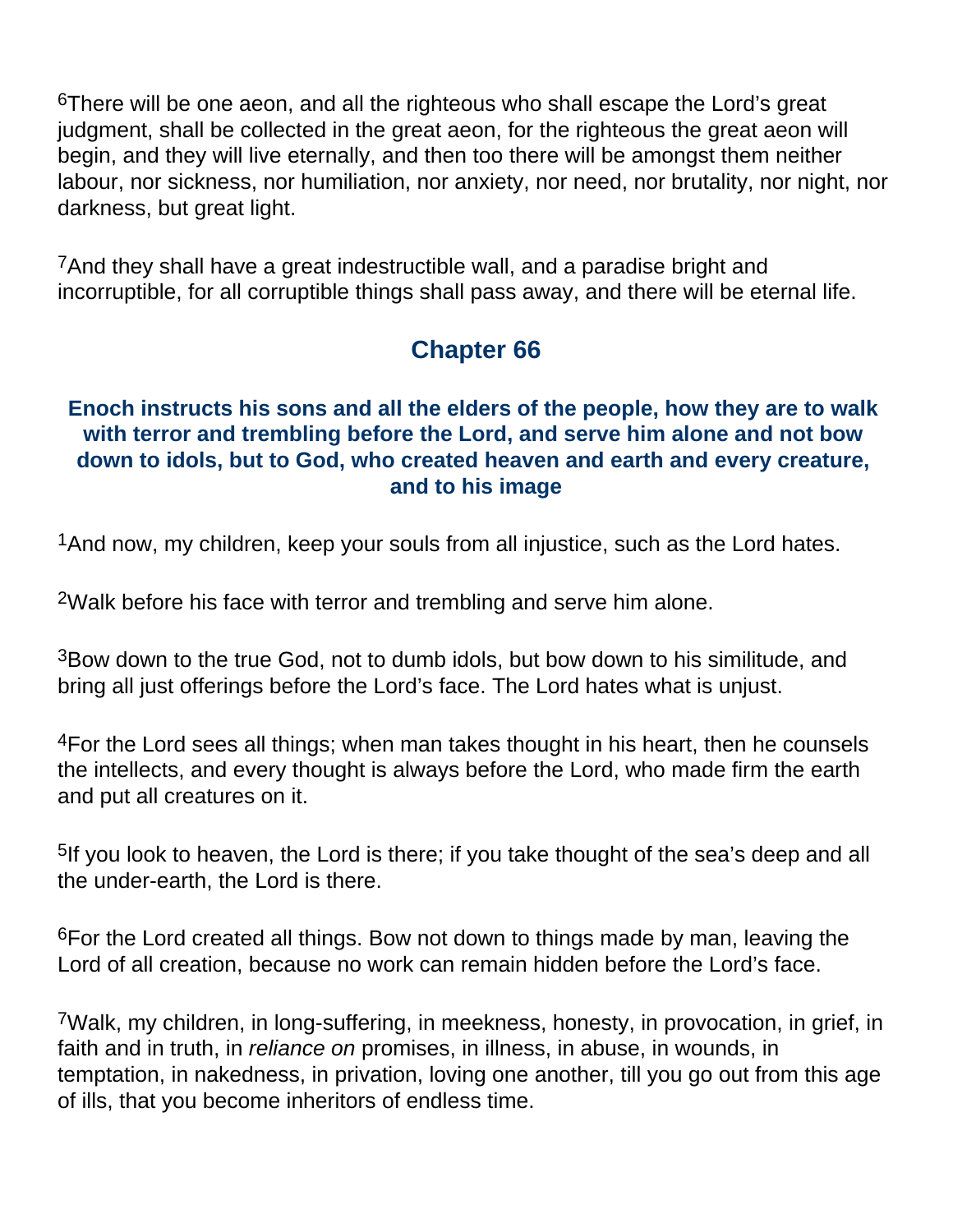<sup>8</sup>Blessed are the just who shall escape the great judgment, for they shall shine forth more than the sun sevenfold, for in this world the seventh part is taken off from all, light, darkness, food, enjoyment, sorrow, paradise, torture, fire, frost, and other things; he put all down in writing, that you might read and understand.

## **Chapter 67**

#### **The Lord let out darkness on to the earth and covered the people and Enoch, and Enoch was taken up on high, and light came again in the heaven**

1When Enoch had talked to the people, the Lord sent out darkness on to the earth, and there was darkness, and it covered those men standing with Enoch, and they took Enoch up on to the highest heaven, where the Lord *is*; and he received him and placed him before his face, and the darkness went off from the earth, and light came again.

2And the people saw and understood not how Enoch had been taken, and glorified God, and found a roll in which was traced The Invisible God; and all went to their dwelling places.

### **Chapter 68**

### **Conclusion**

<sup>1</sup> Enoch was born on the sixth day of the month Tsivan, and lived three hundred and sixty-five years.

<sup>2</sup>He was taken up to heaven on the first day of the month Tsivan and remained in heaven sixty days.

3He wrote all these signs of all creation, which the Lord created, and wrote three hundred and sixty-six books, and handed them over to his sons and remained on earth thirty days, and was again taken up to heaven on the sixth day of the month Tsivan, on the very day and hour when he was born.

<sup>4</sup>As every man's nature in this life is dark, so are also his conception, birth, and departure from this life.